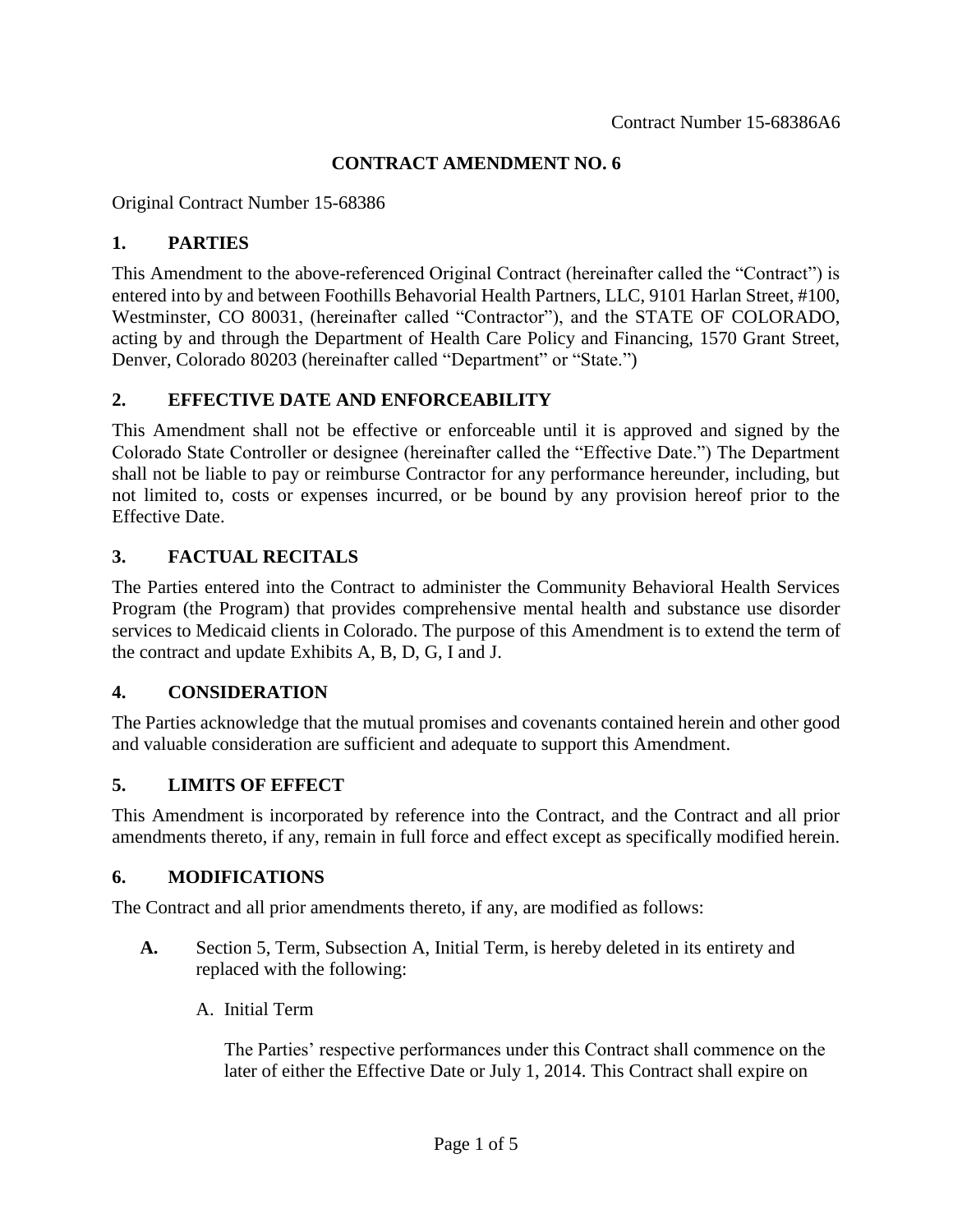June 30, 2017, unless sooner terminated or further extended as specified elsewhere herein.

- **B.** Exhibit A-1, Statement of Work, is hereby deleted in its entirety and replaced with Exhibit A-2, Statement of Work, attached hereto and incorporated by reference into the Contract. All references within the Contract to Exhibit A or A-1, shall be deemed to reference to Exhibit A-2.
- **C.** Exhibit B-4, Rates, is hereby deleted in its entirety and replaced with Exhibit B-5, Rates, attached hereto and incorporated by reference into the Contract. All references within the Contract to Exhibit B, B-1, B-2, B-3 or B-4, shall be deemed to reference to Exhibit B-5.
- **D.** Exhibit D-1, Covered Behavioral Health Diagnoses, is hereby deleted in its entirety and replaced with Exhibit D-2, Covered Behavioral Health Diagnoses, attached hereto and incorporated by reference into the Contract. All references within the Contract to Exhibit D or D-1, shall be deemed to reference to Exhibit D-2.
- **E.** Exhibit G, Performance Measures, is hereby deleted in its entirety and replaced with Exhibit G-1, Performance Measures, attached hereto and incorporated by reference into the Contract. All references within the Contract to Exhibit G, shall be deemed to reference G-1.
- **F.** Exhibit I, Evaluation and Treatment of Covered Mental Illness (MI) in People with Traumatic Brain Injury (TBI), is hereby deleted in its entirety and replaced with Exhibit I-1, Evaluation and Treatment of Covered Mental Illness (MI) in People with Traumatic Brain Injury (TBI), attached hereto and incorporated by reference into the Contract. All references within the Contract to Exhibit I, shall be deemed to reference Exhibit I-1.
- **G.** Exhibit J, Developmental Disability, is hereby deleted in its entirety and replaced with Exhibit J-1, Developmental Disability, attached hereto and incorporated by reference into the Contract. All references within the Contract to Exhibit J, shall be deemed to reference to Exhibit J-1.

# **7. START DATE**

This Amendment shall take effect on the later of its Effective Date or July 1, 2016.

# **8. ORDER OF PRECEDENCE**

Except for the Special Provisions and the HIPAA Business Associates Addendum, in the event of any conflict, inconsistency, variance, or contradiction between the provisions of this Amendment and any of the provisions of the Contract, the provisions of this Amendment shall in all respects supersede, govern, and control. The most recent version of the Special Provisions incorporated into the Contract or any amendment shall always control other provisions in the Contract or any amendments.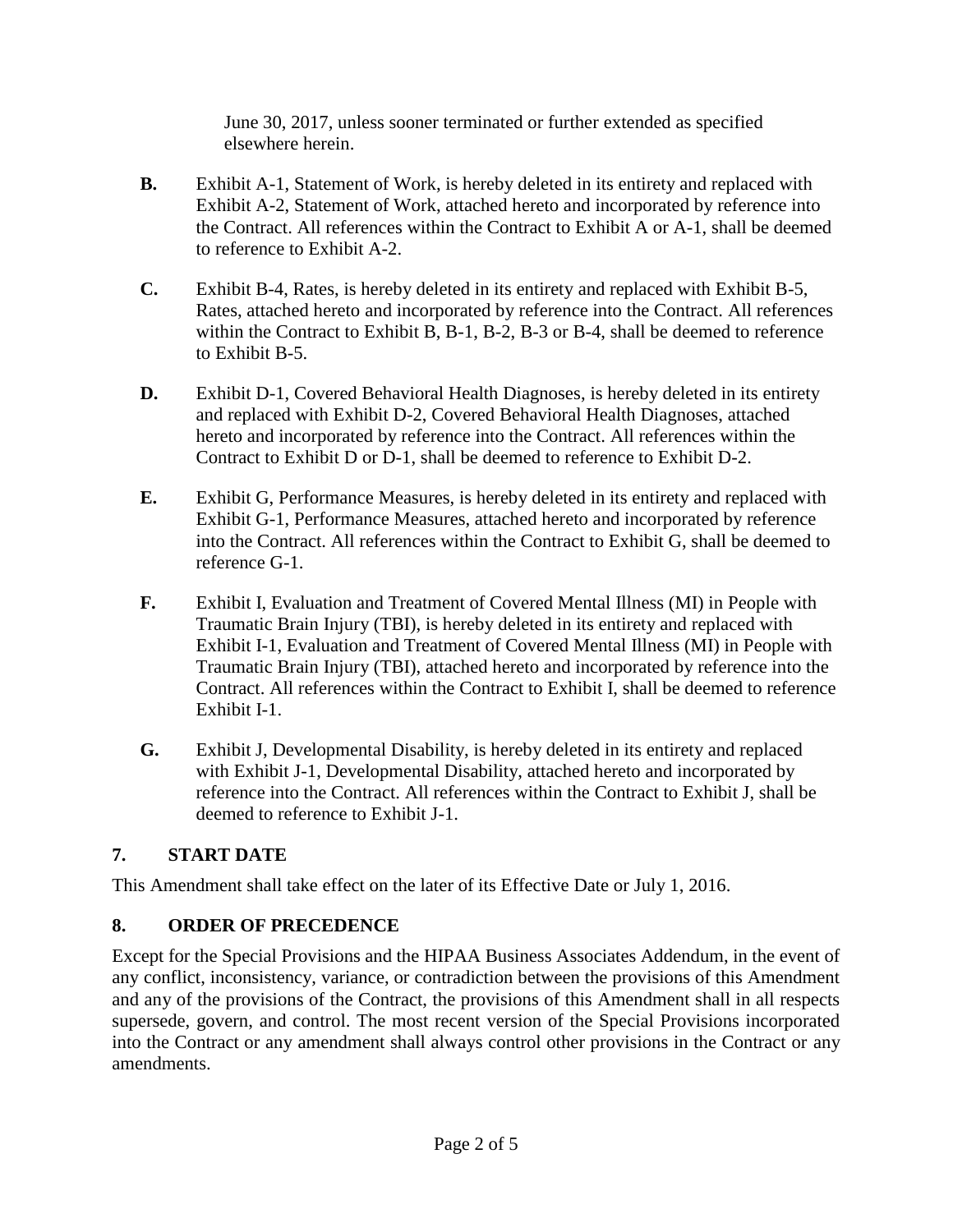## **9. AVAILABLE FUNDS**

Financial obligations of the state payable after the current fiscal year are contingent upon funds for that purpose being appropriated, budgeted, or otherwise made available to the Department by the federal government, state government and/or grantor.

# **REMAINDER OF THIS PAGE INTENTIONALLY LEFT BLANK**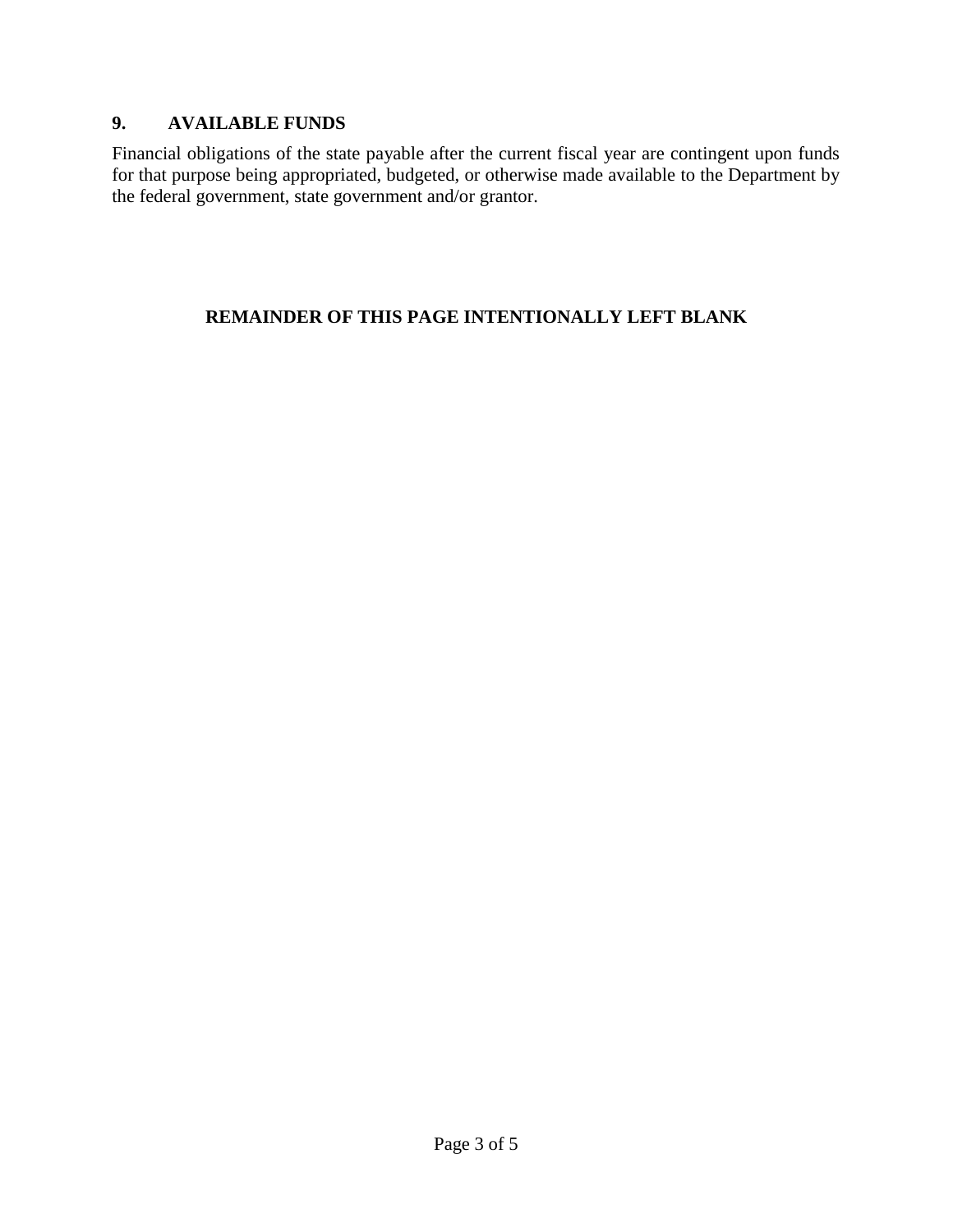# **THIS PAGE INTENTIONALLY LEFT BLANK**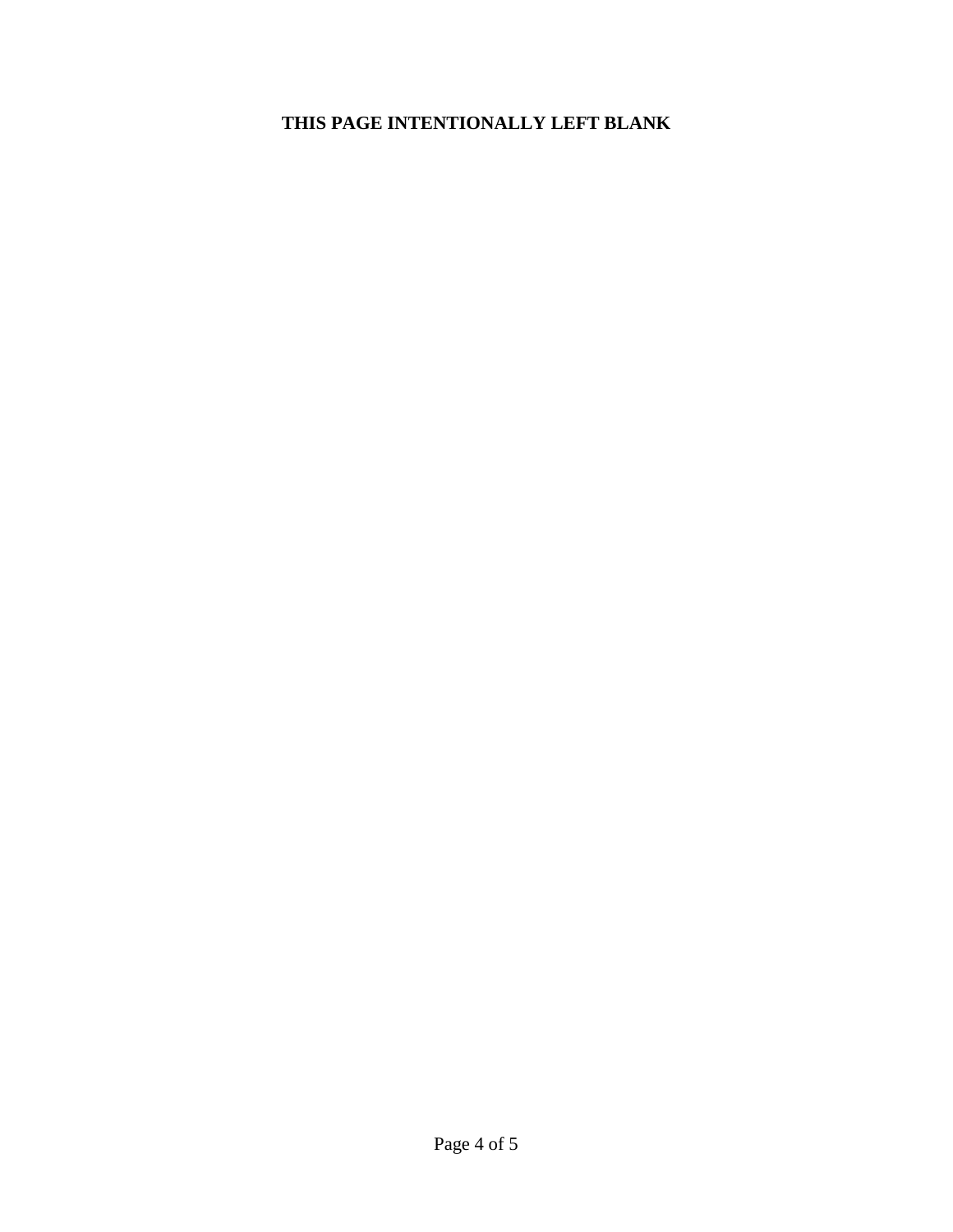#### **THE PARTIES HERETO HAVE EXECUTED THIS AMENDMENT**

Persons signing for Contractor hereby swear and affirm that they are authorized to act on Contractor's behalf and acknowledge that the State is relying on their representations to that effect.

Foothills Behavorial Health Partners,

#### **CONTRACTOR: STATE OF COLORADO:**

LLC John W. Hickenlooper, Governor

|                                     | By:   |                                      |
|-------------------------------------|-------|--------------------------------------|
| Signature of Authorized Officer     |       | Susan E. Birch, MBA, BSN, RN         |
|                                     |       | <b>Executive Director</b>            |
|                                     |       | Department of Health Care Policy and |
|                                     |       | Financing                            |
|                                     |       |                                      |
|                                     | Date: |                                      |
|                                     |       |                                      |
|                                     |       | <b>LEGAL REVIEW:</b>                 |
| Printed Name of Authorized Officer  |       | Cynthia H. Coffman, Attorney General |
|                                     |       |                                      |
|                                     | By:   |                                      |
|                                     |       |                                      |
| Printed Title of Authorized Officer | Date: |                                      |
|                                     |       |                                      |

#### **ALL CONTRACTS REQUIRE APPROVAL BY THE STATE CONTROLLER**

CRS §24-30-202 requires the State Controller to approve all State Contracts. This Contract is not valid until signed and dated below by the State Controller or delegate. Contractor is not authorized to begin performance until such time. If Contractor begins performing prior thereto, the State of Colorado is not obligated to pay Contractor for such performance or for any goods and/or services provided hereunder.

#### **STATE CONTROLLER:**

Robert Jaros, CPA, MBA, JD

By:

Department of Health Care Policy and Financing

Date: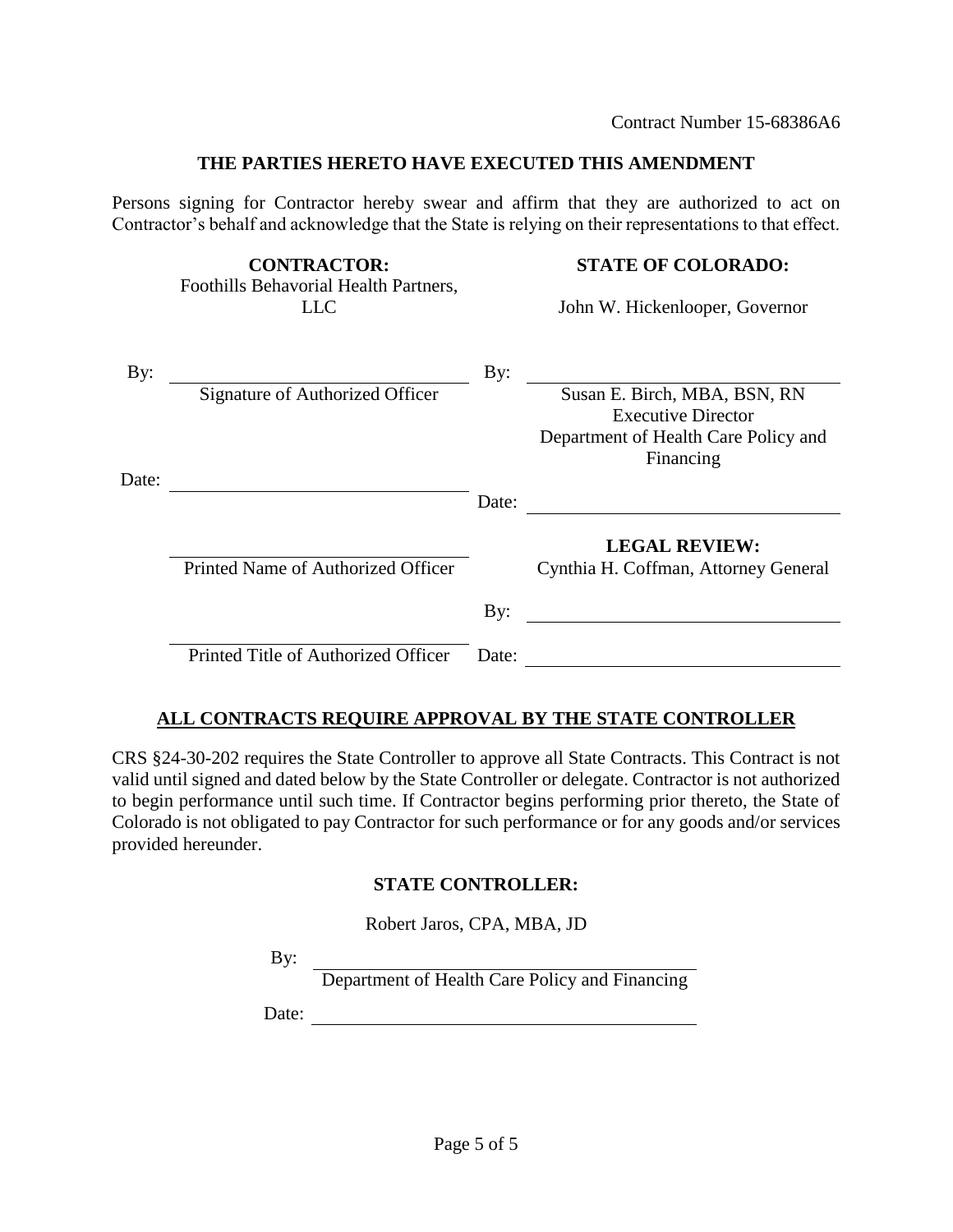## **EXHIBIT A-2, STATEMENT OF WORK**

# **SECTION 1.0 TERMINOLOGY**

### **1.1. ACRONYMS, ABBREVIATIONS AND OTHER TERMINOLOGY**

- 1.1.1. Acronyms, abbreviations and other terminology are defined at their first occurrence in this Contract. The following list is provided to assist the reader in understanding acronyms, abbreviations and terminology used throughout this document.
- 1.1.1.1. Accountable Care Collaborative (ACC) A program designed to affordably optimize member health, functioning and self-sufficiency. The primary goals of the ACC Program are to improve Medicaid member health outcomes and control costs. Regional Care Collaborative Organizations (RCCOs), a Statewide Data and Analytics Contractor (SDAC), and Primary Care Medical Providers (PCMPs) that will serve as Medical Homes work together in collaboration with ACC Program Members and other Medicaid providers to optimize the delivery of outcomesbased, cost-effective health care services.
- 1.1.1.2. Action Denial or limited authorization of a requested service, including the type or level of service; reduction, suspension, or termination of a previously authorized service; denial, in whole or in part, of payment for a service; failure to provide services in a timely manner, as a defined by the State; or the failure of the Contractor to process grievances, appeals or expedited appeals within required timeframes.
- 1.1.1.3. Advanced Directive A written instrument recognized under Section 15-14- 505(2), C.R.S. relating to the provision of medical care when the individual is incapacitated.
- 1.1.1.4. All-Payer Claims Database (APCD) statewide information repository that collects health insurance claims information from all healthcare payers.
- 1.1.1.5. Appeal Request for review of an action.
- 1.1.1.6. Behavioral Health Mental health and/or substance use disorders and includes diagnoses and services related to mental health and/or substance use disorders.
- 1.1.1.7. Behavioral Health Organization (BHO) The managed care entity contracting with the Department to provide behavioral health services to Medicaid eligible individuals on a risk contracting basis.
- 1.1.1.8. Business Day Any day in which the Department is open and conducting business, but shall not include weekend days or any day on which one of the Department's holidays are observed. The Department observes all holidays listed in Section 24- 11-101(1) C.R.S.
- 1.1.1.9. Business Interruption Any event that disrupts the Contractor's ability to complete the Work for a period of time, and may include, but is not limited to a Disaster, power outage, strike, loss of necessary personnel or computer virus.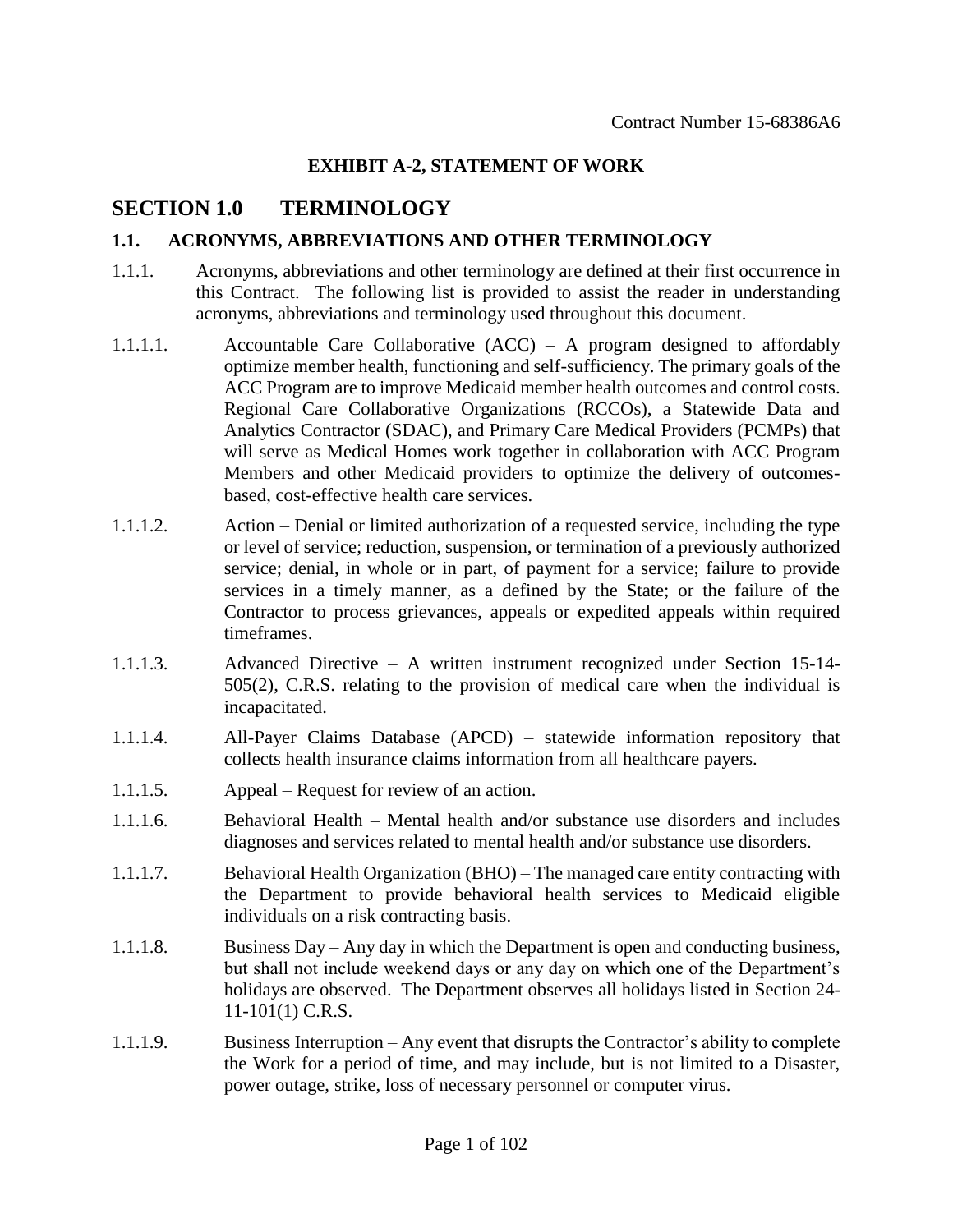- 1.1.1.10. CFR The Code of Federal Regulations.
- 1.1.1.11. CHP+ The Colorado Child Health Plan *Plus*.
- 1.1.1.12. Care Coordination The process of identifying, screening and assessing Members' needs, identification of and referral to appropriate services and coordinating and monitoring an individualized treatment plan. This treatment plan shall also include a strategy to ensure that all Members and/or authorized family members or guardians are involved in treatment planning and consent to the treatment.
- 1.1.1.13. Community Behavioral Health Services Program (Program) A statewide program that provides comprehensive mental health and substance use disorder services to eligible Colorado Medicaid members.
- 1.1.1.14. Community Centered Boards (CCB) means a private corporation, for profit or not for profit, which when designated pursuant to Section 27-10.5-105, C.R.S., provides case management services to clients with developmental disabilities, is authorized to determine eligibility of such clients within a specified geographical area, serves as the single point of entry for clients to receive services and supports under Section 27-10.5-101, C.R.S. et seq, and provides authorized services and supports to such clients either directly or by purchasing such services and supports from service agencies.
- 1.1.1.15. Client Any individual enrolled in the Colorado Medicaid program as determined by the Department.
- 1.1.1.16. Contractor's Service Area The geographical area served by the Contractor under the Contract. This Contractor's Service Area shall include the Metro East Region of Colorado as defined by the Department.
- 1.1.1.17. Designated Client Representative any person, including a treating health care professional, authorized in writing by the member or the member's legal guardian to represent his or her interests related to complaints or appeals about health care benefits and services.
- 1.1.1.18. Disaster An event that makes it impossible for the Contractor to perform the Work out of its regular facility, and may include, but is not limited to, natural disasters, fire or terrorist attacks.
- 1.1.1.19. Early Periodic Screening, Diagnosis and Treatment (EPSDT) A program that provides comprehensive health care to all Medicaid eligible children through periodic screenings, diagnostic and treatment services.
- 1.1.1.20. Emergency Medical Condition as defined in 42 CFR 438.114(a) means a medical condition manifesting itself by acute symptoms of sufficient severity (including severe pain) that a prudent layperson, who possesses an average knowledge of health and medicine, could reasonably expect the absence of immediate medical attention or mental health services to result in the following:
- 1.1.1.20.1. Placing the health of the individual (or, with respect to a pregnant woman, the health of the woman or her unborn child) or the health of another in serious jeopardy.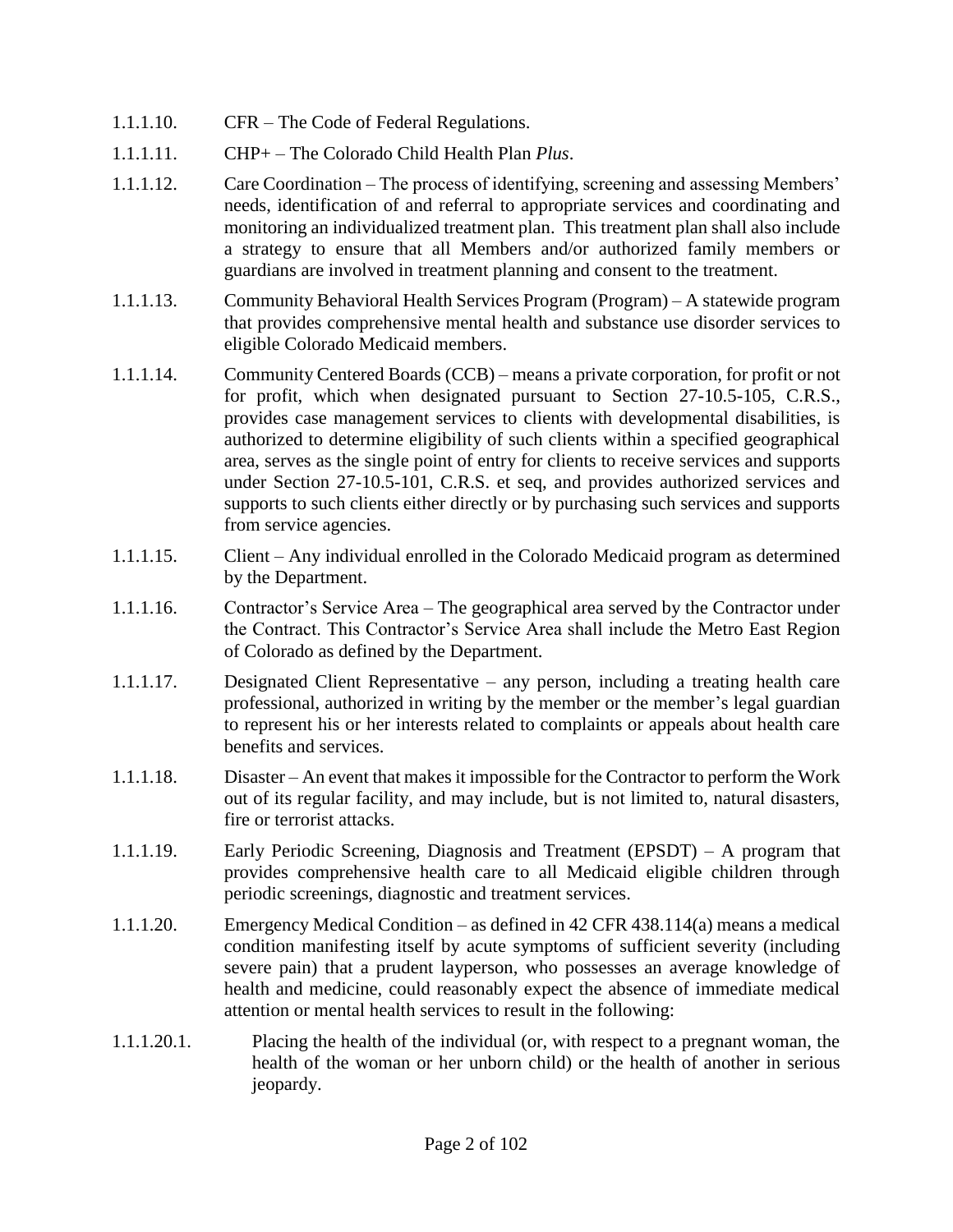- 1.1.1.20.2. Serious impairment to bodily functions.
- 1.1.1.20.3. Serious dysfunction of any bodily organ or part.
- 1.1.1.21. Emergency Services Covered inpatient and outpatient hospital services that are:
- 1.1.1.21.1. Furnished by a Provider that is qualified to administer these services under 42 CFR Section 438; and
- 1.1.1.21.2. Needed to evaluate or stabilize an Emergency Medical Condition.
- 1.1.1.22. Encounter Data The electronic record of an occurrence of examination or treatment of a patient or other behavioral health services rendered by a medical practitioner or in a medical facility.
- 1.1.1.23. Essential Community Provider (ECP) Providers that historically serve medically needy or medically indigent patients and demonstrate a commitment to serve low income and medically indigent populations who comprise a significant portion of the patient population. To be designated an "ECP", the provider must demonstrate that it meets the requirements as defined in Section 25.5-5-404.2 C.R.S.
- 1.1.1.24. Evidence-based practices Programs or practices that are proven to be successful through research methodology and have produced consistently positive patterns of results.
- 1.1.1.25. Federally Qualified Health Center (FQHC) a hospital-based or free standing center that meets the FQHC definition found in Section 1905(1)(2)I of the Social Security Act. Section 1905(1)(2)I.
- 1.1.1.26. FQHC Encounter Rate The rate established by the Department to reimburse Federally Qualified Health Centers.
- 1.1.1.27. Grievance An expression of dissatisfaction about any matter other than an "action."
- 1.1.1.28. HIPAA The Health Insurance Portability and Accountability Act of 1996.
- 1.1.1.29. Hospital Services Those medically necessary Covered Services for patients that are generally and customarily provided by acute care and psychiatric Hospitals. Hospital Services shall also include services rendered in the emergency room and/or the outpatient department of any Hospital. Except for an Emergency Medical Condition or Written Referral, Hospital Services are Covered Services only when performed by Participating Providers.
- 1.1.1.30. Integration of Care Coordinated and unified treatment of health concerns across the physical and behavioral health spectrum.
- 1.1.1.31. Key Personnel The position or positions that are specifically designated as such in the Contract.
- 1.1.1.32. Marketing Any communication, from the Contractor to a Medicaid eligible person who is not Enrolled with that Contractor, that can reasonably be interpreted as intended to influence the Medicaid eligible person to Enroll with that particular Contractor, or either to not Enroll in, or to disenroll from, another Contractor or managed care organization.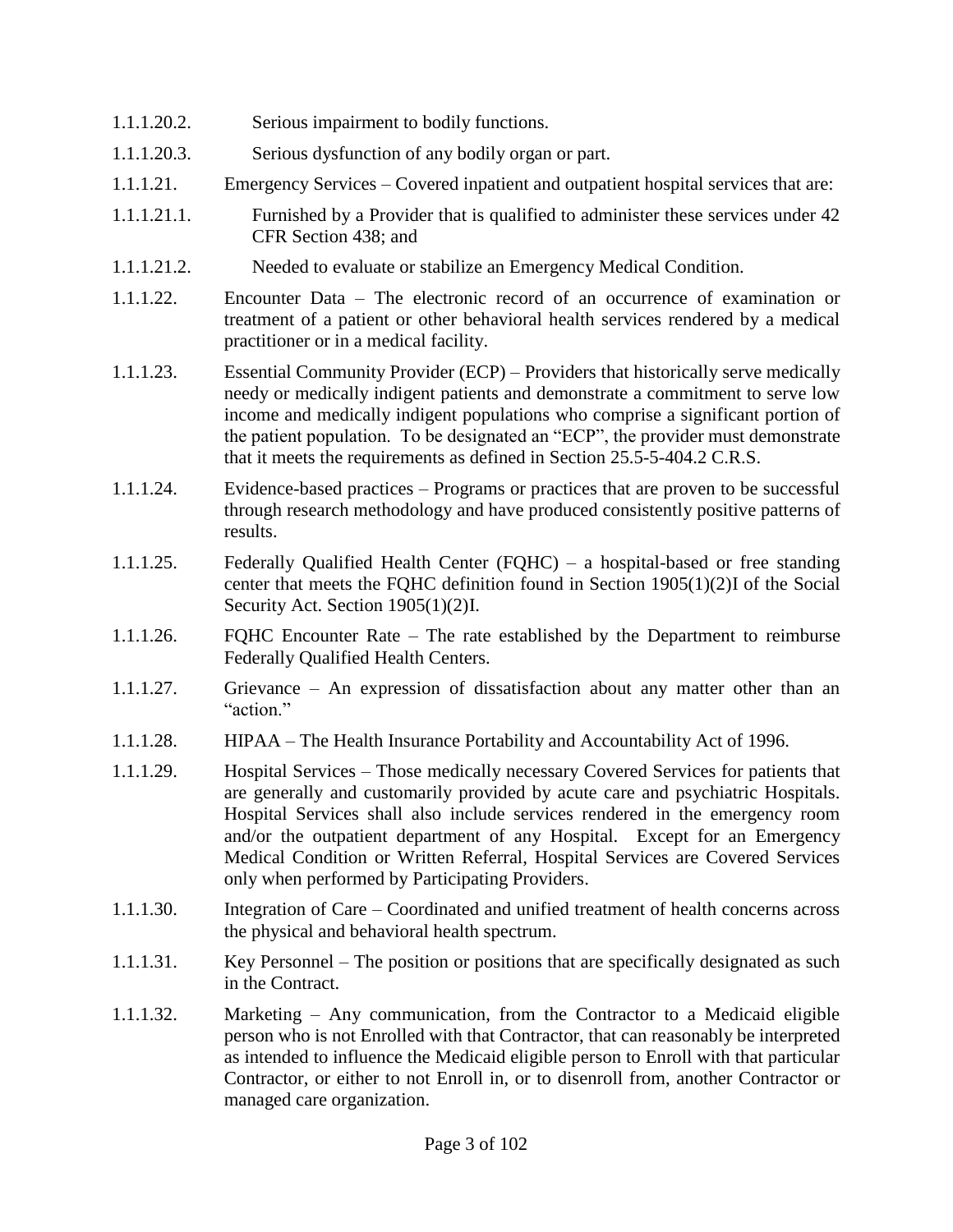- 1.1.1.33. Marketing Materials Materials that are produced in any medium, by or on behalf of a Contractor or can reasonably be interpreted as intended to market to potential Members.
- 1.1.1.34. Medically Necessary Describes a service that, in a manner in accordance with professionally accepted clinical guidelines and standards of practice in behavioral health care:
- 1.1.1.34.1. Is reasonably necessary for the diagnosis or treatment of a covered behavioral health disorder or to improve, stabilize or prevent deterioration of functioning resulting from such a disorder;
- 1.1.1.34.2. Is clinically appropriate in terms of type, frequency, extent, site and duration;
- 1.1.1.34.3. Is furnished in the most appropriate and least restrictive setting where services can be safely provided; and
- 1.1.1.34.4. Cannot be omitted without adversely affecting the Member's behavioral health and/or physical health conditions associated with the Member's covered behavioral health diagnosis, or the quality of care rendered.
- 1.1.1.35. Medical Record The collection of personal information, which relates an individual's physical or behavioral condition, medical history, or medical treatment, that is obtained from a single health care Provider, medical care institution, Member of the Contractor's plan, or the spouse, parent or legal guardian of a Member.
- 1.1.1.36. Member Any Medicaid eligible individual that is enrolled in the Community Behavioral Health Services Program.
- 1.1.1.37. Modified Adjusted Gross Income (MAGI) Adults –A category of Medical Assistance for adults who are at least age nineteen (19) but less than sixty-five (65) years without Medicaid eligible dependent children living in the member's household. SSI disability determination is not required for this population. This is the expansion group under federal definitions. This includes parents >68% to 133% FPL and Childless adults 0% to 133% FPL, ages 19-64. Medicare clients are excluded from this group..
- 1.1.1.38. Monthly Capitation Rate The capitated rate specified in Exhibit B, Rates, attached and incorporated herein by reference, payable for each Member under this Contract.
- 1.1.1.39. Non-State Plan Services Refers to 1915(b)(3) Waiver services provided in the Community Behavioral Health Services Program.
- 1.1.1.40. Nursing Facility An institution that meets state and federal requirements for participation as a Nursing Facility.
- 1.1.1.41. Operational Start Date when the Department authorizes the Offeror to begin fulfilling its obligations under the Contract.
- 1.1.1.42. Other Personnel Individuals and Subcontractors, in addition to Key Personnel, assigned to positions to complete tasks associated with the Work outlined in this solicitation.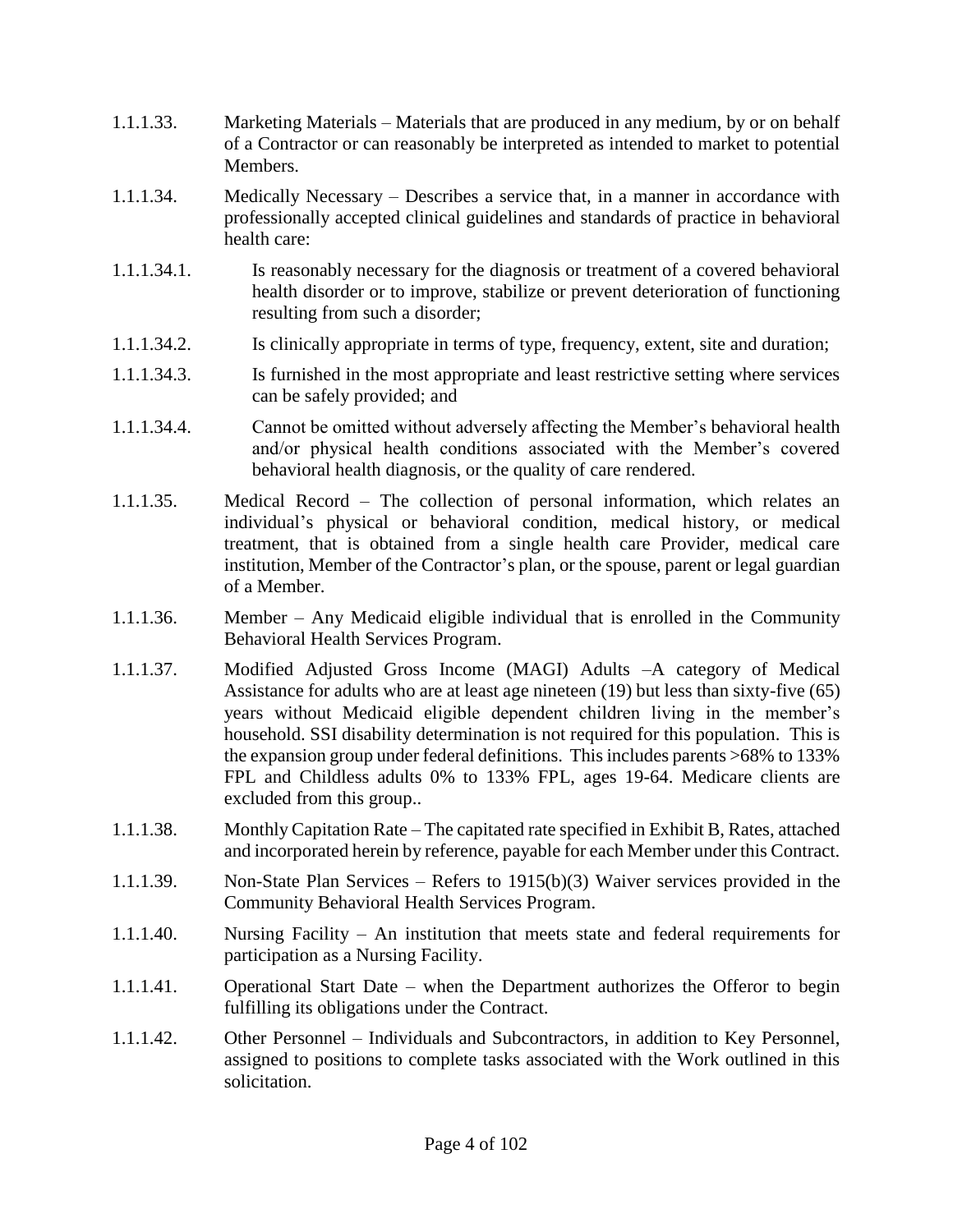- 1.1.1.43. PHI Protected Health Information.
- 1.1.1.44. Participating Provider Any Physician, Hospital, or other healthcare professional or facility that has entered into a professional service agreement with the Contractor to provide clinical services to the Contractor's Members.
- 1.1.1.45. Performance Incentive Program An initiative aimed at improving the quality, efficiency, and overall value of Member care that provides financial incentives to BHOs that achieve optimal outcomes for members.
- 1.1.1.46. Physician Any doctor contracted to practice medicine or osteopathy in the State of Colorado or in the state in which such medical care is rendered.
- 1.1.1.47. Post-Stabilization Care Services Covered Services, related to an Emergency Medical Condition that are provided after a Member is stabilized in order to maintain the stabilized condition, or, under the circumstances described in 42 CFR Section 438.114(a), to improve or resolve the Member's condition.
- 1.1.1.48. Prepaid Inpatient Health Plan (PIHP) A plan that meets the requirements of 42 CFR § 438.2.
- 1.1.1.49. Promising Practices Practices that may have demonstrated efficacy through qualitative evaluation protocols but have not yet been supported by quantitative, peer-reviewed scientific publication.
- 1.1.1.50. Primary Care Medical Provider (PCMP) A primary care provider who serves as a Medical Home for Members. PCMP practices may be Federally Qualified Health Centers, RHCs, clinics or other group practices that provide the majority of a Member's comprehensive primary, preventive and sick care. Individual PCMPs can be physicians, advanced practice nurses, or physician assistants with a focus on primary care, general practice, internal medicine, pediatrics, geriatrics or obstetrics and gynecology.
- 1.1.1.51. Provider A health care practitioner, institution, agency or supplier, that may or may not be a Participating Provider in the Contractor's plan, but which furnishes or arranges for health care services with an expectation of receiving payment.
- 1.1.1.52. Provider Network A network of Participating Providers, established and maintained by Contractor, capable of serving the behavioral health needs of all Members in the Program.
- 1.1.1.53. Regional Care Collaborative Organization (RCCO) One of seven (7) regional entities contracted with the Department to support the ACC Program by improving the health outcomes for Members and controlling the cost of care.
- 1.1.1.54. Rural Health Center Encounter Rate The rate established by the Department to reimburse Rural Health Centers.
- 1.1.1.55. Rural Health Center (RHC) A hospital-based or free standing center that meets the RHC definition found in Section  $1905(1)(2)(B)$  of the Social Security Act.
- 1.1.1.56. Service Authorization The request by a Member for a Medically Necessary Covered Service.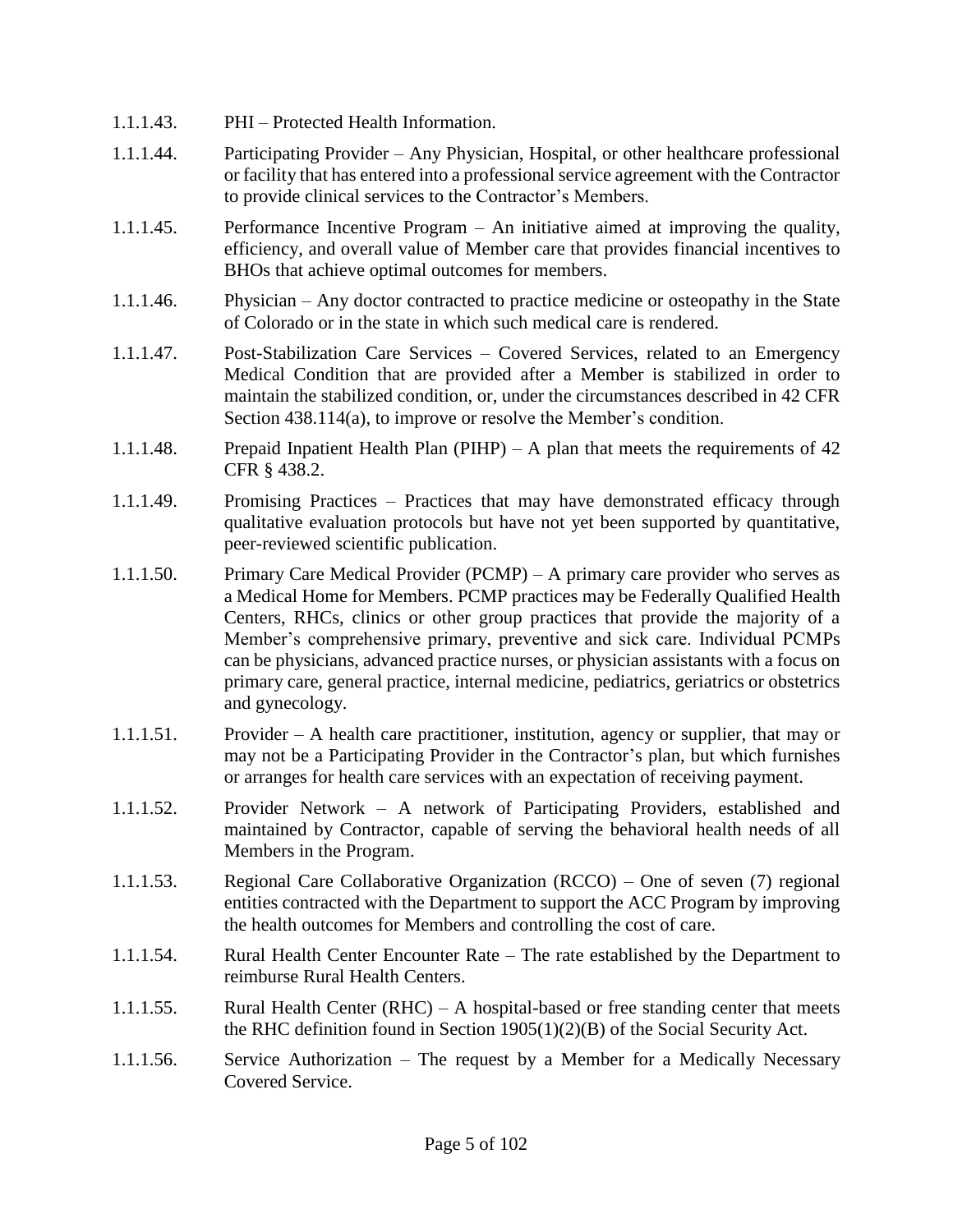- 1.1.1.57. Single Entry Point (SEP) The availability of a single access or entry point within a local area where a current or potential long-term care client can obtain long-term care information, screening, assessment of need, and referral to appropriate longterm care programs and case management services.
- 1.1.1.58. Single Entry Point Agency (SEP Agency) The organization selected to provide case management functions for persons in need of long-term care services within a District. Single Entry Point Agencies may function as a Utilization Review Contractor.
- 1.1.1.59. Statewide Data and Analytics Contractor (SDAC) The entity with which the Department has contracted to provide data aggregation, analysis and distribution in support of the Accountable Care Collaborative program.
- 1.1.1.60. Start-Up Period The period from the execution of the Contract, until the Operational Start Date.
- 1.1.1.61. Site Review The visit of Department staff or its designees to the site or the administrative office(s) of a Participating Provider, the Contractor and its Participating Providers and/or Subcontractors.
- 1.1.1.62. Termination/Terminated When used in the context of membership means action taken by the Department to disenroll a Member from the Community Behavioral Health Services Program operated by the Contractor.
- 1.1.1.63. Treatment Foster Care A clinically effective alternative to residential treatment facilities that combines the treatment technologies typically associated with more restrictive settings with a nurturing and individualized family environment.
- 1.1.1.64. Urgent Medical Condition A medical condition that has the potential to become an Emergency Medical Condition in the absence of treatment.
- 1.1.1.65. Utilization Management The function wherein use, consumption and outcomes of services, along with level and intensity of care, are reviewed using Utilization Review techniques for their appropriateness.
- 1.1.1.66. U.S.C. The United States Code
- 1.1.1.67. Wrap Around Services Those Medicaid services which either exceed coverage limitations the Contractor is required by this Contract to provide or, the Contractor is not obligated to provide coverage for under this Contract. Wrap Around Benefits are services reimbursable under the Medicaid fee-for-service and must be billed directly to the Department's fiscal agent by the Provider. Wrap Around Benefits include, but are not limited to, EPSDT Extraordinary Home Health Services, medical transportation, and private duty nursing.
- 1.1.1.68. Written Referral/Referral Any form or written communication by the Contractor that authorizes specific behavioral health and/or Hospital Services. A Written Referral shall be utilized for Covered Service(s) to be performed by Referral Providers.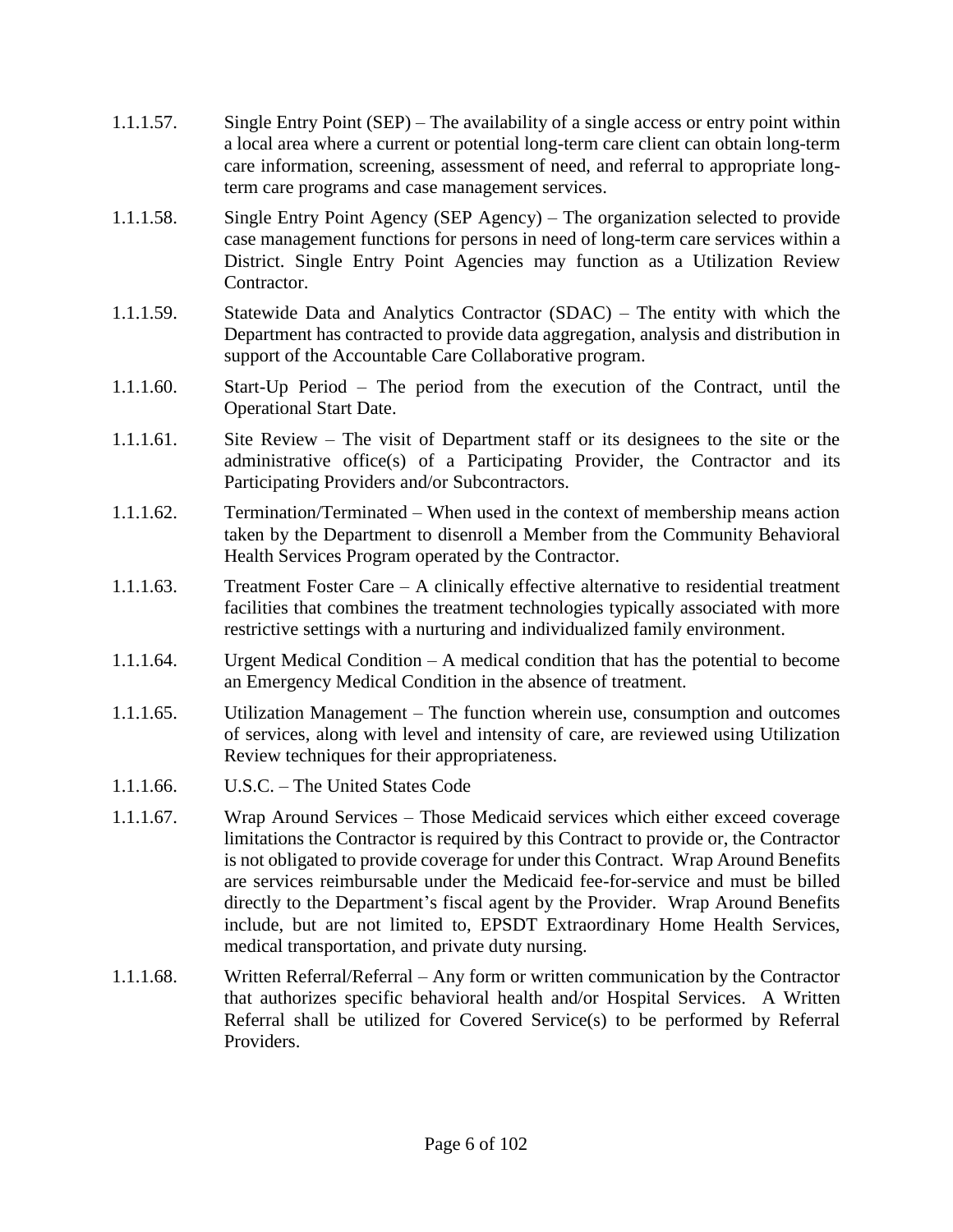# **SECTION 2.0 ENROLLMENT, POPULATIONS SERVED AND COVERED SERVICES**

## **2.1. ENROLLMENT**

- 2.1.1. Medicaid Clients residing in the Contractor's Service Area are enrolled into the Contractor's plan and are eligible to receive Medicaid mental health and substance use benefits unless exempt pursuant to 10 C.C.R. 2505-10, Section 8.212.
- 2.1.1.1. Enrollment into the Program occurs automatically each month and is effective on the day in which the individual becomes eligible for Medicaid. Members shall be automatically reenrolled if there is a loss of Medicaid eligibility of two (2) months or less.
- 2.1.1.2. Members are enrolled to the date that Medicaid eligibility began and/or reenrolled retroactively to the date that eligibility was reinstated up to a maximum of three (3) months.
- 2.1.1.3. The Contractor shall accept individuals eligible for enrollment in the order in which they are enrolled without restriction.
- 2.1.2. Capitation payments are made to BHOs for the established period of retroactive eligibility.
- 2.1.3. Disenrollment from the Program
- 2.1.3.1. Disenrollment from the Program shall not be permitted except as provided in 10 C.C.R. 2505-10, Section 8.212.
- 2.1.3.2. A Member (or his/her representative) must submit a request for disenrollment to the Department.
- 2.1.3.2.1. If the Contractor receives a request for disenrollment, the Contractor shall refer the request to the Department for processing.
- 2.1.3.2.2. The Department shall, upon request for disenrollment, notify the Contractor and request Member information to aid the Department in rendering a decision.
- 2.1.3.3. The effective date of an approved disenrollment shall be no later than the first day of the second month following the month in which the Member files a request.
- 2.1.3.3.1. If the Department fails to make a disenrollment determination with the specified timeframe, the disenrollment is considered approved.
- 2.1.3.4. The Contractor shall not be permitted to request disenrollment of a member for any reason pursuant to a waiver of 42 CFR 438.56(b).
- 2.1.3.5. If the Member is dissatisfied with the Department's determination that there is not good cause for disenrollment, the Member may seek a State Fair Hearing in accordance with Section 2.6.7 of the Contract.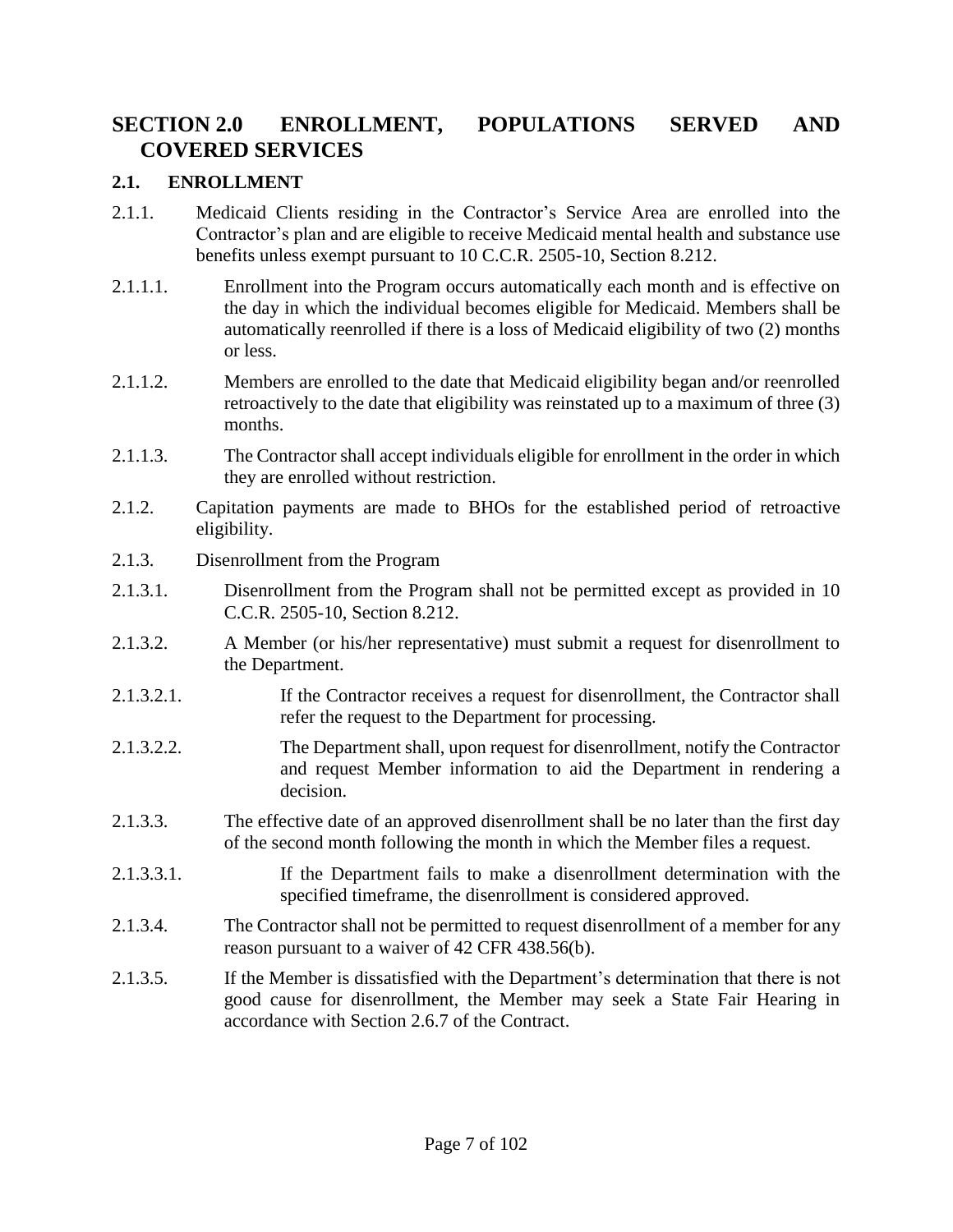- 2.1.4. The Health Insurance Portability and Accountability Act (HIPAA) 834 Benefit Enrollment and Maintenance transaction generated from the Medicaid Management Information System (MMIS) shall be utilized by the Contractor to verify Medicaid eligibility and enrollment in the Contractor's plan. The Colorado Medical Assistance Program Web Portal may also be used to verify Medicaid eligibility and enrollment in the Contractor's plan. The Department is the final arbiter for all discrepancies between the various systems utilized for verifying eligibility and enrollment.
- 2.1.5. The following individuals are not eligible for enrollment in the Program:
- 2.1.5.1. Qualified Medicare Beneficiary only (QMB-only).
- 2.1.5.2. Qualified Disabled and Working Individuals (QDWI).
- 2.1.5.3. Qualified Individuals 1 (QI 1).
- 2.1.5.4. Special Low Income Medicare Beneficiaries (SLMB).
- 2.1.5.5. Undocumented aliens.
- 2.1.5.6. Individuals enrolled in the Program of All-inclusive Care for the Elderly (PACE).
- 2.1.5.7. Individuals who are inpatients at the Colorado Mental Health Institute at Pueblo ("Institute") who are:
- 2.1.5.7.1. Found by a criminal court to be not guilty by reason of insanity ("NGRI").
- 2.1.5.7.2. Found by a criminal court to be incompetent to proceed (ITP).
- 2.1.5.7.3. Ordered by a criminal court to a State Institute for Mental Disease (IMD) for evaluation (e.g., competency to proceed, sanity, conditional release revocation, pre-sentencing).
- 2.1.5.8. Individuals between ages twenty-one (21) and sixty-four (64) who receive inpatient treatment at the Colorado Mental Health Institute at Pueblo or the Colorado Mental Health Institute at Fort Logan.
- 2.1.5.9. Individuals who are NGRI and who are in the community on temporary physical removal (TPR) from the Colorado Mental Health Institute at Pueblo and who are eligible for Medicaid are exempted from the Community Behavioral Health Services Program while they are on TPR. TPR individuals remain under the control and care of the Colorado Mental Health Institute at Pueblo.
- 2.1.5.10. Individuals residing in the state regional centers and associated satellite residences for more than ninety (90) days; Classes of individuals determined by the Department to require exclusion from the Community Behavioral Health Services Program.
- 2.1.5.11. Individuals who receive an individual exemption as set forth at 10 C.C.R. 2505-10, Section 8.212.
- 2.1.5.12. All individuals while determined presumptively eligible for Medicaid.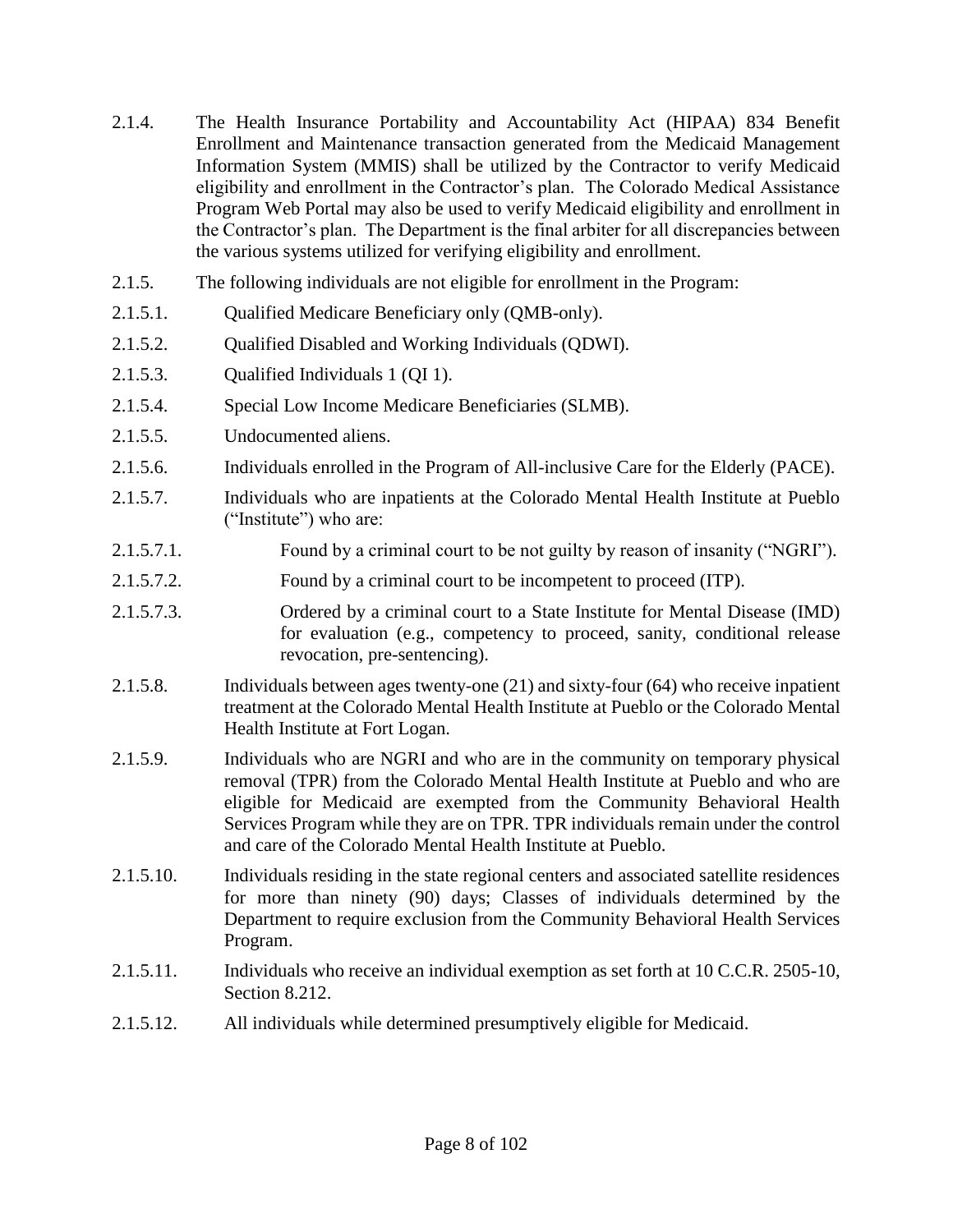- 2.1.5.13. Children/youth in the custody of the Colorado Department of Human Services Division of Child Welfare or Division of Youth Corrections who are placed by those agencies in a Psychiatric Residential Treatment Facility (PRTF) as defined in Section 25.5-4-103 C.R.S. or a Residential Child Care Facility (RCCF) as defined in Section 26-6-102 C.R.S.
- 2.1.6. The Contractor shall not discriminate against Members eligible to enroll on the basis of race, color or national origin, and shall not use any policy or practice that has the effect of discriminating on the basis of race, color or national origin. The Contractor shall also not discriminate against Members eligible to enroll on the basis of health status or need for health care services.
- 2.1.7. The Contractor shall allow each Member to choose his or her health professional to the extent possible and appropriate.

## **2.2. COVERED SERVICES**

- 2.2.1. The Contractor shall provide or arrange for the provision of all medically necessary Covered Services, diagnoses and procedures as indicated in Exhibit D of this contract, Uniform Service Coding Standards (USCS) Manual, including services identified under the federal Early and Periodic Screening, Diagnosis and Treatment Program (EPSDT), 42 CFR Sections 441.50 to 441.62.
- 2.2.1.1. The Contractor shall comply with the requirements of the Uniform Service Coding Standards (USCS) Manual for billing procedure codes. The USCS Manual can be found on the Department's website.
- 2.2.2. The Contractor shall not be liable for any Covered Services provided prior to the date a Member is enrolled under this Contract or after the date of Disenrollment.
- 2.2.3. Members shall not be liable for any Covered Services:
- 2.2.3.1. Provided to the member, for which the Department does not pay the Contractor;
- 2.2.3.2. Provided to the Member, for which the Department or Contractor does not pay the provider that furnishes the service under a contract, referral, or other arrangement; or
- 2.2.3.3. Furnished under a contract, referral or other arrangement to the extent that those payments are in excess of the amount the Member would owe if the Contractor provided the services directly.
- 2.2.4. The Contractor shall manage the following State Plan Services:
- 2.2.4.1. Inpatient Psychiatric Hospital Services
- 2.2.4.1.1. The Contractor's responsibility for all inpatient hospital services shall be based on the primary diagnosis that requires inpatient level of care and is being managed within the treatment plan of the Member.
- 2.2.4.1.1.1. The Contractor shall be financially responsible for the hospital stay when the Member's primary diagnosis is a covered psychiatric diagnosis, even when the psychiatric diagnosis includes some physical health procedures (including labs and ancillary services).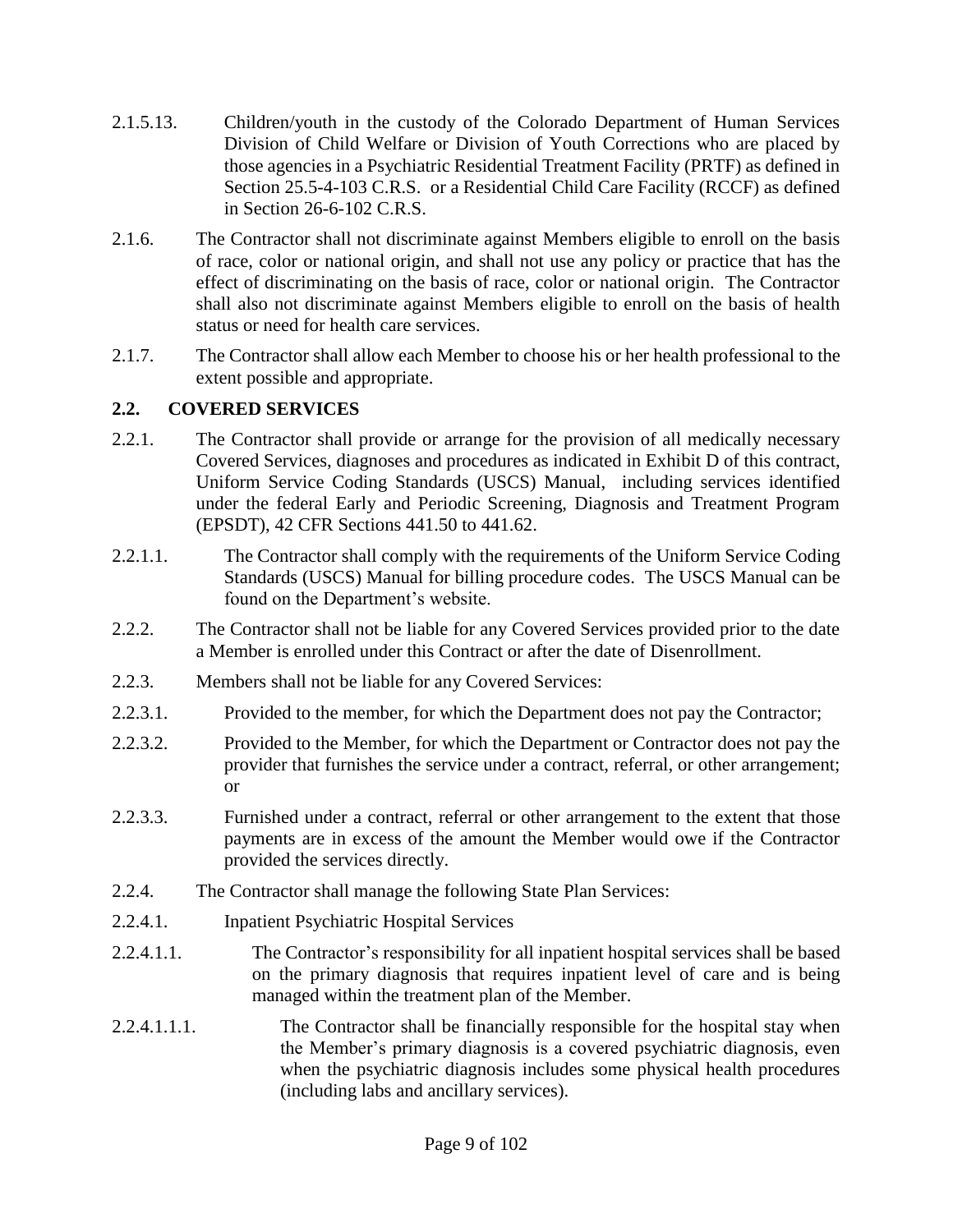| 2.2.4.1.1.2. | The Contractor shall not be financially responsible for inpatient hospital   |
|--------------|------------------------------------------------------------------------------|
|              | services when the Member's primary diagnosis is physical in nature, even     |
|              | when the physical health hospitalization includes some covered psychiatric   |
|              | conditions or procedures to treat a secondary covered psychiatric diagnosis. |

- 2.2.4.1.1.3. The Contractor shall not be financially responsible for inpatient hospital services when the Member's primary diagnosis is a substance use disorder that is evident at the time of admission.
- 2.2.4.1.1.4. The Contractor shall be financially responsible for a Member's admission to any free standing inpatient psychiatric facility, when the Member is presenting with psychiatric symptoms, for the purposes of acute stabilization, safety and assessment to determine whether or not the primary diagnosis occasioning the Member's admission to the hospital is a mental health disorder or substance use disorder.
- 2.2.4.1.1.4.1. The Contractor shall be financially responsible until a substance use disorder diagnosis is determined to be the primary diagnosis, at which point the Contractor shall no longer be responsible for continued acute stabilization, safety, and assessment services associated with that admission.
- 2.2.4.1.1.4.2. If a mental health disorder is determined to be the primary diagnosis, the Contractor shall be financially responsible for the remainder of the inpatient hospital services, as medically necessary. The assessment period shall generally not exceed seventy-two (72) hours.
- 2.2.4.2. Outpatient services, including:
- 2.2.4.2.1. Rehabilitative services.
- 2.2.4.2.1.1. Group psychotherapy.
- 2.2.4.2.1.2. Individual psychotherapy.
- 2.2.4.2.1.3. Family psychotherapy.
- 2.2.4.2.1.4. Behavioral health assessment.
- 2.2.4.2.1.5. Pharmacological management.
- 2.2.4.2.1.6. Outpatient day treatment.
- 2.2.4.3. Emergency/Crisis Services
- 2.2.4.3.1. Emergency services that are:
- 2.2.4.3.1.1. Furnished by a provider that is qualified to administer these services according to 42 CFR § 438.
- 2.2.4.3.1.2. Needed to evaluate or stabilize an Emergency Medical Condition.
- 2.2.4.3.2. The Contractor shall not be responsible for outpatient emergency room services billed on a UB-04 for Members diagnosed with a primary substance use disorder.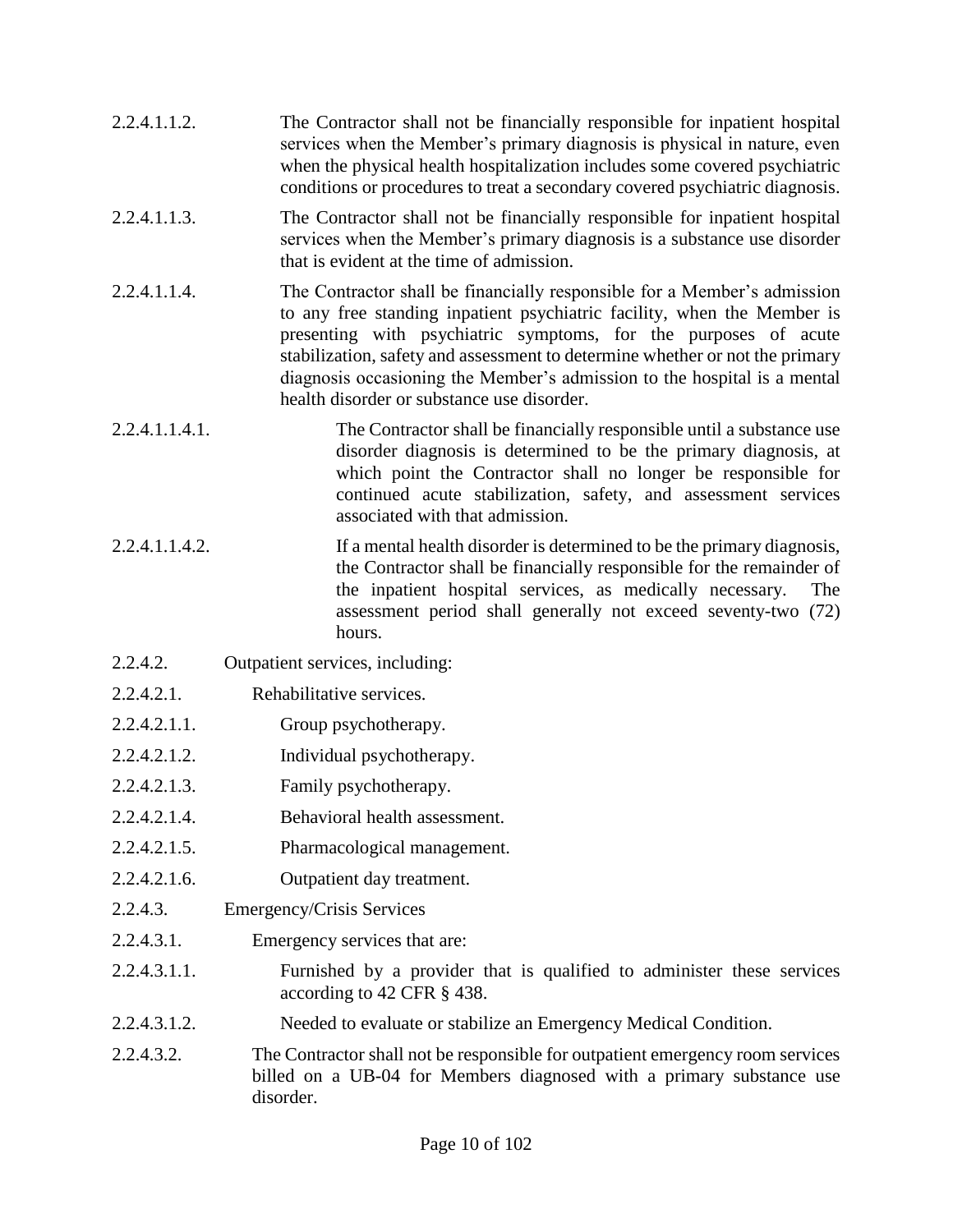- 2.2.4.3.3. The Contractor shall be responsible for practitioner emergency room claims billed on a CMS 1500 for Members diagnosed with a primary substance use and/or mental health disorder.
- 2.2.4.3.4. The Contractor shall be responsible for coverage and payment of Emergency Services and Post-Stabilization Care Services as specified in 42 CFR § 438.114(b) and 42 CFR § 422.113(c). The Contractor:
- 2.2.4.3.4.1. Shall cover and pay for Emergency Services regardless of whether the Provider that furnishes the services has a contract with the Contractor.
- 2.2.4.3.4.1.1. The Contractor shall pay non-contracted providers for emergency services no more than the amount that would been paid if the service had been provided under the State's FFS Medicaid program.
- 2.2.4.3.4.2. Shall not deny payment for treatment obtained under either of the following circumstances:
- 2.2.4.3.4.2.1. A Member had an Emergency Medical Condition in which the absence of immediate medical attention would not necessarily have had the outcomes specified in the definition of Emergency Medical Condition.
- 2.2.4.3.4.2.2. A representative of the Contractor instructs the Member to seek Emergency Services.
- 2.2.4.3.4.3. Shall not refuse to cover Emergency Services based on the emergency room Provider, Hospital or fiscal agent not notifying the Contractor of the Member's screening and treatment within ten (10) calendar days of presentation for Emergency Services.
- 2.2.4.3.5. The Contractor shall not hold a Member who has an Emergency Medical Condition liable for payment of subsequent screening and treatment needed to diagnose the specific condition or to stabilize the Member.
- 2.2.4.3.6. The attending emergency Physician, or the Provider actually treating the Member, is responsible for determining when the Member is sufficiently stabilized for transfer or discharge and that determination is binding on the Contractor for coverage and payment.
- 2.2.4.3.7. The Contractor shall be financially responsible for Post-Stabilization Care Services obtained within or outside the Contractor's Provider Network that are pre-approved by the Contractor.
- 2.2.4.3.8. The Contractor shall be financially responsible for Post-Stabilization Care Services obtained within or outside the Contractor's network that are not preapproved by the Contractor, but that are administered to maintain, improve or resolve the Member's stabilized condition if any of the following are true:
- 2.2.4.3.8.1. The Contractor does not respond to a request for pre-approval within one (1) hour of receiving the request.
- 2.2.4.3.8.2. The Contractor cannot be contacted.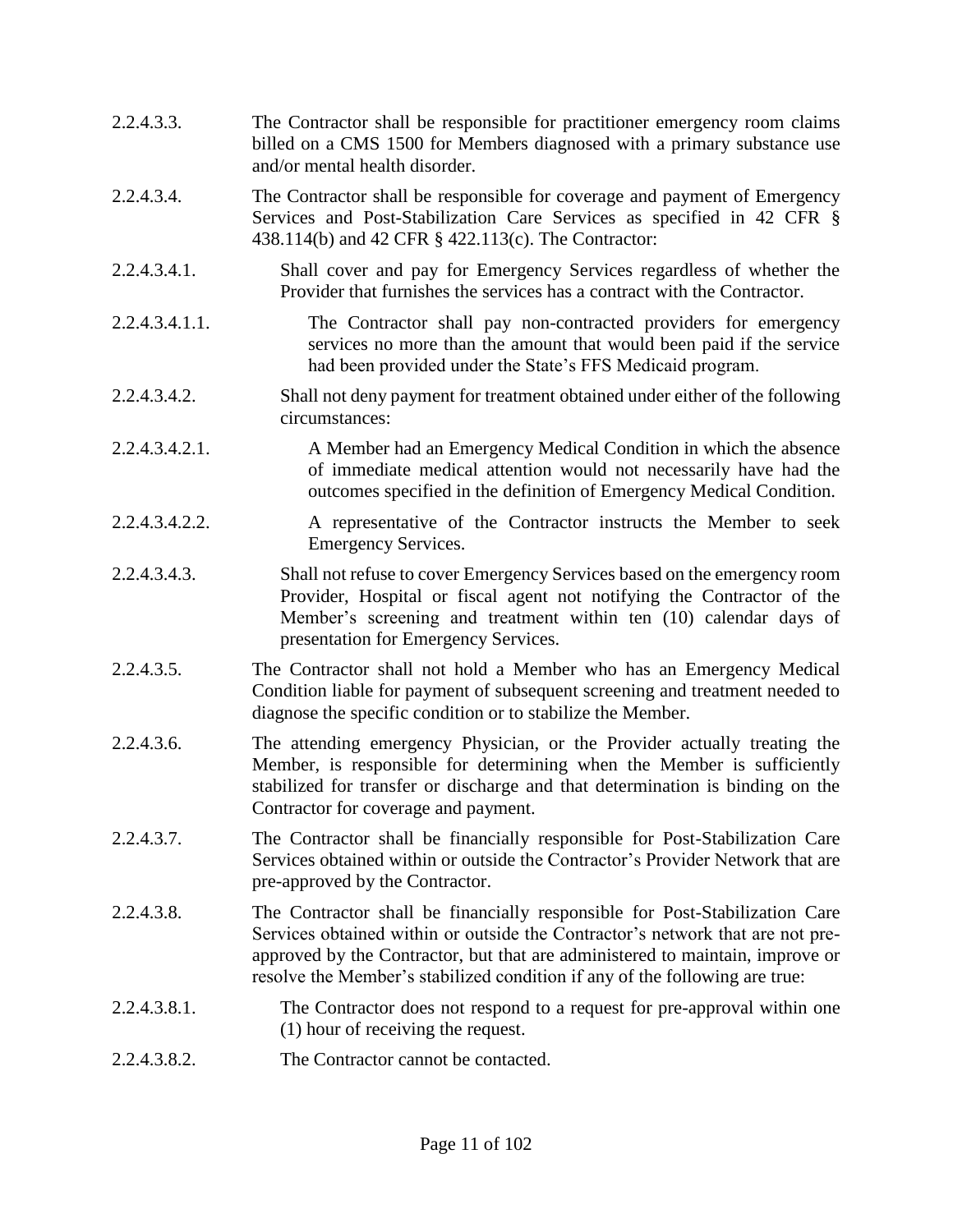- 2.2.4.3.8.3. The Contractor and the treating Provider cannot reach an agreement concerning the Member's care and a plan Provider is not available for consultation. In this situation, the Contractor shall give the treating Provider the opportunity to consult with a plan Provider and the treating Provider may continue with care of the patient until a plan Provider is reached or one of the criteria in 42 CFR Section 422.113I(3) is met.
- 2.2.4.3.8.4. The Contractor shall limit charges to Members for Post-Stabilization Care Services to an amount no greater than what the Contractor would charge the Member if he or she had obtained the services through the Contractor.
- 2.2.4.3.9. The Contractor's financial responsibility for Post-Stabilization Care Services when not pre-approved ends when:
- 2.2.4.3.9.1. A plan Provider with privileges at the treating Hospital assumes responsibility for the Member's care.
- 2.2.4.3.9.2. A plan Provider assumes responsibility for the Member's care through transfer.
- 2.2.4.3.9.3. The Contractor and the treating Provider reach an agreement concerning the Member's care.
- 2.2.4.3.9.4. The Member is discharged.
- 2.2.4.3.10. Nothing in this section shall preclude the Contractor from conducting a retrospective review consistent with this Contract regarding emergency and Post-Stabilization Care Services.
- 2.2.4.3.11. The Contractor shall be financially responsible for Emergency Services when the Member's primary diagnosis is for a covered mental health disorder even when some physical health conditions are present or a medical procedure is provided.
- 2.2.4.3.12. The Contractor shall not be financially responsible for outpatient emergency room services billed on a UB-04 for Members with a primary substance use disorder diagnosis. The Contractor shall be responsible for practitioner emergency room claims billed on a CMS 1500 for Members with a primary substance use or mental health disorder diagnosis.
- 2.2.4.3.13. The Contractor shall not be financially responsible for Emergency Services when the primary diagnosis is medical in nature even when procedures are provided to treat a secondary behavioral health diagnosis.
- 2.2.4.4. School-based services.
- 2.2.4.5. Targeted case management.
- 2.2.4.6. Substance Use Disorder assessments.
- 2.2.4.7. Alcohol/drug Screen Counseling.
- 2.2.4.8. Medication Assisted Treatment.
- 2.2.4.9. Coverage for Outpatient Hospital Services.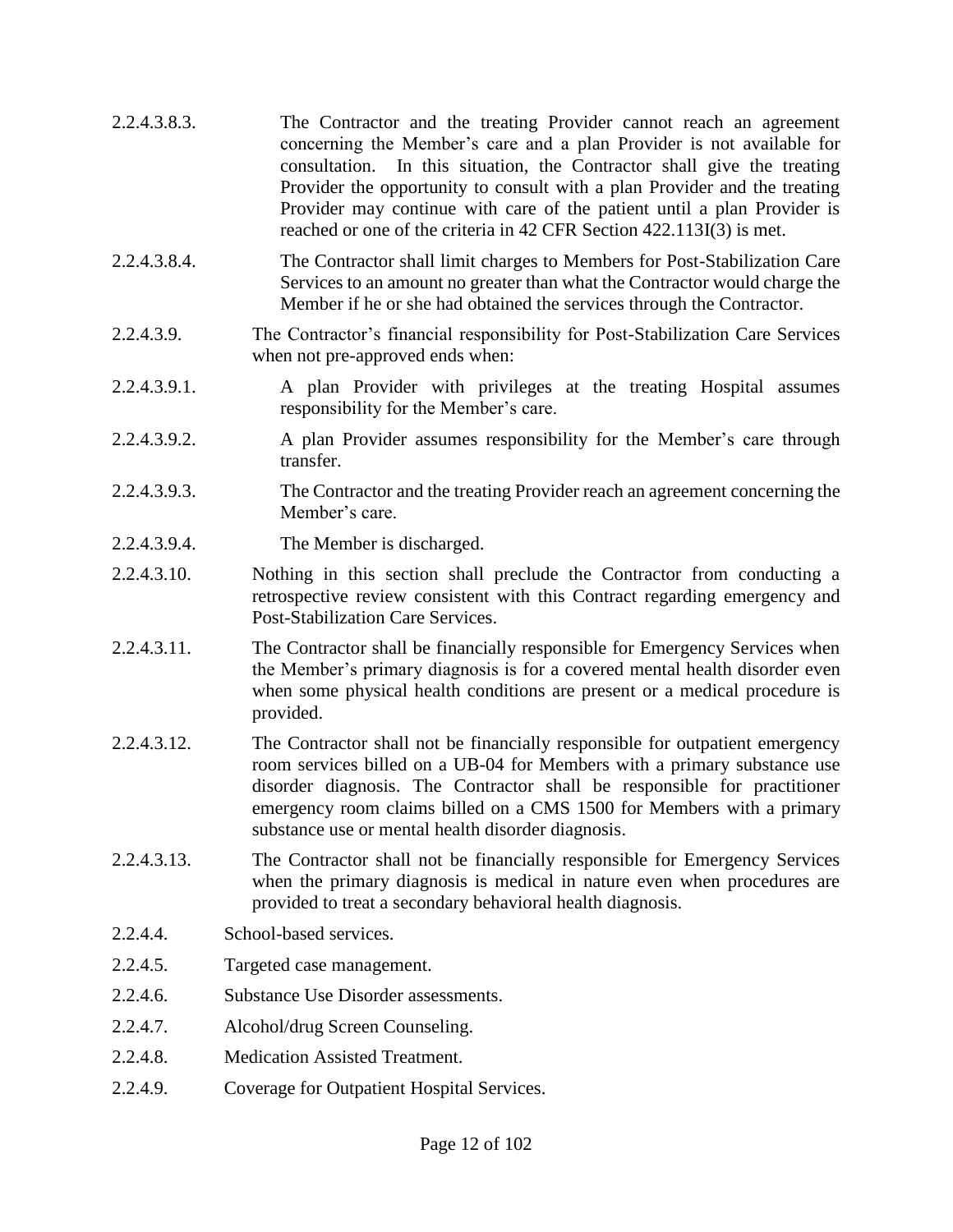- 2.2.4.9.1. The Contractor's responsibility for outpatient hospital services is based on the diagnosis and billing procedures of the hospital.
- 2.2.4.9.1.1. For procedures billed in ANSI 837-I X12 format, the Contractor shall be financially responsible for all Medicaid services associated with a Member's outpatient hospital treatment, including all psychiatric and associated medical and facility services, labs, x-rays, supplies, and other ancillary services when:
- 2.2.4.9.1.1.1. The procedure(s) are billed on a UB-04 and ANSI 837-I X12 claim form.
- 2.2.4.9.1.1.2. The primary diagnosis is a covered psychiatric diagnosis.
- 2.2.4.9.1.2. For procedures billed in ANSI 837P X12 format, the Contractor shall be financially responsible for all Medicaid services associated with a Member's outpatient hospital treatment, including all behavioral health and associated medical and facility services, labs, x-rays, supplies, and other ancillary services when:
- 2.2.4.9.1.2.1. The procedure(s) is billed on a CMS 1500 and ANSI 837-P X12 claim form.
- 2.2.4.9.1.2.2. The primary diagnosis is a covered behavioral health diagnosis.
- 2.2.4.10. Social Ambulatory Detox services including, but not limited to, the following:
- 2.2.4.10.1. Physical assessment of detox progression including vital signs monitoring.
- 2.2.4.10.2. Level of motivation assessment for treatment evaluation.
- 2.2.4.10.3. Provision of daily living needs.
- 2.2.4.10.4. Safety assessments.
- 2.2.5. The Contractor shall provide or arrange for the following Non-State Plan (1915(b)(3) Waiver services) to Members:
- 2.2.5.1. Vocational Services.
- 2.2.5.2. Intensive Case Management.
- 2.2.5.3. Prevention/Early Intervention Activities.
- 2.2.5.4. Clubhouse and Drop-in Centers.
- 2.2.5.5. Residential.
- 2.2.5.6. Assertive Community Treatment (ACT).
- 2.2.5.7. Recovery Services.
- 2.2.5.8. Respite Services.
- 2.2.6. The Department will provide the Contractor with definitions in writing of services discussed in Section 2.2. The Department reserves the right to change and update these definitions as required and will provide the Contractor with the updated definitions.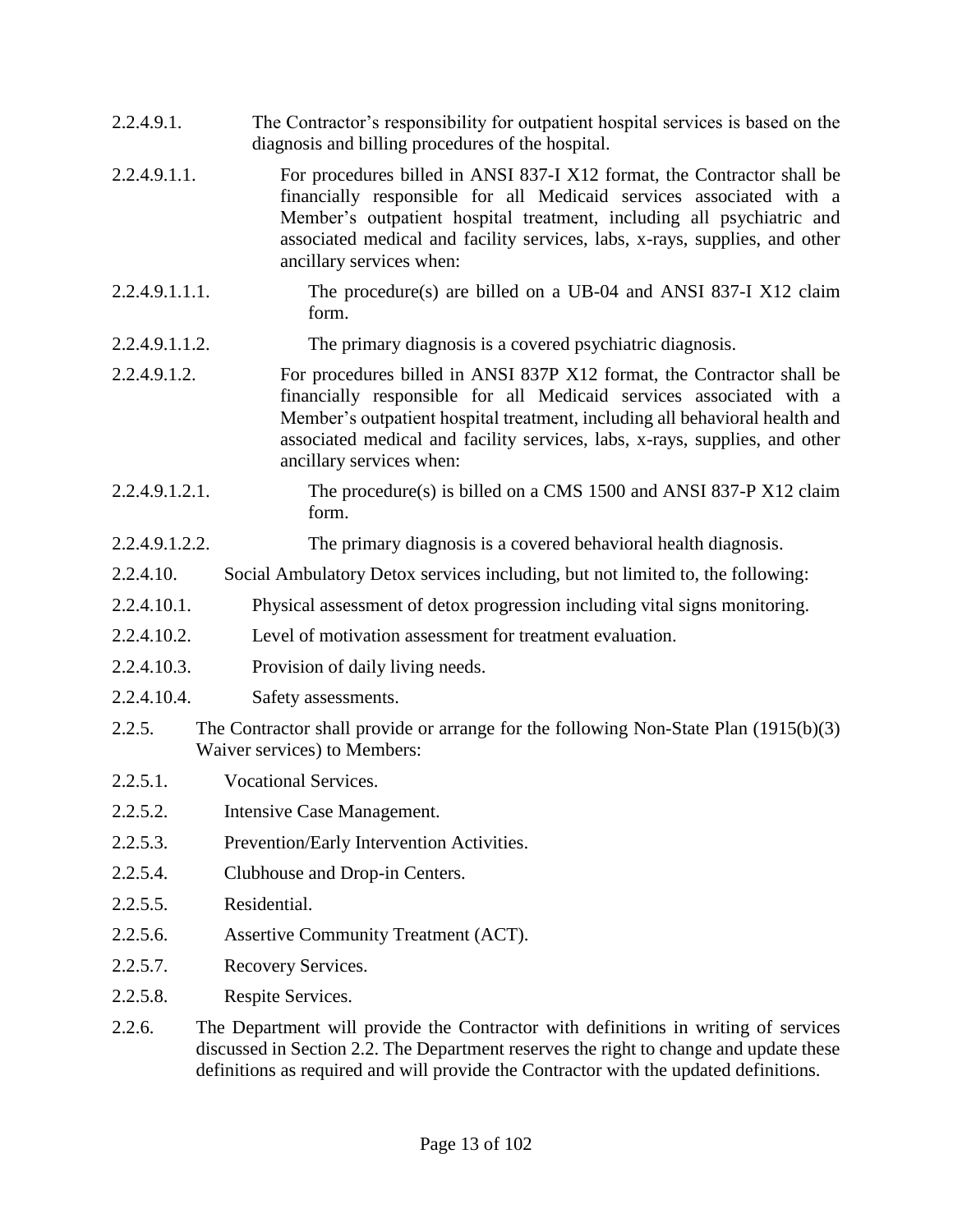- 2.2.7. The Contractor shall provide the services listed in Section 2.2 in an amount, duration, and scope that is no less than the amount, duration, and scope furnished under fee-forservice Medicaid.
- 2.2.8. The Contractor shall ensure that services are sufficient in amount, duration, or scope to reasonably be expected to achieve the purpose for which the services are furnished.
- 2.2.9. The Contractor is prohibited from arbitrarily denying or reducing the amount, duration or scope of a required service solely because of the diagnosis, type of illness, or condition.
- 2.2.10. The Contractor may place appropriate limits on a service:
- 2.2.10.1. On the basis of criteria applied under the Medicaid State Plan, such as medical necessity.
- 2.2.10.2. For utilization control, provided the services furnished can reasonably be expected to achieve their purpose.

## **2.3. EVIDENCE-BASED AND PROMISING PRACTICES**

- 2.3.1. The Contractor shall implement evidence-based and promising practices as described in this section.
- 2.3.1.1. Contractors' implementation of these practices shall demonstrate fidelity to the tested model used for each evidence-based practice, when available, in order to assure the effectiveness of the service provided.
- 2.3.1.1.1. The Contractor may make adjustments for good cause, such as administering the practice in rural areas or to account for cultural differences.
- 2.3.1.2. Evidence-based and Promising Practices for Adults
- 2.3.1.2.1. During the term of the contract, the Contractor shall provide at least six (6) evidence-based or promising practices from the list of Adult Services below or offer its own evidence-based and promising practices in addition to the ones listed below.
- 2.3.1.2.1.1. The Contractor may provide a combination of its own evidence based practices and select from the below list to meet the requirement of six (6) practices chosen.
- 2.3.1.2.1.2. The Contractor shall design two (2) evidence based practices for the cooccurring mental illness/substance use disorder population and shall measure performance against at least two (2) metrics of each of the selected practices annually.
- 2.3.1.2.2. Adult Services
- 2.3.1.2.2.1. Assertive community treatment.
- 2.3.1.2.2.2. Co-occurring disorders.
- 2.3.1.2.2.3. Member-run/Peer Services.
- 2.3.1.2.2.4. Emergency/Crisis services.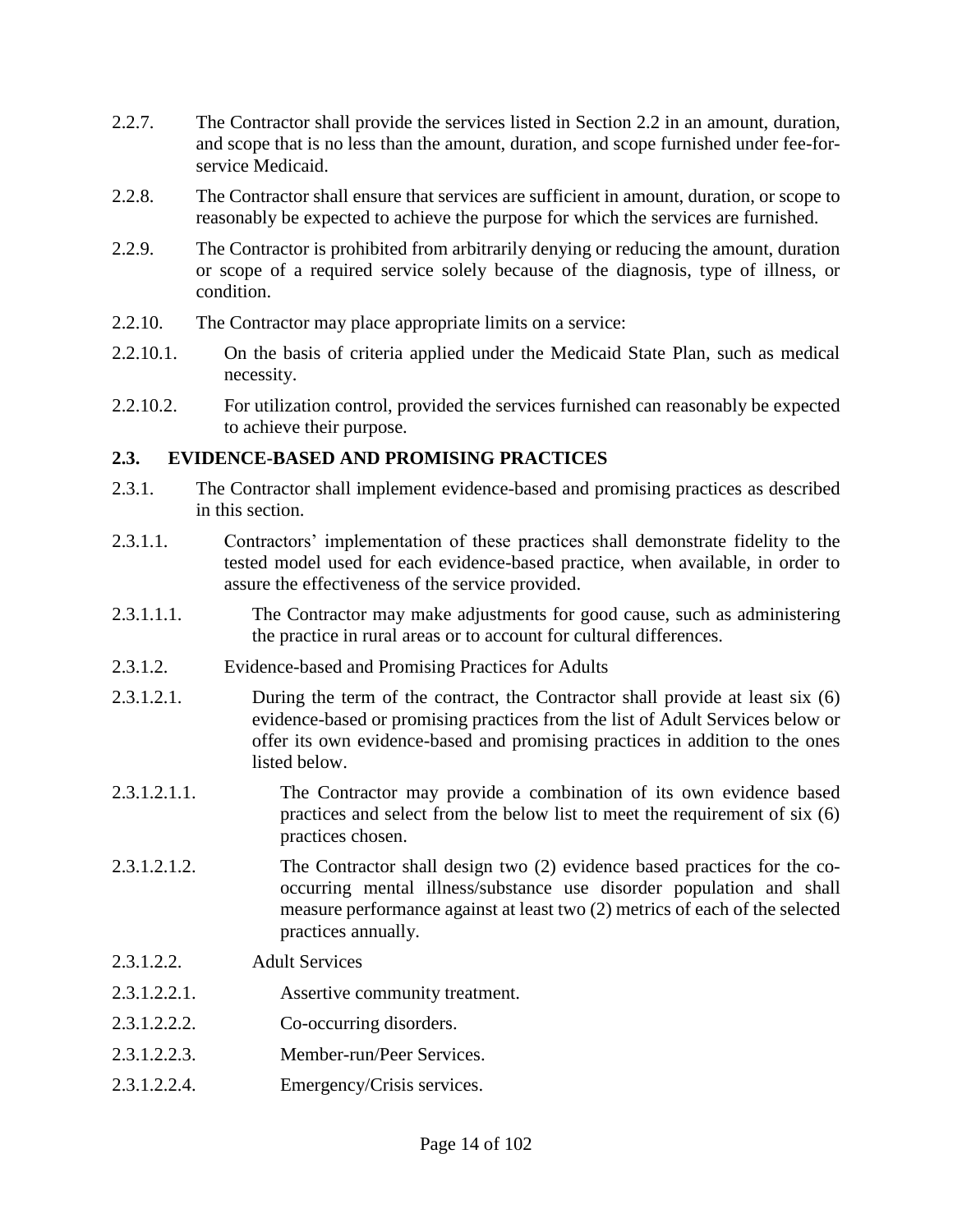| 2.3.1.2.2.5.  | Illness management.                                                                                                                                                                                                                                                                                       |
|---------------|-----------------------------------------------------------------------------------------------------------------------------------------------------------------------------------------------------------------------------------------------------------------------------------------------------------|
| 2.3.1.2.2.6.  | Psychiatric rehabilitation.                                                                                                                                                                                                                                                                               |
| 2.3.1.2.2.7.  | Psycho-education for families.                                                                                                                                                                                                                                                                            |
| 2.3.1.2.2.8.  | Mental health counseling and therapy, individual or group.                                                                                                                                                                                                                                                |
| 2.3.1.2.2.9.  | Supported employment.                                                                                                                                                                                                                                                                                     |
| 2.3.1.2.2.10. | Supported housing.                                                                                                                                                                                                                                                                                        |
| 2.3.1.2.2.11. | Adult behavioral health promotion.                                                                                                                                                                                                                                                                        |
| 2.3.1.2.3.    | The Contractor shall submit an Excel spreadsheet of the Evidence Based<br>Practices (EBPs) chosen, metrics measured, rationale for any changes made to<br>the EBPs, and historical results of the EBPs.                                                                                                   |
| 2.3.1.2.3.1.  | <b>DELIVERABLE: Evidence Based Practices Spreadsheet.</b>                                                                                                                                                                                                                                                 |
| 2.3.1.2.3.2.  | DUE: August 30 <sup>th</sup> of each contract year.                                                                                                                                                                                                                                                       |
| 2.3.1.3.      | Evidence-based and Promising Practices Services for Children and Adolescents                                                                                                                                                                                                                              |
| 2.3.1.3.1.    | The Contractor shall provide at least six (6) evidence-based or promising<br>practices from the list of Child and Adolescent Services below or offer its own<br>evidence-based and promising practices in addition to the ones listed below.                                                              |
| 2.3.1.3.1.1.  | Contractor may provide a combination of its own evidence based practices<br>and select from the below list to meet the requirement of six (6) practices<br>chosen.                                                                                                                                        |
| 2.3.1.3.1.2.  | The Contractor must measure performance against at least two (2) metrics<br>of each of the selected practices annually to ensure fidelity to the identified<br>model for the following service categories: Family therapy; case<br>management; child and adolescent psychotherapy; school-based services. |
| 2.3.1.3.2.    | <b>Children and Adolescent Services</b>                                                                                                                                                                                                                                                                   |
| 2.3.1.3.2.1.  | Brief hospitalization for suicidal children and adolescents.                                                                                                                                                                                                                                              |
| 2.3.1.3.2.2.  | Crisis services.                                                                                                                                                                                                                                                                                          |
| 2.3.1.3.2.3.  | Family therapy.                                                                                                                                                                                                                                                                                           |
| 2.3.1.3.2.4.  | Psychotherapy for children and adolescents.                                                                                                                                                                                                                                                               |
| 2.3.1.3.2.5.  | Home-based services.                                                                                                                                                                                                                                                                                      |
| 2.3.1.3.2.6.  | Intensive case management.                                                                                                                                                                                                                                                                                |
| 2.3.1.3.2.7.  | Psycho education.                                                                                                                                                                                                                                                                                         |
| 2.3.1.3.2.8.  | School-based services.                                                                                                                                                                                                                                                                                    |
| 2.3.1.3.2.9.  | Behavioral health prevention interventions.                                                                                                                                                                                                                                                               |
| 2.3.1.3.3.    | The Contractor shall submit an Excel spreadsheet of the Evidence Based<br>Practices (EBPs) chosen, metrics measured, rationale for any changes made to<br>the EBPs, and historical results of the EBPs.                                                                                                   |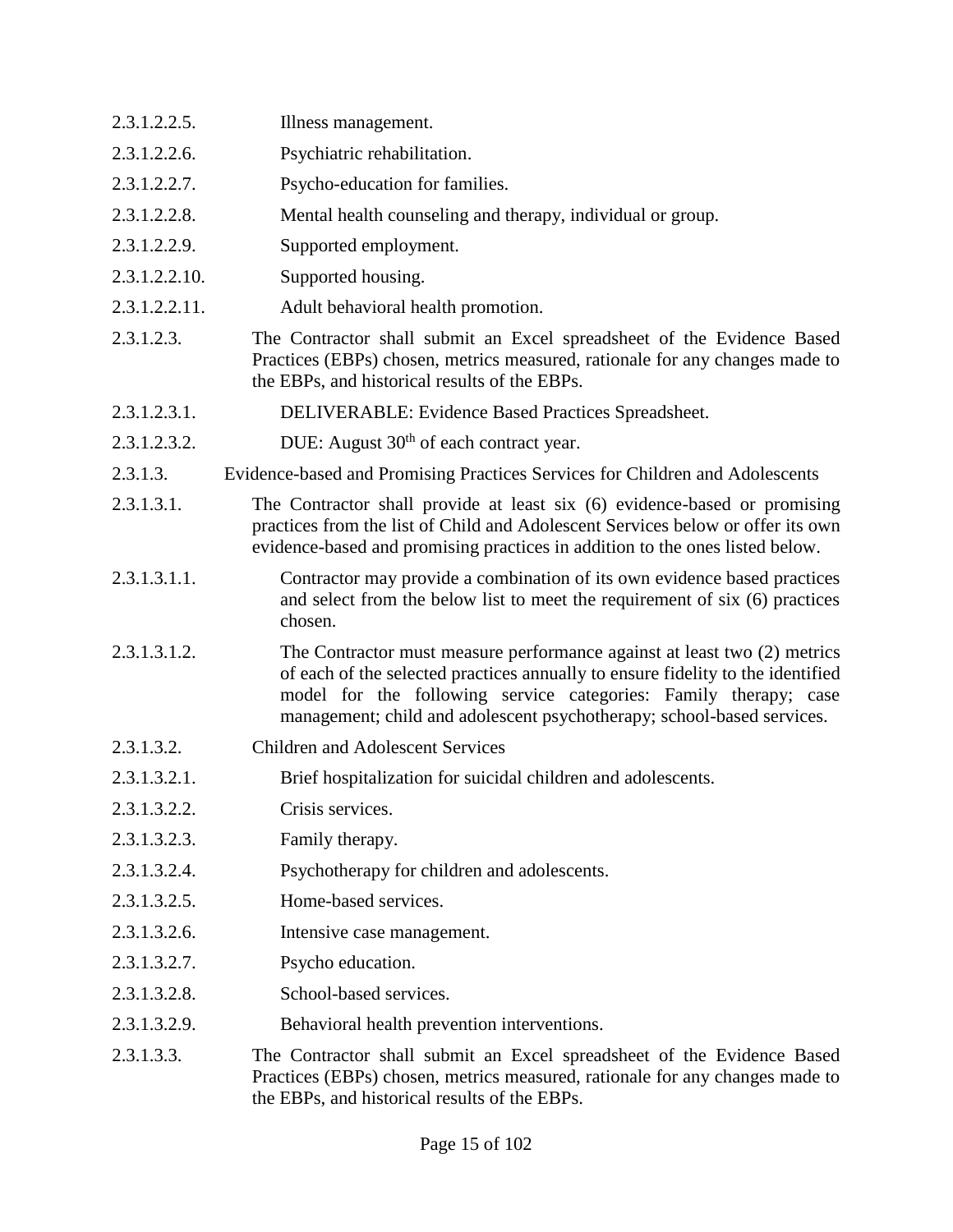- 2.3.1.3.3.1. DELIVERABLE: Evidence Based Practices Spreadsheet.
- 2.3.1.3.3.2. DUE: August  $30<sup>th</sup>$  of each contract year.
- 2.3.2. The Department will provide the Contractor with definitions in writing of services discussed in Section 2.3. The Department reserves the right to change and update these definitions as required and will provide the Contractor with the updated definitions.

### **2.4. INTEGRATED AND COORDINATED CARE**

- 2.4.1. Innovations Program for Integrating Care
- 2.4.1.1. The Contractor shall establish a centralized innovations program for integrating care to lead the development, implementation, and performance monitoring of advanced practices for integrating health care in the Contractor's service area. The program shall be one of the following:
- 2.4.1.1.1. An integrated provider site or practice that offers a high standard of care to Members and disseminates best practices and learnings to other providers in the Contractor's network.
- 2.4.1.1.2. A region-wide improvement initiative in the Contractor's service area with the goal of promoting the integration of behavioral health services with either primary care services or public health care.
- 2.4.2. Coordination and Continuity of Care
- 2.4.2.1. Policies and Procedures
- 2.4.2.1.1. The Contractor shall maintain written policies and procedures. The policies and procedures shall address the following:
- 2.4.2.1.1.1. Timely coordination of the provision of Covered Services to its Members.
- 2.4.2.1.1.2. Service accessibility.
- 2.4.2.1.1.3. Attention to individual needs.
- 2.4.2.1.1.4. Continuity of care to promote maintenance of health and to maximize independent living.
- 2.4.2.1.1.5. The integration, coordination and provision of Covered Services in conjunction with other behavioral health care providers, physical health care providers, long term services and support providers, waiver services providers, pharmacists, county and state agencies, local public health agencies, and other provider organizations that may be providing wrap around services to the Member,
- 2.4.2.1.1.6. Ensuring that Members' privacy is protected consistent with the confidentiality requirements in 45 CFR Parts 160 and 164 and 42 CFR Part 2.
- 2.4.2.2. Care Coordination Activities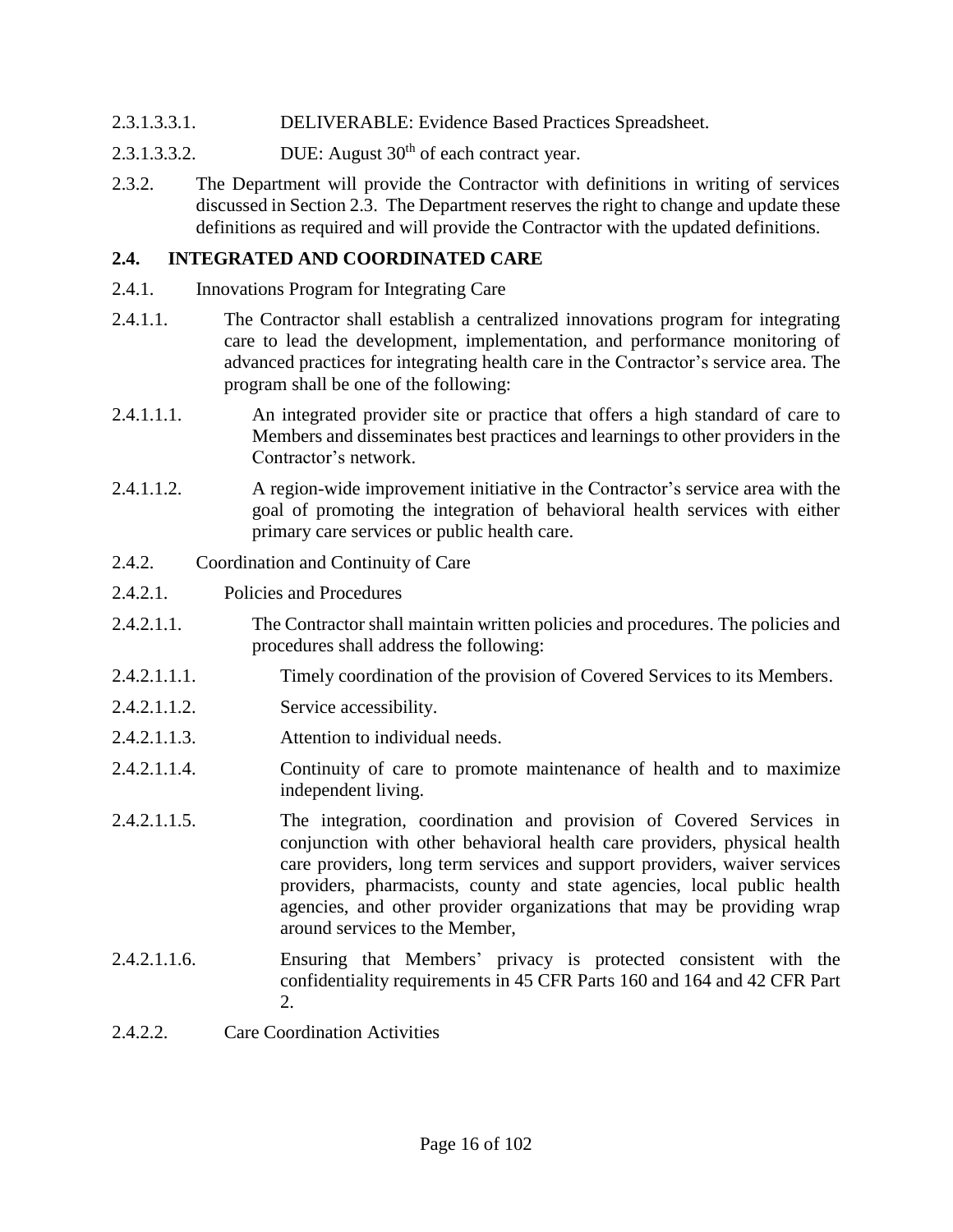- 2.4.2.2.1. The Contractor shall provide Care Coordination, which shall address Members' need for integration of mental health services, substance use disorder services, and other health services. This includes identifying, providing, or arranging for services and/or coordinating with other agencies to ensure that the Member receives the health care and supportive services that will allow the Member to remain in her/his community.
- 2.4.2.2.1.1. This requirement is particularly critical for Medicaid members receiving wrap around services under an HCBS waiver as described in Exhibit I entitled "Wrap Around Services."
- 2.4.2.2.1.2. Contractor shall ensure that providers (primarily, but not limited to, Community Mental Health Centers) communicate with and coordinate services with the Single Entry Point (SEP) care manager for each Member who participates in the Waiver for Persons with Mental Illness (HCBS-MI) or Waiver for the Elderly, Blind and Disabled (HCBS-EBD). Communication and coordination is also required with Assisted Living Residences (ALRs) or other supported community living arrangements in which HCBS waiver recipients live.
- 2.4.2.2.1.3. The Contractor shall also coordinate and provide Covered Services in conjunction with other behavioral health care providers, physical health care providers, long term care providers, waiver services providers, pharmacists, county and state agencies, and other provider organizations that may be providing wrap around services described in the attached document entitled "Wrap Around Services."
- 2.4.2.2.2. The Contractor shall coordinate with the Member's medical health providers to facilitate the delivery of health services, as appropriate.
- 2.4.2.2.2.1. The Contractor shall make reasonable efforts to assist individuals to obtain necessary medical treatment.
- 2.4.2.2.2.2. If a Member is unable to arrange for supportive services necessary to obtain medical care due to her/his behavioral health disorders, these supportive services shall be arranged for by the Contractor or another person who has an existing relationship with the Member, whenever possible.
- 2.4.2.2.3. The Contractor shall work closely and collaboratively with the Regional Care Collaborative Organizations (RCCOs) on care coordination activities as the RCCOs will also be providing care coordination activities to the Medicaid population.
- 2.4.2.3. Strategies for Advancing Integration
- 2.4.2.3.1. The Contractor shall work with providers, RCCOs, and other entities to achieve greater integration of care. While the capabilities and competencies of systems and providers in the state vary widely, the Contractor shall make ongoing efforts to continuously improve care and advance providers to higher levels of integrated care.
- 2.4.2.4. Special Populations and Complex Members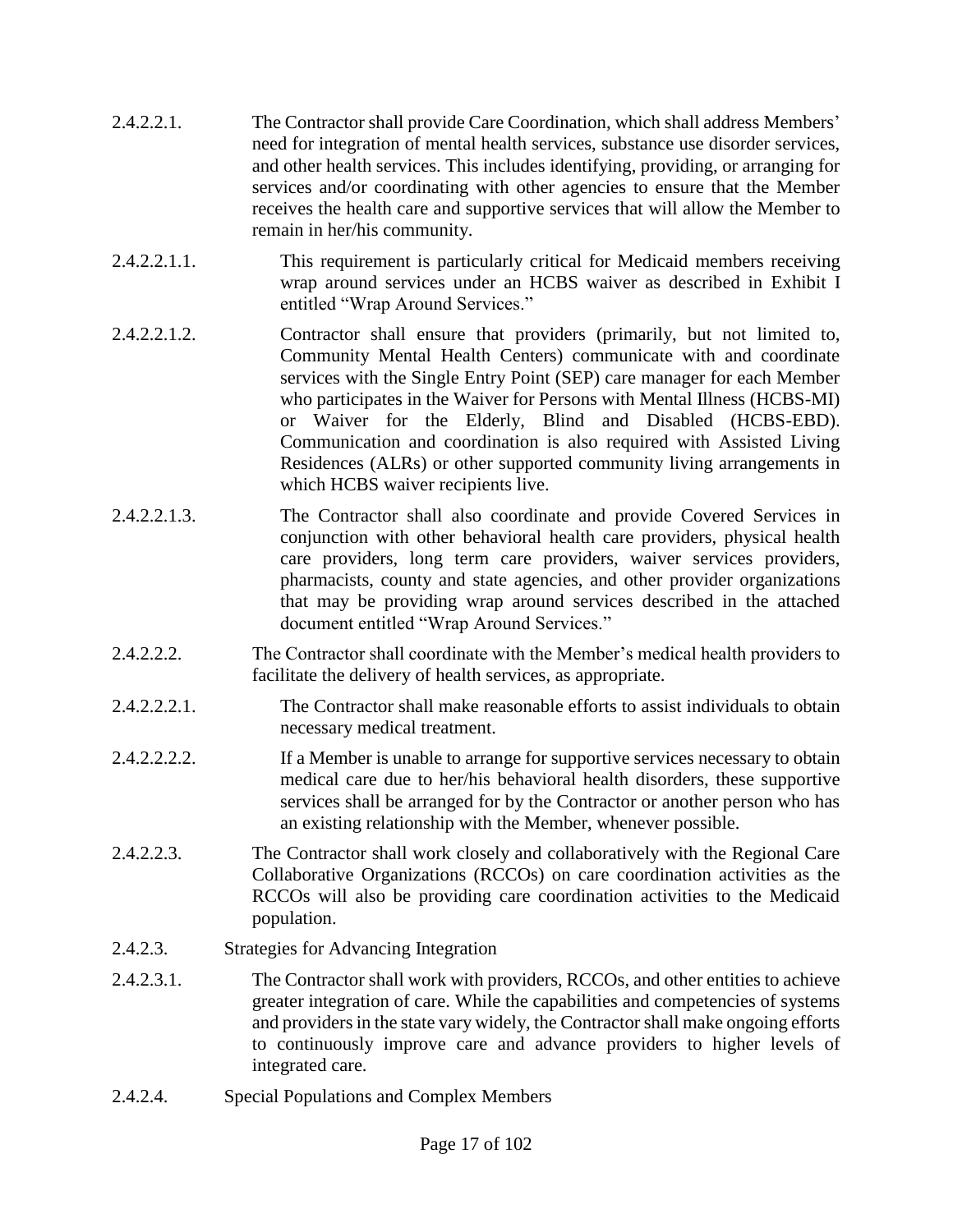- 2.4.2.4.1. The Contractor shall ensure that all Members including those who are involved in multiple systems and those who have multiple needs receive covered, medically necessary care.
- 2.4.2.4.2. The Contractor shall provide for care coordination and continuity of care for the listed populations as follows:
- 2.4.2.4.2.1. Members residing in long-term care/nursing facilities.
- 2.4.2.4.2.1.1. The Contractor shall provide outreach, a delivery system and support to nursing facilities and assisted living residences in its service area to determine the best approach to serving their Medicaid residents.
- 2.4.2.4.2.1.2. The Contractor shall provide medically necessary, covered behavioral health services on-site in nursing facilities and assisted living residences for Members who cannot reasonably travel to a service delivery site for their services. Residents able to travel to service delivery sites may be required to receive their behavioral health services at a delivery site. The Contractor shall work collaboratively with nursing facilities and assisted living residences in its service area to jointly determine which residents are and are not able to travel to service delivery sites.
- 2.4.2.4.2.1.3. The Contractor shall provide outreach and coordination for the provision of mental health and substance use disorder services for Members in nursing facilities and assisted living residences in its region. This outreach shall occur on a monthly basis.
- 2.4.2.4.2.1.4. The Contractor shall assign each nursing facility and assisted living residence in the Contractor's region a primary contact from the Contractor's organization who will ensure that Members are receiving necessary behavioral health services and who will help problem solve any Member issues that may arise in the provision of those services.
- 2.4.2.4.2.1.5. The Contractor shall establish an ongoing quarterly meeting with all nursing facilities and assisted living residences in its region to address outstanding issues, Member concerns and any other issues that arise in the delivery of behavioral health services to nursing facility and assisted living Members.
- 2.4.2.4.2.1.6. The Contractor shall provide Pre-Admission Screening and Resident Review (PASRR) Level II requirements and services to Members entering nursing facilities.
- 2.4.2.4.2.1.7. The Contractor shall provide any specialized services identified on the PASRR Level II assessment that are covered behavioral health services.
- 2.4.2.4.2.1.8. The Contractor shall implement and follow PASRR admission processes and procedures developed by the Department.
- 2.4.2.4.2.1.9. The Contractor shall provide medically necessary covered services to Members that do not meet PASRR diagnosis requirements but who do have covered BHO diagnoses.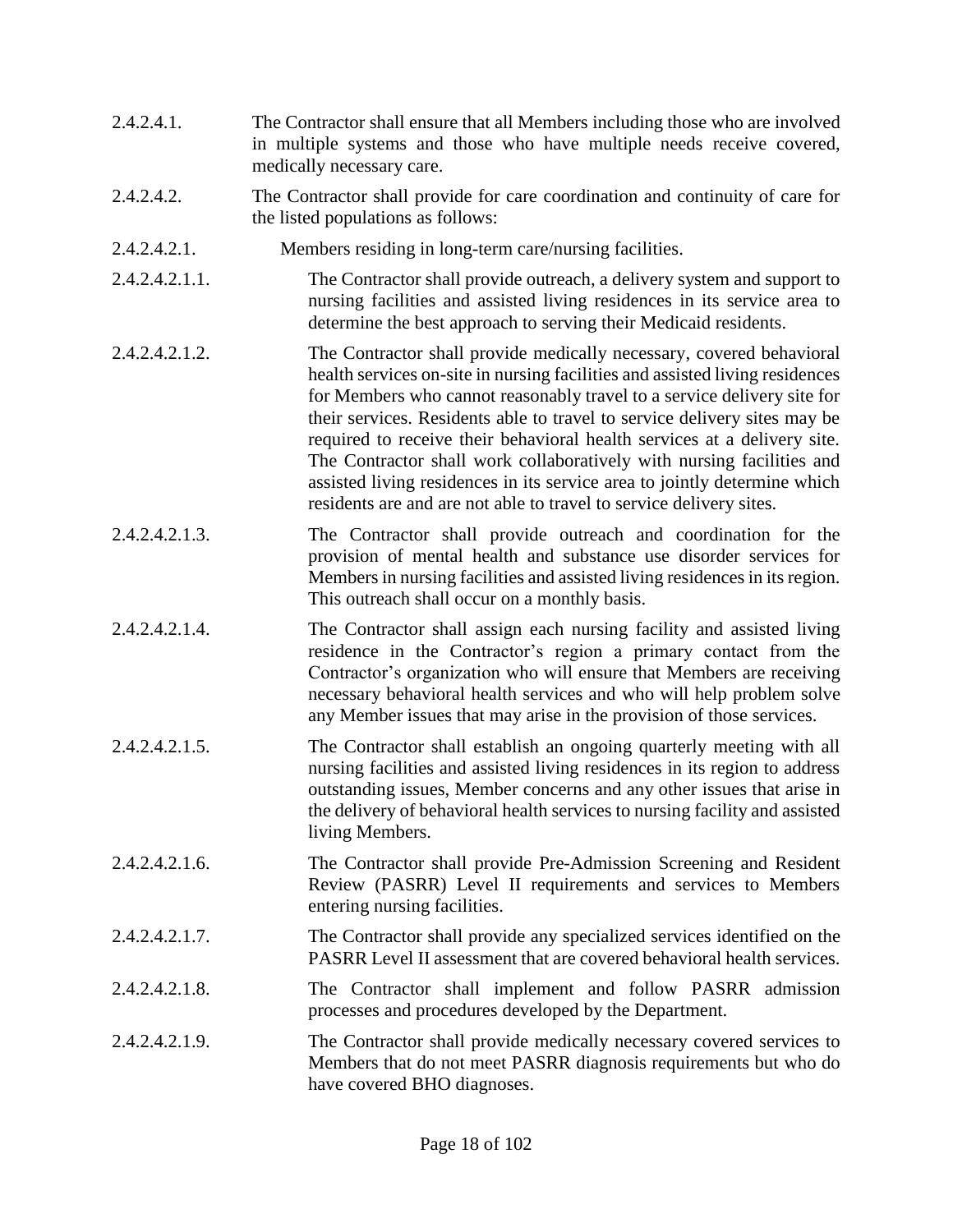- 2.4.2.4.2.2. Dually or multi-eligible Members
- 2.4.2.4.2.2.1. Medicaid is the payer of last resort for dual or multi- eligible Members. The Contractor shall ensure that behavioral health services are provided to dual or multi-eligible Members and assist Members in finding qualified Medicare providers who are willing to provide covered services. If qualified Medicare providers cannot be identified or accessed, the Contractor shall provide medically necessary covered behavioral health services under the Contract. The Contractor shall describe how dually eligible Members are served by its Provider Network in the network plan described in Section 2.5.9.2.
- 2.4.2.4.2.3. Dually or multi- diagnosed Members
- 2.4.2.4.2.3.1. The Contractor shall provide medically necessary behavioral health services to Members with non-covered diagnoses (TBI, DD, autism, etc.) when the Member presents with a co-occurring mental health or substance use disorder diagnosis, in accordance with Exhibits G and H.
- 2.4.2.4.2.3.2. The Contractor shall be responsible for all medically necessary covered services to treat the covered mental health or substance use disorder diagnosis and shall have a mechanism for working with developmental disability services, Community Centered Boards (CCBs), Single Entry Point agencies (SEPs), or other appropriate agencies/health care providers to secure agreement regarding the medical necessity of behavioral services to treat the covered behavioral diagnosis and resulting behaviors.
- 2.4.2.4.2.3.3. The Contractor shall provide care coordination to Members with cooccurring diagnoses, including appointment setting, assistance with paperwork, and follow-up to ensure linkage with the appropriate agency. If the Contractor determines that the Member does not have a covered behavioral health diagnosis based upon criteria outlined in this Contract and exhibits, Contractor shall inform the Member about how services may be obtained, pursuant to federal Medicaid managed care rules, and refer them to the appropriate providers (e.g., RCCOs, CCBs, SEP<sub>s</sub>, etc.).
- 2.4.2.4.2.4. Members with special health care needs
- 2.4.2.4.2.4.1. The Contractor shall share with all health plans, RCCOs, and providers serving each Member with special health care needs the results of its identification and assessment of the Member's needs to prevent duplication of those activities. The Contractor shall provide care coordination, which shall address the Member's need for integration of behavioral health and other services.
- 2.4.2.4.2.5. Members involved with the correctional system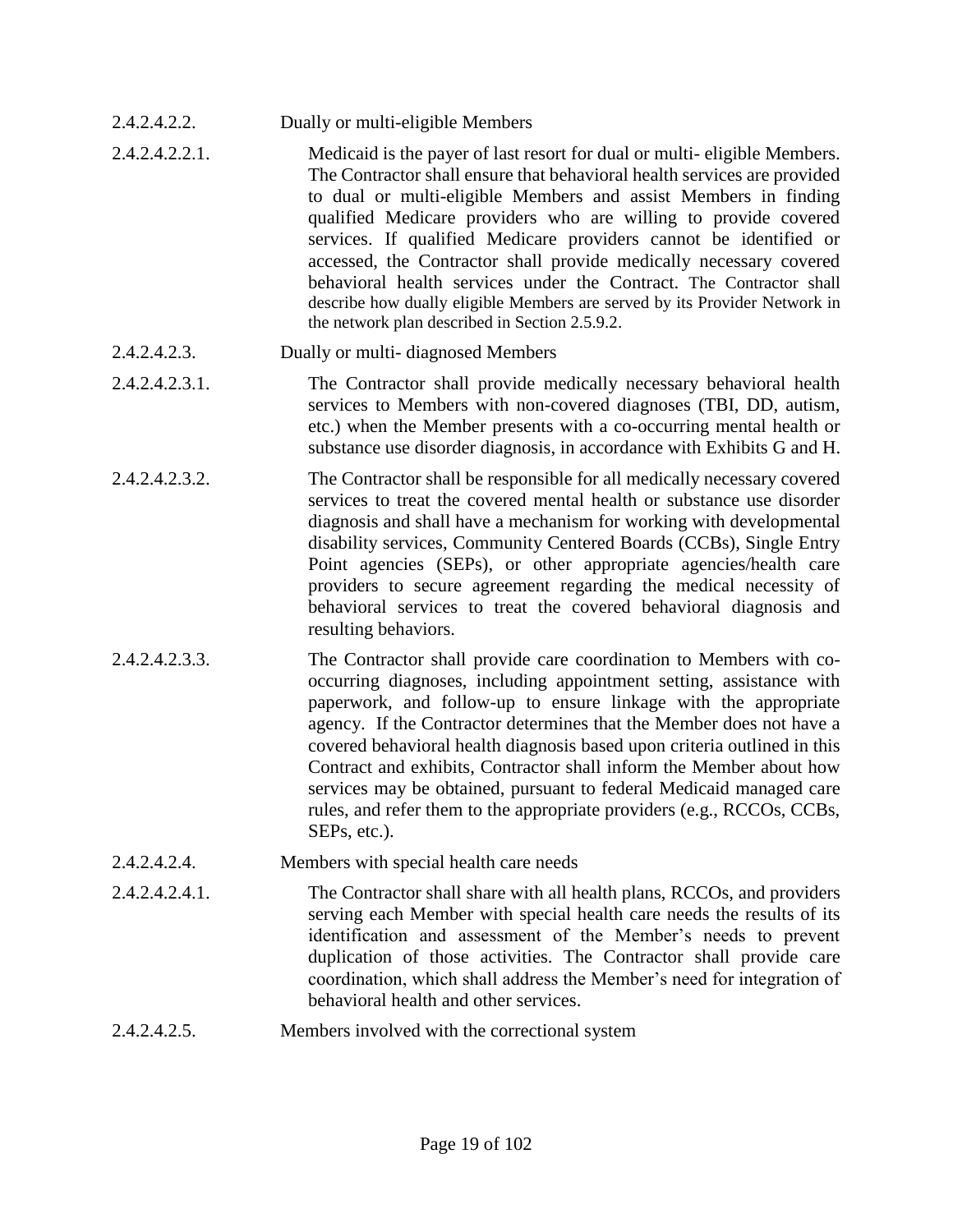- 2.4.2.4.2.5.1. The Contractor shall collaborate with agencies responsible for the administration of jails, prisons and juvenile detention facilities to coordinate the discharge and transition of incarcerated adult and child/youth Members.
- 2.4.2.4.2.5.2. The Contractor shall ensure Members receive medically necessary initial services after release from correctional facilities and shall ensure ongoing services thereafter. The Contractor shall provide the continuation of medication management and other behavioral health care services prior to community reentry and continually thereafter. The Contractor shall have a plan in place for monitoring and reporting results semi-annually to the Department. Contractor shall include historical results, analysis, and trends in subsequent semi-annual submissions to the Department.
- 2.4.2.4.2.5.2.1. DELIVERABLE: Post-Correctional System Member Service Results.
- 2.4.2.4.2.5.2.2. DUE: Semi-annually, by August  $31<sup>st</sup>$  and February  $28<sup>th</sup>$  of each year.
- 2.4.2.4.2.5.3. The Contractor shall designate a staff person as the single point of contact for working with correctional facilities (e.g., jails, prisons, and juvenile detention facilities, etc.) that may release incarcerated or detained Members into the Contractor's Service Ares.
- 2.4.2.4.2.5.4. The Contractor shall collaborate with correctional facilities to obtain medical records or information for Members who are released into the Region, as necessary for treatment of behavioral health conditions.
- 2.4.2.4.2.5.5. The Contractor shall work with the Department on any other initiatives including but not limited to Medicaid eligibility issues related to Members involved or previously involved with the state correctional system.
- 2.4.2.4.2.5.6. The Contractor shall propose innovative strategies, the use of new or existing technology, communication protocols/strategies and coordination techniques with the courts, parole officers, police officers, correctional facilities and their staff, and other individuals needed to meet the requirements of Members involved with the correctional system. This information shall be provided on a template provided by the Department or Contractor. The template is subject to approval by the Department.
- 2.4.2.4.2.5.6.1. DELIVERABLE: Correctional System Strategies and Techniques. 2.4.2.4.2.5.6.2. DUE: Within sixty (60) days after the Operational Start Date or later if agreed upon by the Department and the Contractor.
- 2.4.2.4.2.6. Female Medicaid Members for a period of one (1) year post-partum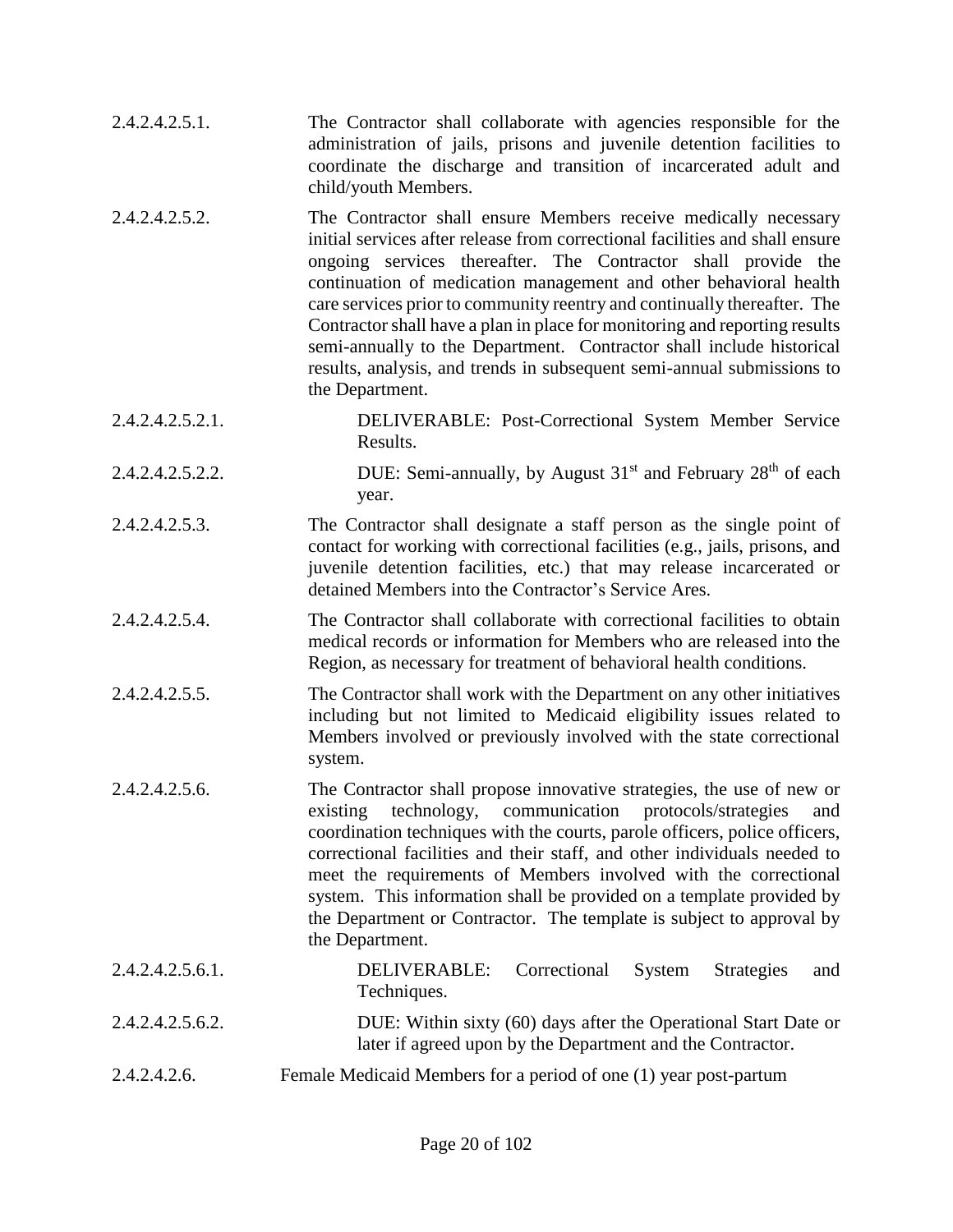- 2.4.2.4.2.6.1. The Contractor shall develop specialized treatment and service plans to ensure that the behavioral and physical needs of the mother and child are being met.
- 2.4.2.4.2.7. Child/Youth Members in out-of-home placements, foster care, and subsidized adoptions
- 2.4.2.4.2.7.1. Contractor's Provider Network shall include clinical staff who have expertise in identifying and addressing clinical issues that are unique to children and families involved in the child welfare system. Staff shall be familiar with the unique needs of child welfare Members, be able to provide psycho-educational as well as practical therapeutic interventions and know of and refer families to community resources that may be helpful.
- 2.4.2.4.2.8. Transitioning Members from Colorado Mental Health Institutes (Ft. Logan and Pueblo) and Hospitals
- 2.4.2.4.2.8.1. The Contractor shall maintain policies, procedures, and strategies for helping to transition Members from Mental Health Institutes located at Ft. Logan and Pueblo to safe and alternative environments. The Contractor shall participate in discussions and care coordination with the Institutes, and the Contractor shall have plans in place to provide medically necessary covered services once the Member has been discharged from the Mental Health Institute.
- 2.4.2.4.2.8.2. The Contractor shall work with local counties and hospitals in their region in order to transition children from hospitals to safe and alternative step down environments (e.g., home, residential, etc.). Contractors shall meet with local counties and hospitals after contracts have been awarded in order to develop and maintain protocols and procedures for how these transitions will take place in order to ensure continuity of care and continuation of services.
- 2.4.2.4.2.8.3. The Contractor shall work with the Institutes to execute communication and transition plans for Members.
- 2.4.2.4.2.8.4. The Contractor shall assign a liaison to serve as a regular point of contact with State Mental Health Institute staff and Members who will return to or enter the Contractor's geographic service area. Contractor's liaison, or their designee, shall engage in the following activities:
- 2.4.2.4.2.8.4.1. Monthly treatment planning meetings, when requested by the Department or Institute.
- 2.4.2.4.2.8.4.2. Discharge planning meetings.
- 2.4.2.4.2.8.4.3. Face-to-face planning with member.
- 2.4.2.4.2.8.4.4. Prompt in-person, email, telephone, and fax communication with treatment Providers sufficient to arrange a successful discharge from the Institute.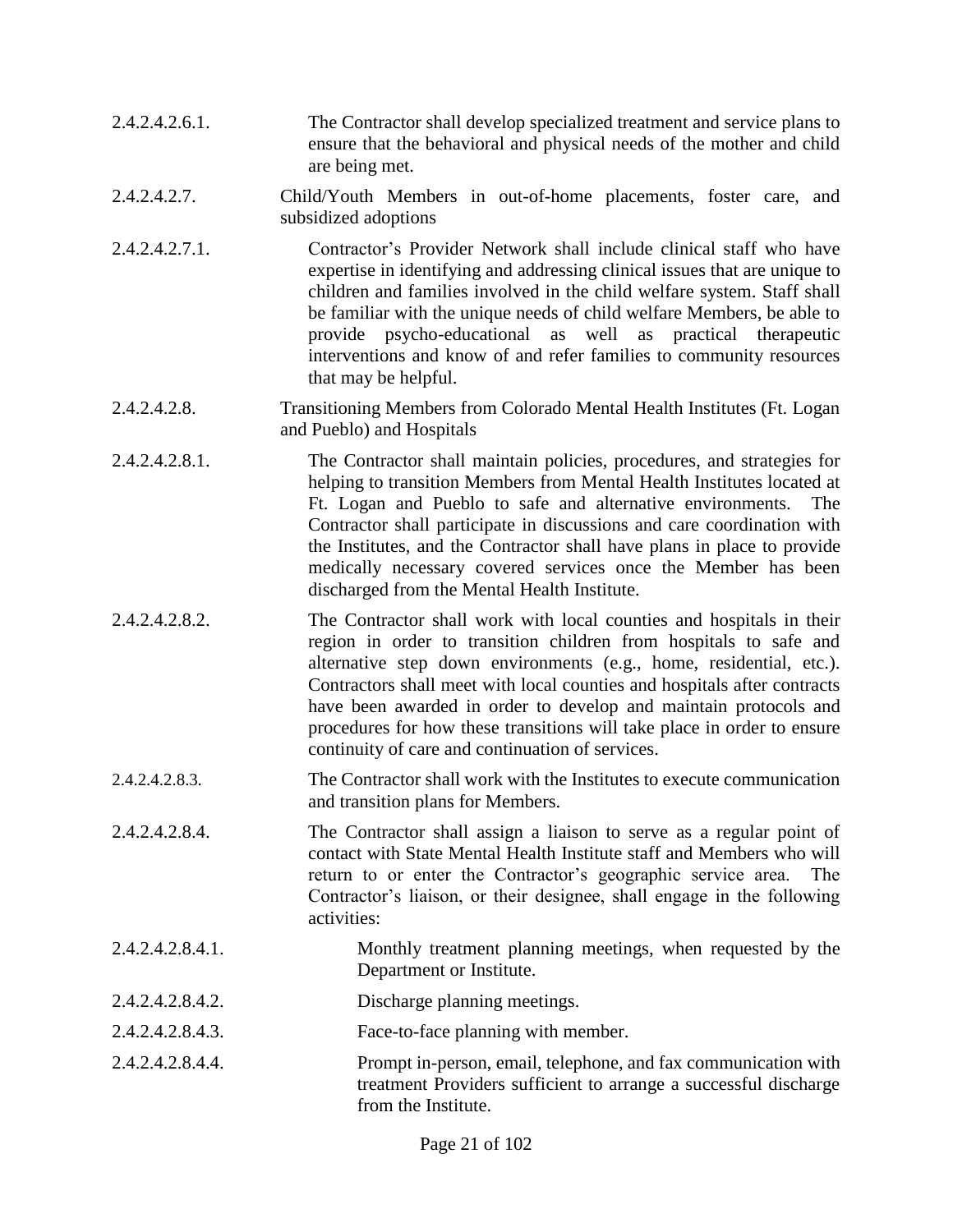- 2.4.2.4.2.8.5. Once the Contractor's Members are discharged from an Institute, the Contractor shall be responsible for on-going treatment, case management and other behavioral health services determined to be medically necessary.
- 2.4.2.4.2.8.6. The Contractor shall participate (with one (1) representative) on the Institute's Person Centered Planning Board as requested by the Department and/or Institutes.
- 2.4.2.5. Community Partners
- 2.4.2.5.1. The Contractor shall form relationships with community partners that provide non-Program and non-Medicaid services for Member needs that may affect health. As part of care coordination, the Contractor shall leverage awareness of the community resources and relationships with community partners to assist in linking Members with appropriate services.
- 2.4.2.5.2. The Contractor shall update and submit the directory and regional map of community partners to the Department annually.
- 2.4.2.5.2.1. DELIVERABLE: Directory and Regional Map of Community Partners.
- 2.4.2.5.2.2. DUE: Annually on August  $30<sup>th</sup>$ .
- 2.4.2.6. Alignment with Systems
- 2.4.2.6.1. In addition to community partners, the Contractor shall work with other government agencies that may provide services to Members. These agencies include:
- 2.4.2.6.1.1. Colorado Department of Health Care Policy and Financing, Division of Development Disabilities.
- 2.4.2.6.1.2. Colorado Department of Human Services, Child Welfare.
- 2.4.2.6.1.3. Colorado Department of Human Services, Office of Behavioral Health.
- 2.4.2.6.1.4. Colorado Department of Public Health and Environment, STD/HIV Section.
- 2.4.2.6.1.5. Colorado Department of Public Health and Environment.
- 2.4.2.6.1.6. Colorado Department of Corrections
- 2.4.2.6.1.7. Colorado Prevention Services Division
- 2.4.2.7. Program Improvement Advisory Committee
- 2.4.2.7.1. The Contractor shall create a Program Improvement Advisory Committee (PIAC) to provide input into the Contractor's implementation of the Program and the Contractor's own performance improvement program. The PIAC shall:
- 2.4.2.7.1.1. Be directed and chaired by one of Contractor's Key Personnel.
- 2.4.2.7.1.2. Have a formal, documented membership and governance structure.
- 2.4.2.7.1.3. Have a diverse membership, representative of the Contractor's Region, which includes members representing at least the following: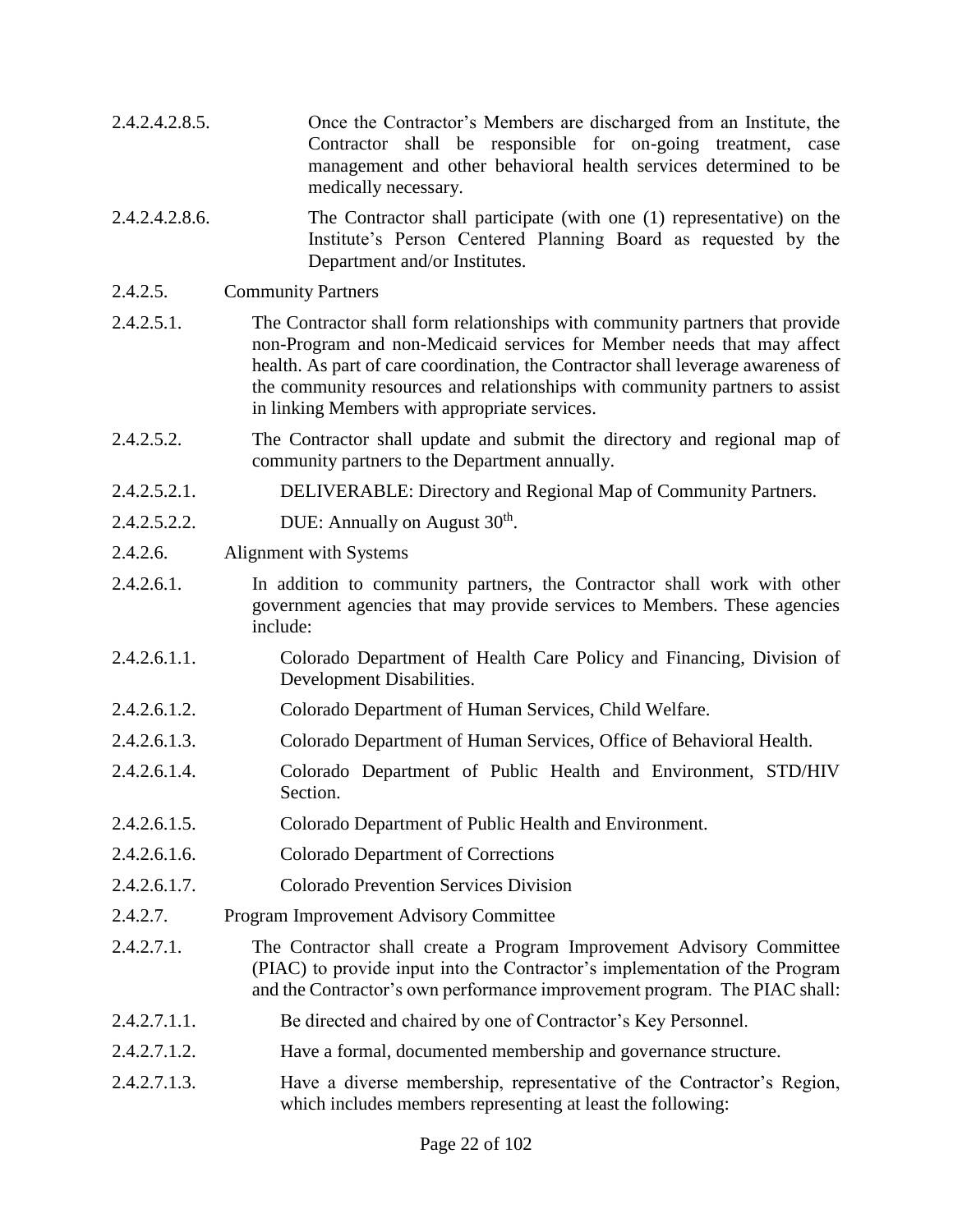| 2.4.2.7.1.3.1. | <b>Members</b>                                                                                                                                                  |
|----------------|-----------------------------------------------------------------------------------------------------------------------------------------------------------------|
| 2.4.2.7.1.3.2. | Members' families                                                                                                                                               |
| 2.4.2.7.1.3.3. | Advocacy groups and organizations                                                                                                                               |
| 2.4.2.7.1.3.4. | Network provider representatives                                                                                                                                |
| 2.4.2.7.1.3.5. | Representative(s) from the overlapping $RCCO(s)$                                                                                                                |
| 2.4.2.7.1.3.6. | Other Medicaid providers                                                                                                                                        |
| 2.4.2.7.1.3.7. | Nursing Facilities/Assisted Living Residences                                                                                                                   |
| 2.4.2.7.1.3.8. | Charitable, faith-based or service organizations within the community                                                                                           |
| 2.4.2.7.1.3.9. | Other state agencies and local counties (e.g., child welfare)                                                                                                   |
| 2.4.2.7.1.4.   | Hold regularly scheduled meetings, no less often than on a quarterly basis.                                                                                     |
| 2.4.2.7.1.5.   | Open all scheduled meetings to the public.                                                                                                                      |
| 2.4.2.7.1.6.   | Post the minutes of each meeting on the Contractor's website within seven<br>(7) days of each meeting and forward a copy of these minutes to the<br>Department. |
| 2.4.2.7.1.6.1. | Improvement Advisory<br>DELIVERABLE:<br>Program<br>Committee<br>Minutes.                                                                                        |

2.4.2.7.1.6.2. DUE: Within ten (10) days of each meeting.

## **2.5. SERVICE DELIVERY**

- 2.5.1. The Contractor shall ensure that services are provided through a well-organized service delivery system. The service delivery system shall include mechanisms for ensuring access to high quality, general and specialized care, from a comprehensive, integrated Provider Network.
- 2.5.2. The Contractor's Provider Network shall include, but not be limited to, the following:
- 2.5.2.1. Community Mental Health Centers (CMHC).
- 2.5.2.2. Essential Community Providers (ECP).
- 2.5.2.2.1. The Contractor shall offer contracts to all ECPs located in the Contract Service Area. The Contractor is not required to contract with every ECP that provides behavioral health services in its geographic area, as defined in Section 25.5-5- 404.2 C.R.S.
- 2.5.2.3. Federally Qualified Health Centers (FQHC) and Rural Health Clinics (RHC)
- 2.5.2.3.1. The Contractor shall offer contracts to all FQHCs and RHCs located in the Contract Service Area. The Contractor is not required to contract with every FQHC and RHC that provide behavioral health services in its geographic area.
- 2.5.2.3.2. FQHC and RHC Encounter Reimbursement
- 2.5.2.3.2.1. Payments from Contractor to FQHC and RHC Facilities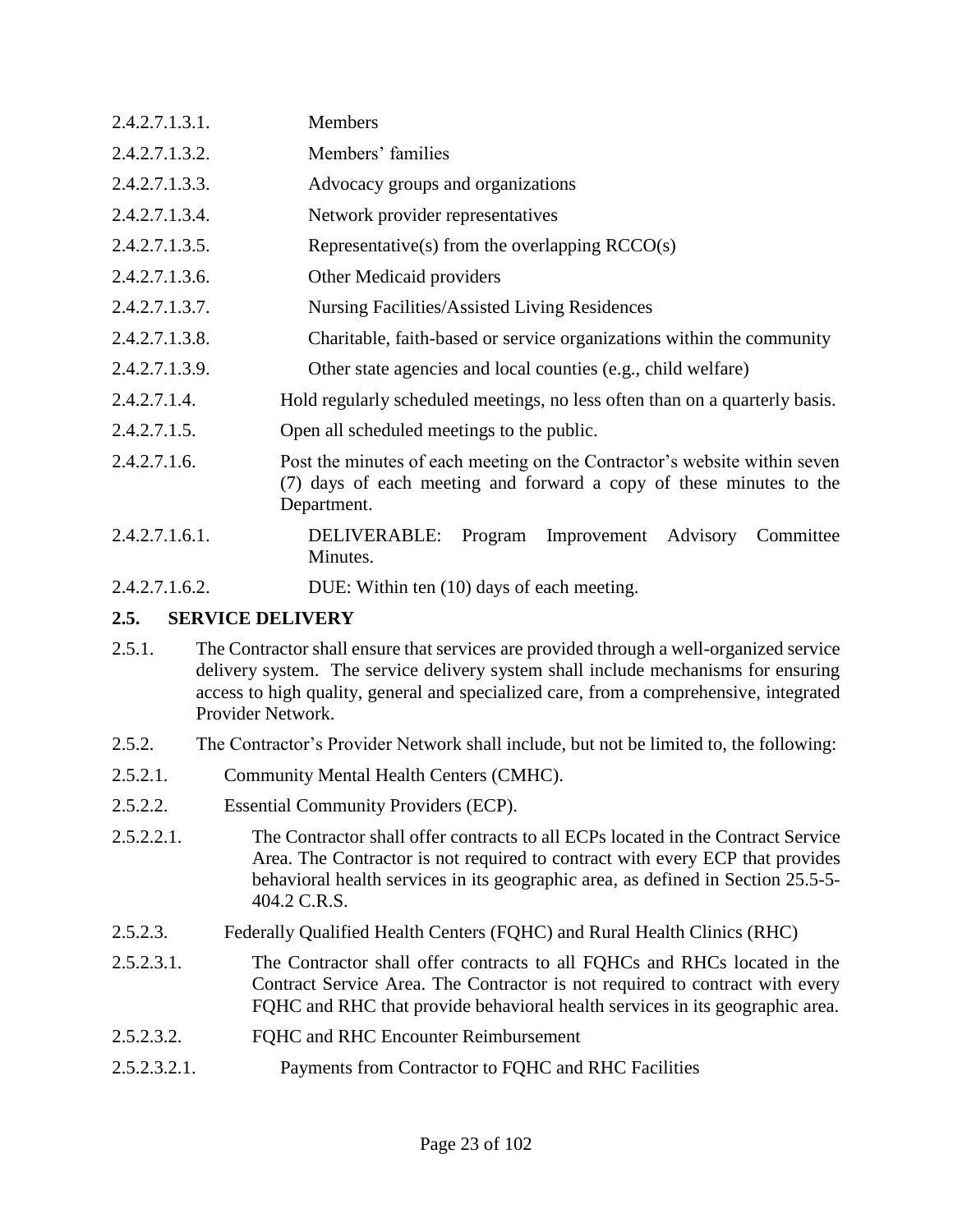- 2.5.2.3.2.1.1. Each FQHC and RHC has an encounter rate calculated in accordance with 10 CCR 2505-10 8.7006C.
- 2.5.2.3.2.1.2. The Department shall notify the Contractor of the current FQHC and RHC rates on a no less than quarterly basis.
- 2.5.2.3.2.1.3. The Contractor shall reimburse the FQHC and RHC, at a minimum, an encounter rate in accordance with 10 CCR 2505-10 8.700.6 and the Medicaid State Plan for each FQHC and RHC visit, for services identified in 10 CCR 2505-10 8.700.3 for allowable costs identified in 10 CCR 2505-10 8.700.5. The Department will conduct quarterly accuracy audits with FQHCs and RHCs and should the Department recognize any discrepancy in FQHC and RHC payments (less than the full encounter rate), then the Contractor shall be responsible for reimbursing the FQHC and RHC the difference of the encounter payment identified in 2.5.2.3.2.1.1 and the initial reimbursement amount.
- 2.5.2.3.2.1.4. The Contractor shall participate in the Department's accuracy audits process of FQHCs and RHCs and is required to complete the documentation located at a located at a located at a set of  $\alpha$  at a located at a located at a located at a located at a located at a located at a located at a located at a located at  $\alpha$  located at a located at  $\alpha$  loc [\(https://www.colorado.gov/pacific/hcpf/federally-qualified-health](https://www.colorado.gov/pacific/hcpf/federally-qualified-health-center-forms)[center-forms\)](https://www.colorado.gov/pacific/hcpf/federally-qualified-health-center-forms) upon the Department's request.
- 2.5.2.3.2.2. An FQHC and RHC visit is defined in 10 CCR 2505-10 8.700.1.
- 2.5.2.3.2.3. If multiple services are provided by an FQHC and RHC within one visit, the Contractor will require a claims submission from the FQHC and RHC with multiple lines of services and the same claim number. The Contractor is required to pay the FQHC and RHC no less than the encounter rate minus any third party payments for each visit.
- 2.5.2.3.3. The Contractor will submit the encounter data for FQHC and RHC visits to the Department.
- 2.5.2.4. School Based Health Centers (SBHCs).
- 2.5.2.5. Rural health clinics.
- 2.5.2.6. Community safety net clinics.
- 2.5.2.7. Substance use disorder providers.
- 2.5.2.8. Providers with experience serving individuals with complex needs as mentioned above, e.g. individuals with dual diagnoses and those with chronic physical conditions in addition to behavioral health needs.
- 2.5.2.9. Providers capable of billing both Medicare and Medicaid.
- 2.5.3. The Contractor shall have a system for credentialing providers.
- 2.5.3.1. DELIVERABLE: Provider Credentialing System.
- 2.5.3.2. DUE: Within fifteen (15) Business Days of the Operational Start Date.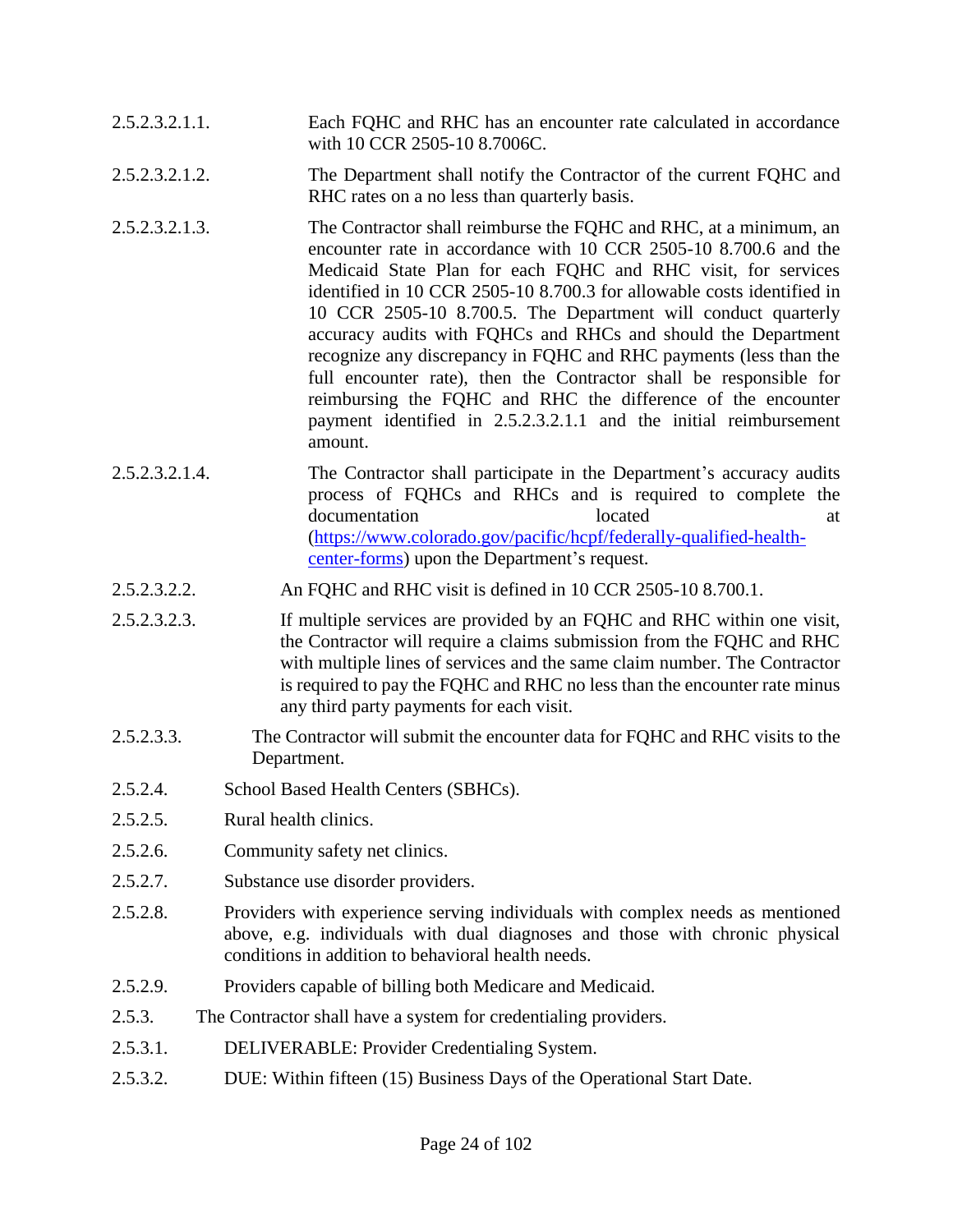- 2.5.4. The Contractor shall comply with the requirements outlined in this contract for Provider Credentialing and Monitoring.
- 2.5.5. The Contractor's overall service delivery system shall include:
- 2.5.5.1. Specific mechanisms for individual Member intake and assessment.
- 2.5.5.2. Service planning.
- 2.5.5.3. Care coordination.
- 2.5.5.4. Continuity of care.
- 2.5.6. Within its service delivery system, the Contractor shall promote the provision of behavioral health services by primary care physicians and behavioral health systems of care, and increase the co-location of providers.
- 2.5.7. The Contractor shall ensure that its service delivery system and Provider Network meets the needs of the Medicaid expansion, newly eligible Medicaid members.
- 2.5.8. Access to Care
- 2.5.8.1. The Contractor shall ensure access to care for all Members in need of covered mental health and substance use disorder services through the provision of the following:
- 2.5.8.1.1. Varied geographic location of providers.
- 2.5.8.1.2. Minimum hours of provider operation shall include service coverage from 8:00 a.m. to 5:00 p.m. Mountain Time, Monday through Friday, and emergency coverage twenty-four (24) hours a day, seven (7) days a week.
- 2.5.8.1.3. Extended hours of operation and service coverage shall be provided at least two days per week at clinic treatment sites, which may include additional morning, evening or weekend hours, to accommodate Members who are unable to attend appointments during standard business hours, especially for children and adolescents in school. Contractor shall encourage individual network providers to offer flexibility of appointment times to Members whenever possible.
- 2.5.8.1.4. Providers located throughout the Contractor's service area within thirty (30) miles or thirty (30) minutes travel time to the extent such services are available.
- 2.5.8.1.5. Community-based access.
- 2.5.8.1.5.1. The Contractor shall provide behavioral health services in multiple community-based venues, based on a determination that the services are medically necessary, appropriate to the Member's needs, and that providing treatment at an alternative site does not put the provider's safety at undue risk. Alternative treatment sites may include, but are not limited to:
- 2.5.8.1.5.1.1. Schools.
- 2.5.8.1.5.1.2. Juvenile detention centers.
- 2.5.8.1.5.1.3. Federally qualified health centers.
- 2.5.8.1.5.1.4. Homeless shelters.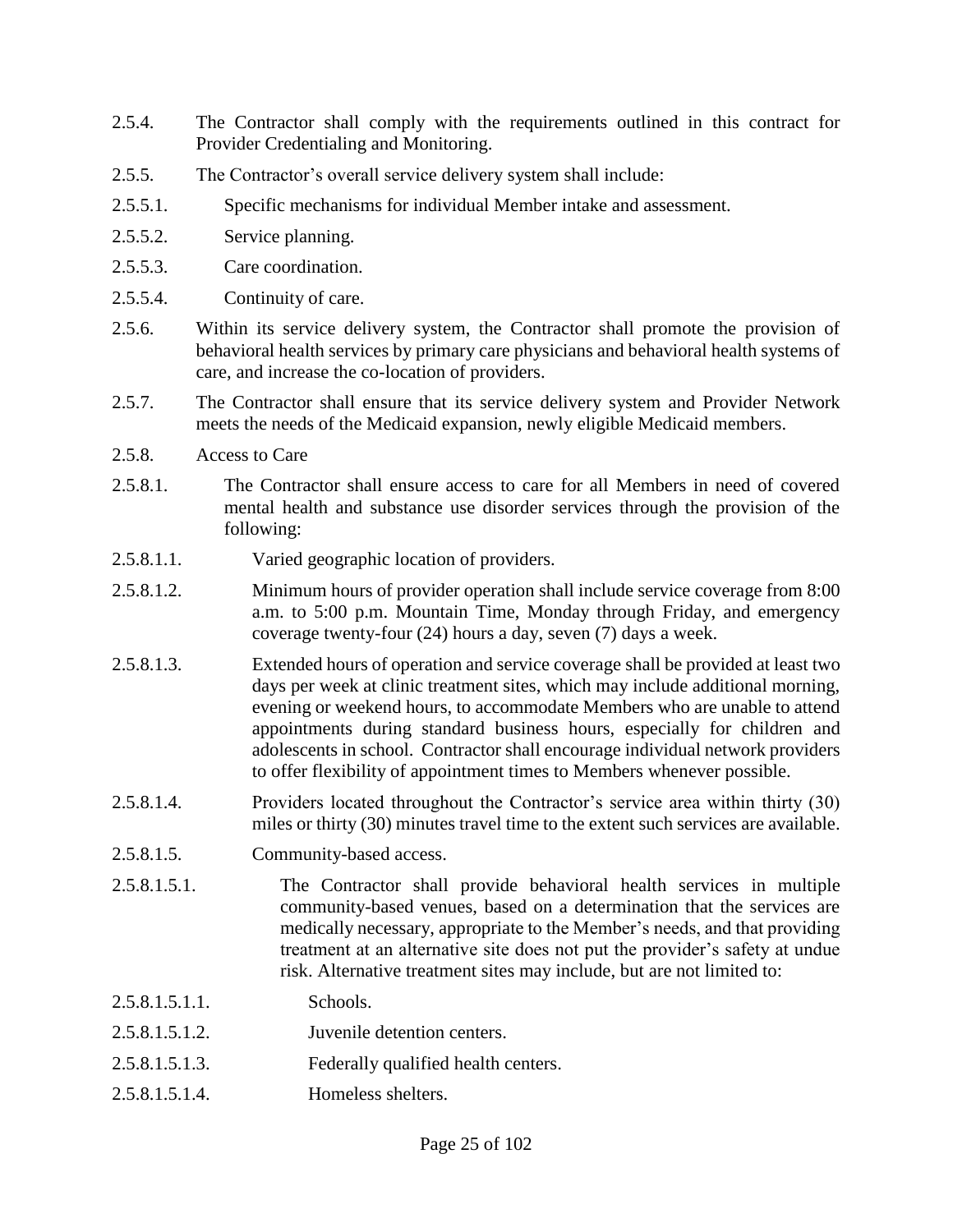| 2.5.8.1.5.1.5. | Acute care facilities.                                                                                                                                                                                                                                                                                                            |
|----------------|-----------------------------------------------------------------------------------------------------------------------------------------------------------------------------------------------------------------------------------------------------------------------------------------------------------------------------------|
| 2.5.8.1.5.1.6. | Nursing facilities and assisted living residences.                                                                                                                                                                                                                                                                                |
| 2.5.8.1.5.1.7. | Members' homes.                                                                                                                                                                                                                                                                                                                   |
| 2.5.8.1.6.     | Evening and/or weekend support services for Members and families that<br>include access to clinical staff, not just an answering service or referral service<br>staff.                                                                                                                                                            |
| 2.5.8.1.7.     | <b>Member Call-In Services</b>                                                                                                                                                                                                                                                                                                    |
| 2.5.8.1.7.1.   | The Contractor shall develop and manage a call center staffed by trained,<br>customer-oriented customer services representatives.                                                                                                                                                                                                 |
| 2.5.8.1.7.2.   | The Contractor shall have written policies and procedures for the call center.                                                                                                                                                                                                                                                    |
| 2.5.8.1.7.2.1. | <b>DELIVERABLE: Call Center Policies and Procedures.</b>                                                                                                                                                                                                                                                                          |
| 2.5.8.1.7.2.2. | DUE: Within sixty (60) days after the Operational Start Date.                                                                                                                                                                                                                                                                     |
| 2.5.8.1.7.3.   | The Contractor shall offer at least one (1) twenty-four (24)-hour-a-day toll-<br>free telephone customer service information line and a telecommunications<br>device for the deaf (TDD). Both phone numbers must be published in local<br>phone books, on the Contractor's website, and in other written materials to<br>Members. |
| 2.5.8.1.7.4.   | The Contractor shall track phone statistics, that include:                                                                                                                                                                                                                                                                        |
| 2.5.8.1.7.4.1. | Call answer rate (total answered by staff $\div$ total received).                                                                                                                                                                                                                                                                 |
| 2.5.8.1.7.4.2. | Call abandonment rate (total not answered by staff $\div$ total received).                                                                                                                                                                                                                                                        |
| 2.5.8.1.7.4.3. | Member identification.                                                                                                                                                                                                                                                                                                            |
| 2.5.8.1.7.4.4. | Reason for Member's call.                                                                                                                                                                                                                                                                                                         |
| 2.5.8.1.7.5.   | The Contractor shall monitor phone calls and obtain information on<br>Member satisfaction with the information and customer services telephone<br>lines.                                                                                                                                                                          |
| 2.5.8.1.7.6.   | The Contractor shall evaluate the effectiveness of the call-in services semi-<br>annually and submit a report to the Department. This report shall include,<br>but is not limited to, standards utilized for comparisons, analysis, and the<br>improvements made.                                                                 |
| 2.5.8.1.7.6.1. | DELIVERABLE: Call-in Services Effectiveness Evaluation Report.                                                                                                                                                                                                                                                                    |
| 2.5.8.1.7.6.2. | DUE: Semi-annually, by August 31 <sup>st</sup> and February 28 <sup>th</sup> of each year.                                                                                                                                                                                                                                        |
| 2.5.8.1.8.     | Identification of Members who unexpectedly miss appointments or discontinue<br>treatment.                                                                                                                                                                                                                                         |
| 2.5.8.1.8.1.   | The Contractor shall take appropriate and timely steps to contact Members<br>to determine if there is a problem that can be resolved and to promote<br>continuation of services.                                                                                                                                                  |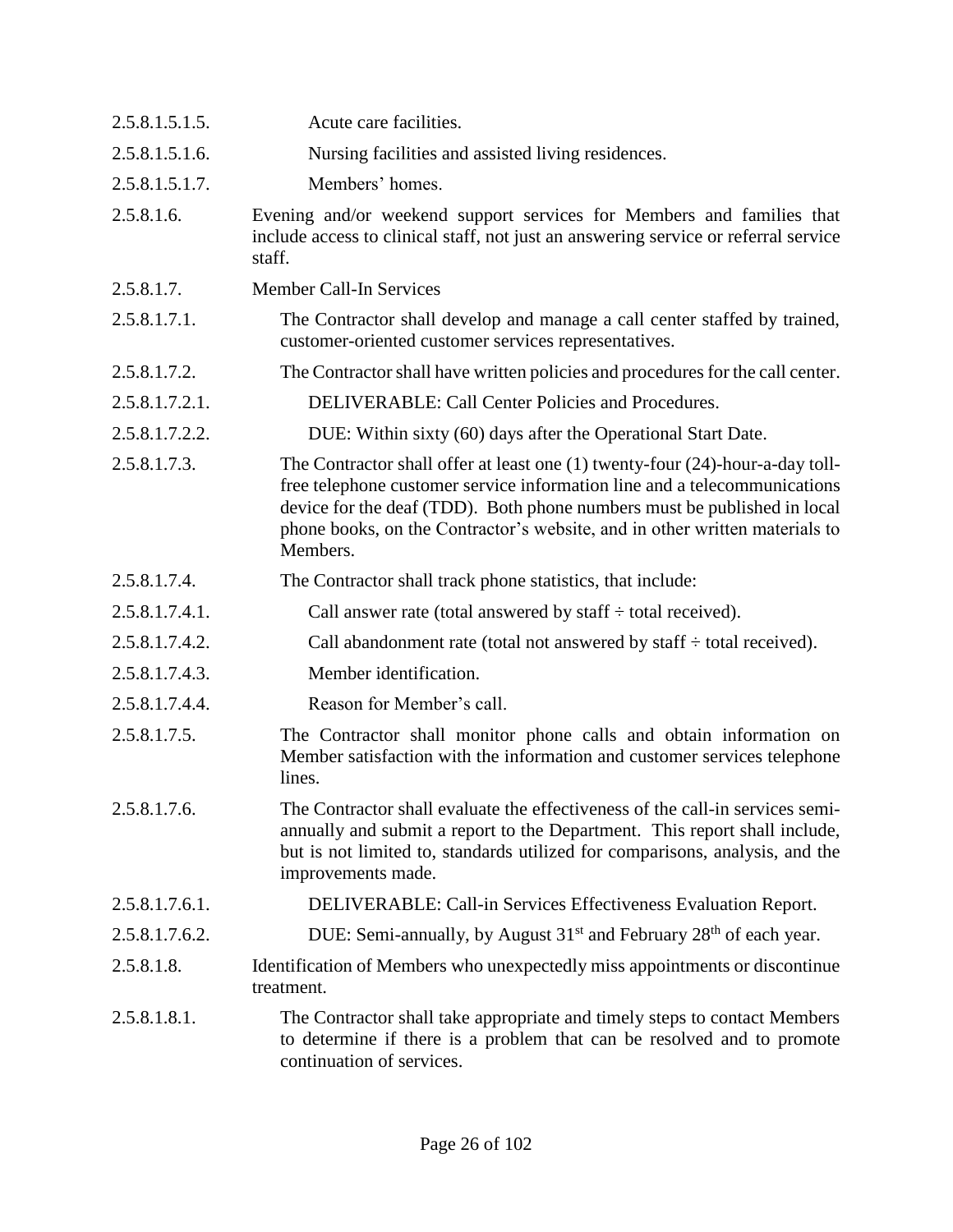- 2.5.8.1.8.2. The Contractor shall recognize that different strategies and levels of effort are appropriate for different populations (e.g. age groups, diagnosis, severity of illness, culture, language, etc.) and conduct outreach efforts that are appropriate for different populations, using attempts that are calculated to ensure verifiable contact.
- 2.5.8.1.9. Ensure Covered Services included in the Contract are available twenty-four (24) hours a day, seven (7) days a week, when medically necessary.
- 2.5.8.1.10. Criteria for discharge from treatment/services.
- 2.5.8.1.10.1. The Contractor shall establish clear and specific criteria for discharging Members from treatment. Criteria shall be included in Member materials and information. Individualized criteria for discharge agreed upon by Member and Provider shall be noted in the Member's health care record and modified, by agreement, as necessary.
- 2.5.8.1.11. Standards for timeliness of service include:
- 2.5.8.1.11.1. Emergency services shall be available by phone, including TTY accessibility, within fifteen (15) minutes of the initial contact, in person within one (1) hour of contact in urban and suburban areas, in person within two (2) hours of contact in rural and frontier areas.
- 2.5.8.1.11.2. Care for an urgent medical condition shall be available within twenty-four (24) hours from the initial identification of need.
- 2.5.8.1.11.3. Routine services shall be available upon initial request within seven (7) Business Days. Routine services include, but are not limited to an initial individual intake and assessment appointment. The Contractor shall not place Members on waiting lists for initial routine service requests.
- 2.5.8.1.11.4. Outpatient follow-up appointments shall be available within seven (7) Business Days after discharge from an inpatient psychiatric hospitalization or residential facility.
- 2.5.8.1.11.5. Ongoing mental health and substance use disorder services shall be scheduled and continually provided for within two (2) weeks from an initial assessment or intake appointment. Ongoing services include, but are not limited to:
- 2.5.8.1.11.5.1. Assignment to a therapist and individual/group outpatient therapy.
- 2.5.8.1.11.6. Routine outpatient appointments following intake/initial assessment shall occur at least three (3) times within forty-five (45) days.
- 2.5.8.1.11.7. Medication management appointment timeliness may vary according to the Member's circumstances, needs and/or agreed upon treatment/care plan. If/when same day access policies are utilized for medication management appointments, the Contractor shall ensure that there is a subsequent policy in place which allows Members to schedule an advanced appointment in the event that same day access does not appropriately meet the needs of the Member.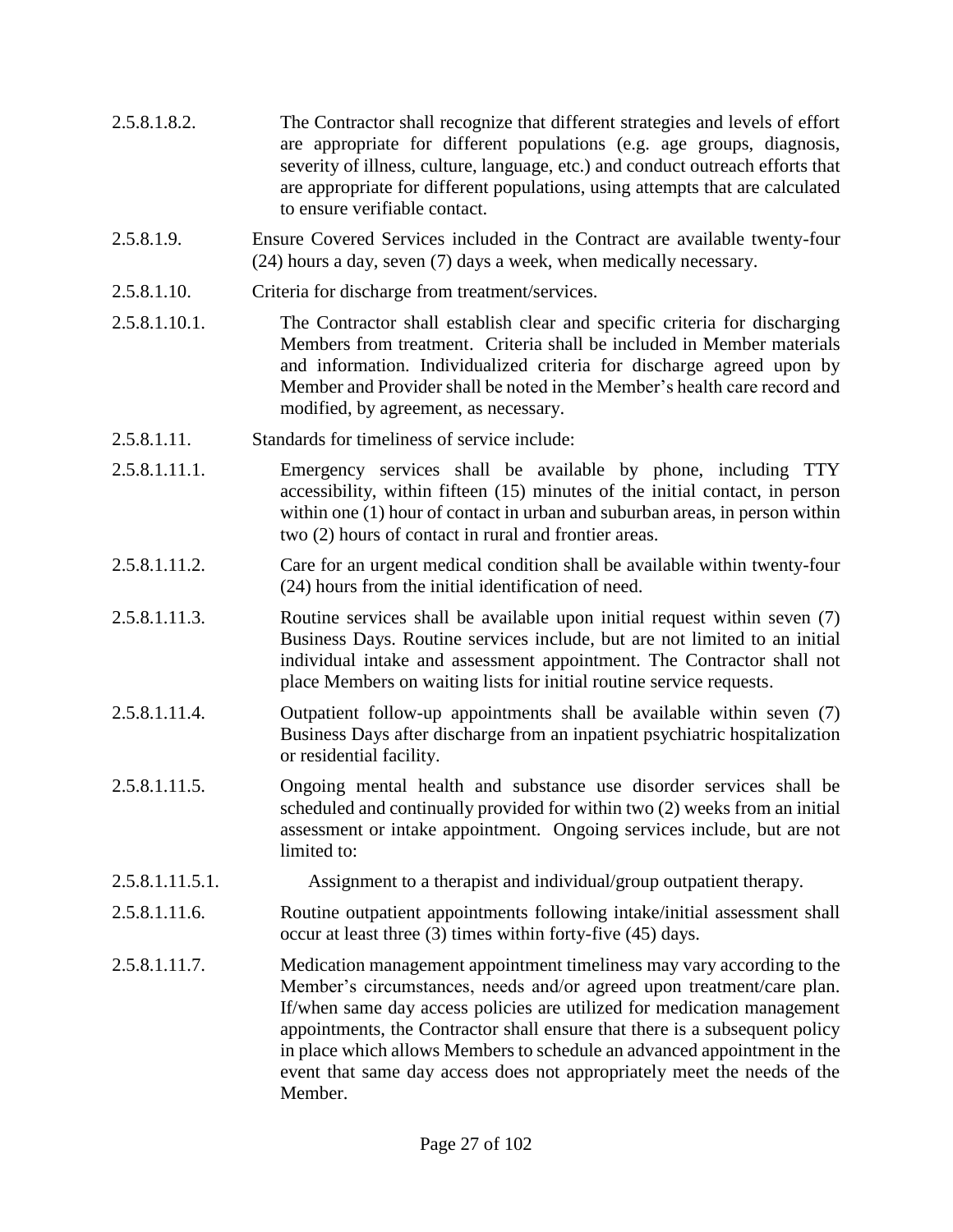- 2.5.8.1.11.8. The Contractor shall monitor providers regularly to determine compliance with the timely access requirements.
- 2.5.8.1.11.8.1. The Contractor shall take corrective action if it, or its providers, fail to comply with the timely access requirements.
- 2.5.8.1.11.9. The Contractor and its subcontractors shall have in place and follow written policies and procedures for processing requests for initial and continuing authorizations of services.
- 2.5.8.1.11.10. The Contractor shall have a system in place for providing after hour authorizations to providers. This process shall include a process for authorizations that occur during weekends and holidays.
- 2.5.8.1.11.10.1. DELIVERABLE: After Hour Authorization Process.
- 2.5.8.1.11.10.2. DUE: Within fifteen (15) days after the Operational Start Date.
- 2.5.8.1.11.11. The Contractor shall allow for Member and family flexibility on scheduling appointments and shall not limit when Members can schedule appointments during regular Business Hours.
- 2.5.8.1.11.12. The Contractor shall allow for provider flexibility when authorizations were not obtained prior to treatment when the diagnosis is later determined to be behavioral in nature.
- 2.5.8.1.11.13. The Contractor shall require provider authorizations for twenty-four (24) hour care (inpatient and residential services) and intensive services (partial, day treatment, Acute Treatment Unit).
- 2.5.8.1.11.13.1. The provider authorizations shall attest, through the UM process, that a discharge plan involving family/Member input and signed by the family/Member has been included in the patient record within forty eight (48) hours of Member's admission to an inpatient or residential setting or after intensive services have begun, or when the Member is clinically able to participate meaningfully in discharge planning.
- 2.5.8.1.11.13.2. In any case where the discharge plan is delayed later than forty eight (48) hours after admission, the patient record shall include documentation of the clinical reason for the delay.
- 2.5.8.1.11.13.3. Contractor shall conduct routine chart audits of these records to ensure appropriate documentation is present.
- 2.5.8.1.11.13.4. Contractor shall amend their provider agreements to include the above provisions, and this shall be added to the documentation requirements.
- 2.5.8.1.11.14. The Contractor shall provide the same standard of care to all Members, regardless of eligibility category.
- 2.5.8.1.11.15. The Contractor shall have in effect mechanisms to ensure consistent application of review criteria for authorization decisions.
- 2.5.8.1.11.16. The Contractor shall consult with the requesting provider on authorization decisions, when appropriate.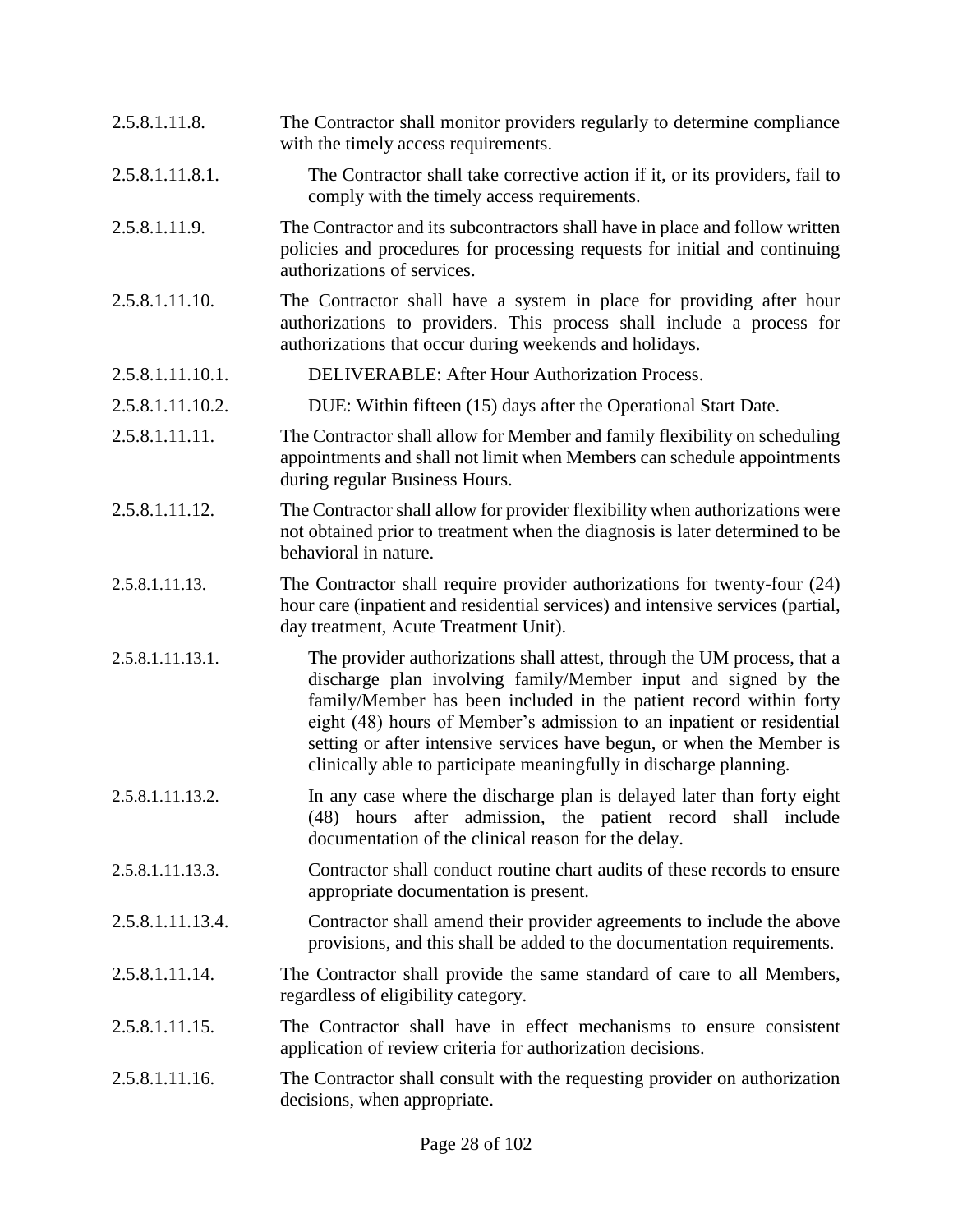- 2.5.8.2. The Contractor shall provide for a Member to receive a second opinion from a qualified health care professional within the network, or arrange for the Member to obtain one outside the network if there is no other qualified health care professional within the network, at no cost to the Member
- 2.5.9. Provider Network
- 2.5.9.1. The Contractor shall establish and maintain a comprehensive Provider Network capable of serving the mental health and substance use disorder needs of all Members in the Program.
- 2.5.9.1.1. A comprehensive Provider Network shall take into account:
- 2.5.9.1.1.1. The anticipated Medicaid enrollment.
- 2.5.9.1.1.2. The expected utilization of services.
- 2.5.9.1.1.3. Standards of appropriate case load for providers.
- 2.5.9.1.1.4. Characteristics and health care needs of specific Medicaid populations represented in the geographic service area.
- 2.5.9.2. The Contractor shall create a Network Plan that shall, at a minimum, address all of the following:
- 2.5.9.2.1. The numbers, types and specialties of providers, particularly substance use disorder providers, psychiatrists and child psychiatrists, and those who serve children in the child welfare system, required to furnish covered services and care coordination.
- 2.5.9.2.2. The number of Network Providers accepting/not accepting new Medicaid Members by provider type and smaller geographic breakdown within service area.
- 2.5.9.2.3. The number of network providers that specialize in co-occurring diagnoses and treatment including those providers that are able to serve Members with a behavioral health diagnosis (mental health or substance use disorder) that may have an additional co-occurring non covered diagnosis (Traumatic Brain Injury (TBI), Developmental Disabilities (DD), Autism, etc.)
- 2.5.9.2.4. The geographic location of providers in relationship to where Members live.
- 2.5.9.2.5. Members' potential physical barriers to accessing providers' locations.
- 2.5.9.2.6. The cultural and language expertise of providers (including deaf and hard of hearing providers).
- 2.5.9.2.7. Standards that will be used to determine the appropriate case load for providers and how this will be continually monitored and reported to the Department to ensure standards are being met and maintained across the Contractor's provider network.
- 2.5.9.2.8. Credentialing standards that will be used to credential providers into the Contractor's network.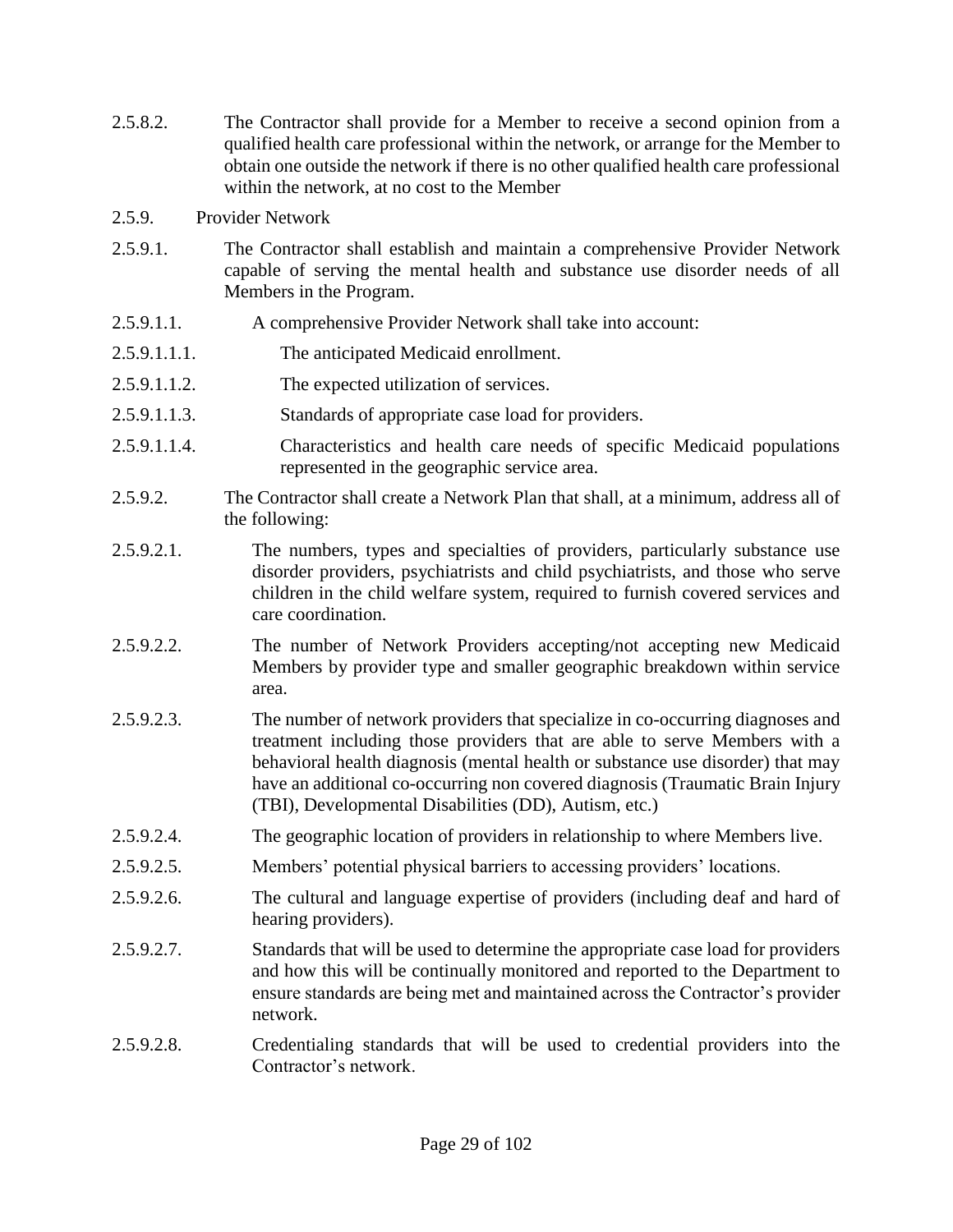- 2.5.9.2.8.1. The Contractor's credentialing standards shall comply with the requirements outlined in this Contract.
- 2.5.9.2.9. How providers in the Contractor's Provider Network will meet The Americans with Disabilities Act of 1990 (ADA) access standards or offer alternative locations that meet these standards.
- 2.5.9.2.10. How providers in the Contractor's Provider Network will be able to meet ADA communication requirements.
- 2.5.9.2.11. The number of network providers specializing in trauma-informed care, assertive community treatment, child development, child welfare involvement, dually diagnosed populations (mental health and substance use), treatment foster care and the geriatric populations.
- 2.5.9.2.12. The expected number of staff and hours that mental health clinicians will be present in assisted living residences and nursing facilities on a weekly basis to ensure that PASRR Level II requirements and medically necessary behavioral health needs are being met.
- 2.5.9.2.13. The number of providers in the Contractor's network that are able to accept mental health certifications and how this will be continually monitored to ensure enough providers are available to meet the needs in the Contractor's region.
- 2.5.9.2.14. The frequency and types of trainings that will be given to providers in the Contractor's network.
- 2.5.9.2.14.1. Trainings shall take place on at least a semi-annual basis and include, but not be limited to, the topics of:
- 2.5.9.2.14.1.1. Access to Care standards.
- 2.5.9.2.14.1.2. Member transition issues (e.g., how to assist members with transitioning from one BHO to another).
- 2.5.9.2.14.1.3. BHO responsibilities and services to the community.
- 2.5.9.2.14.1.4. Grievances, appeals, and member rights.
- 2.5.9.2.14.1.5. Eligibility requirements for Medicaid, the Medicaid application process and assisting individuals with benefit acquisition.
- 2.5.9.2.15. DELIVERABLE: Network Plan.
- 2.5.9.2.16. DUE: Within thirty (30) days of the Operational Start Date.
- 2.5.9.3. The Contractor shall reach out and offer to contract with Essential Community Providers located in the Contractor's geographic service area, as defined in Section 25.5-5-404.2 C.R.S.
- 2.5.9.4. The Contractor's network shall include both Essential Community Providers and other private/non-profit providers.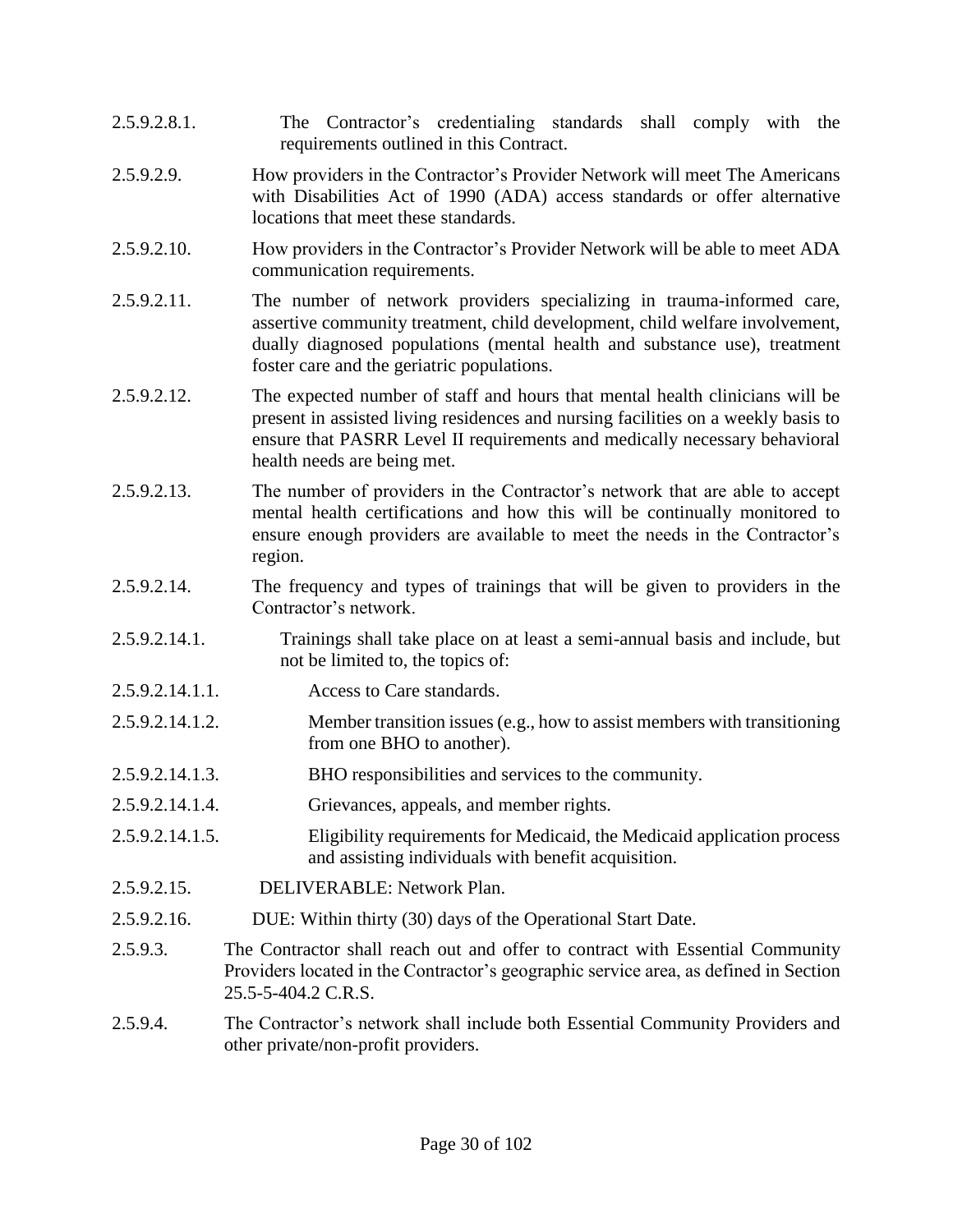- 2.5.9.5. If the Contractor is unable to provide covered services to a particular Member within its network, the Contractor shall adequately and timely provide the covered services out of network at no cost to the Member. The Contractor shall maintain co-location of staff in high volume physical health locations and support smaller, dispersed physical health providers with the behavioral health needs of their covered population.
- 2.5.9.6. The Contractor shall establish relationships with and offer to contract with RCCOs. The Contractor shall coordinate care with a network of specialty providers including but not limited to RCCOs, CCBs, DD/TBI/autism providers, SBHCs, FQHCs, rural health clinics, community safety net clinics, and other Essential Community Providers.
- 2.5.9.7. The Contractor shall create a Patient Load Monitoring Plan and shall implement the Patient Load Monitoring Plan to monitor patient loads in its Provider Network to effectively plan for future needs and recruit providers as necessary to assure adequate access for Members to all covered services.
- 2.5.9.7.1. DELIVERABLE: Patient Load Monitoring Plan.
- 2.5.9.7.2. DUE: Within fifteen (15) days of the Operational Start Date.
- 2.5.9.8. The Contractor shall not enroll I/Tribal 638 providers in its BHO Provider Network. The Contractor's Network Providers shall serve tribal members who seek covered services and the Contractor will receive capitation payments for any Medicaid eligible tribal member. When Medicaid services are sought from I/Tribal 638 providers, those providers shall bill the Department's fiscal agent.
- 2.5.9.9. Upon request by the Department, the Contractor and Department shall discuss adding additional Providers to the Contractor's provider network who meet the Contractor's credentialing requirements and are willing to agree to the Contractor's provider contract.
- 2.5.9.10. Trauma Informed Care
- 2.5.9.10.1. The Contractor shall ensure that all Providers are trained in trauma informed care and that all treatment foster care providers are implementing trauma informed care. Trauma-informed care shall include:
- 2.5.9.10.1.1. A system wide understanding of trauma prevalence.
- 2.5.9.10.1.2. The impact of trauma on mental health and substance use.
- 2.5.9.10.1.3. The specific trauma impact of child abuse and neglect and trauma informed care principles.
- 2.5.9.10.2. The Contractor shall demonstrate that it has an adequate number of therapists trained in trauma specific treatments for both adults and children in their Provider network. This shall be reported on the network adequacy reports by indicating what trauma treatment the Provider is proficient in.
- 2.5.9.11. Treatment Foster Care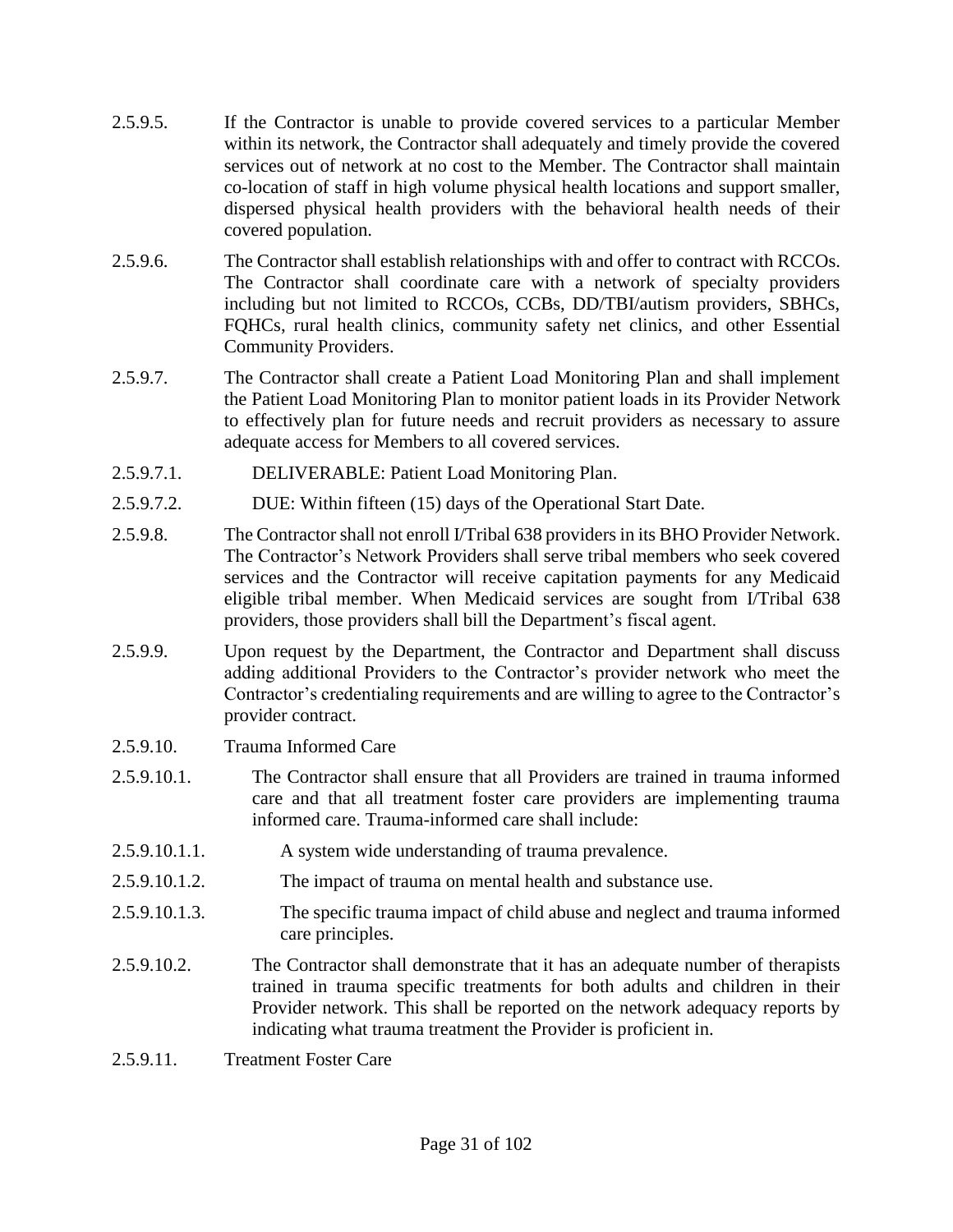- 2.5.9.11.1. The Contractor shall demonstrate an adequate number of Providers who can provide treatment for children in foster care, which includes clinicians who are experienced in working with the child welfare system. This shall be reported on the network adequacy reports by indicating Providers who are proficient with Treatment Foster Care.
- 2.5.9.11.1.1. Adequacy shall be determined by the Department based upon information provided by the Contractor and counties. The Contractor's documentation shall include the number of children in foster care needing services and capacity of the Contractor's providers in their network.
- 2.5.9.11.2. The Contractor is responsible for the treatment portion of Treatment Foster Care and is not responsible for the selection and payment of the foster care parent, which is provided by the county Department of Human Services.
- 2.5.10. Intake and Assessment
- 2.5.10.1. The Contractor shall ensure that each Member seeking to access services receives an individual intake and assessment appropriate for the level of care needed.
- 2.5.10.1.1. Group orientations at service locations may be offered for adult Members, if desired and appropriate for Member characteristics, provided that no personal health information is shared.
- 2.5.10.1.1.1. Group orientations may not take the place of an individual Member intake and assessment with a qualified clinician.
- 2.5.10.1.2. The Contractor's intake and assessment process shall address developmental, cultural and linguistic needs of each Member.
- 2.5.10.1.3. The Contractor shall ensure that Members are screened for mental illness, trauma and substance use disorders and assist Members in accessing needed care.
- 2.5.10.1.4. Intake and assessment appointments shall be scheduled for all Medicaid Members on an equal basis, regardless of whether or not a Member is accessing services in his/her assigned BHO.
- 2.5.10.1.5. The Contractor shall cooperate with other BHOs in sharing information, arranging payment for services, or transferring benefits without undue intervention by the Member and/or family members.
- 2.5.10.2. The Contractor shall follow written criteria currently approved by the Department for use in assessing and treating Members that present with co-occurring, noncovered diagnoses including developmental disabilities, autism, and traumatic brain injury as shown in Exhibits G and H.
- 2.5.10.3. For Members with a behavioral health (mental health or substance use disorder) covered diagnosis and a co-occurring non-covered diagnosis (such as autism, traumatic brain injury, developmental disability, etc.), the Contractor shall provide medically necessary covered services for the behavioral health diagnosis.
- 2.5.11. Service Planning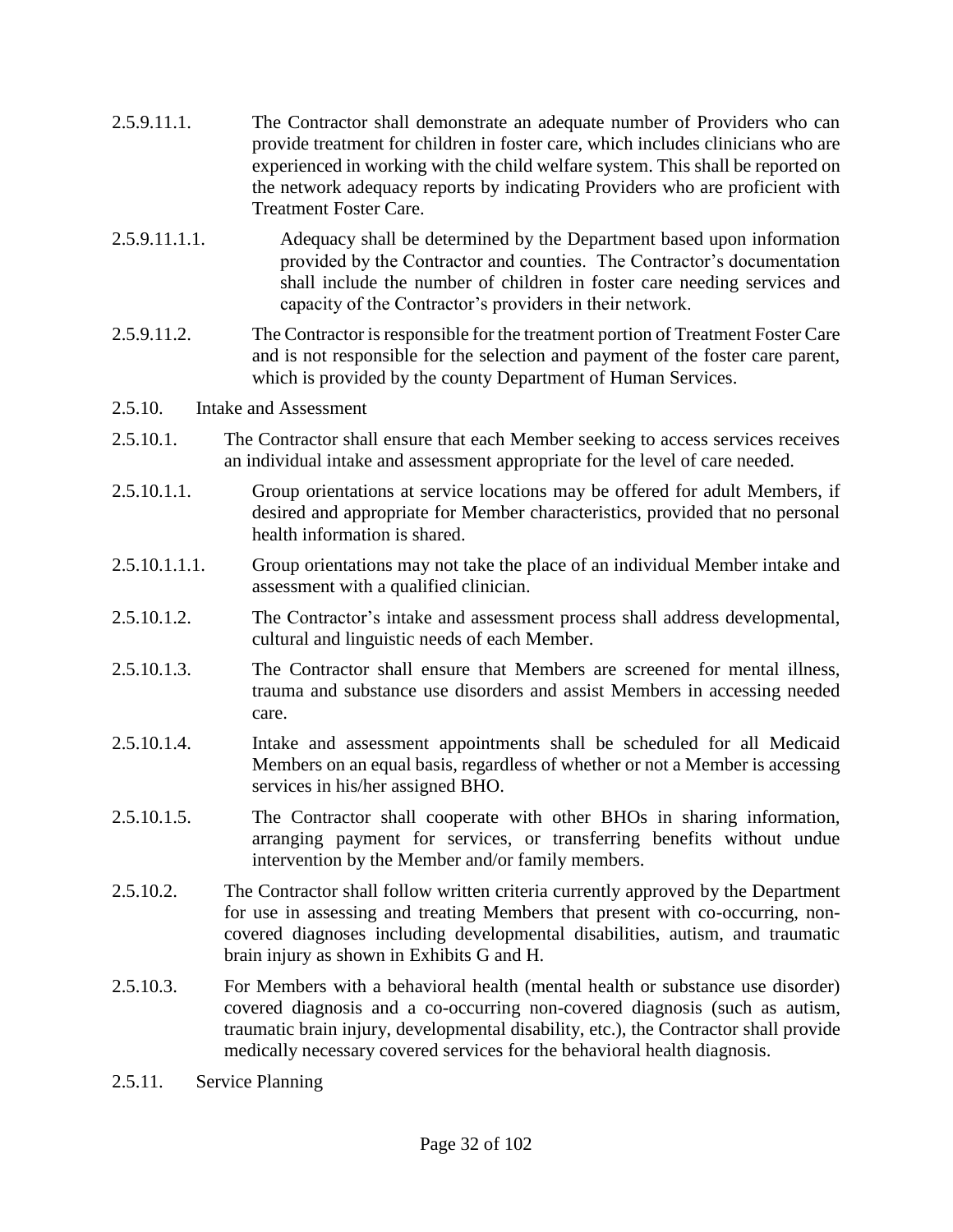- 2.5.11.1. The Contractor shall have a service planning system, which utilizes the information gathered in the Member's intake and assessment to build a service plan. The service plan may also be known as a treatment plan or a Member care plan, and shall include:
- 2.5.11.1.1. Measurable treatment goals.
- 2.5.11.1.2. Strategies to achieve the stated goals, including amount, frequency, and duration.
- 2.5.11.1.3. A schedule for reassessing service plan goals.
- 2.5.11.1.3.1. Service planning shall take place at least annually or when there is a change in the Member's level of functioning and care needs.
- 2.5.11.2. The Contractor shall create an individualized, culturally sensitive service plan, developed by the Member and/or the designated Member representative and the Member's provider or treatment team for each Member seeking services. The service plan shall utilize the Member's strengths, and shall be signed by the Member as well as the reviewing professional.
- 2.5.11.2.1. If a Member chooses not to sign his/her service plan, documentation shall be provided in the Member's medical record stating the Member's reason for not signing the plan.
- 2.5.11.3. Service planning shall take place annually or if there is a change in the Member's level of functioning and care needs.
- 2.5.11.4. Service plans shall be appropriate to the treatment setting especially for integrated settings.
- 2.5.11.5. The Contractor shall coordinate with County departments of human/social services in regards to children and youth in out-of-home placements, including kinship care, foster care and subsidized adoptions.
- 2.5.11.5.1. The Contractor shall collaborate with the Colorado Department of Human services and their local counties to ensure that children who have had a positive screen for trauma receive a formal follow-up trauma assessment and trauma informed covered services (if indicated) provided by the Contractor.
- 2.5.11.5.2. The Contractor shall coordinate behavioral health referrals and services with county case workers, and initiate/maintain contact with case workers on an ongoing basis regarding child/adolescent Members as well as adult Members involved in child welfare that have children in their care. The Contractor shall ensure that therapists and case managers coordinate with county case workers regarding significant events which include, but are not limited to, discharge from treatment, significant clinical decompensation, and no shows.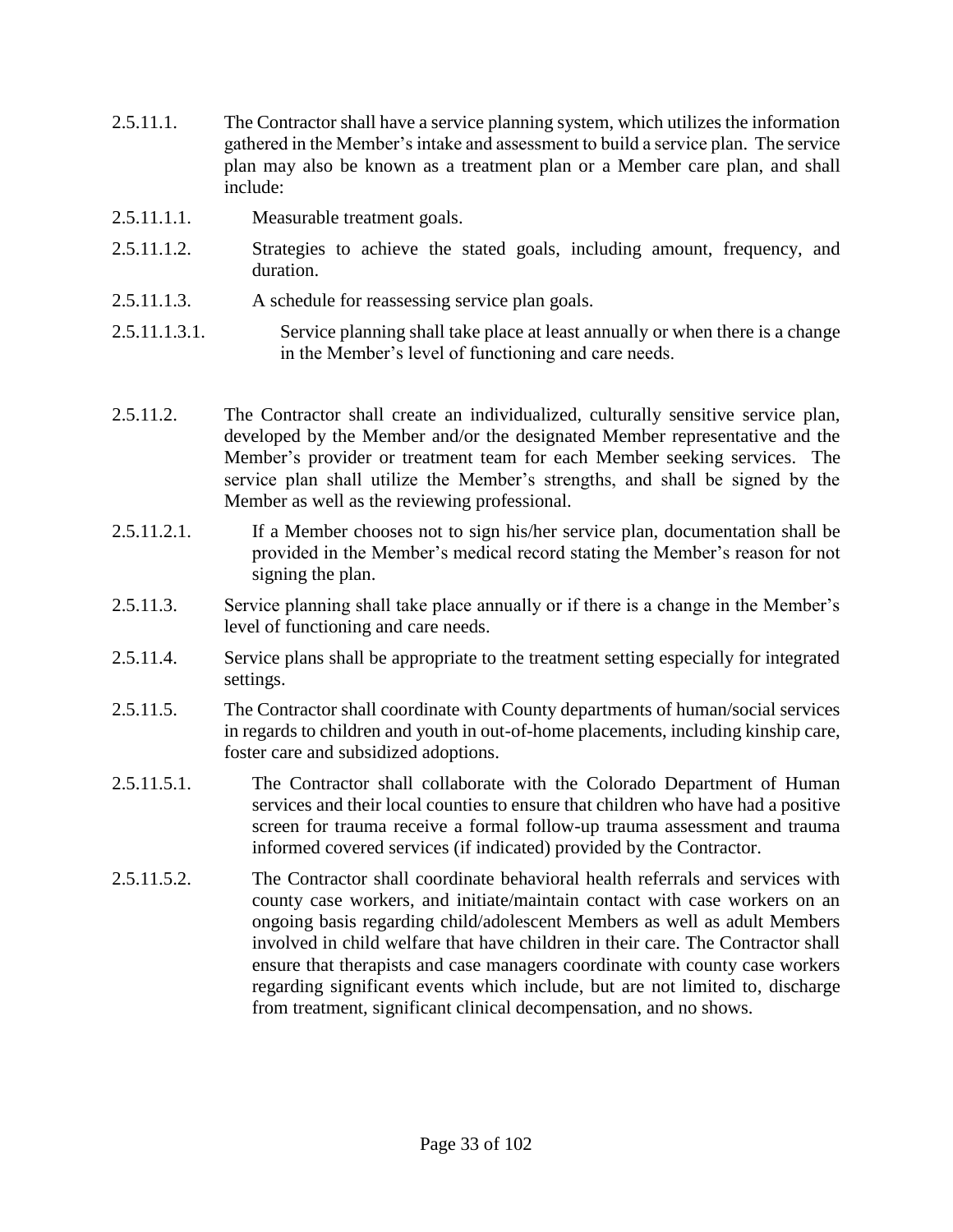- 2.5.11.5.3. The Contractor shall identify a person within its organization who can serve as a main point of contact for the county departments of human/social services. The name and contact information for this person shall be sent to all counties within the Contractor's jurisdiction and to the Department. Any changes to this person shall be communicated to the counties and Department within five (5) Business Days of the change.
- 2.5.11.5.3.1. DELIVERABLE: Human/Social Services Point of Contact Identification.
- 2.5.11.5.3.2. DUE: Within thirty (30) days after the Effective Date.
- 2.5.11.5.3.3. DELIVERABLE: Human/Social Services Point of Contact Identification Update.
- 2.5.11.5.3.4. DUE: Within five (5) Business Days of the change.
- 2.5.11.6. The Contractor shall provide trainings to county case workers and county management on the function and duties of the Contractor, access to care standards, available services, provider network, and other relevant topics as appropriate. At a minimum, trainings to the County shall occur on an annual basis. The Contractor shall post trainings and information (including but not limited to the above mentioned requirements) to their website.
- 2.5.12. Cultural Competency
- 2.5.12.1. The Contractor shall facilitate the delivery of services in a culturally competent manner to all Members, including those with limited English proficiency and diverse cultural and ethnic backgrounds.
- 2.5.12.2. In addition, the Contractor shall do the following:
- 2.5.12.2.1. Develop, implement, and promote a written strategic Cultural Competency Plan. The Cultural Competency Plan shall outline: clear goals, policies, operational plans, and management accountability/oversight mechanisms to provide culturally and linguistically appropriate services.
- 2.5.12.2.1.1. Policies shall support the provision of health care services that respect individual health care attitudes, beliefs, customs and practices of Members related to cultural affiliation.
- 2.5.12.2.1.2. The Contractor shall have sufficient staff with cultural competency to implement and oversee compliance with the Contractor's Cultural Competency Plan and its policies.
- 2.5.12.2.1.3. DELIVERABLE: Cultural Competency Plan.
- 2.5.12.2.1.4. DUE: Within thirty (30) days after the Operational Start Date.
- 2.5.12.2.2. Identify Members whose cultural norms and practices may affect their access to health care. These efforts shall include, but are not limited to:
- 2.5.12.2.2.1. Inquiries conducted by the Contractor of the language proficiency of Members during the Member's orientation visit or while being served by participating providers.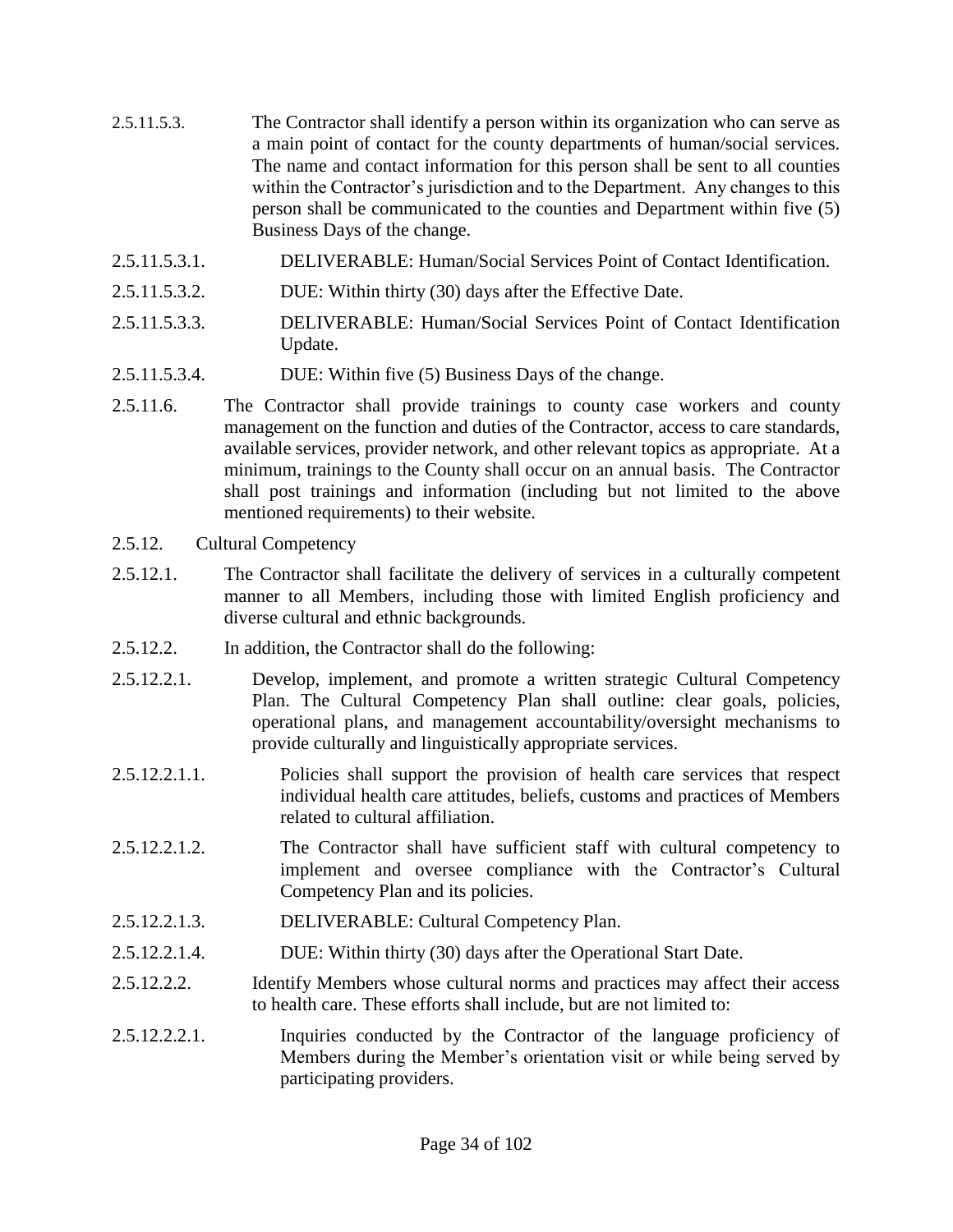- 2.5.12.2.2.2. Improving access to health care through community outreach and Contractor publications.
- 2.5.12.2.3. Develop and/or provide cultural competency training programs, as needed, to network providers and Contractor staff regarding:
- 2.5.12.2.3.1. Health care attitudes, values, customs and beliefs that affect access to and benefit from health care services.
- 2.5.12.2.3.2. The medical risks associated with the Member population's racial, ethnic and socioeconomic conditions.
- 2.5.12.2.4. Conduct initial and annual organizational self-assessments of cultural competency activities.
- 2.5.12.2.4.1. DELIVERABLE: Initial Organizational Self-Assessment.
- 2.5.12.2.4.2. DUE: Within thirty (30) days after the Operational Start Date
- 2.5.12.2.4.3. DELIVERABLE: Annual Organizational Self-Assessment.
- 2.5.12.2.4.4. DUE: Annually by December  $31<sup>st</sup>$
- 2.5.12.2.5. Integrate cultural and linguistic competence-related measures into internal audits, performance improvement programs, Member satisfaction assessments, provider audits, and staff performance evaluations.
- 2.5.12.2.6. Develop and implement a strategy to recruit and retain qualified, diverse and culturally competent clinical Providers including, but not limited to, providers who represent racial and ethnic communities, the deaf and hard of hearing community, disability community, and other culturally diverse communities being served.
- 2.5.12.2.6.1. The Contractor shall include a mechanism for including in its provider network providers who are from diverse communities with cultural and linguistic competence to provide services to the target community. Mechanisms may include the use of telemedicine to address geographic barriers to accessing clinical providers from diverse backgrounds.
- 2.5.12.2.6.2. DELIVERABLE: Culturally Competent Provider Recruitment and Retention Strategy.
- 2.5.12.2.6.3. DUE: Within thirty (30) days after the Operational Start Date.
- 2.5.12.2.7. Provide access to interpretative services by a qualified interpreter for deaf or hard of hearing Members in such a way that it shall promote accessibility and availability of covered services.
- 2.5.12.3. Translation for Oral and Written Communications
- 2.5.12.3.1. The Contractor shall provide language assistance services, including bilingual staff and interpreter services, at no cost to any Member with limited English proficiency. Language assistance shall be provided at all points of contact, in a timely manner and during all hours of operation.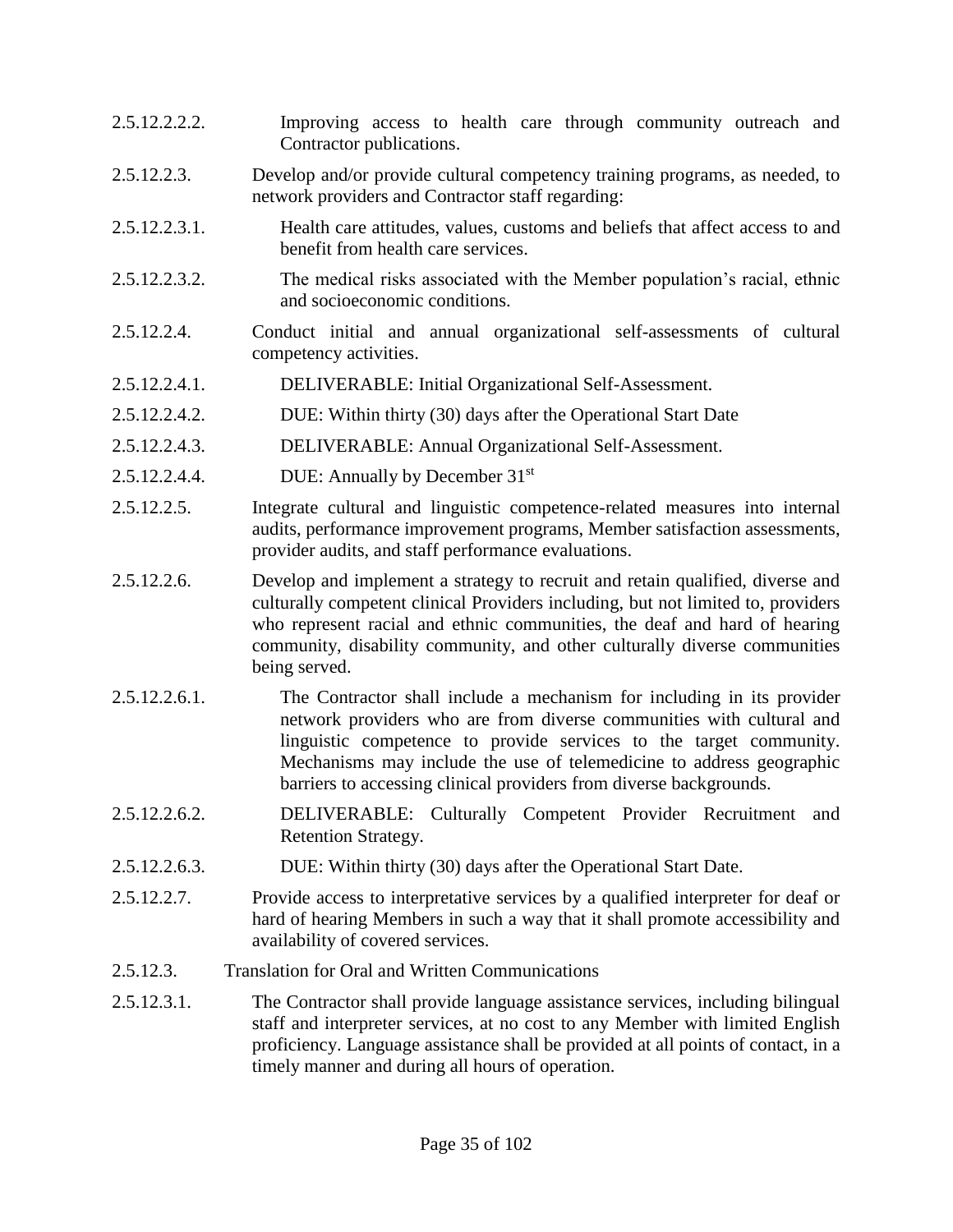- 2.5.12.3.2. The Contractor shall assure the competence of language assistance provided to limited English proficient Members by interpreters and bilingual staff.
- 2.5.12.3.2.1. Family and friends shall not be used to provide interpretation services except by request of the Member.
- 2.5.12.3.3. The Contractor shall provide verbal offers to Members informing them of their right to receive language assistance services in their preferred prevalent non-English language as set forth in Section 2.6.9.5. of the Contract. The Contractor shall provide written notices of this right to Members in their preferred prevalent non-English language, upon request.
- 2.5.12.3.4. The Contractor shall make available Member-related materials that are written at no higher than a sixth  $(6<sup>th</sup>)$  grade English reading level and comparable numeracy level.
- 2.5.12.3.5. The Contractor shall post signage in the languages of the most commonly encountered groups (e.g., English and Spanish) and/or groups represented in the service area.
- 2.5.12.3.6. The Contractor shall develop Interpreter Policies and Procedures on how the Contractor will handle requests from participating providers for interpreter services by a qualified interpreter.
- 2.5.12.3.6.1. This shall occur particularly in service areas where language may pose a barrier so that participating providers can: (i) conduct the appropriate assessment and treatment of non-English speaking Members (including Members with a communication disability) and (ii) promote accessibility and availability of covered services, at no cost to Members.
- 2.5.12.3.6.1.1. DELIVERABLE: Interpreter Policies and Procedures.
- 2.5.12.3.6.1.2. DUE: Within sixty (60) days after the Operational Start Date.
- 2.5.13. Early and Periodic Screening, Diagnostic and Treatment Services
- 2.5.13.1. The Contractor shall notify Members of the benefits and options for children and adolescents under Early and Periodic Screening, Diagnostic and Treatment Services (EPSDT) and is responsible for ensuring that children and their families are able to access the services appropriately and that the program requirements are met.
- 2.5.13.1.1. Contractors are encouraged to refer children and their families to the Healthy Communities program in their area for additional information, community and medical referrals, transportation information, appointment assistance, missed appointment follow up, and administrative case management. For resources regarding the Healthy Communities program, please visit [www.colorado.gov/hcpf](http://www.colorado.gov/hcpf) and search "healthy communities."
- 2.5.13.2. EPSDT includes, but is not limited to:
- 2.5.13.2.1. Screening.
- 2.5.13.2.2. Vision.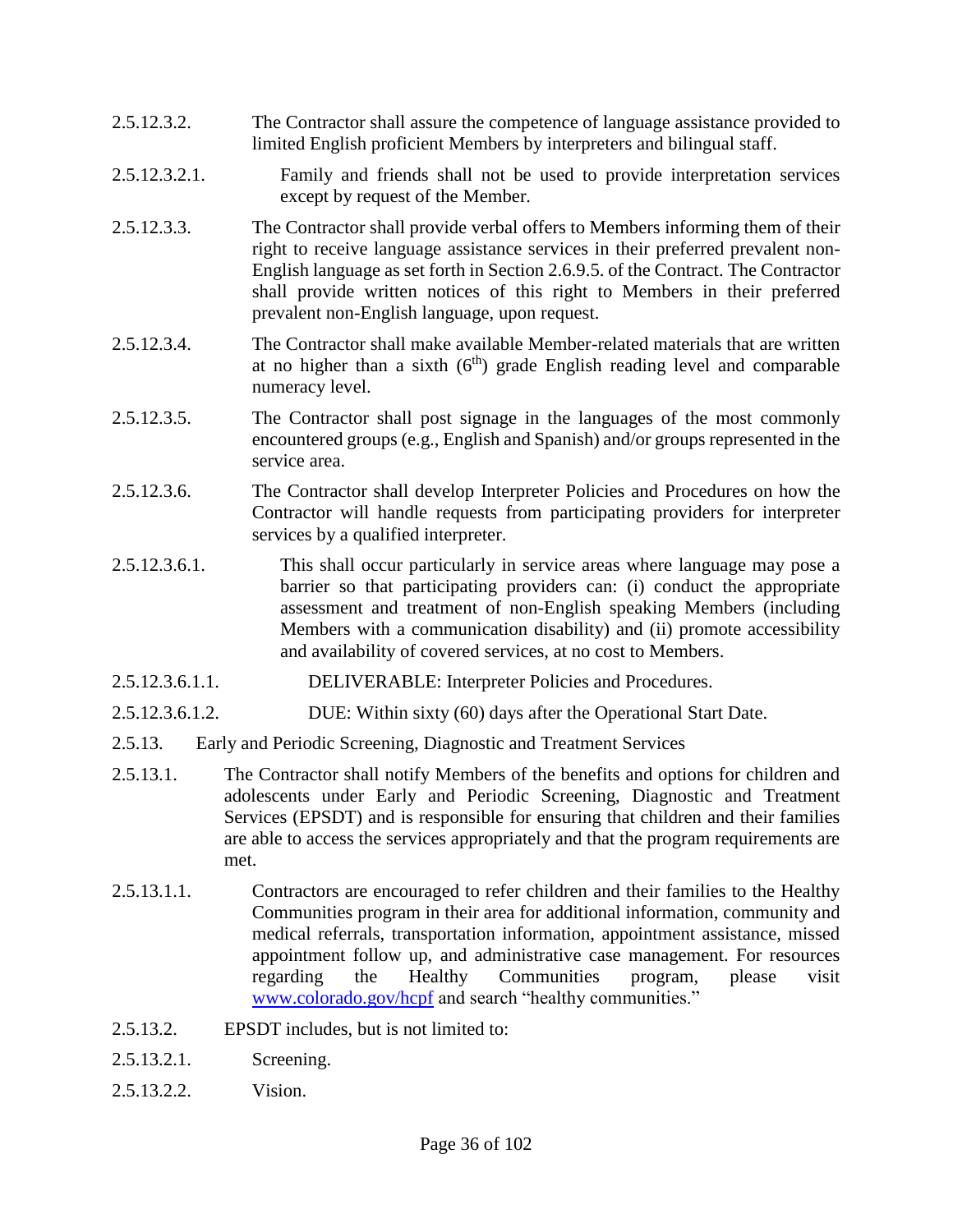- 2.5.13.2.3. Dental.
- 2.5.13.2.4. Hearing.
- 2.5.13.2.5. Diagnostic services in addition to treatment of all physical and mental illnesses or conditions discovered by any screening and diagnostic procedure.
- 2.5.13.3. The Contractor shall share PHI with the Department's EPSDT Outreach and Case Management agencies (Healthy Communities) as allowable under HIPAA for treatment, payment and operations purposes, without requiring any special releases or other permission from the Member, unless the sharing involves substance use disorder treatment from a 42 CFR Part 2 program.
- 2.5.13.4. In non-medical emergency situations, the Contractor shall have either written consent from a Member (or a Member's Authorized Representative) or a Qualified Service Organization (QSO) Agreement in order for a Part 2 program to share Member information regarding substance abuse disorder treatment with the Department's EPSDT Outreach and Case Management agencies.
- 2.5.13.5. The Contractor shall comply with all federal and state EPSDT regulations.
- 2.5.14. Provider Applications
- 2.5.14.1. The Contractor shall not discriminate with regards to the participation, reimbursement or indemnification of any Provider who is acting within the scope of his/her license or certification under applicable state law, solely on the basis of that license or certification. If the Contractor declines to include an individual Provider or group of Providers in its network, it shall give the affected Providers written notice of the reasons for its decision. In no event shall this provision be construed to:
- 2.5.14.1.1. Require the Contractor to contract with Providers beyond the number necessary to meet the needs of its Members.
- 2.5.14.1.2. Preclude the Contractor from using different reimbursement amounts for different specialties or for different practitioners in the same specialty.
- 2.5.14.1.3. Preclude the Contractor from establishing measures that are designed to maintain quality of services and control costs and are consistent with its responsibilities to Members.
- 2.5.15. Service Authorizations
- 2.5.15.1. For standard authorization decisions, the Contractor shall provide notice as expeditiously as the Member's health condition requires and within Stateestablished timeframes that may not exceed fourteen (14) days after receipt of a request for service, with a possible extension of fourteen (14) days if the Member or provider requests and extension or the Contractor justifies the need for additional information and how the extension is in the Member's interest.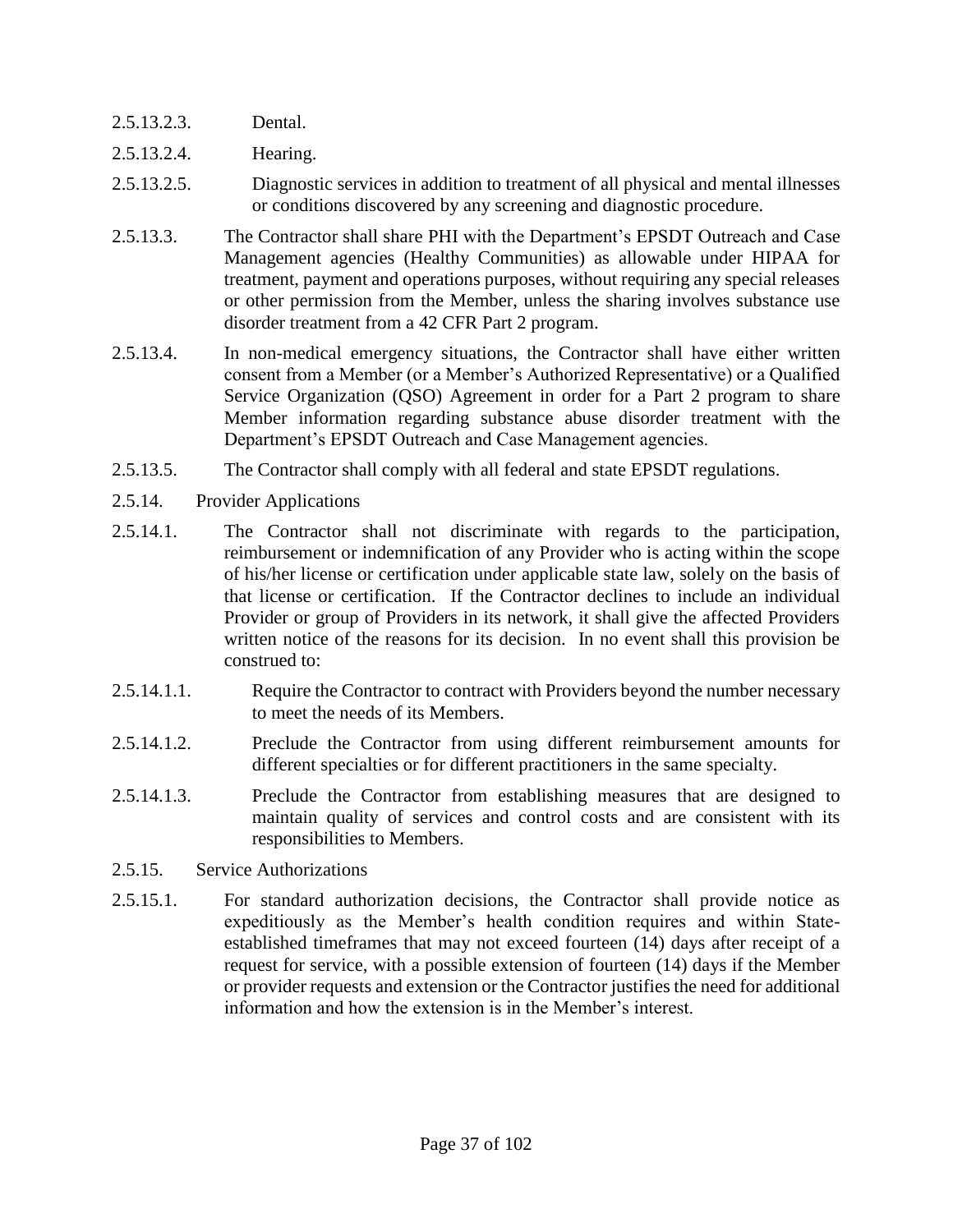- 2.5.15.2. When a provider indicates, or the Contractor determines, that following the standard authorization decision timeframe could seriously jeopardize the Member's life or health or ability to attain, maintain, or regain maximum function, the Contractor must make an authorization decision and provide notice as expeditiously as the Member's health condition requires and no later than three (3) working days after receipt of the request for the service.
- 2.5.15.2.1. The three (3) working day period may be extended by up to fourteen (14) days if the member requests an extension or the Contractor justifies a need for additional information and is able to demonstrate how the extension is the Member's best interest.
- 2.5.15.3. Any decision to deny a service authorization request or to authorize a service in an amount, duration, or scope that is less than request, must be made by a health care professional who has appropriate clinical expertise in treating the Member's condition or disease.
- 2.5.15.4. Compensation to individuals or entities that conduct utilization management activities shall not be structured so as to provide incentives for denying, limiting, or discontinuing medically necessary services to any member.

# **2.6. MEMBER AND FAMILY AFFAIRS**

- 2.6.1. The Contractor shall have an Office of Member and Family Affairs.
- 2.6.1.1. The Office of Member and Family Affairs shall be headed by a Director who is an employee of the Contractor, to work with Members and families.
- 2.6.1.2. Responsibilities of the Office of Member and Family Affairs shall include, but not be limited to:
- 2.6.1.2.1. Member recovery
- 2.6.1.2.2. Involving the Member, Member's parent or legal guardian of a youth Member, family members and advocates in service planning, resource planning, Member-driven and Member-run services and activities, and when possible, employing Members.
- 2.6.1.2.3. The responsibilities of handling grievances and appeals.
- 2.6.1.2.4. Providing federally-required Member information.
- 2.6.1.2.5. Communicating and upholding Member rights.
- 2.6.2. The Contractor shall establish and maintain a Member/Family Advisory Board composed of the Contractor, Members and family representatives. The purpose of the Member/Family Advisory Board is to collaborate with and provide ongoing input to the Contractor about programs and services, Member rights, and other key components of the Program.
- 2.6.3. The Contractor shall participate in the Department's Behavioral Health Advisory Committee.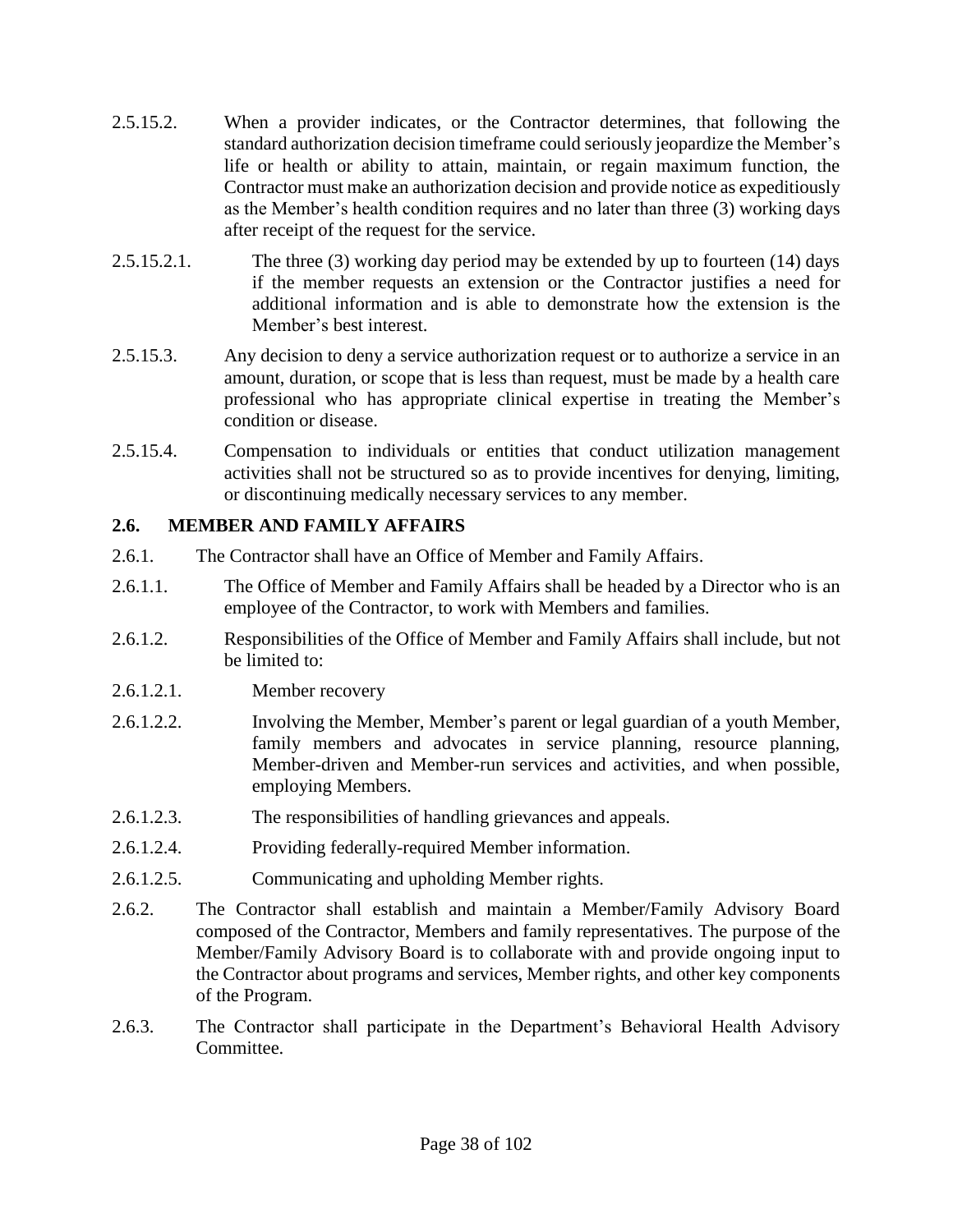- 2.6.4. Member contributions shall be valued and sought in areas of program development, policy development, policy formation, program evaluation, quality assurance, system designs, education of behavioral health service providers, and the provision of direct services as employees of the provider system. Therefore, consumers shall be included in meaningful numbers in all these activities. In order to maximize their potential contributions, their involvement shall be supported in ways that promote dignity, respect, acceptance, integration and choice. Support provided shall include whatever financial, educational or social assistance is required to enable their participation.
- 2.6.5. Grievances and Appeals
- 2.6.5.1. The Contractor shall comply with 10 CCR 2505-10, Section 8.209, of the Medicaid State rules for Managed Care Grievance and Appeals Processes. The Contractor shall participate in all State fair hearings regarding appeals and other matters arising under this contract.
- 2.6.5.2. If the Department is contacted by a Member, family members of a Member, advocates, the Ombudsman for Medicaid Managed Care, and other individuals/entities regarding concerns about the care or lack of care a Member is receiving, the Contractor shall address all issues as soon as possible after the Department has informed the Contractor of the concerns. The Contractor shall keep the Department informed about progress on resolving concerns in real time, and shall advise the Department of final resolution.
- 2.6.5.3. The Contractor shall, at the time they enter into a contract, inform Providers and subcontractors about:
- 2.6.5.3.1. The Member's right to a state fair hearing, how Members obtain a hearing, and the representation rules at a hearing.
- 2.6.5.3.2. The Member's right to file grievances and appeals, including but not limited to:
- 2.6.5.3.2.1. The requirements and time frames for filing.
- 2.6.5.3.2.2. The availability of assistance with filing.
- 2.6.5.3.2.3. The toll-free number to file orally.
- 2.6.5.3.3. The Member's right to request a continuation of benefits during an appeal or state fair hearing filing, although the member may be liable for the cost of any continued benefits if the action is upheld.
- 2.6.5.3.4. Any State-determined Provider's appeal rights to challenge the failure of the organization to cover a service.
- 2.6.5.4. The Contractor shall allow a Member to file a grievance either orally or in writing and shall acknowledge receipt of each grievance.
- 2.6.5.4.1. The Contractor shall give Members assistance in completing forms and other procedural steps in the grievance process, including but not limited to providing interpreter services and toll-free numbers with a Teletypewriter/Telecommunications Device for the Deaf (TTY/TDD) and interpreter capability.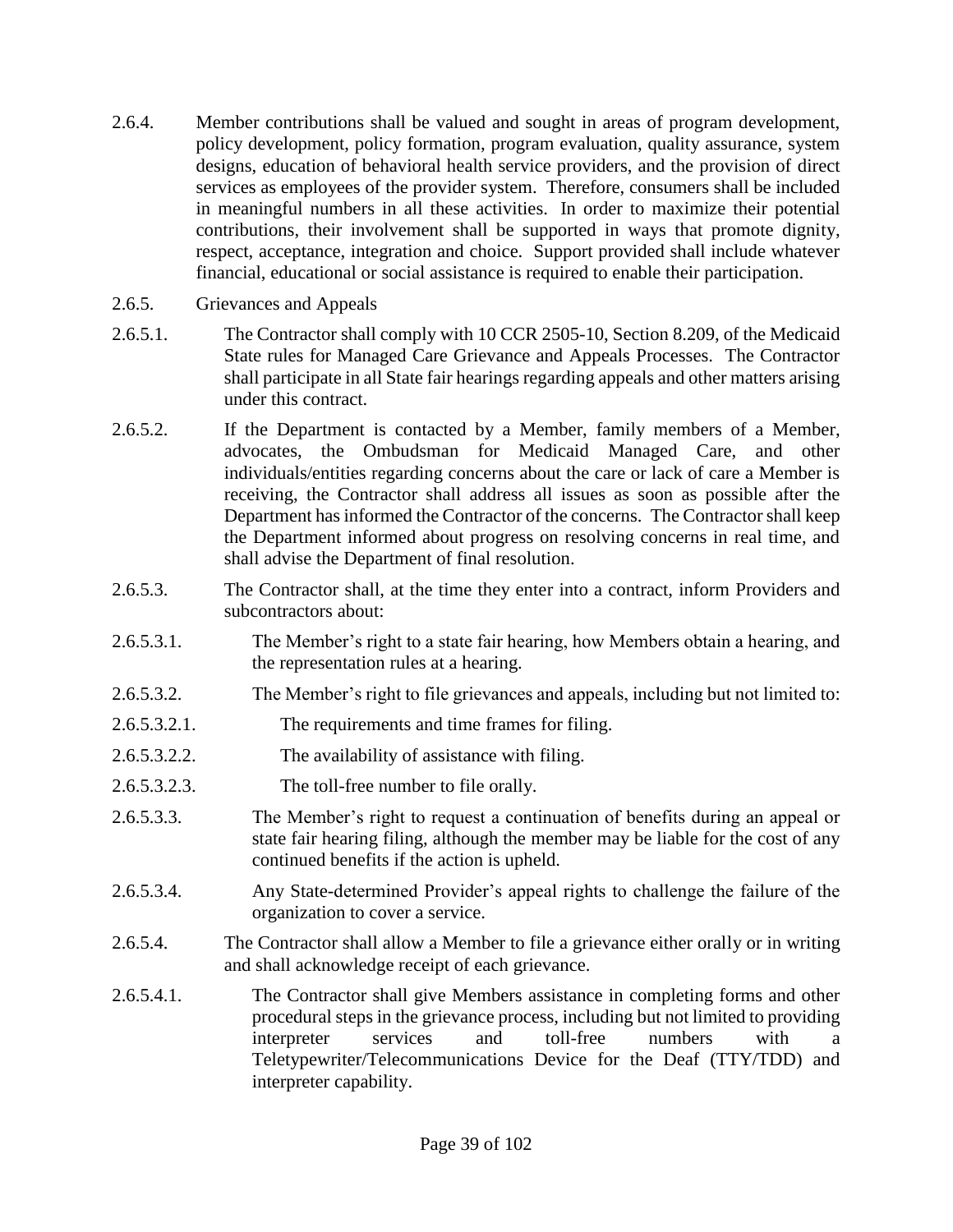| 2.6.5.4.2.     | The Contractor shall ensure that decision makers on grievances were not<br>involved in previous levels of review or decision-making.                                                                         |
|----------------|--------------------------------------------------------------------------------------------------------------------------------------------------------------------------------------------------------------|
| 2.6.5.4.3.     | The decision maker shall be a health care professional with clinical expertise in<br>treating the Member's condition or disease if any of the following apply:                                               |
| 2.6.5.4.3.1.   | A grievance regarding denial of expedited resolutions of an appeal.                                                                                                                                          |
| 2.6.5.4.3.2.   | Any grievance involving clinical issues.                                                                                                                                                                     |
| 2.6.5.4.3.3.   | An appeal of a denial that is based on lack of medical necessity.                                                                                                                                            |
| 2.6.5.5.       | The Contractor's notice of adverse action shall:                                                                                                                                                             |
| 2.6.5.5.1.     | Be in writing.                                                                                                                                                                                               |
| 2.6.5.5.2.     | Be available in the state-established prevalent non-English languages in its<br>service area.                                                                                                                |
| 2.6.5.5.3.     | Be available in alternative formats for persons with special needs.                                                                                                                                          |
| 2.6.5.5.4.     | Use easily understood language and format.                                                                                                                                                                   |
| 2.6.5.5.5.     | Give notice:                                                                                                                                                                                                 |
| 2.6.5.5.5.1.   | At least ten (10) days before the date of action, when the action is a<br>termination, suspension or reduction of previously authorized Medicaid-<br>covered services.                                       |
| 2.6.5.5.5.2.   | As few as five (5) days prior to the date of action if the Contractor has<br>verified information indicating probable beneficiary fraud.                                                                     |
| 2.6.5.5.5.3.   | By the date of action when any of the following occur:                                                                                                                                                       |
| 2.6.5.5.5.3.1. | The recipient has died.                                                                                                                                                                                      |
| 2.6.5.5.5.3.2. | The Member submits a signed written statement requesting service<br>termination.                                                                                                                             |
| 2.6.5.5.5.3.3. | The Member submits a signed written statement including information<br>that requires termination or reduction and indicates that the Member<br>understands that service termination or reduction will occur. |
| 2.6.5.5.5.3.4. | The Member has been admitted to an institution in which the Member<br>is ineligible for Medicaid services.                                                                                                   |
| 2.6.5.5.5.3.5. | The member's address is determined unknown based on returned mail<br>with no forwarding address.                                                                                                             |
| 2.6.5.5.5.3.6. | The Member is accepted for Medicaid services by another local<br>jurisdiction, state, territory, or commonwealth.                                                                                            |
| 2.6.5.5.5.3.7. | A change in the level of medical care is prescribed by the Member's<br>physician.                                                                                                                            |
| 2.6.5.5.5.3.8. | The notice involves an adverse determination with regard to<br>preadmission screening requirements.                                                                                                          |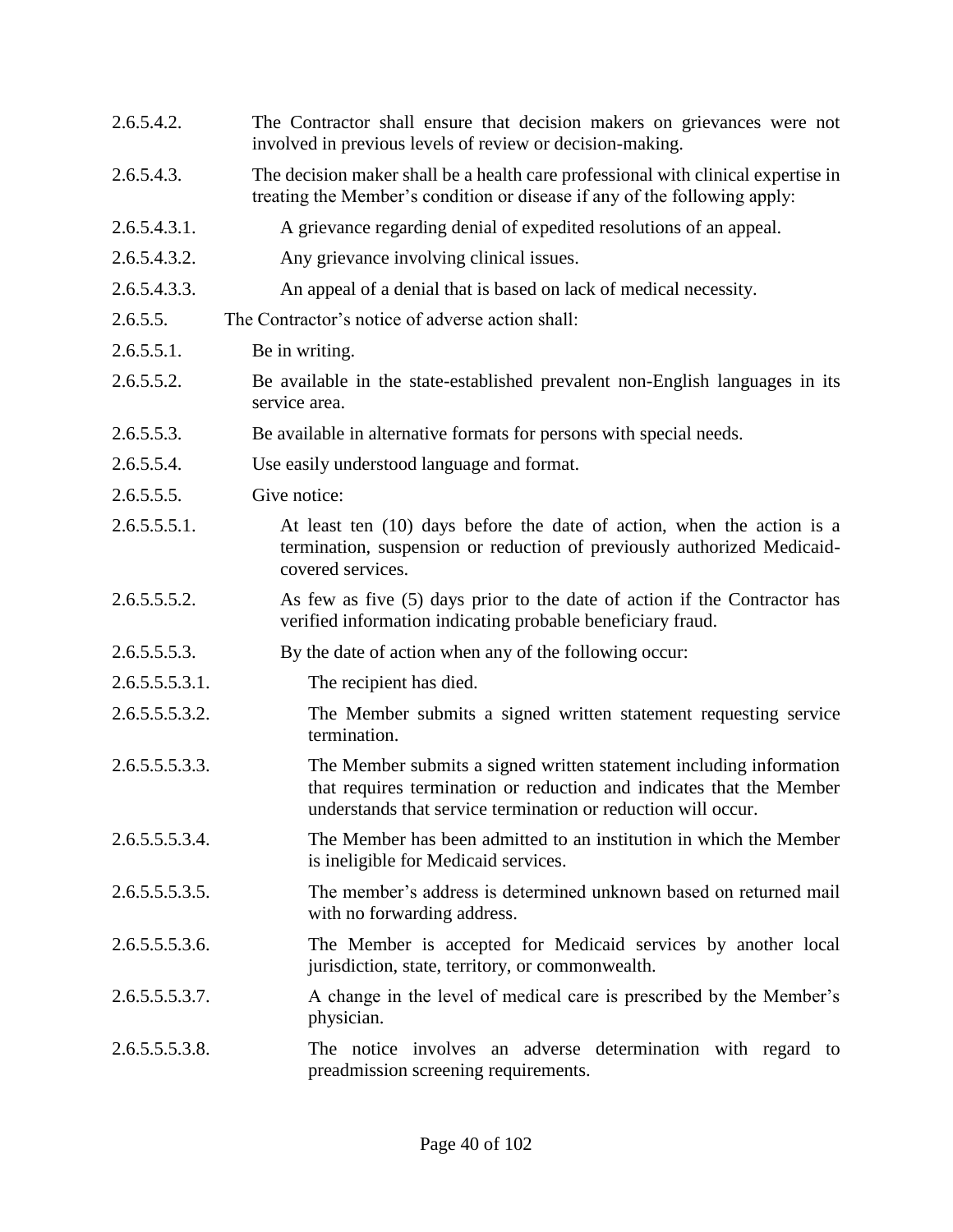- 2.6.5.5.5.3.9. The transfer or discharge from a facility will occur in an expedited fashion.
- 2.6.5.5.5.4. On the date of action when the action is a denial of payment
- 2.6.5.5.5.5. As expeditiously as the Member's health condition requires within ten (10) calendar days following receipt of the request for service, for standard authorization decisions that deny or limit services.
- 2.6.5.5.5.5.1. The Contractor may extend the ten (10) calendar day service authorization notice timeframe of up to fourteen (14) additional days if the Member or the Provider requests extension; or if the Contractor justifies a need for additional information and shows how the extension is in the Member's best interest.
- 2.6.5.5.5.5.2. If the Contractor extends the ten (10) day service authorization notice timeframe, it must give the Member written notice of the reason for the extension and inform the Member of the right to file a grievance if he/she disagrees with the decision.
- 2.6.5.5.5.5.3. For cases in which a Provider, or the Contractor, determine that following the standard authorization timeframe could seriously jeopardize the Member's life or health or his/her ability to attain, maintain, or regain maximum function, the Contractor shall make an expedited service authorization decision and provide notice as expeditiously as the Member's health condition requires and no later than three (3) working days after receipt of the request for service.
- 2.6.5.5.5.5.4. The Contractor may extend the three (3) working day expedited service authorization decision time period by up to fourteen (14) calendar days if the Member requests an extension, or if the Contractor justifies a need for additional information and how the extension is in the Member's interest.
- 2.6.5.5.5.6. On the date that the timeframes expire, when service authorization decisions are not reached with in the applicable timeframes for either standard or expedited service authorizations.
- 2.6.5.5.6. Explain all of the following:
- 2.6.5.5.6.1. The action the Contractor or its subcontractor has taken or intends to take.
- 2.6.5.5.6.2. The reasons for the action.
- 2.6.5.5.6.3. The Member's right to file an appeal; or the Provider's right to file an appeal when the Provider is acting on behalf of the Member as the Member's Designated Client Representative.
- 2.6.5.5.6.4. The Member's right to request a State Fair Hearing.
- 2.6.5.5.6.5. Procedures for exercising Member's rights to appeal or grieve.
- 2.6.5.5.6.6. Circumstances under which expedited resolution is available and how to request it.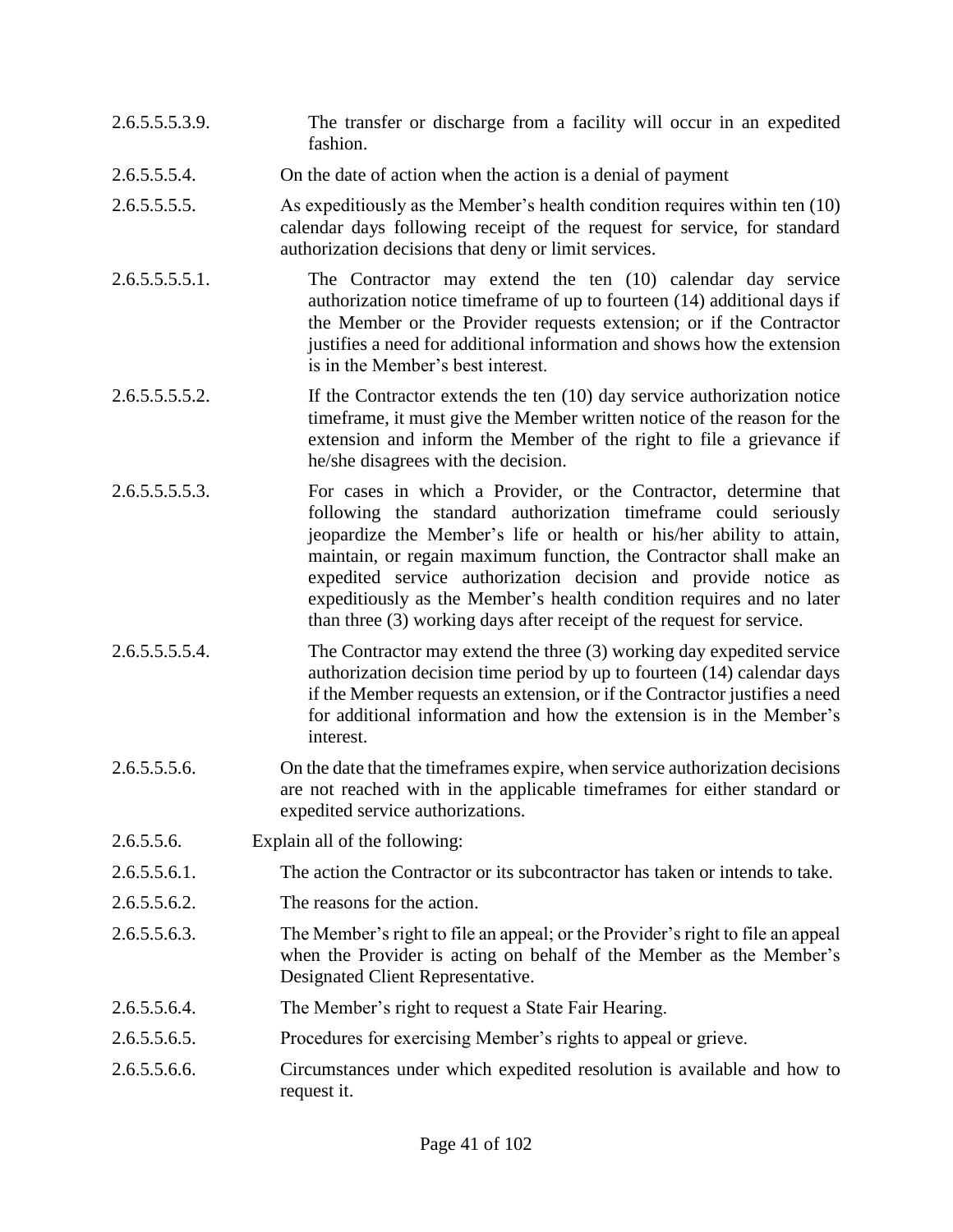- 2.6.5.5.6.7. The Member's right to have benefits continue pending the resolution of the appeal, how to request that benefits be continued, and the circumstances under which the Member may be required to pay the costs of continued services.
- 2.6.5.6. The Contractor shall allow Member's and Providers, acting on behalf of the Member and with the Member's written consent, to file appeals:
- 2.6.5.6.1. Within thirty (30) calendar days from the date of the Contractor's notice of action.
- 2.6.5.6.2. Either orally or in writing, and unless an expedited resolution is requested, follow the oral filing with a written, signed, appeal.
- 2.6.5.7. The Contractor shall ensure that oral inquiries seeking to appeal an action are treated as appeals, and confirmed in writing unless the Member or the Provider requests expedited resolution.
- 2.6.5.8. If the Member, or Provider acting on behalf of the Member, orally requests an expedited appeal, the Contractor shall not require a written, singed appeal follow.
- 2.6.5.9. The Contractor shall provide a reasonable opportunity to present evidence and allegations of fact or law, in person as well as in writing.
- 2.6.5.10. If the Member requests an expedited appeal resolution, the Contractor shall inform the Member of the limited time available to present evidence and allegations of fact or law.
- 2.6.5.11. The Contractor shall allow the Member and his/her representative opportunity, before and during the appeals process, to examine the Member's case file, including medical records and any other documents and records.
- 2.6.5.12. The Contractor shall consider the Member, his/her representative, or the legal representative of a deceased Member's estate as parties to an appeal.
- 2.6.5.13. The Contractor shall establish and maintain an expedited review process for appeals when the Contractor determines from a request from the Member or when the Provider indicates, in making the request on the Member's behalf or supporting the Member's request, that taking the time for a standard resolution could seriously jeopardize the Member's life or health or ability to attain, maintain, or regain maximum function.
- 2.6.5.14. If the Contractor denies a request for expedited resolution of an appeal, it shall transfer the appeal to the standard timeframe of no longer than forty-five (45) days from the day the MCE receives the appeal (with a possible fourteen (14) day extension); and give the Member prompt oral notice of the denial and a written notice within two (2) calendar days.
- 2.6.5.15. The Contractor shall resolve each expedited appeal and provide notice, as expeditiously as the Member's health condition requires, within state-established timeframes not to exceed three (3) working days after the Contractor receives the expedited appeal request.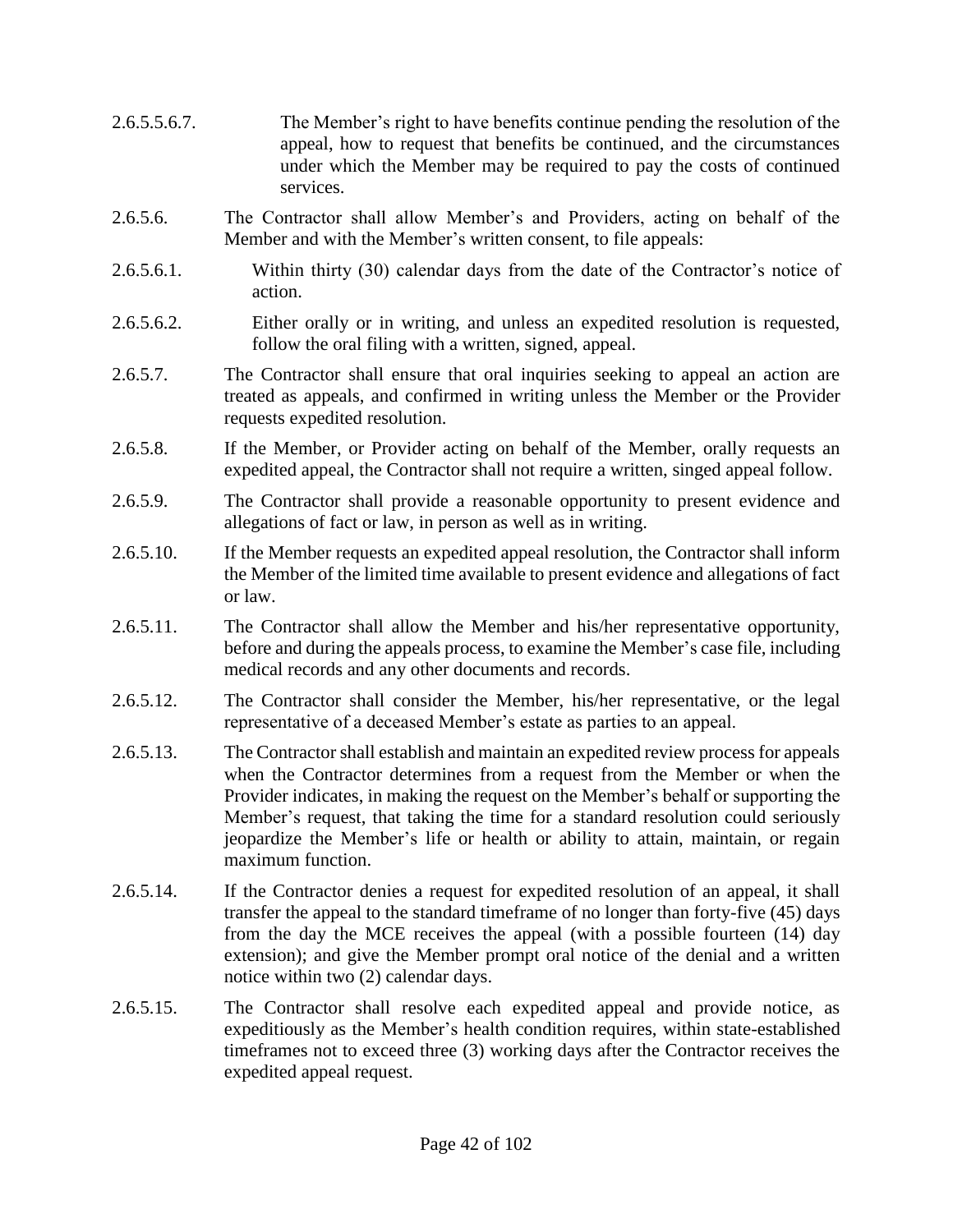| 2.6.5.16.    | The Contractor may extend timeframe for processing an expedited appeal by up to<br>fourteen (14) calendar days if the Member requests the extension; or the Contractor<br>shows that there is need for additional information and that the delay is in the<br>Member's best interest.   |
|--------------|-----------------------------------------------------------------------------------------------------------------------------------------------------------------------------------------------------------------------------------------------------------------------------------------|
| 2.6.5.17.    | The Contractor shall provide the Member with written notice of the reason for any<br>extension to the timeframe for processing an expedited appeal that is not requested<br>by the Member.                                                                                              |
| 2.6.5.18.    | The Contractor shall provide written notice, and make reasonable efforts to provide<br>oral notice, of the resolution of an expedited appeal.                                                                                                                                           |
| 2.6.5.19.    | The Contractor shall resolve each appeal and provide notice, as expeditiously as the<br>Member's health condition requests, within the State-established timeframes not to<br>exceed forty-five (45) days from the day the Contractor receives the appeal.                              |
| 2.6.5.20.    | The Contractor may extend the timeframe for processing an appeal by up to<br>fourteen (14) calendar days if the member requests; or the Contractor shows that<br>there is a need for additional information and that the delay is in the Member's best<br>interest, upon State request. |
| 2.6.5.21.    | The Contractor shall provide the Member with written notice of the reason for any<br>extension to the timeframe for processing an appeal that is not requested by the<br>Member.                                                                                                        |
| 2.6.5.22.    | The Contractor shall provide written notice of the disposition of the appeals<br>process, which must include the results and data of the appeal resolution.                                                                                                                             |
| 2.6.5.23.    | For appeal decisions not wholly in the Member's favor, the Contractor shall include<br>the following:                                                                                                                                                                                   |
| 2.6.5.23.1.  | Right to request a State Fair Hearing.                                                                                                                                                                                                                                                  |
| 2.6.5.23.2.  | How to request a State Fair Hearing.                                                                                                                                                                                                                                                    |
| 2.6.5.23.3.  | The right to continue to receive benefits pending a hearing.                                                                                                                                                                                                                            |
| 2.6.5.23.4.  | Notice that the member may be liable for the cost of any continued benefits if<br>the Contractor's action is upheld in the hearing.                                                                                                                                                     |
| 2.6.6.       | <b>Continuation of Benefits and Services</b>                                                                                                                                                                                                                                            |
| 2.6.6.1.     | The Contractor shall continue the Member's benefits while an appeal is in the<br>process if all of the following are met:                                                                                                                                                               |
| 2.6.6.1.1.   | The appeal is filed on or before the later of the following:                                                                                                                                                                                                                            |
| 2.6.6.1.1.1. | Within ten (10) days of the Contractor mailing the notice of action.                                                                                                                                                                                                                    |
| 2.6.6.1.1.2. | The intended effective date of the Contractor's proposed action                                                                                                                                                                                                                         |
| 2.6.6.1.2.   | The appeal involves the termination, suspension or reduction of a previously<br>authorized course of treatment.                                                                                                                                                                         |
| 2.6.6.1.3.   | The services were ordered by an authorized Provider.                                                                                                                                                                                                                                    |
| 2.6.6.1.4.   | The authorization period has not expired.                                                                                                                                                                                                                                               |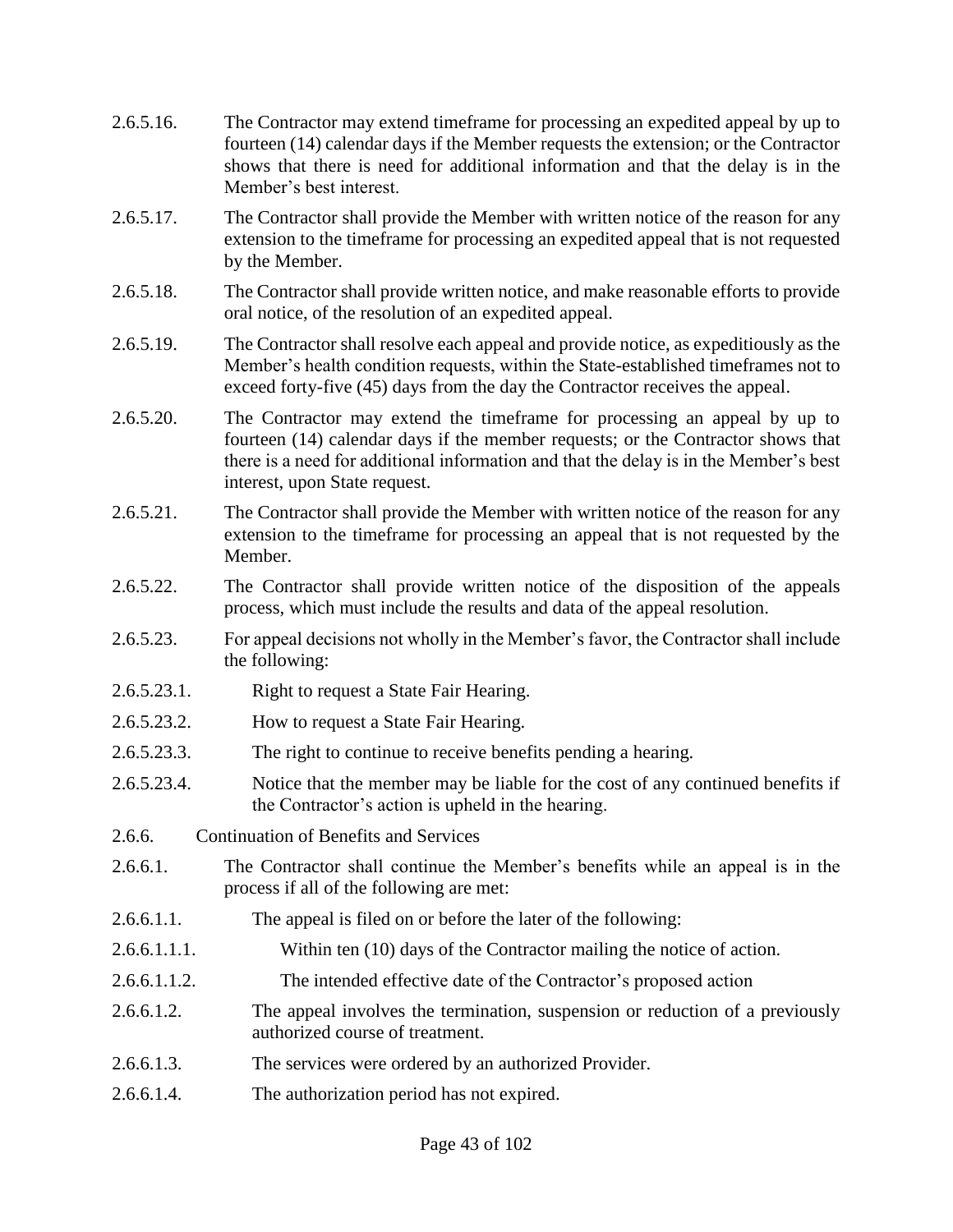- 2.6.6.1.5. The Member requests an extension of benefits.
- 2.6.6.2. If the Contractor continues or reinstates the Member's benefits while the appeal is pending, the benefits shall be continued until one of the following occurs:
- 2.6.6.2.1. The Member withdraws the appeal.
- 2.6.6.2.2. The Member does not request a State Fair Hearing with continuation of benefits within ten (10) days from the date the Contractor mails an adverse appeal decision.
- 2.6.6.2.3. A State Fair Hearing decision adverse to the Member is made.
- 2.6.6.2.4. The service authorization expires or the authorization limits are met.
- 2.6.6.3. The Contractor may recover the cost of the continued services furnished to the Member while the appeal was pending if the final resolution of the appeal upholds the Contractor's action.
- 2.6.6.4. The Contractor shall authorize or provide the disputed services promptly, and as expeditiously as the Member's health condition requires if the services were not furnished while the appeal was pending and if the Contractor or State Fair Hearing Officer reverses a decision to deny, limit, or delay services.
- 2.6.6.5. The Contractor shall pay for disputed services received by the Member while the appeal was pending, unless State policy and regulations provide for the State to cover the cost of such services, when the Contractor or State Fair Hearing Officer reverses a decision to deny authorization of the services.
- 2.6.6.6. The Contractor shall notify the requesting Provider and give the Member written notice of any decision to deny a service authorization request, or to authorize a service in an amount, duration, or scope that is less than requested.
- 2.6.6.7. Members may file a grievance either orally or in writing with the Contractor and/or the Department.
- 2.6.6.8. The Contractor shall dispose of each grievance and provide notice, as expeditiously as the Member's health condition requires, with State-established timeframes not to exceed ninety (90) days from the day the Contractor receives the grievance.
- 2.6.7. State Fair Hearing
- 2.6.7.1. Members may request a State Fair Hearing within thirty (30) days from the date on the Contractor's notice of action.
- 2.6.7.2. The parties to the State Fair Hearing include the Contractor as well as the Member and his or her representative or the representative of a deceased Member's estate.
- 2.6.7.3. The State's standard timeframe for reaching its decision on a state fair hearing request is within ninety (90) days of the date the Member filed the appeal with the Contractor if the Member filed initially with the Contractor, excluding the days the Member took to subsequently file for a State Fair Hearing, or the date the Member filed for direct access to a State Fair Hearing.
- 2.6.8. Expedited State Fair Hearing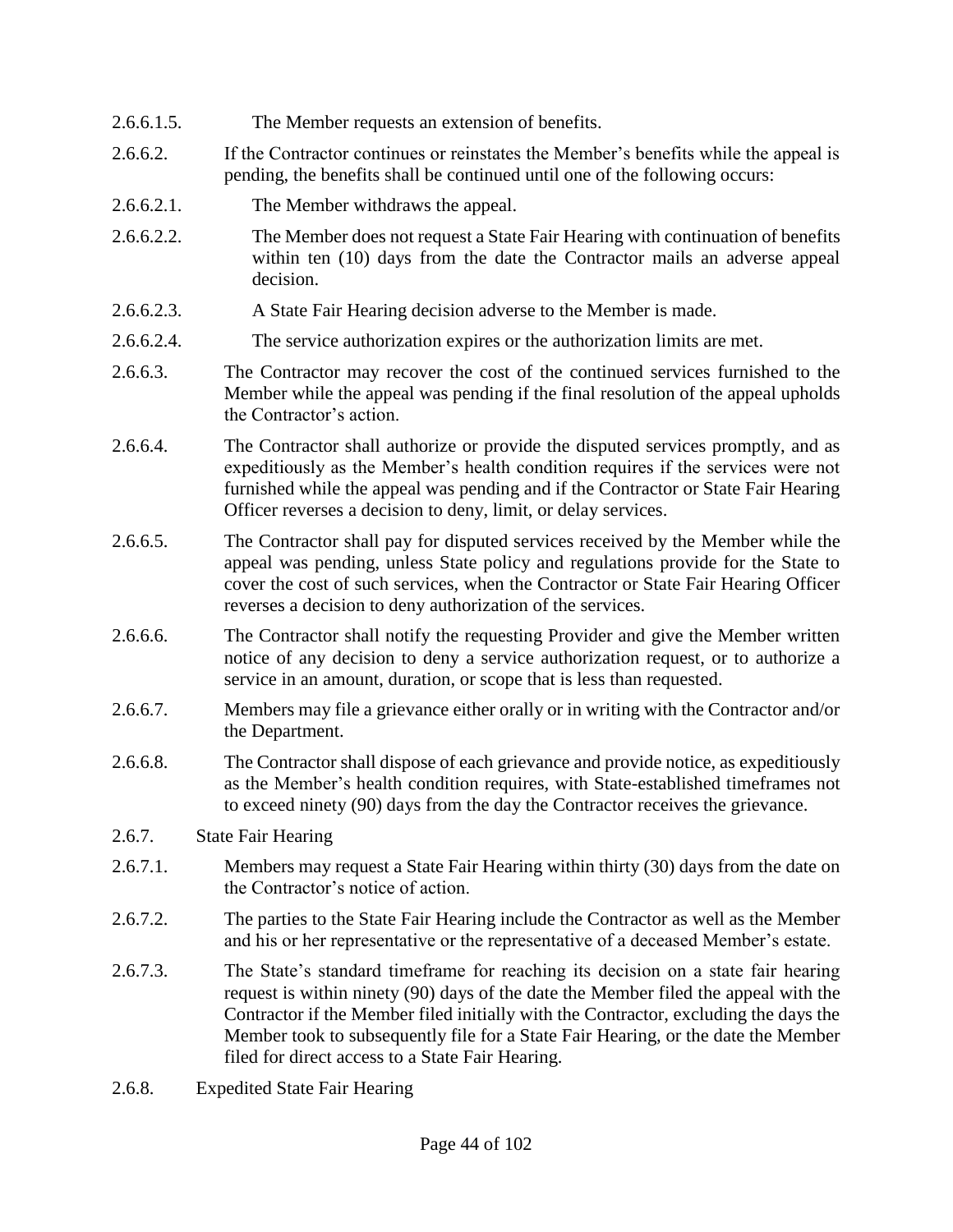- 2.6.8.1. When the appeal is heard first through the Contractor's appeal process, the Office of Appeals shall issue a Final Agency Decision for an expedited State Fair Hearing decision as expeditiously as the Member's health condition requires, but no later than three (3) working days from the Department receipt of a hearing request for a denial of service that:
- 2.6.8.1.1. Meets the criteria for an expedited appeal process but was not resolved with the Contractor's expedited appeal timeframes; or
- 2.6.8.1.2. Was resolved wholly or partially adversely to the enrollee using the Contractor's expedited appeal timeframes.
- 2.6.8.2. When the appeal is made directly to the State Fair Hearing process without accessing the Contractor's appeal process, the Office of Appeals shall issue a Final Agency Decision for an expedited State Fair Hearing decision as expeditiously as the Member's health condition requires, but no later than three (3) working days form the Department's receipt of a hearing request for a denial of a service that meets the criteria for an expedited resolution.
- 2.6.9. Member Services
- 2.6.9.1. Policies and Procedures
- 2.6.9.1.1. The Contractor shall have written policies and procedures to implement the requirements of this section.
- 2.6.9.2. Member Input
- 2.6.9.2.1. The Contractor shall seek Member input on all policies and procedures related to member services.
- 2.6.9.3. Cultural Competency
- 2.6.9.3.1. The Contractor shall offer and provide language assistance services in all languages, including bilingual staff speaking the prevalent language(s) and interpreter services, at no cost to each Member with limited English proficiency. Language assistance services shall be available at all points of contact, in a timely manner and during all hours of operation.
- 2.6.9.3.1.1. Customer service telephone functions must easily access interpreter or bilingual services.
- 2.6.9.3.2. The Contractor shall provide language assistance services when a Member asks. The Contractor shall also make verbal offers and provide written notices to Members informing them of the right to receive language assistance services. The services shall be given in the prevalent non-English languages as established by the State.
- 2.6.9.3.3. The Contractor shall ensure the competence of language assistance provided to limited English proficient Members by interpreters and bilingual staff. Family and friends shall not be used to provide interpretation services (except upon the Member's own request).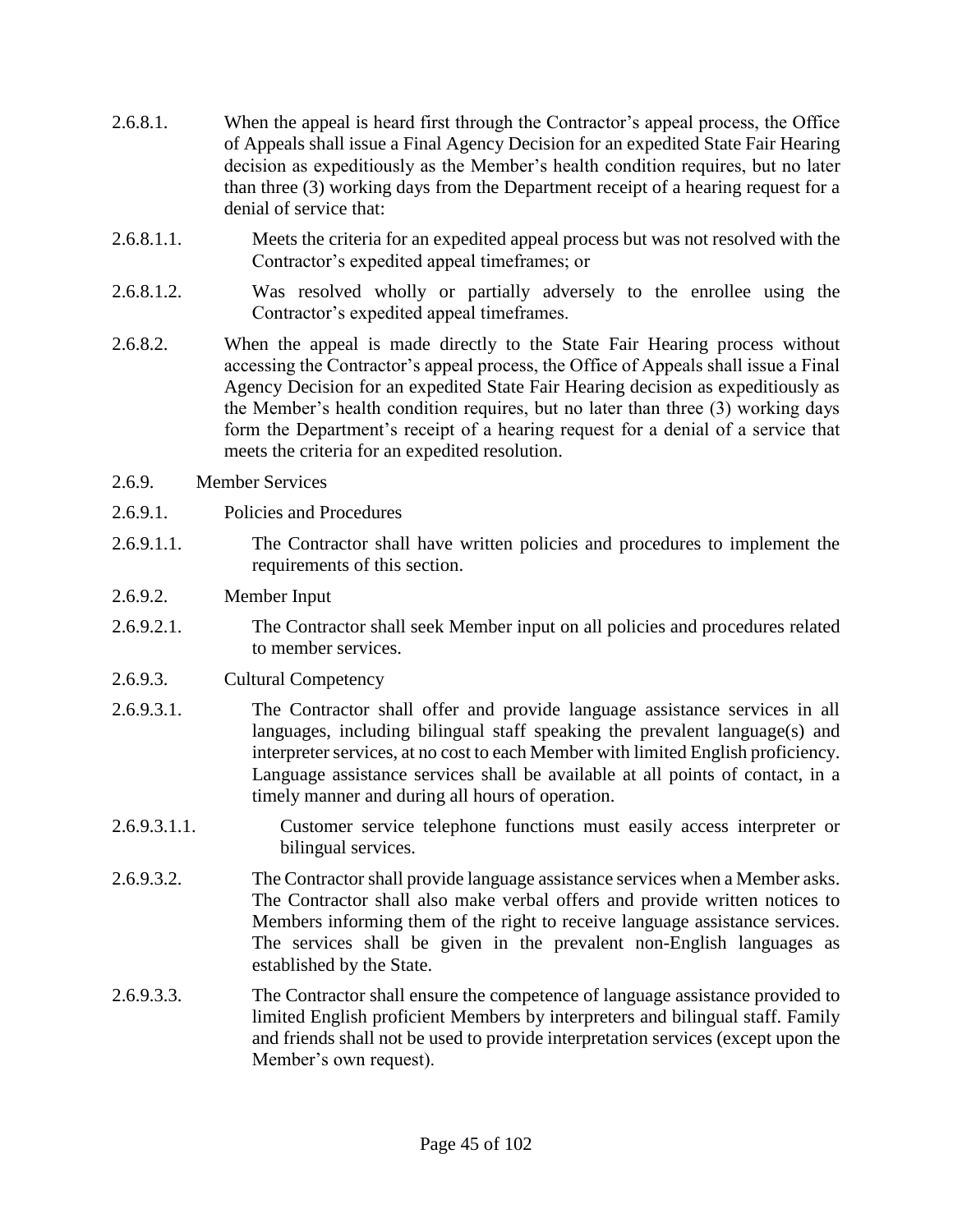- 2.6.9.3.4. The Contractor shall make Member-related materials (including, but not limited to correspondences and newsletters) available at a sixth grade reading level and comparable numeracy level and shall post all signage in all prevalent languages.
- 2.6.9.3.5. Communications with Members, who prefer to receive communications (oral and written) in one of the prevalent languages, shall be given in that preferred language and without burdening the Member with the need to ask for a translation.
- 2.6.9.4. Wraparound Benefits
- 2.6.9.4.1. The Contractor shall inform Members about the existence of, and how to obtain, Medicaid Wraparound Benefits.
- 2.6.9.5. Prevalent Languages
- 2.6.9.5.1. Spanish is the only non-English prevalent language under this agreement for the Service Area.
- 2.6.9.6. Alternative Formats
- 2.6.9.6.1. The Contractor shall have a mechanism to provide alternative formats of all written materials to Members. Alternative formats include large print, Braille, audio tape and other appropriate materials that take into consideration the special needs of the Member who requests information in an alternative format.
- 2.6.9.7. Member Handbook
- 2.6.9.7.1. Within thirty (30) days of initial enrollment the Contractor shall distribute to each new Member a Member handbook. Annually thereafter, Contractor shall mail each Member a notice that specifies how to request a new copy of the handbook, if desired.
- 2.6.9.7.2. The Contractor shall notify Members by mail whenever a substantial change is made to the Member handbook.
- 2.6.9.7.2.1. For purposes of this requirement, a substantial change is one that would impact a member's ability to obtain services or exercise their rights.
- 2.6.9.7.3. The Contractor shall make the information contained in the Member handbook available on the Contractor's web site for viewing.
- 2.6.9.7.4. The Contractor is encouraged to distribute the handbook electronically via email or web download in lieu of paper delivery to those Members who request it.
- 2.6.9.7.5. The Contractor shall evaluate the web version of the Member handbook for understandability and usefulness including font size, reading level, intuitive content organization, ease of navigation and alternative language format.
- 2.6.9.7.6. The Contractor shall ensure that web materials are able to produce printerfriendly copies of the information.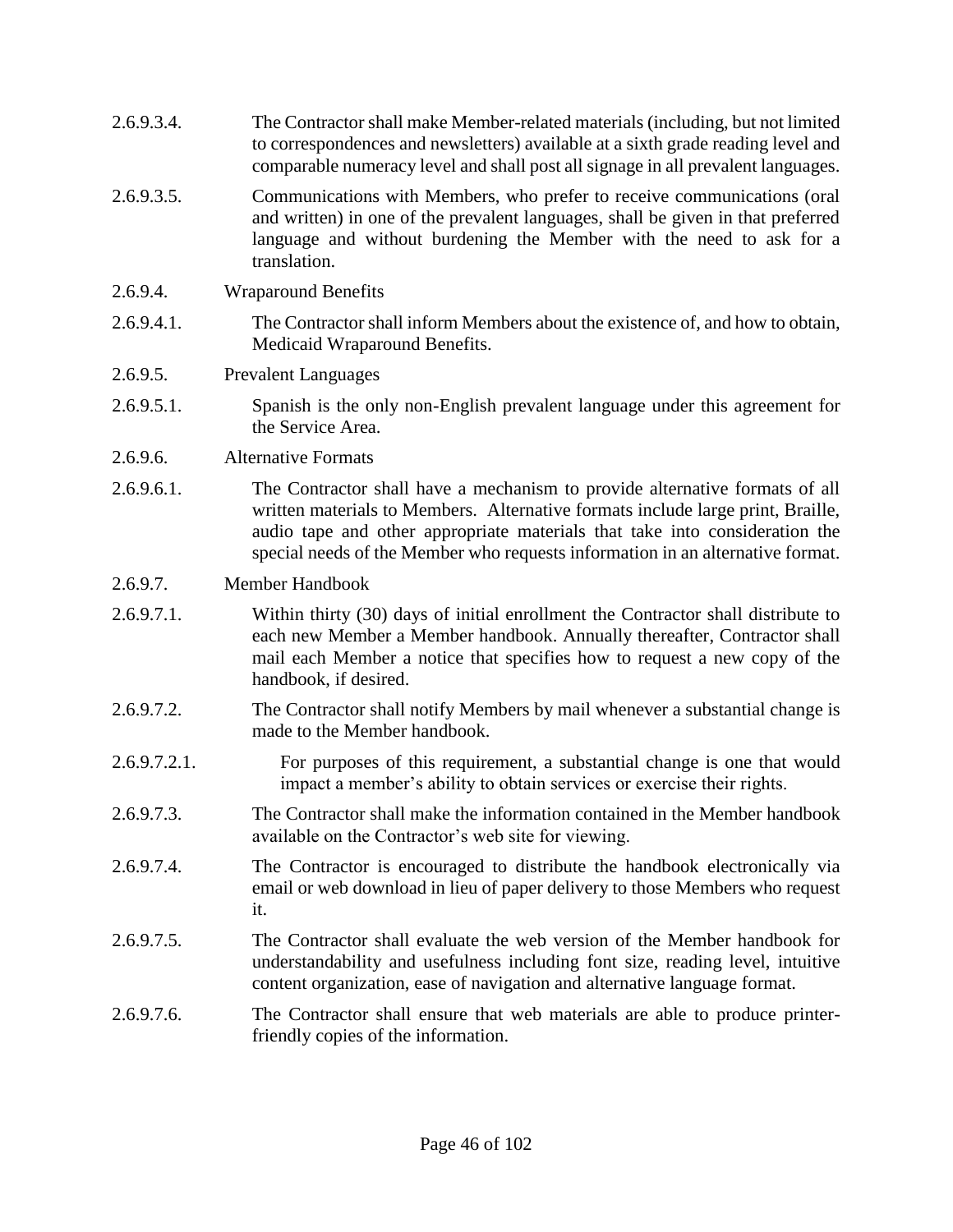- 2.6.9.7.7. If the Department ceases to delegate Member handbook responsibilities to the Contractor pursuant to this Contract during the contract period, the Department will issue notice to the Contractor. Notwithstanding the foregoing, the Contractor shall continue to make the information contained in the Member handbook available on the Contractor's web site for viewing.
- 2.6.9.8. Provider Directory (Web Version)
- 2.6.9.8.1. The Contractor shall maintain a current (within thirty (30) days) Provider listing on a web site which contains the same information that is contained in the Provider directory.
- 2.6.9.9. Notice of Privacy Practices
- 2.6.9.9.1. Upon initial enrollment, and annually thereafter, the Contractor shall distribute to each Member a copy of the notice of privacy practices. The notice shall comply with 45 CFR 164.520.
- 2.6.9.9.2. The Contractor may include the notice in or with the Member handbook.
- 2.6.9.10. Advance Directives
- 2.6.9.10.1. At the time of initial enrollment, the Contractor shall provide written information to adult Members with respect to advance directives policies, and include:
- 2.6.9.10.1.1. A description of applicable State law.
- 2.6.9.10.1.2. The Contractor's advance directives policies, including a description of any limitations the Contractor places on the implementation of advance directives as a matter of conscience.
- 2.6.9.10.1.3. Instructions that complaints concerning noncompliance with advance directives requirements may be filed with the Colorado Department of Public Health and Environment.
- 2.6.9.10.1.4. Notice that Members have the right to request and obtain this information at least once per year.
- 2.6.9.10.2. In the event of a change in State law the Contractor shall reflect these changes to its advance directives information no later than ninety (90) days after the effective date of the change.
- 2.6.9.10.3. The Contractor shall maintain written policies and procedures on advance directives for all adults receiving medical care by or through the Contractor.
- 2.6.9.10.4. The Contractor shall not condition the provision of care or otherwise discriminate against an individual based on whether or not the individual has executed an advance directive.
- 2.6.9.10.5. The Contractor shall educate staff concerning its policies and procedures on advance directives.
- 2.6.9.11. Distribution of Statements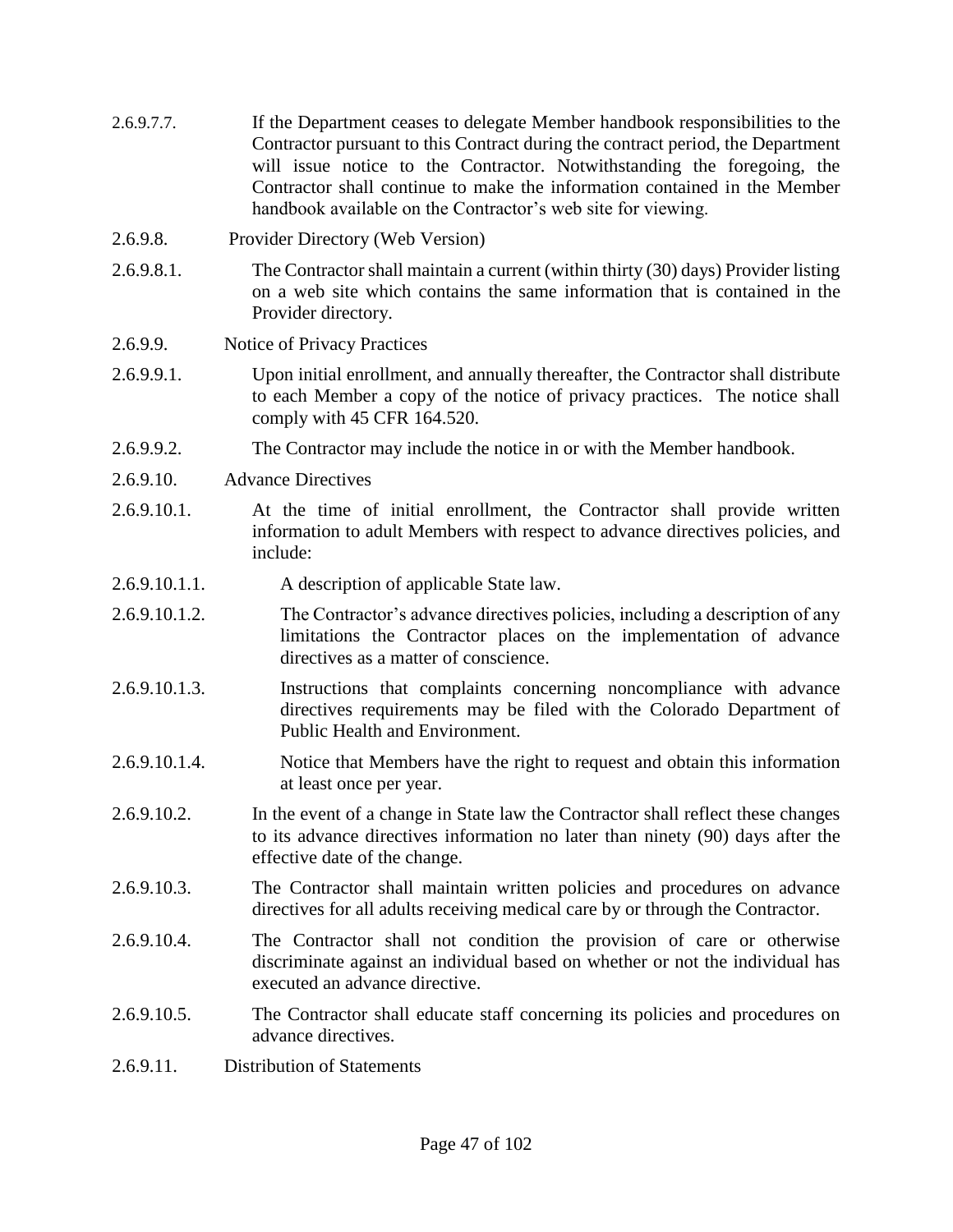- 2.6.9.11.1. The Contractor shall distribute statements of Members' rights and responsibilities to Members in the Member Handbook. The Contractor shall post these Statements on its website.
- 2.6.9.11.2. The Contractor shall ensure that web materials are able to produce printerfriendly copies of the information.
- 2.6.9.12. Distribution of Practice Guidelines
- 2.6.9.12.1. The Contractor shall disseminate, at no cost, practice guidelines to all Members and potential Members, upon request.
- 2.6.9.13. Member Materials
- 2.6.9.13.1. The Contractor shall ensure that all Member handbooks, informational materials and instructional materials are provided in a manner and format in line with a sixth  $(6<sup>th</sup>)$  grade reading level and comparable numeracy level.
- 2.6.9.13.2. The Contractor shall ensure that all vital materials are translated into the prevalent languages in Section 2.6.9.5. of the Contract and are available for immediate dissemination in that language.
- 2.6.9.13.3. At a minimum, vital material include notices of action, consent forms, communications requiring a response from the Member, and all grievance, appeal and requests for State fair hearing information.
- 2.6.9.13.4. The Contractor shall ensure that all Member handbooks, informational materials and instructional materials conform to the design and layout specifications of the publication Writing and Designing Print Materials for Beneficiaries: A Guide for State Medicaid Agencies, published by CMS.
- 2.6.9.13.5. The Contractor shall not misrepresent or falsify information furnished to Members or potential Members.
- 2.6.10. Member Rights
- 2.6.10.1. The Contractor shall have written policies guaranteeing each Member's right to be treated with respect and due consider for his or dignity and privacy.
- 2.6.10.2. The Contractor shall post and distribute Member rights to individuals, including but not limited to:
- 2.6.10.2.1. Stakeholders.
- 2.6.10.2.2. Providers.
- 2.6.10.2.3. Member's families.
- 2.6.10.2.4. Members.
- 2.6.10.2.5. Case workers.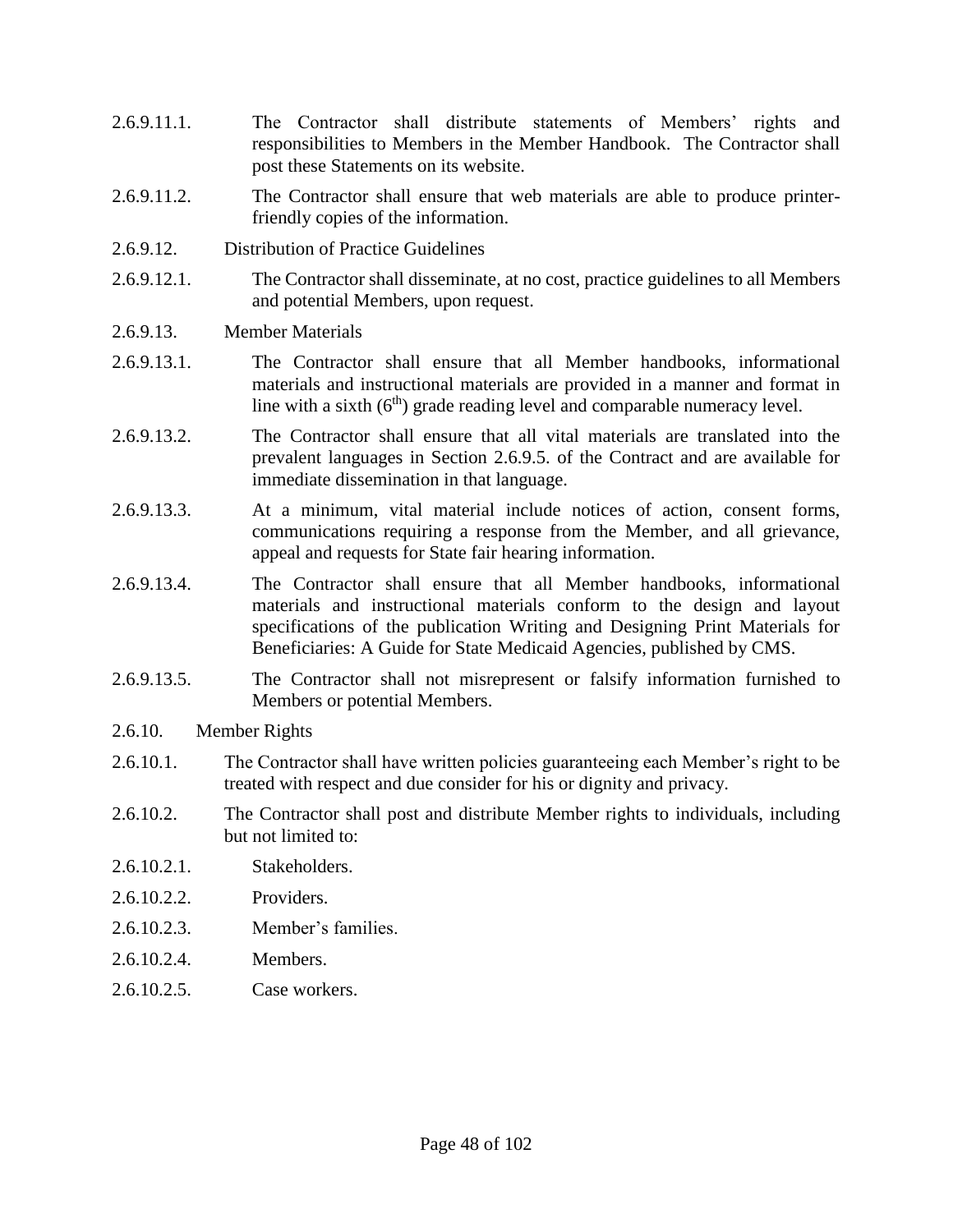- 2.6.10.3. The Contractor shall ensure that its providers and subcontractors provide information to Members and families regarding Member rights, grievances and appeals, available services, access to care standards, and other important information requested by the Department. The Contractor shall also ensure that all providers and subcontractors distribute information to Members and families regarding the role and duties of the Contractor.
- 2.6.10.4. The Contractor shall have written policies guaranteeing each Member's right to receive information on available treatment options and alternatives, presented in a manner appropriate to the Member's condition and ability to understand.
- 2.6.11. Member Information
- 2.6.11.1. The Contractor shall provide Member information that includes, but is not limited to:
- 2.6.11.1.1. The names, locations, telephone numbers or, and non-English languages spoken by current contracted providers in the Enrollee's service area, including identification of providers that are not accepting new patients. This includes at a minimum, information specialists and hospitals.
- 2.6.11.1.2. Any restrictions on the Enrollee's freedom of choice among network providers.
- 2.6.11.1.3. The right to be treated with respect and due consideration for their dignity and privacy.
- 2.6.11.1.4. The right to receive information on available treatment options and alternatives, presented in a manner appropriate to the Member's condition and ability to understand.
- 2.6.11.1.5. The right to participate in decisions regarding their health care, including the right to refuse treatment.
- 2.6.11.1.6. The right to be free from any form of restraint or seclusion used as a means of coercion, discipline, convenience or retaliation.
- 2.6.11.1.7. The right to request and receive a copy of their medical records and request that they be amended or corrected.
- 2.6.11.1.8. The right to obtain available and accessible services under the Contract.
- 2.6.11.1.9. Freely exercise his or her rights with the Contractor or its providers treating the Enrollee adversely.
- 2.6.11.1.10. The amount, duration, and scope of benefits available under the contracts in sufficient detail to ensure that Enrollees understand the benefits to which they are entitled.
- 2.6.11.1.11. Procedures for obtaining benefits, including authorization requirements.
- 2.6.11.1.12. Extent to which, and how, Enrollees may obtain benefits from out-of-network providers.
- 2.6.11.1.13. Extent to which, and how, after hours and emergency coverage are provided. This information must include at least the following: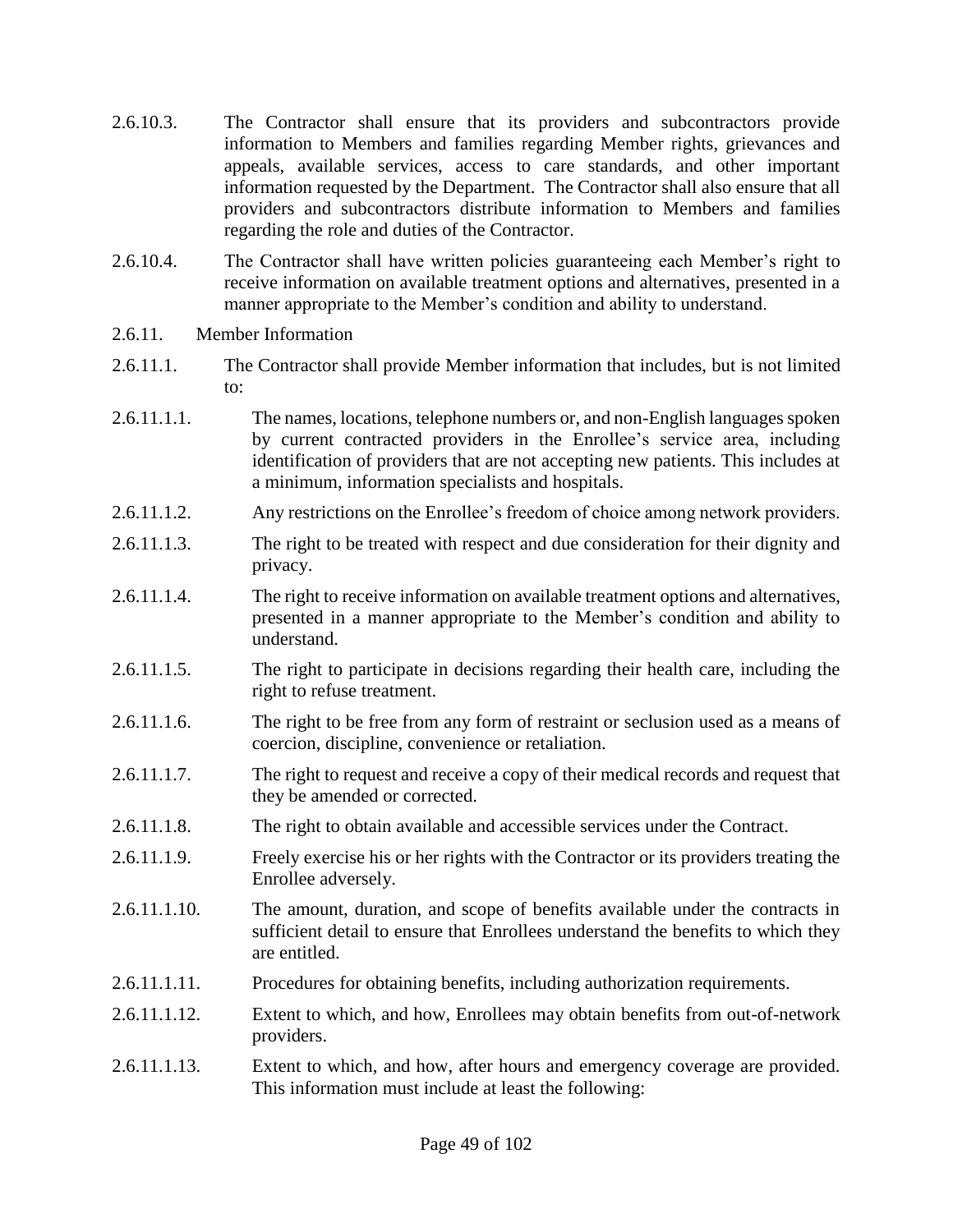- 2.6.11.1.13.1. An explanation that an emergency medical condition means a medical condition manifesting itself by acute symptoms of sufficient severity (including severe pain) that a prudent layperson, who possesses an average knowledge of health and medicine, could reasonably expect the absence of immediate medical attention to place the health of the individual (or with respect to a pregnant woman, the health of the woman or her unborn child) in serious jeopardy, result in serious impairment to bodily functions, or cause serious dysfunction of any bodily organ or part.
- 2.6.11.1.13.2. An explanation that emergency services means covered inpatient and outpatient services that are furnished by a provider that is qualified to furnish these services under Medicaid and needed to evaluate or stabilize an emergency medical condition.
- 2.6.11.1.13.3. An explanation that post stabilization care services means covered services, related to an emergency medical condition that are provided after an Enrollee is stabilized in order to maintain the stabilized condition or to improve or resolve the enrollee's condition when the Contractor does not respond to a request for pre-approval within one (1) hour, the Contractor cannot be contacted, or the Contractor's representative and the treating physician cannot reach an agreement concerning the Member's care and an MCE physician is not available for consultation.
- 2.6.11.1.13.4. The fact that prior authorization is not required for emergency services.
- 2.6.11.1.13.5. The process and procedures for obtaining emergency services, including use of the 911-telephone system or its local equivalent.
- 2.6.11.1.13.6. The locations of any emergency settings and other locations at which providers and hospitals furnish emergency services and post stabilization services covered under the contracts.
- 2.6.11.1.13.7. The fact that the Member has the right to use any hospital or other setting for emergency care.
- 2.6.11.1.13.8. How and where to access any benefits that are available under the State Plan but not covered under the Contract, including cost sharing and how transportation is provided.
- 2.6.11.1.14. How to locate information and updates to the Colorado Prescription Drug List (PDL) program.
- 2.6.11.1.15. An explanation that the Member will not be responsible for fees or copayments for services covered by the Contract.
- 2.6.11.2. In accordance with Section 2.6.5. of this Contract the Contractor shall provide information to Members on grievance, appeal and state fair hearing procedures and timelines. The description shall include at least the following:
- 2.6.11.2.1. Enrollees' rights to a state fair hearing.
- 2.6.11.2.2. The method for obtaining a state fair hearing.
- 2.6.11.2.3. The rules that govern representation at the state fair hearing.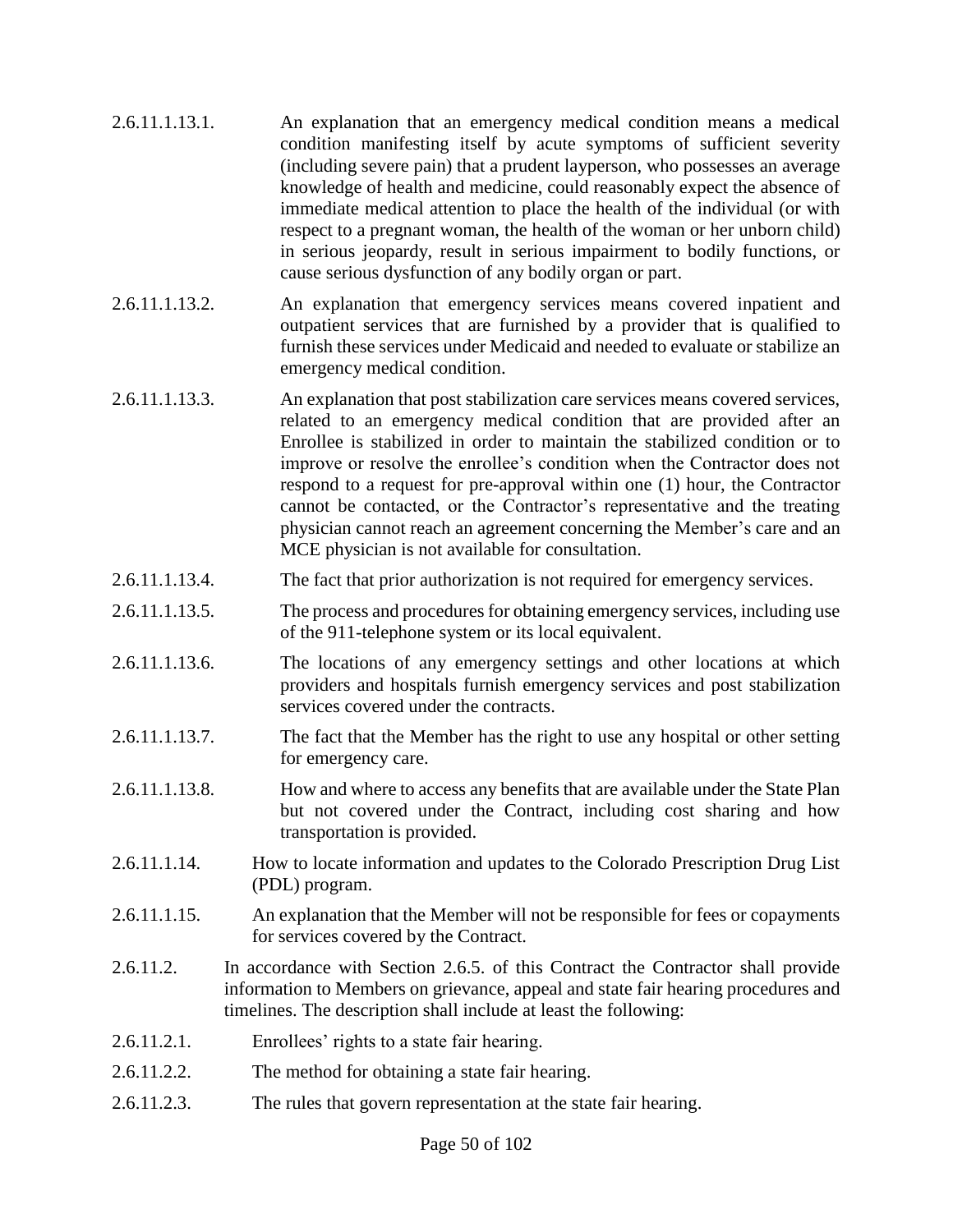- 2.6.11.2.4. Member's right to file grievances and appeals.
- 2.6.11.2.5. Requirements and timeframes for filing a grievance or appeal.
- 2.6.11.2.6. Availability of assistance for filing a grievance, appeal, or state fair hearing.
- 2.6.11.2.7. The toll free number the enrollee can use to file a grievance or appeal by phone.
- 2.6.11.2.8. The fact that benefits will continue, when requested by the Member, if the Member files a timely appeal or state fair hearing request.
- 2.6.11.2.8.1. If the action is upheld the Member may be liable for the cost of any continued benefits.
- 2.6.11.2.9. Any appeal rights the State makes available to providers to challenge the failure of the organization to cover a service.
- 2.6.11.3. The Contractor shall provide other necessary information to Members and their families, as determined by the Department. This information shall include, but not be limited to:
- 2.6.11.3.1. The Child Mental Health Treatment Act (CMHTA).
- 2.6.11.3.2. EPSDT.
- 2.6.11.3.3. Community resources.
- 2.6.11.3.4. Member rights.
- 2.6.11.4. Upon request the Contractor shall provide information on the structure and operation of the Contractor.
- 2.6.12. Ombudsman for Medicaid Managed Care
- 2.6.12.1. The Contractor shall utilize and refer Members to the Ombudsman for Medicaid Managed Care to assist with problem-solving, grievance resolution, in-plan and administrative law judge hearing level appeals, and referrals to community resources, as appropriate.
- 2.6.12.2. The Contractor shall share PHI, with the exception of psychotherapy notes or SUD related diagnoses or services, with the Ombudsman upon request, without requiring a signed release of information or other permission from the Member, unless the Contractor has previously obtained written and explicit instructions from the Member not to share information with the Ombudsman.
- 2.6.12.3. The Contractor shall create a policy outlining these requirements that can be easily distributed to providers, subcontractors, advocates, families, and Members.
- 2.6.12.3.1. DELIVERABLE: Ombudsman Policy.
- 2.6.12.3.2. DUE: Within thirty (30) days after the Operational Start Date.
- 2.6.13. Website
- 2.6.13.1. The Contractor shall develop and maintain a customized and comprehensive website that provides on-line access to general customer service information that includes, but is not limited to: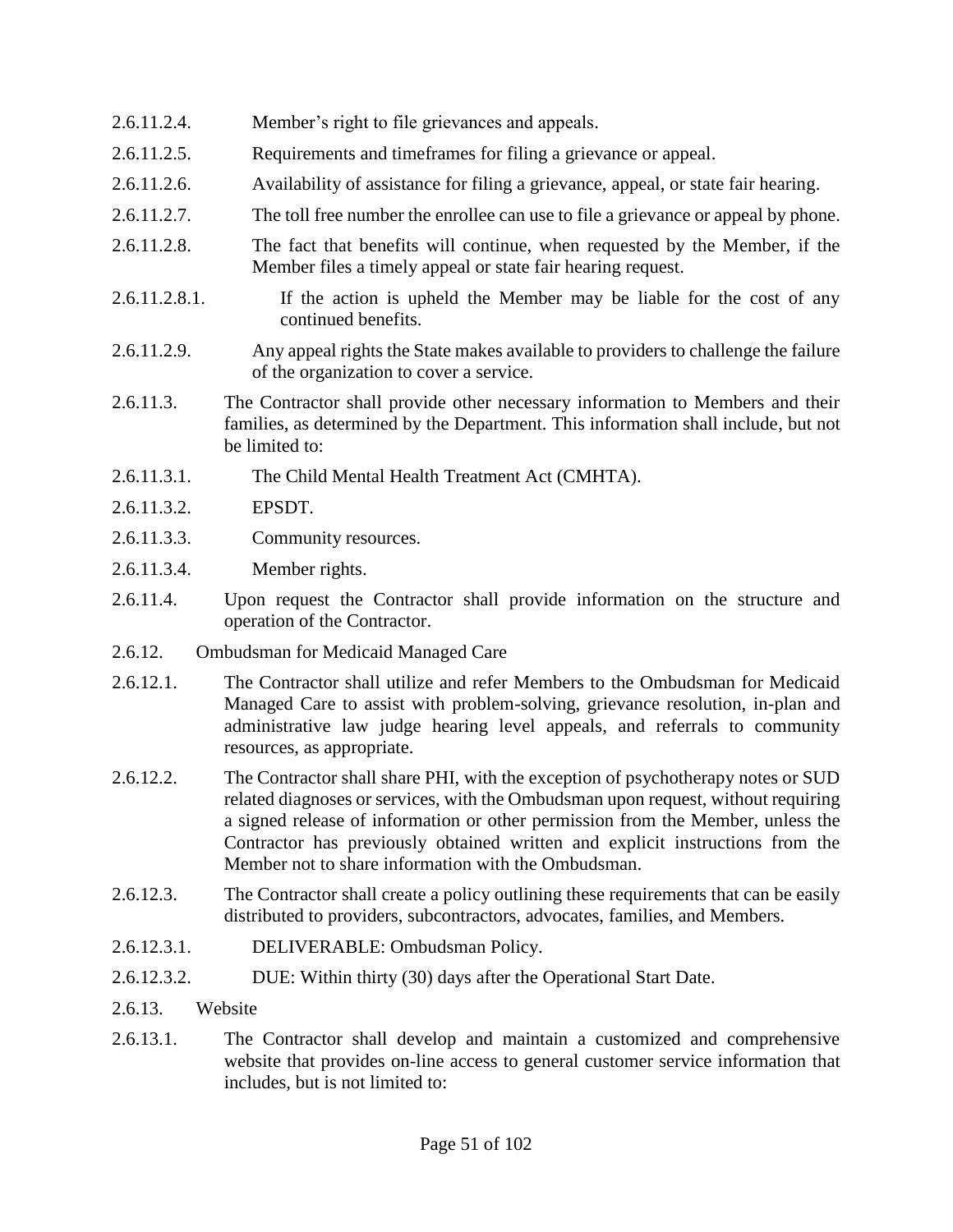- 2.6.13.1.1. Contractor's contact information.
- 2.6.13.1.2. Member rights and handbooks.
- 2.6.13.1.3. Grievance and appeal procedures and rights.
- 2.6.13.1.4. General functions of the Contractor.
- 2.6.13.1.5. Trainings.
- 2.6.13.1.6. Provider directories and contact information.
- 2.6.13.1.7. Access to care standards.
- 2.6.13.2. Contractor shall organize the website to allow for easy access of information by Members, family members, providers, stakeholders, and the general public in compliance with the Americans with Disabilities Act (ADA).
- 2.6.13.3. The Contractor shall use their website in innovative ways in order to achieve greater efficiencies with providers, stakeholders, Members, and family members.
- 2.6.14. Provider Termination
- 2.6.14.1. The Contractor shall make a good faith effort to give written notice within fifteen (15) days when a member's primary care Provider (or a Provider that they saw on a regular basis) terminates.

### **2.7. REGION SPECIFIC REQUIREMENTS**

- 2.7.1. Integration
- 2.7.1.1. In addition to the requirements described in Section 2.4, the Contractor shall:
- 2.7.1.1.1. Develop an Integrated Health Care Collaborative that will disseminate the knowledge, resources, and skills required to implement best practices in integrated health care.
- 2.7.2. Members residing in Long-Term Care/Nursing Facilities
- 2.7.2.1. In addition to the requirements described in Section 2.4.2.4.2.1, the Contractor shall:
- 2.7.2.1.1. Hold quarterly meetings with the assisted living residences and nursing facilities in the region to address systems issues and concerns.
- 2.7.2.1.2. Conduct an annual survey of Members in long-term care and nursing facilities and of the nursing facility and assisted living residence staff, focusing on the degree to which clients and facility staff agree clients receive access to and appropriate behavioral health services.
- 2.7.3. Members involved with the Correctional System
- 2.7.3.1. In addition to the requirements described in Section 2.4.2.4.2.5, the Contractor shall:
- 2.7.3.1.1. Monitor access and care coordination for individuals transitioning from criminal justice facilities to the community.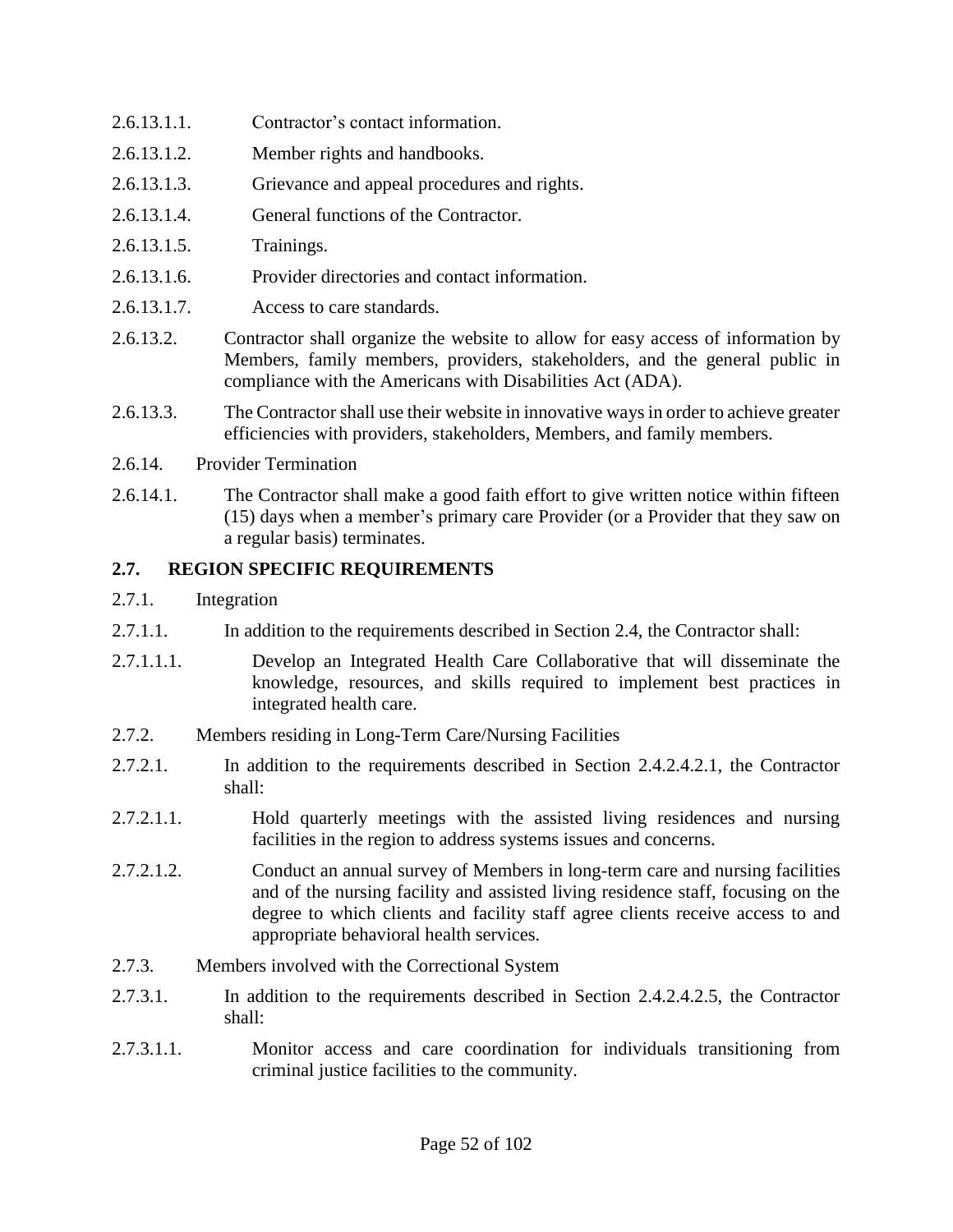- 2.7.3.1.1.1. Quarterly reports shall measure the time from initial contact to actual initial appointment, along with routine measures of access, medical records audits assessing care coordination, and examination of trends in grievances.
- 2.7.3.1.1.2. The Contractor shall submit this report to the Department every quarter within five (5) Business Days after it has been finalized by the Contractor.
- 2.7.3.1.1.2.1. DELIVERABLE: Quarterly Access and Care Coordination Report.
- 2.7.3.1.1.2.2. DUE: Within five (5) Business Days after it has been finalized by the Contractor.

#### 2.7.4. Service Planning

- 2.7.4.1. In addition to the requirements described in Section 2.5.11, the Contractor shall:
- 2.7.4.1.1. Convene local workgroups to delineate and refine the referral process for children with positive trauma screens. This may include a referral form, documented procedures related to releases of information, parental outreach, and a system of information exchange.

#### **2.8. OUTCOMES, QUALITY ASSESSMENT AND PERFORMANCE IMPROVEMENT**

- 2.8.1. For all covered services, the Contractor shall maintain an outcomes, quality assessment and performance improvement program that complies with 42 C.F.R. Section 438.200.
- 2.8.2. The Contractor shall monitor its providers' performance on an ongoing basis and hold them accountable to a formal review according to a periodic schedule. The formal review shall be consistent with industry standards or State managed care laws and regulations.
- 2.8.2.1. The Contractor may use standard sampling and problem-provider targeting to maintain and improve Provider performance.
- 2.8.3. The Contractor shall allow the Department or its designee to conduct surveys, reviews, and audits of providers in the Contractor's network at any time to ensure quality services are being provided to Members and contractual requirements or federal and state rules and regulations are being followed.
- 2.8.4. Practice Guidelines
- 2.8.4.1. The Contractor shall adopt practice guidelines that consider the needs of its Members and are based on valid and reliable clinical evidence or a consensus of health care professionals in the particular field.
- 2.8.4.2. The Contractor shall adopt, and update periodically as appropriate, practice guidelines in consultation with contracting healthcare professionals.
- 2.8.4.3. The Contractor shall disseminate the practice guidelines to all affected Providers and, upon request, to Members and potential Members.
- 2.8.4.4. Decisions regarding utilization management, member education, coverage of services, and other areas to which practice guidelines apply should be consistent with such practice guidelines.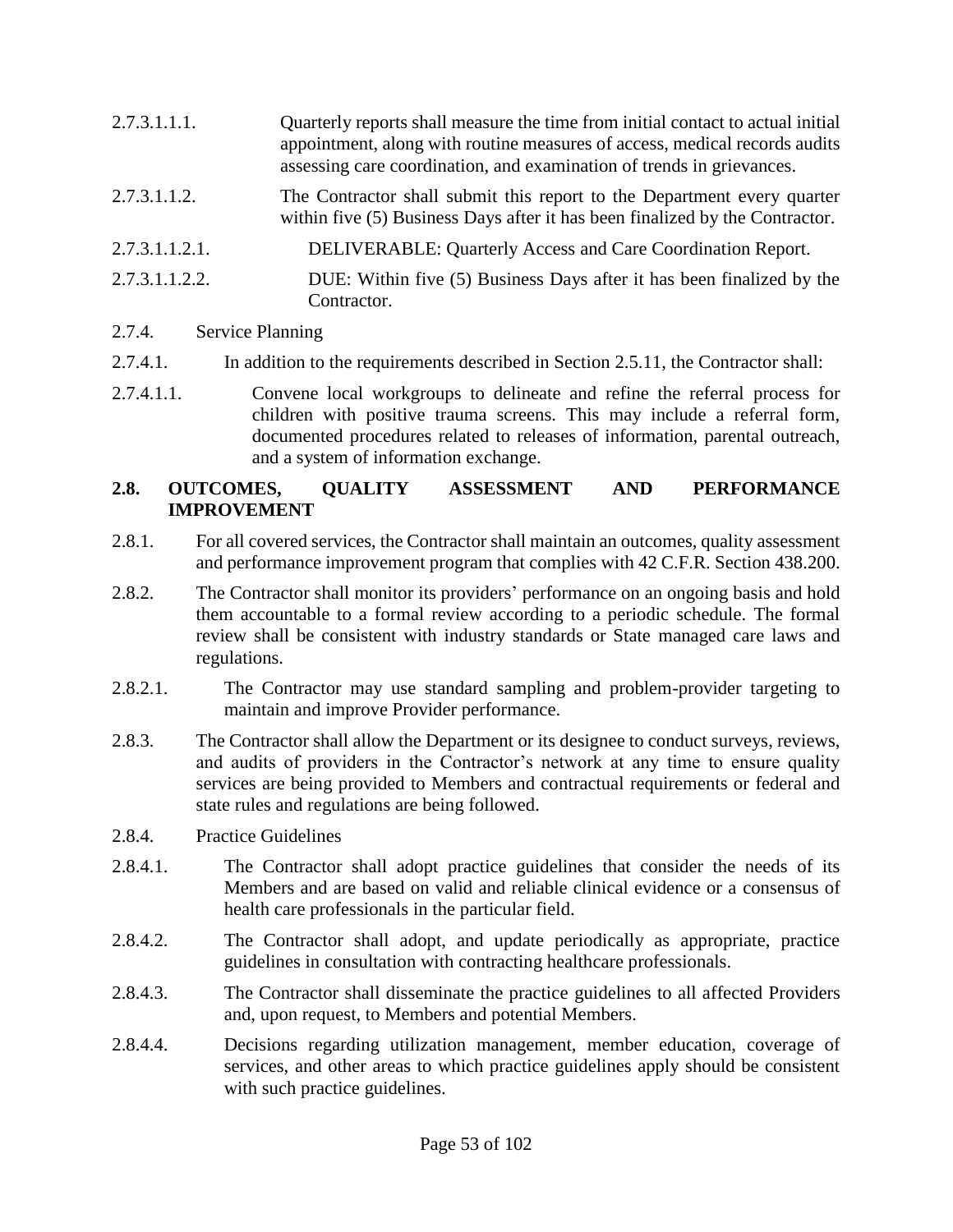- 2.8.5. Performance Improvement Projects
- 2.8.5.1. The Contractor shall have a minimum of one (1) performance improvement project (PIP) chosen by the Department, and the second PIP, if done, shall be identified by the Department at a future date.
- 2.8.5.1.1. PIPs will be validated by the Department's external quality review organization (EQRO). The primary objective of the PIP validation is to determine compliance with requirements set forth in 42 CFR 438.240(b)(1), including:
- 2.8.5.1.1.1. Measurement and intervention to achieve significant improvement, where mathematically possible, sustained over time in clinical and non-clinical care areas expected to have a favorable effect on health outcomes and member satisfaction.
- 2.8.5.1.1.2. Mechanisms to detect both under-utilization and over-utilization of services.
- 2.8.5.1.1.3. Mechanisms designed to assess the quality and appropriateness of care furnished to members with special health care needs.
- 2.8.5.1.1.4. Measurement of performance using objective valid and reliable quality indicators.
- 2.8.5.1.1.5. Implementation of system interventions to achieve improvement in quality.
- 2.8.5.1.1.6. Empirical evaluation of the effectiveness of the interventions.
- 2.8.5.2. The Contractor shall summarize the status and results of each performance improvement project in the annual quality report and when requested by the Department. The status and results of each performance improvement project shall be submitted in sufficient detail to allow the Department and/or its designee to validate the projects. The Contractor shall participate in data sharing, as well as outcomes and interventions in an annual PIP conference.
- 2.8.6. Performance Incentives
- 2.8.6.1. The Contractor shall work with the Department to develop a mutually agreed upon performance incentive program that is minimally based on the performance measures in Exhibit F of the Contract.
- 2.8.6.1.1. Initiation of the mutually agreed upon performance incentive program is at the sole discretion of the Department.
- 2.8.7. Performance Measures
- 2.8.7.1. The Contractor shall participate in the annual measurement and reporting of the performance measures required by the Department, with the expectation that this information will be placed in the public domain. The Contractor shall calculate additional performance measures when they are developed and required by CMS or the Department. The current required performance measures will be provided by the Department. The Contractor shall work with the Department to develop agreed-upon measurement criteria, reporting frequency and other components of this requirement.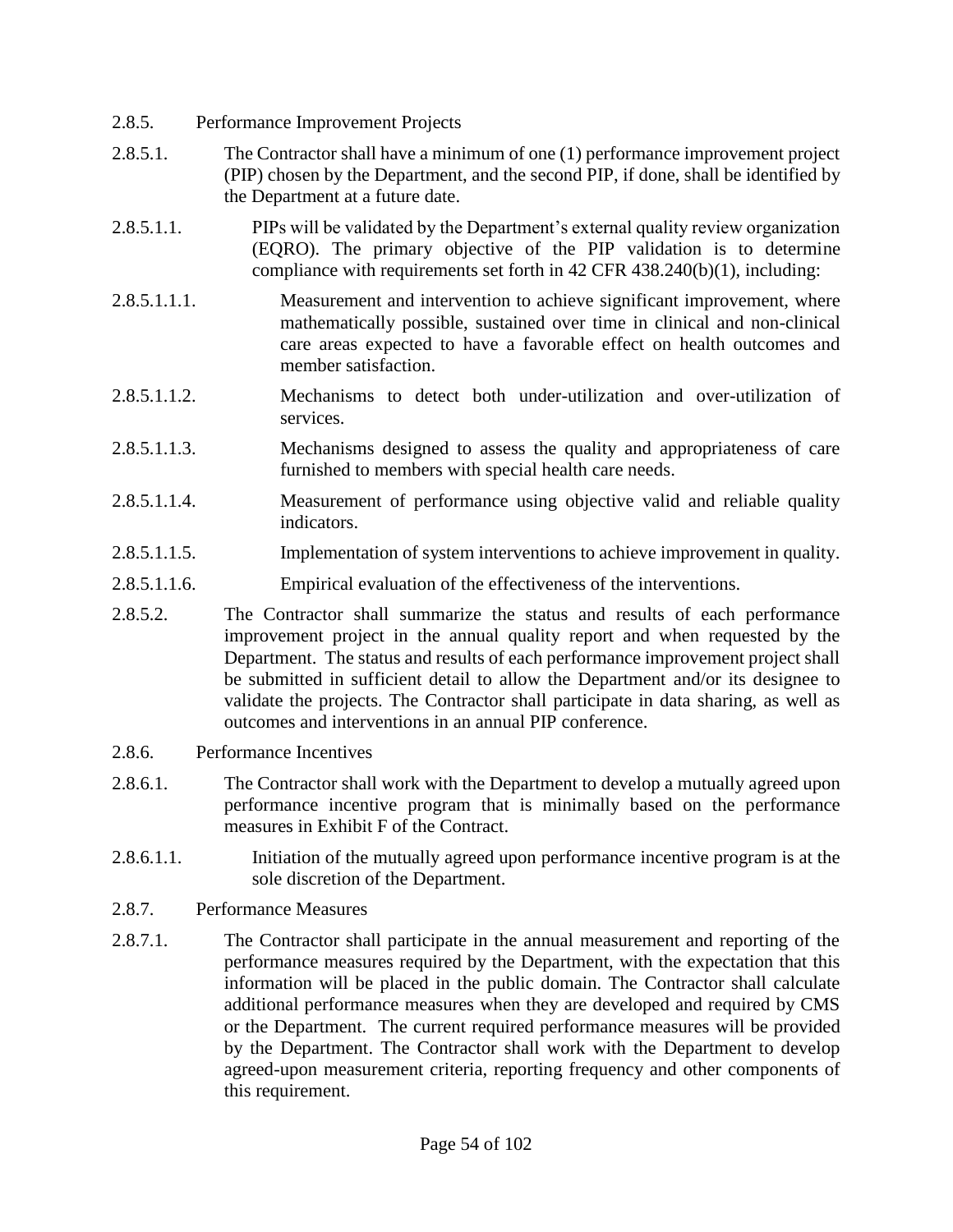- 2.8.8. RCCOs and physical health/integration efforts and outcomes
- 2.8.8.1. The Contractor shall submit an Integration Report on the progress of each integration strategy identified in Section 2.4.2.3. The report shall be submitted to the Department on a quarterly basis and will include:
- 2.8.8.1.1. Each strategy to increase the integrated care competencies of providers in the network;
- 2.8.8.1.2. Summary of the supporting activities and results of each strategy;
- 2.8.8.1.3. Updated reporting for each measurable goal, as applicable;
- 2.8.8.1.4. Any new strategies, efforts, and/or lessons learned related to integrated care efforts in the region.
- 2.8.8.2. DELIVERABLE: Integration Report.
- 2.8.8.3. DUE: Quarterly by September  $30<sup>th</sup>$ , December  $31<sup>st</sup>$ , March  $31<sup>st</sup>$  and June  $30<sup>th</sup>$ .
- 2.8.9. Colorado Client Assessment Record
- 2.8.9.1. The Contractor's provider network shall comply with the current Colorado Client Assessment Record (CCAR) policy which is as follows:
- 2.8.9.1.1. An "admission" CCAR must be completed upon a Member receiving:
- 2.8.9.1.1.1. Six (6) or more brief integrated mental and physical health service encounters during any continuous six-month period.
- 2.8.9.1.1.2. Four (4) or more mental health service encounters during any continuous six-month period in a non-integrated care setting.
- 2.8.9.1.2. The procedure codes listed in Exhibit J do not count toward the total number of services received within a six-month period.
- 2.8.9.1.3. Providers may voluntarily administer CCARs to Members who receive fewer than four (4) service encounters.
- 2.8.9.2. The Contractor shall submit an electronic file of all completed CCAR tools to the Department and/or designee (e.g., Office of Behavioral Health) in a format determined by the Department or its designee. If changes to the CCAR are made, the Contractor shall implement all changes. At the Department's request, the Contractor shall participate and collect the Drug/Alcohol Coordinated Data System (DACODS) for Members with a substance use disorder diagnosis.
- 2.8.10. Member Satisfaction
- 2.8.10.1. The Contractor shall monitor Member perceptions of well-being and functional status, as well as accessibility and adequacy of services provided by the Contractor.
- 2.8.10.2. Contractor shall support OBH's efforts to collect Member satisfaction data via the statewide Mental Health Statistics Improvement Program (MHSIP) and the Youth Services Surveys for Families (YSS-F).
- 2.8.10.2.1. The Contractor shall provide these surveys to Members with a substance use diagnosis at the direction of the Department.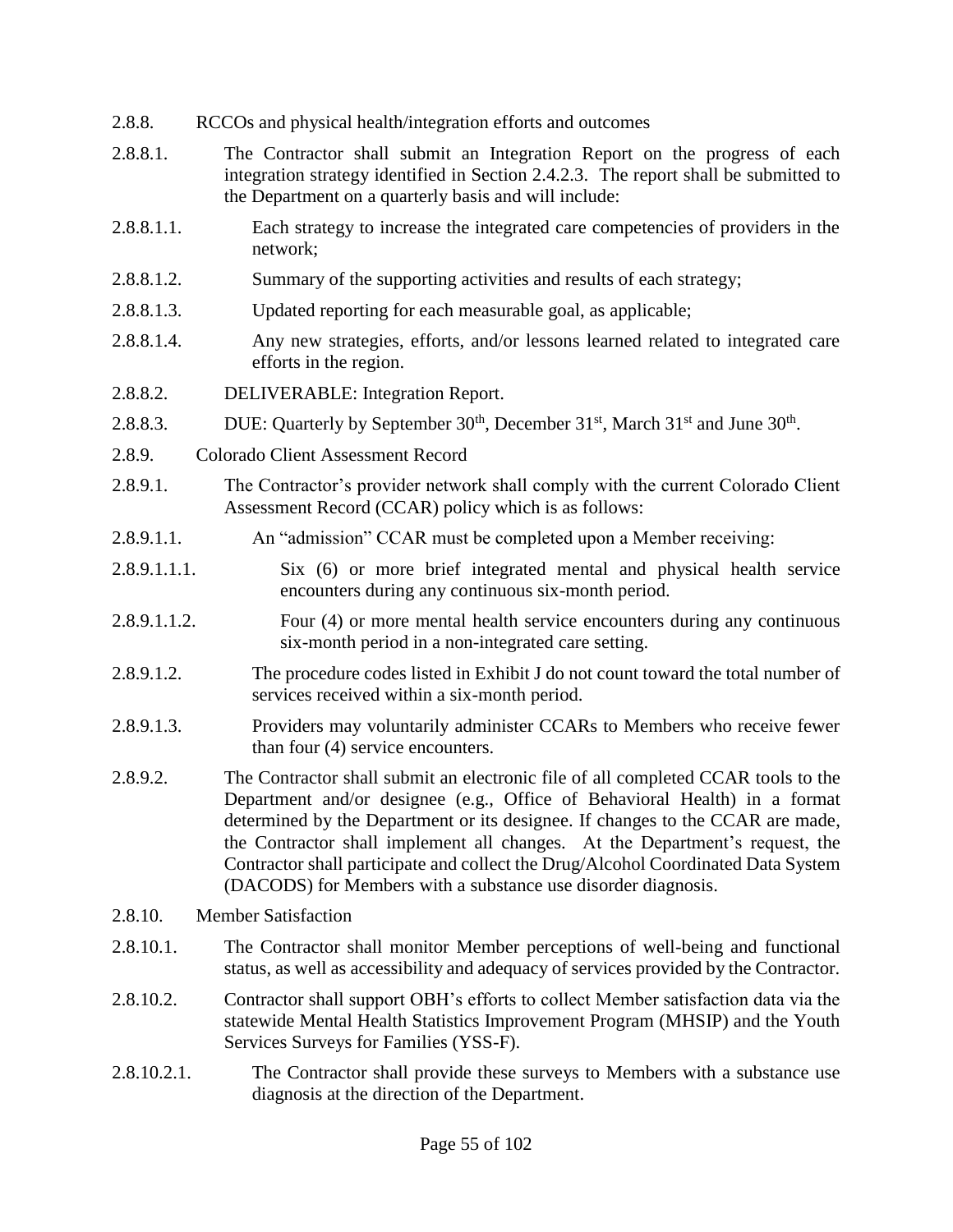- 2.8.10.3. Upon direction by the Department, the Contractor shall conduct a survey in collaboration with the OBH. The Department is considering the use of the ECHO 3.0 Adult and the ECHO 3.0 Child/Parent survey tool as part of this data collection effort, and should the Department decide to use those tools, the Contractor shall implement all necessary changes to its policies and procedures necessary for the use of those tools and shall use those tools as directed by the Department.
- 2.8.11. Quality of Care Issues
- 2.8.11.1. For the purpose of this section Quality of Care (QOC) concerns includes Department-raised concerns, Provider-raised concerns or Contractor-discovered concerns. Member complaints about care are not QOC concerns under this section and should be processed as grievances, unless the Department instructs otherwise.
- 2.8.11.2. When a QOC concern is raised, the Contractor shall investigate, analyze, track, trend and resolve QOC concerns by doing the following:
- 2.8.11.2.1. Sending an acknowledgement letter to the originator of the QOC concern.
- 2.8.11.2.2. Investigating the QOC issue(s).
- 2.8.11.2.3. Conducting follow-up with the Member to determine if the Member's immediate health care needs are being met.
- 2.8.11.2.4. Sending a QOC resolution letter to the originator of the QOC concern. This letter shall include, at a minimum:
- 2.8.11.2.4.1. Sufficient detail to foster an understanding of the QOC resolution.
- 2.8.11.2.4.2. A description of how the Member's health care needs have been met.
- 2.8.11.2.4.3. A contact name and telephone number to call for assistance or to express any unresolved concerns.
- 2.8.11.2.5. Referring QOC issues to the Contractor's peer review committee, when appropriate.
- 2.8.11.2.6. Referring or reporting the QOC issue to the appropriate regulatory agency and Child or Adult Protective Services for further research, review or action, when appropriate.
- 2.8.11.2.7. Notifying the appropriate regulatory or licensing board or agency when the affiliation of a mental health care professional or qualified service provider is suspended or terminated due to quality of care concerns.
- 2.8.11.2.8. Documenting the incident in a QOC file. This file shall include, at a minimum:
- 2.8.11.2.8.1. The name and contact information of the originator of the QOC concern.
- 2.8.11.2.8.2. A description of the QOC concern including issues, dates and involved parties.
- 2.8.11.2.8.3. All steps taken during the QOC investigation and resolution process.
- 2.8.11.2.8.4. Corrective action(s) implemented and their effectiveness.
- 2.8.11.2.8.5. Evidence of the QOC resolution.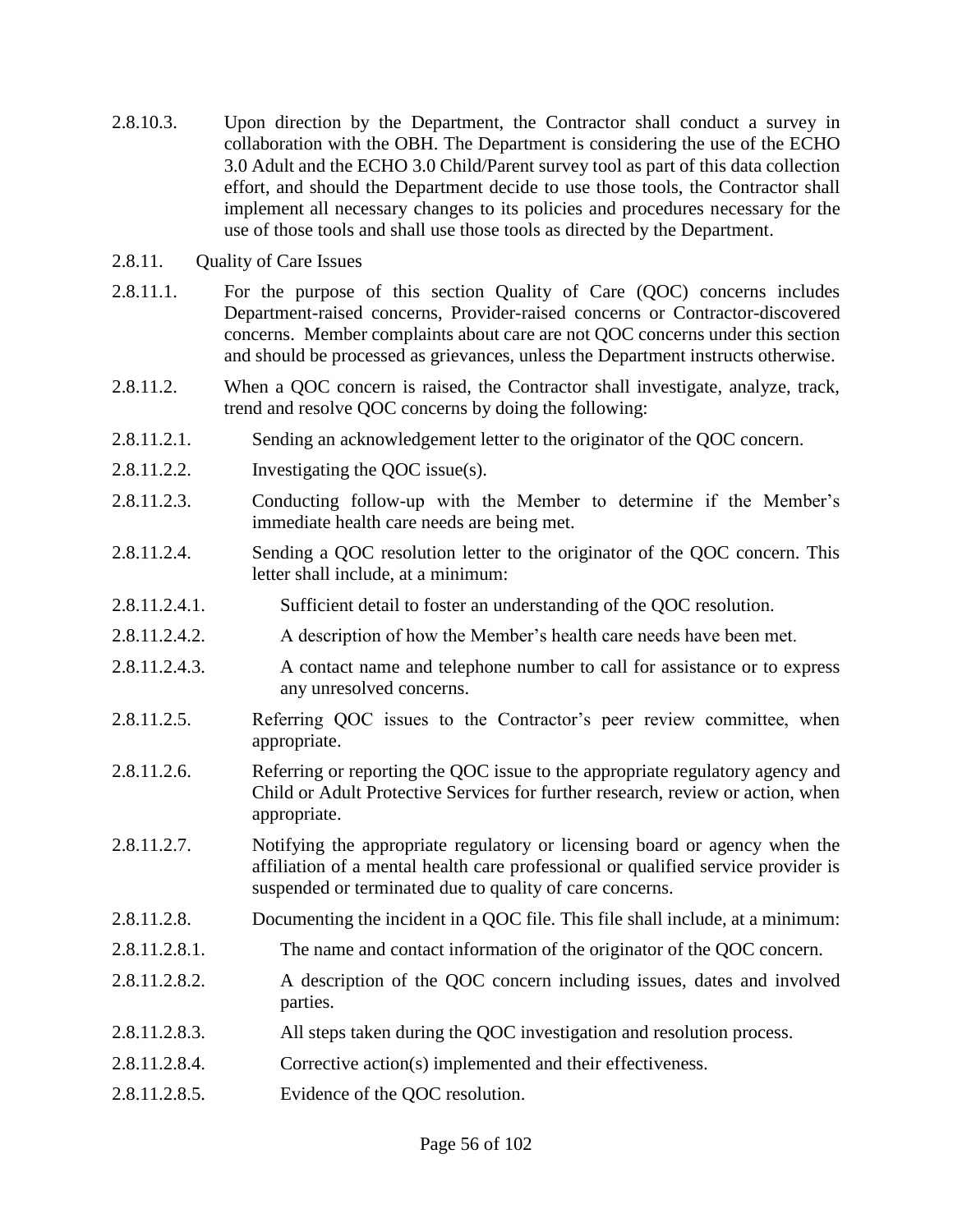- 2.8.11.2.8.6. A copy of the acknowledgement and resolution letters.
- 2.8.11.2.8.7. Any referral made by the Contractor to peer review, a regulatory agency or a licensing board or agency.
- 2.8.11.2.8.8. Any notification made by the Contractor to a regulatory or licensing agency or board.
- 2.8.11.3. For alleged QOC concerns involving Physician Providers, the Contractor shall use the process of its professional review committee, as set forth in Section 12-36.5- 104, C.R.S.
- 2.8.11.4. The Contractor shall submit a letter to the Department, upon request, that includes a brief description of the issue, the efforts that the Contractor took to investigate the issue and the outcome of the review.
- 2.8.11.4.1. The description of the outcome shall include whether the issue was found to be a QOC issue and what action the Contractor intends to take with the Provider(s) involved.
- 2.8.11.4.2. The letter shall not include the names of the persons conducting the investigation or participating in a peer review process.
- 2.8.11.4.3. If the Contractor refers the matter to a peer review process, it shall inform the Department of the referral.
- 2.8.11.4.4. The complete letter shall be sent to the Department within ten (10) Business Days of the Department's request. Upon request from the Contractor, the Department may allow additional time to investigate and report.
- 2.8.11.4.4.1. DELIVERABLE: QOC Description Letter.
- 2.8.11.4.4.2. DUE: Within ten (10) Business Days of the Department's Request.
- 2.8.11.5. The Contractor shall have a system for identifying and addressing all alleged quality of care concerns, including those involving physician providers, and shall take action as necessary to address all confirmed quality of care concerns.
- 2.8.11.5.1. The Contractor may use the process of its professional review committee, as set forth in Section 12-36.5-104 C.R.S., when a quality of care concern is brought to its attention. The Contractor shall not disclose any information that is confidential by law.
- 2.8.11.5.2. DELIVERABLE: Quality of Care Concerns Process.
- 2.8.11.5.3. DUE: Within thirty (30) days following the Operational Start Date.
- 2.8.12. Quality Improvement Committee
- 2.8.12.1. The Contractor shall have its Quality Improvement Director or their designee participate in the Department's Behavioral Health Quality Improvement Committee (BquIC), to provide input and feedback regarding quality improvement priorities, performance improvement topics, measurements and specifics of reporting formats and time frames, and other collaborative projects.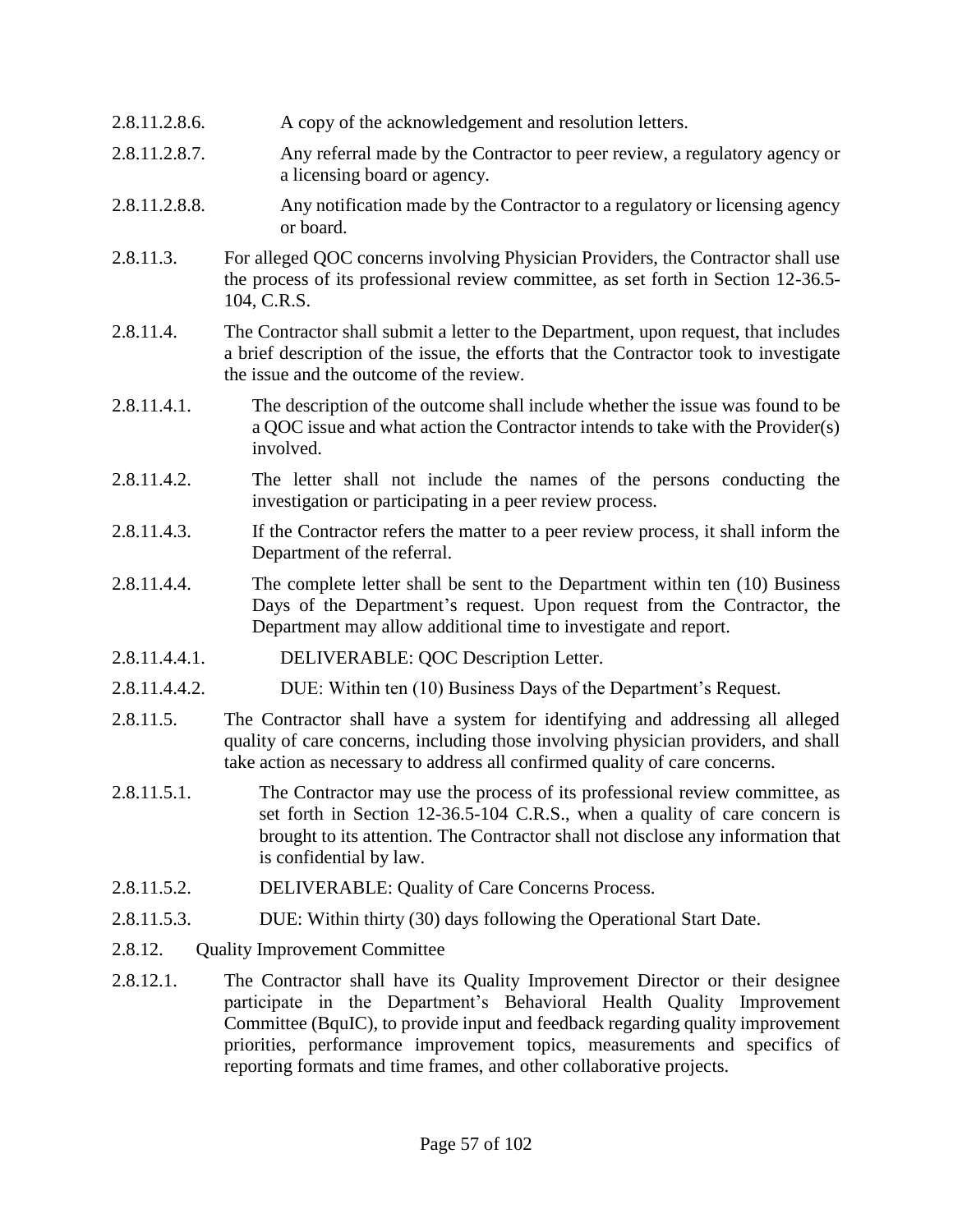- 2.8.12.2. The Contractor shall collaborate with the Department and the Department's EQRO vendor to implement a provider survey to support an additional quality data element.
- 2.8.13. Health Information Systems
- 2.8.13.1. The Contractor shall maintain a health information system that collects, analyzes, integrates and reports data. The system shall provide information on areas including, but not limited to:
- 2.8.13.1.1. Utilization.
- 2.8.13.1.2. Grievances and appeals.
- 2.8.13.1.3. Third party liability.
- 2.8.13.1.4. Disenrollments for other than loss of Medicaid eligibility.
- 2.8.13.2. The Contractor shall screen the data received from Providers for completeness, logic and consistency.
- 2.8.13.3. The Contractor shall verify the accuracy and timeliness of data reported by Providers.
- 2.8.13.4. The Contractor shall collect service information from Providers in standardized formats to the extent feasible and appropriate.
- 2.8.13.5. The Contractor shall make all collected data available to the Department, the Department's designee and to CMS upon request.
- 2.8.13.5.1. DEVLIVERABLE: Health Information Data.
- 2.8.13.5.2. DUE: Upon Request of the Department, the Department's designee or CMS.
- 2.8.14. External Quality Review (EQR)
- 2.8.14.1. The Contractor shall participate in annual, external independent site reviews, and Performance Measure Validation in order to review compliance with Department standards and contract requirements.
- 2.8.14.2. External quality review activities shall be conducted in accordance with federal EQR regulations 42 C.F.R. Part 438 and the CMS mandatory activity protocols.
- 2.8.14.3. The Contractor shall also participate in an annual 411 audit conducted by the External Quality Review Organization (EQRO) and the Department. The Contractor shall submit all data and records necessary for the performance of a 411 audit to the Department or its designee. The Department will inform the Contractor of all other steps necessary to complete the 411 audit.
- 2.8.15. Annual Quality Report
- 2.8.15.1. The Contractor shall maintain a process for evaluating the impact and effectiveness of the outcomes, quality assessment and improvement program on at least an annual basis.
- 2.8.15.2. The Contractor shall submit an annual report to the Department and/or designee, detailing the findings of the Program effectiveness.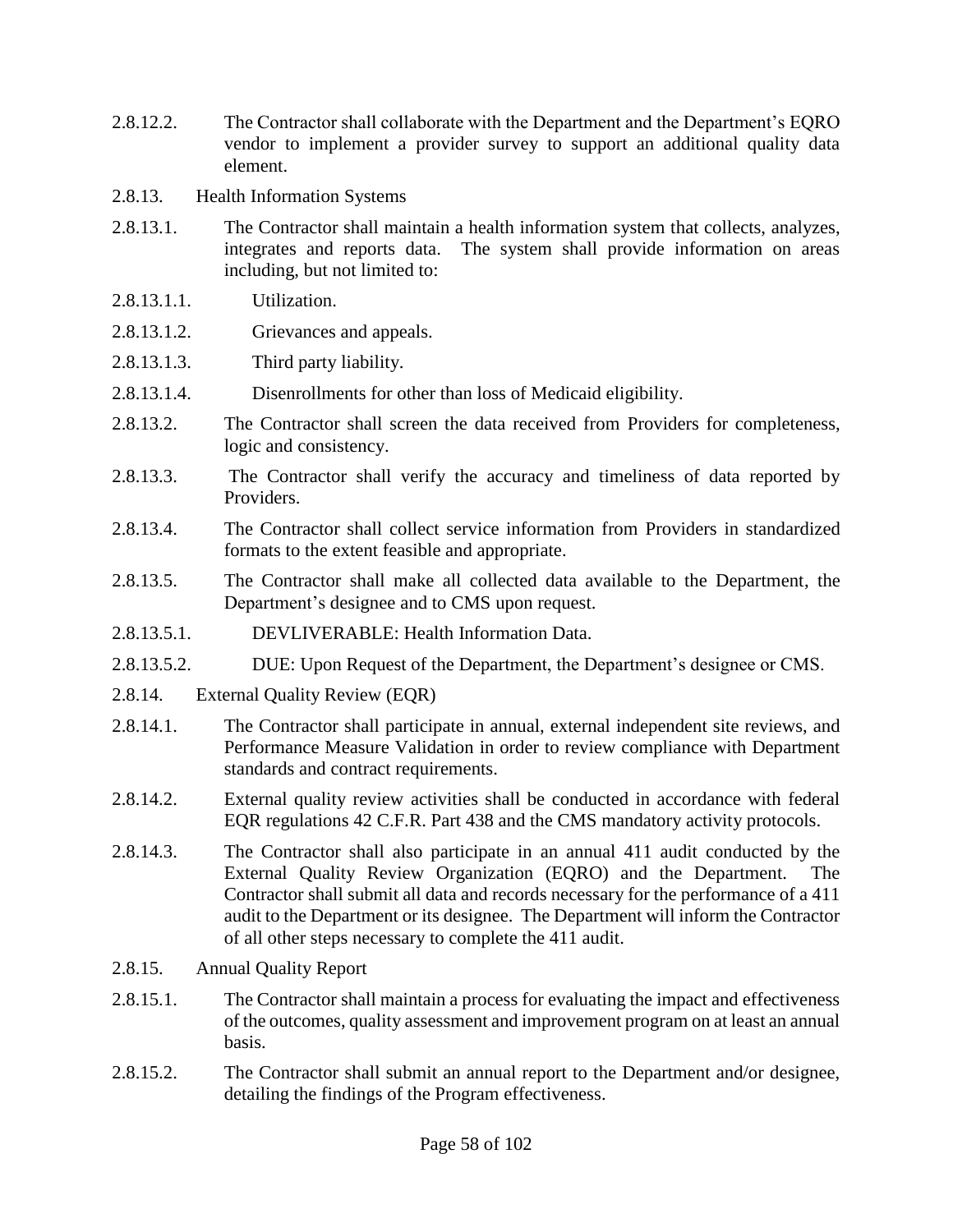- 2.8.15.2.1. DELIVERABLE: Annual Report.
- 2.8.15.2.2. DUE: Annually, by September  $30<sup>th</sup>$ .
- 2.8.16. Quality Improvement Plan
- 2.8.16.1. The Contractor shall develop and implement a quality improvement plan.
- 2.8.16.1.1. In the Quality Improvement Plan, the Contractor shall delineate future quality assessment and performance improvement activities based on the results of those activities in the Annual Report.
- 2.8.16.1.2. The Contractor shall integrate findings and opportunities for improvement identified in studies, performance outcome measurements, member satisfaction surveys and other monitoring and quality activities into the Qualify Improvement Plan.
- 2.8.16.1.3. The Quality Improvement Plan is subject to the Department and/or designee's approval.
- 2.8.16.1.3.1. DELIVERABLE: Quality Improvement Plan.
- 2.8.16.1.3.2. DUE: Annually, by September  $30<sup>th</sup>$ .
- 2.8.17. Ad Hoc Reporting
- 2.8.17.1. The Contractor may be required to provide information or data relative to the Contract to the Department or its agents. In such instances, and at the direction of the Department, the Contractor shall fully cooperate with such requests and furnish all data or information in a timely manner, in the format in which it is requested. The Contractor shall have at least thirty (30) calendar days, or a timeframe mutually agreed upon between the Department and the Contractor, to fulfill such requests. The Contractor shall certify that data and information it submits to the Department is accurate.

## **2.9. COMPLIANCE AND MONITORING**

- 2.9.1. The Contractor shall have a system for ensuring compliance with Program rules, requirements, and confidentiality regulations. The system shall include mechanisms for conducting utilization management, program integrity and compliance reporting activities as well as the submission of encounter data and maintenance of records. All aspects of the system shall be focused on providing high quality, medically necessary services in accordance with contract requirements.
- 2.9.2. Utilization Management
- 2.9.2.1. The Contractor shall establish and maintain a utilization management program to monitor access to and appropriate utilization of covered services. The program shall be under the direction of an appropriately qualified clinician. Utilization determinations shall be based on written criteria and guidelines developed or adopted with involvement from practicing providers or nationally recognized standards. The utilization management process shall in no way impede timely access to services.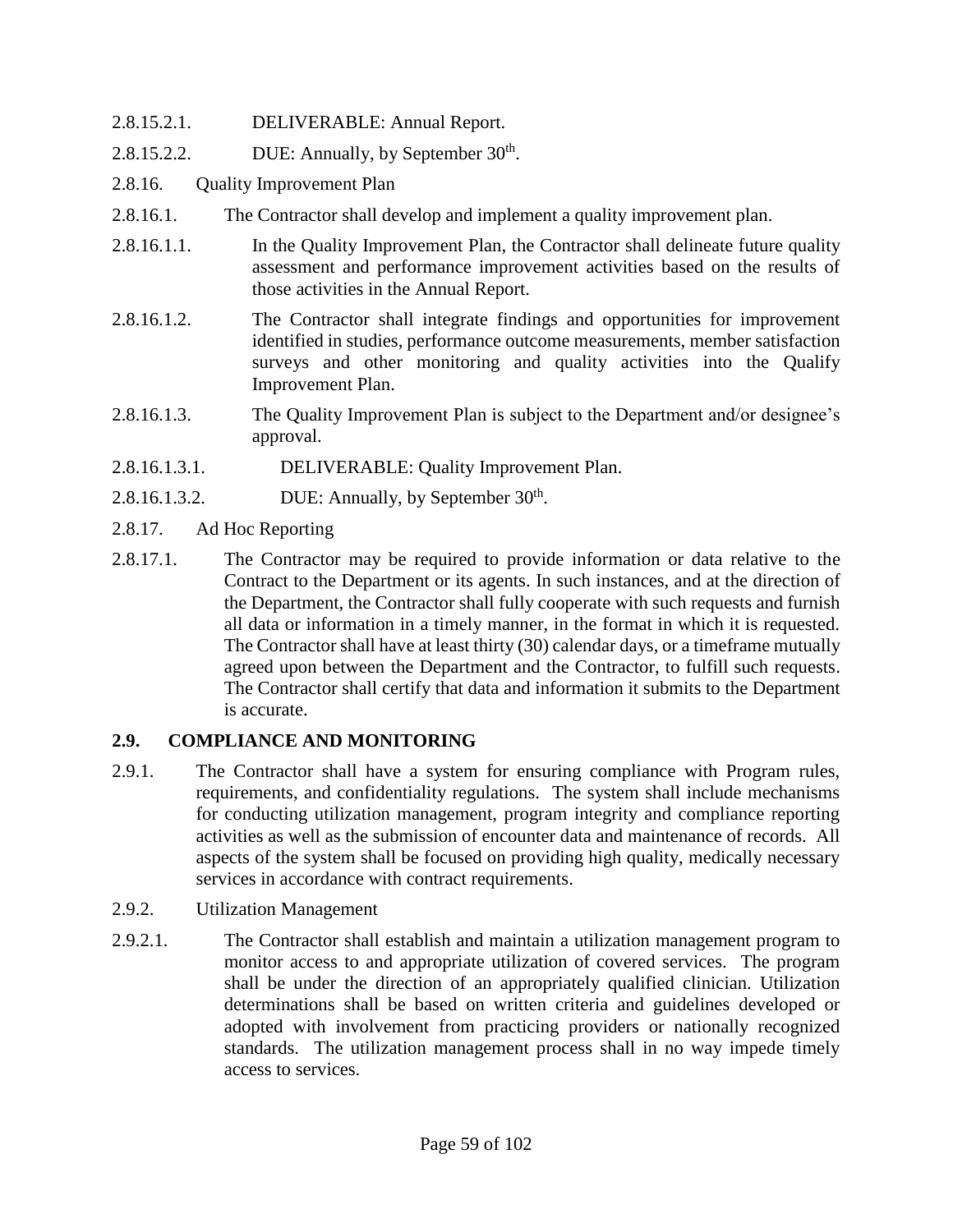- 2.9.2.2. The contractor shall comply with the UM Policies and Procedures provided by the Department. The Department may modify the UM Policies and Procedures upon thirty (30) days' notice to the Contractor unless the Department and the Contractor agree on a different time period.
- 2.9.3. Program Integrity
- 2.9.3.1. The Contractor shall have a compliance plan and administrative and management arrangements or procedures designed to prevent and detect fraud, abuse and misuse of Medicaid funds and resources.
- 2.9.3.1.1. The Contractor shall create a compliance program plan documenting the Contractor's written policies and procedures, standards and practices. The compliance program plan shall be approved by Contractor's Chief Executive Officer and Compliance Officer. The compliance program plan shall be submitted to the Department for review and approval and shall include, but not be limited to:
- 2.9.3.1.1.1. Provisions for internal monitoring and auditing.
- 2.9.3.1.1.2. Provisions for response to detected offenses and for development of corrective action initiatives.
- 2.9.3.1.1.3. Processes to screen all Provider claims, collectively and individually, for potential fraud, waste or abuse.
- 2.9.3.1.1.4. Mechanisms to identify and report suspected instances of Medicaid fraud, waste and abuse.
- 2.9.3.1.1.5. Mechanisms to identify and report suspected instances of upcoding and unbundling of services, identifying services never rendered and identifying inflated bills for services and/or goods provided.
- 2.9.3.1.1.6. Processes to comply with Section 2.9.7.4.3.
- 2.9.3.1.1.6.1. DELIVERABLE: Compliance Program Plan.
- 2.9.3.1.1.6.2. DUE: Within thirty (30) days of the Operational Start Date.
- 2.9.3.1.2. The Contractor shall establish a process for training existing and new employees on the compliance program.
- 2.9.3.1.3. The Contractor shall designate a compliance officer and a compliance committee that are accountable to the Contractor's senior management.
- 2.9.3.1.4. The Contractor shall maintain lines of communication between the compliance officer and the Contractor's employees for reporting violations.
- 2.9.3.1.5. The Contractor shall enforce its compliance program through well-publicized disciplinary guidelines.
- 2.9.3.2. The Contractor shall immediately report known, confirmed, intentional incidents of fraud and abuse to the Department and to the appropriate law enforcement agency, including, but not limited to, the Colorado Medicaid Fraud Control Unit (MFCU), based upon direction by the Department.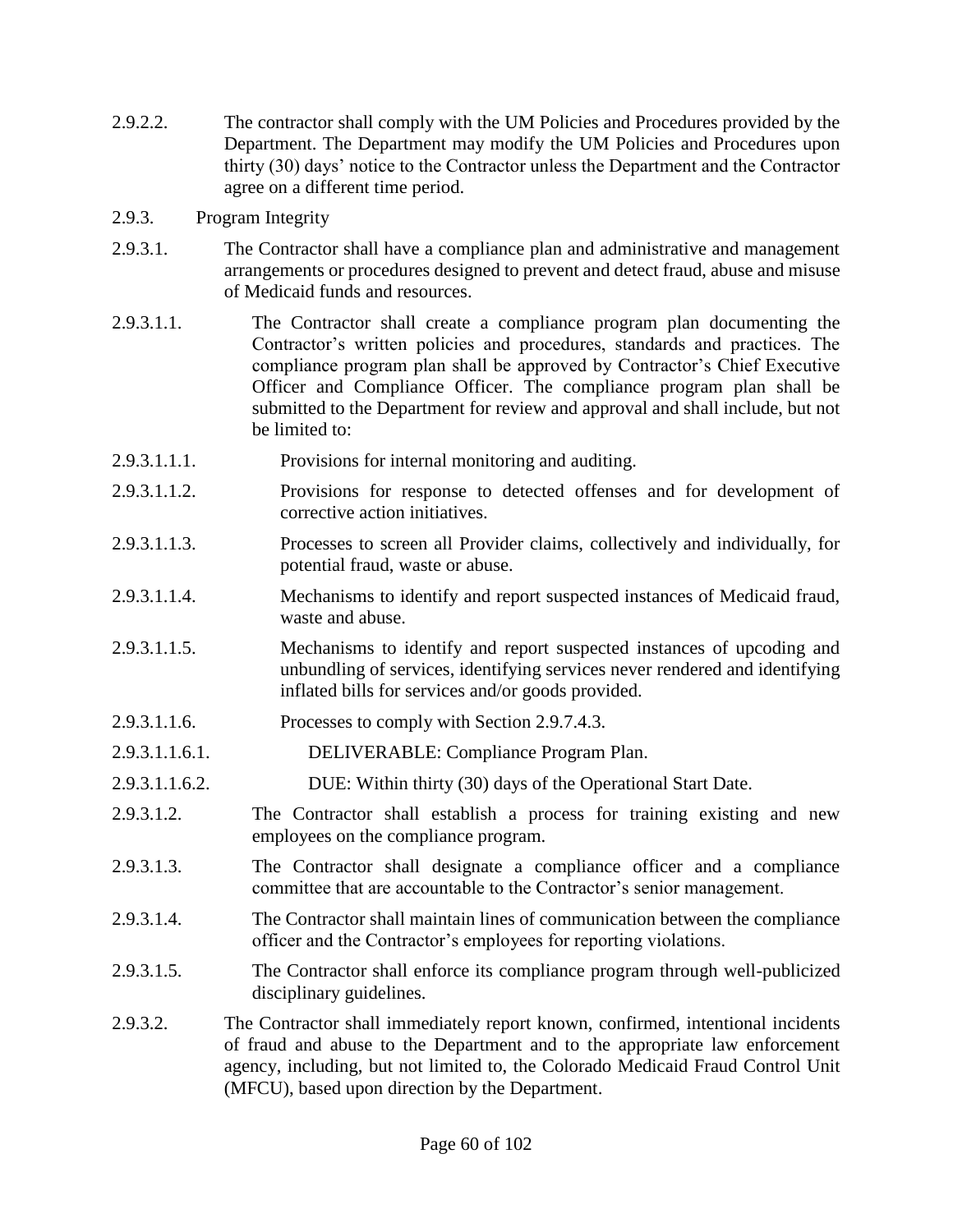- 2.9.3.3. The Contractor shall immediately report indications or suspicions of fraud by giving a verbal report to the Department. The Contractor shall investigate its suspicions and shall submit its written findings and concerns to the Department within three (3) Business Days of the verbal report.
- 2.9.3.3.1. If the investigation is not complete in three (3) Business Days, the Contractor shall continue to investigate. A final report shall be submitted within fifteen (15) Business Days of the verbal report. The Department may approve an extension of time in which to complete the final report upon a showing of good cause.
- 2.9.3.4. At the Department's request, the Contractor shall suspend payments to any Participating Provider against whom there is a credible allegation of fraud.
- 2.9.3.5. The Contractor may, on its own initiative, suspend payment to any Participating Provider against whom there is a credible allegation of fraud, but only after consultation with the Department and the Medicaid Fraud Control Unit. The Contractor shall not suspend payment when law enforcement officials have specifically requested that a payment suspension not be imposed because such a payment suspension may compromise or jeopardize an investigation.
- 2.9.3.6. The Department may suspend managed care capitation payments to the Contractor, in whole or in part, when the Contractor and/or any party with an ownership or control interest in the Contractor's organization is under investigation for a credible allegation of fraud.
- 2.9.3.6.1. Suspension of capitation payments to the Contractor may be initiated by the Department when the Contractor appears complicit in the alleged fraud, or should have, by reasonable standards, been aware of and/or reported it to the Department.
- 2.9.3.7. The Contractor shall submit a CPT Frequency and Methods Plan to the Department that describes how frequently, and by what method, it shall assure that Providers' CPT billing accurately reflects the level of services provided to Members so that there is no intentional or unintentional upcoding or miscoding of services. This plan shall be part of the Compliance Program Plan as noted in Section 2.9.3.1.1.5.1.
- 2.9.3.8. The Contractor shall submit a Member Services Verification Plan to the Department that describes methods the Contractor uses to validate Member service delivery and to ensure Members are receiving the services for which billing occurred.
- 2.9.3.8.1. DELIVERABLE: Member Services Verification Plan.
- 2.9.3.8.2. DUE: Within sixty (60) days following the operational start date.
- 2.9.3.9. The Contractor shall comply with the requirements outlined in Section 2.10, Notices and Disclosures.
- 2.9.3.10. The Contractor shall notify the Department when they take adverse action against a network provider for program integrity-related reasons.
- 2.9.3.10.1. DELIVERABLE: Notification of Adverse Action.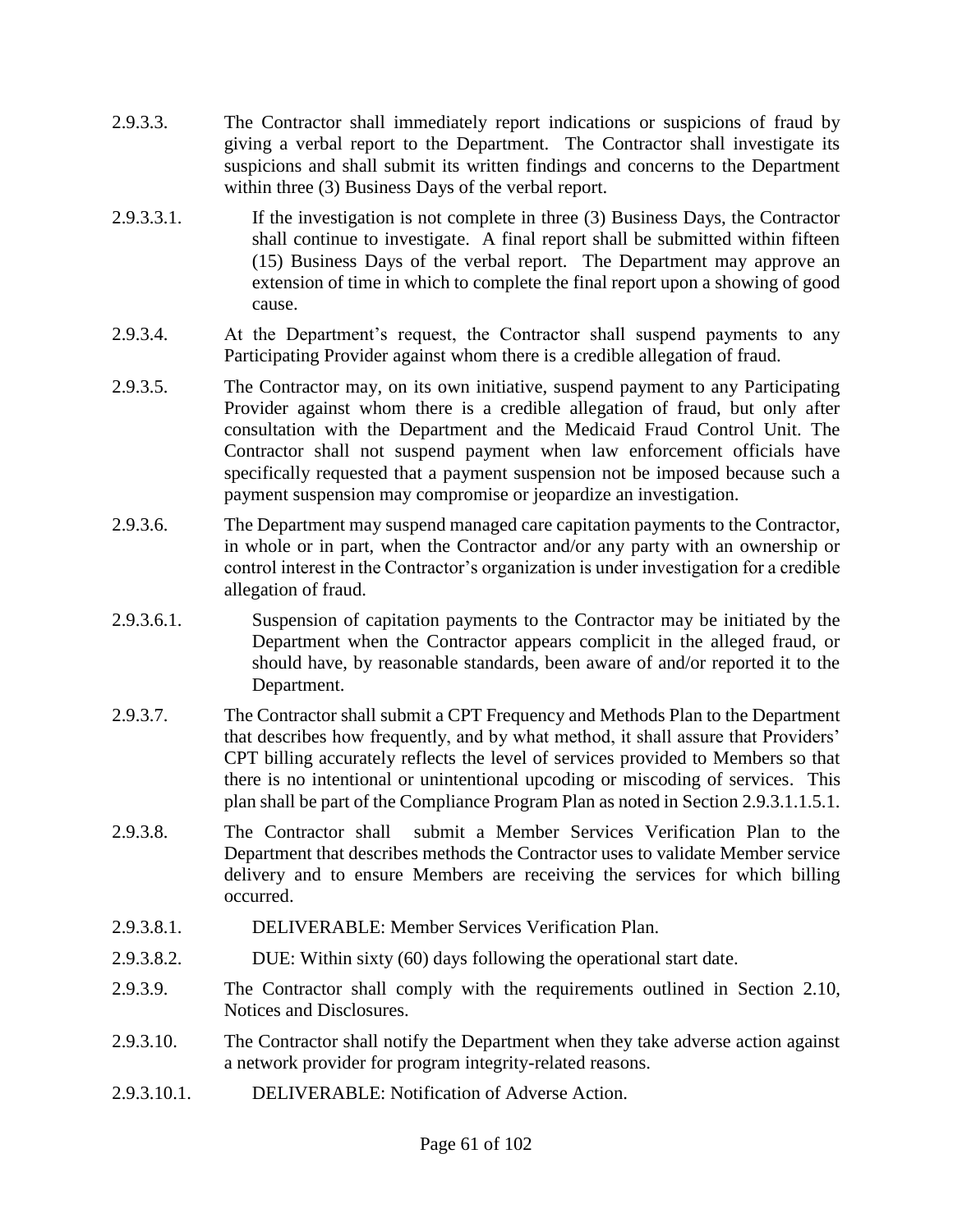- 2.9.3.10.2. DUE: Within three (3) Business Days of the Contractor's Action.
- 2.9.3.11. The Contractor shall develop and implement a Notification of Adverse Action Procedures for reporting these actions to the Department and other necessary entities.
- 2.9.3.11.1. DELIVERABLE: Notification of Adverse Action Procedures.
- 2.9.3.11.2. DUE: Within fifteen (15) days after the Operational Start Date.
- 2.9.3.12. The Contractor shall participate in joint meetings held by the Department and the MFCU to discuss issues related to fraud, abuse, and misuse of Medicaid funds and resources.
- 2.9.4. Encounter Data
- 2.9.4.1. The Contractor shall submit an Encounter Data Report with encounter data to the Department and/or its designee on all State Plan and 1915(b)(3) Waiver (Alternative) services electronically (detailed below) in a flat-file format.
- 2.9.4.1.1. The Contractor shall submit a monthly flat-file to the Department.
- 2.9.4.1.1.1. DELIVERABLE: Encounter Data Report.
- 2.9.4.1.1.2. DUE: On the last day of the month following the month in which the services took place.
- 2.9.4.2. The Contractor shall submit monthly data certifications for all flat-file data utilized for the purposes of rate setting (42 C.F.R. 438.604 and 438.606). Data certification shall include certification that data submitted is accurate, complete and truthful, and that all "paid" encounters are for covered services provided to or for enrolled Members.
- 2.9.4.2.1. This certification shall be signed by either the Chief Executive Officer or the Chief Financial Officer or an individual who has delegated authority to sign for, and who reports directly to, the Chief Executive Officer or Chief Financial Officer.
- 2.9.4.2.2. DELIVERABLE: Data Certifications.
- 2.9.4.2.3. DUE: Within 45 days following the month in which the services took place.
- 2.9.4.3. The Contractor shall submit its raw encounter data, excluding data protected by 42 CFR Part 2, to the Colorado All-Payer Claims Database (APCD) in accordance with the guidelines found in the most current version of the *Center for Improving Value in Health Care: Colorado All-Payer Claims Database Data Submission Guide* found at [http://www.colorado.gov/hcpf.](http://www.colorado.gov/hcpf)
- 2.9.4.3.1. The data submitted to the APCD will be used in the calculation of performance measures.
- 2.9.4.3.2. DELIVERABLE: APCD Encounter Data Submission
- 2.9.4.3.3. DUE: On the last day of the month following the month in which the data was collected.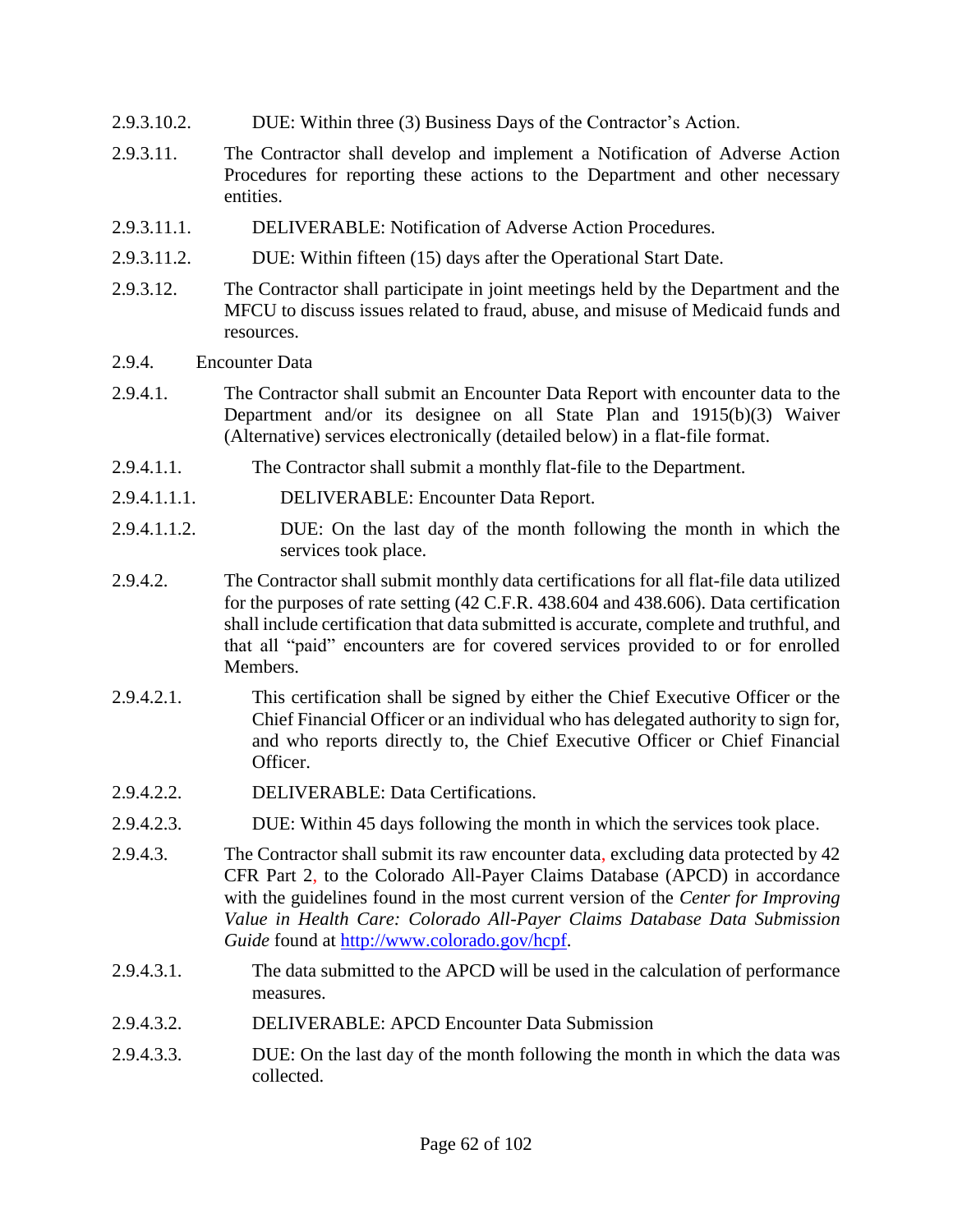- 2.9.4.4. The Contractor is required to submit all Encounter Claims Data electronically, following the Colorado Medical Assistance Program policy rules found in *Volume VIII, the Medical Assistance Manual of the Colorado Department of Health Care Policy and Financing (Program Rules and Regulations)* or in the *Colorado Code of Regulations (10 CCR 2505-10).* Encounter data shall be submitted in the ANSI ASC X12N 837 format directly to the Department's fiscal agent using the Department's data transfer protocol. The 837 format encounter claims, reflecting paid and/or adjusted by the Contractor shall be submitted via a regular monthly batch process. All encounter claims shall be submitted in accordance with the following:
- 2.9.4.4.1. Applicable HIPAA transaction guides posted available at: http:/[/www.wpc](http://www.wpc-edi.com/)[edi.com.](http://www.wpc-edi.com/)
- 2.9.4.4.2. Provider Billing Manual Guidelines available at: [http://www.colorado.gov/hcpf.](http://www.colorado.gov/hcpf)
- 2.9.4.4.3. 837 X12N Companion Guide Specifications available at: [http://www.colorado.gov/hcpf.](http://www.colorado.gov/hcpf)
- 2.9.4.5. The Contractor shall either demonstrate or contract for knowledge and experience with the Electronic Data Interchange (EDI) of ANSI ASC X12N 837 formatted encounter data for these submittals. Detailed format information for the ANSI 837 transaction is available at [www.wpc-edi.com.](http://www.wpc-edi.com/) HIPAA companion guides to prepare systems to work with the Colorado Medicaid program and details of acceptable Colorado Program values can be found at: [http://www.colorado.gov/cs/Satellite/HCPF/HCPF/1218102958082.](http://www.colorado.gov/cs/Satellite/HCPF/HCPF/1218102958082) Data submission shall comply with the federal confidentiality requirements of 42 CFR Part 2, and may require the development of a Qualified Service Organization (QSO) Agreement.
- 2.9.4.6. The Department reserves the right to change format requirements at any time, following consultation with the Contractor and retains the right to make the final decision regarding format submission requirements.
- 2.9.4.7. Contractor shall use the enrollment reports to identify and confirm membership and provide a definitive basis for payment adjustment and reconciliation. Such data transmissions and enrollment reports shall include:
- 2.9.4.7.1. Medicaid Management Information System (MMIS) reports, which verify Medicaid eligibility
- 2.9.4.7.2. Daily generated Prepaid Health Plan (PHP) Manually Override of enrollment data changes (R0268)
- 2.9.4.7.3. Daily generated PHP Disenrollment Report (R0305)
- 2.9.4.7.4. Monthly generated PHP Disenrollment Report (M0305)
- 2.9.4.7.5. Monthly generated PHP Enrollment Change Report (R0310)
- 2.9.4.7.6. Monthly generated PHP Current Membership Report (R0315)
- 2.9.4.7.7. Daily generated PHP New Membership Report (R0325)
- 2.9.4.7.8. Monthly generated PHP New Membership Report (M0325)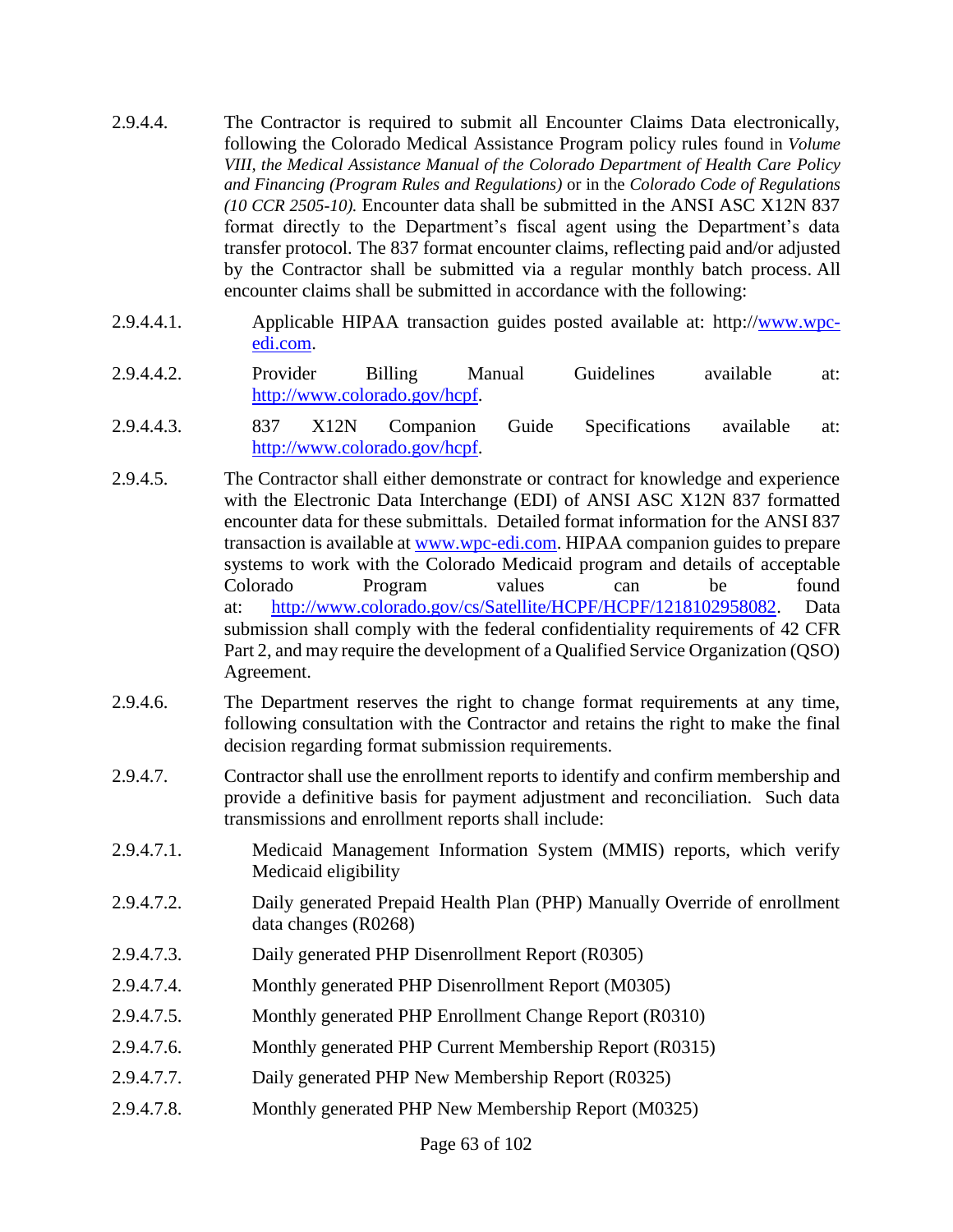- 2.9.4.7.9. Monthly generated PHP Capitation Summary Report (R0360)
- 2.9.4.7.10. HIPAA compliant X12N 820 Payroll Deducted and Other Group Premium Payment for Insurance Products transaction
- 2.9.4.7.11. HIPAA X12N 834 Health Care Enrollment and Maintenance standard transaction.
- 2.9.5. Compliance Reporting
- 2.9.5.1. The Contractor shall have a mechanism to systematically track, monitor and report all information as summarized in the Compliance Reporting requirements shown in Section 2.11.
- 2.9.6. Maintenance of Records
- 2.9.6.1. The Contractor shall ensure that all Subcontractors and contracted providers comply with all record maintenance requirements of the Contract, as shown in Section 9 of this Contract.
- 2.9.7. Physician and Individual Provider Credentialing and Monitoring
- 2.9.7.1. Policies and Procedures
- 2.9.7.1.1. The Contractor shall have a process, described in written policies and procedures, to evaluate potential providers before they provide care to Members, and to reevaluate them periodically (according to NCQA credentialing standards) thereafter.
- 2.9.7.1.2. The Contractor shall adopt policies and procedures that describe the methods of Provider monitoring. The policies shall at a minimum describe:
- 2.9.7.1.2.1. The frequency of monitoring.
- 2.9.7.1.2.2. How providers are selected to be reviewed.
- 2.9.7.1.2.3. Scoring benchmarks.
- 2.9.7.1.2.4. The way record samples will be chosen.
- 2.9.7.1.2.5. How many records will be reviewed.
- 2.9.7.1.3. The Contractor's Provider selection policies and procedures shall not discriminate against particular Providers that serve high-risk populations or specialize in conditions that require costly treatment.
- 2.9.7.1.4. The Department encourages a survey checklist for the actual Provider visits.
- 2.9.7.1.5. The Contractor shall have policies and procedures describing the mechanisms used to ensure Provider compliance with the terms of this Contract, and compliance with the terms of their Provider Contracts with Contractor.
- 2.9.7.1.5.1. DELIVERABLE: Provider Credentialing Policies and Procedures.
- 2.9.7.1.5.2. DUE: Within sixty (60) days following the Operational Start Date.
- 2.9.7.2. Credentialing and Recredentialing
- 2.9.7.2.1. Credentialing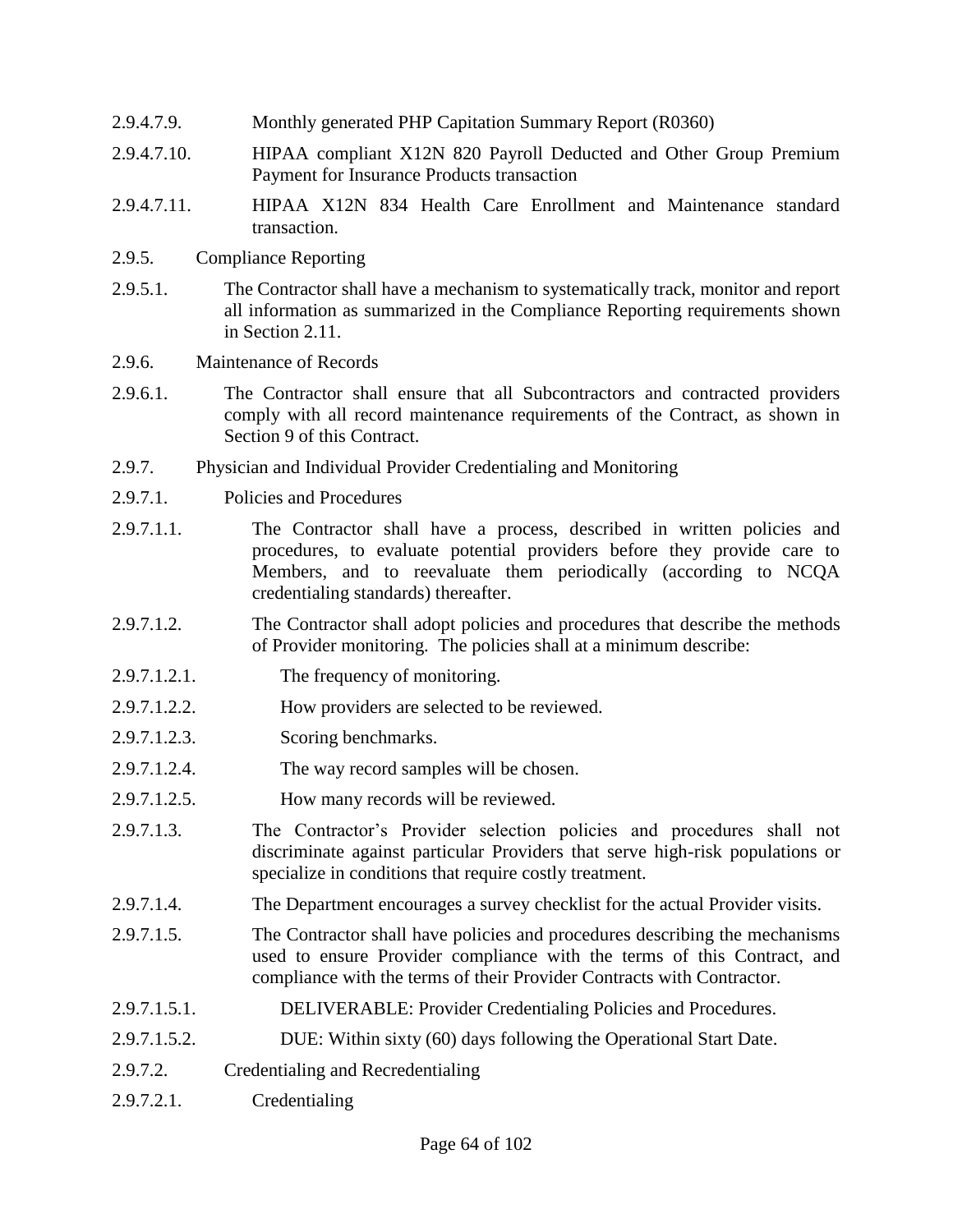- 2.9.7.2.1.1. The Contractor shall ensure that all individual behavioral health practitioners are credentialed.
- 2.9.7.2.1.2. The Contractor shall assure that all laboratory-testing sites providing services under the Contract shall have either a Clinical Laboratory Improvement Amendments (CLIA) Certificate of Waiver or a Certificate of Registration along with a CLIA registration number.
- 2.9.7.2.2. Recruitment
- 2.9.7.2.2.1. The Contractor shall implement strategies to recruit and retain Providers that are representative of the demographic characteristics of the Service Area.
- 2.9.7.2.3. Standards
- 2.9.7.2.3.1. The Contractor shall use NCQA credentialing and recredentialing standards and guidelines as the uniform and required standards for all contracts.
- 2.9.7.2.3.2. Accreditation of primary care clinics by the Joint Commission on Accreditation of Health Care Organization (JCAHO) may satisfy individual credentialing elements required by this Contract or NCQA credentialing standards, if the Department deems the elements to be substantially equivalent to the NCQA elements and/or standards.
- 2.9.7.2.4. Recredentialing
- 2.9.7.2.4.1. The Contractor shall ensure that recredentialing of all individual behavioral health practitioners occurs at least every three (3) years.
- 2.9.7.3. Eligibility
- 2.9.7.3.1. The Contractor shall ensure that Providers supply services only to those eligible Colorado Medicaid Clients. The Contractor shall make it the responsibility of the Provider to verify that the individual receiving behavioral health services is Medicaid eligible on the date of service, whether Contractor or the Department is responsible for reimbursement of the services provided, and whether Contractor has authorized a Referral or made special arrangements with a Provider, when appropriate.
- 2.9.7.4. Ongoing Periodic Monitoring at Recredentialing
- 2.9.7.4.1. The Contractor shall ensure that all Providers are regularly monitored and reviewed, on a periodic schedule, for compliance with requirements under this Contract and with their agreements with Contractor.
- 2.9.7.4.2. Cultural Competency
- 2.9.7.4.2.1. The Contractor shall ensure that Members receive from Providers and Provider staff effective, understandable, and respectful care that is provided in a manner compatible with Members' cultural health beliefs, practices and preferred language.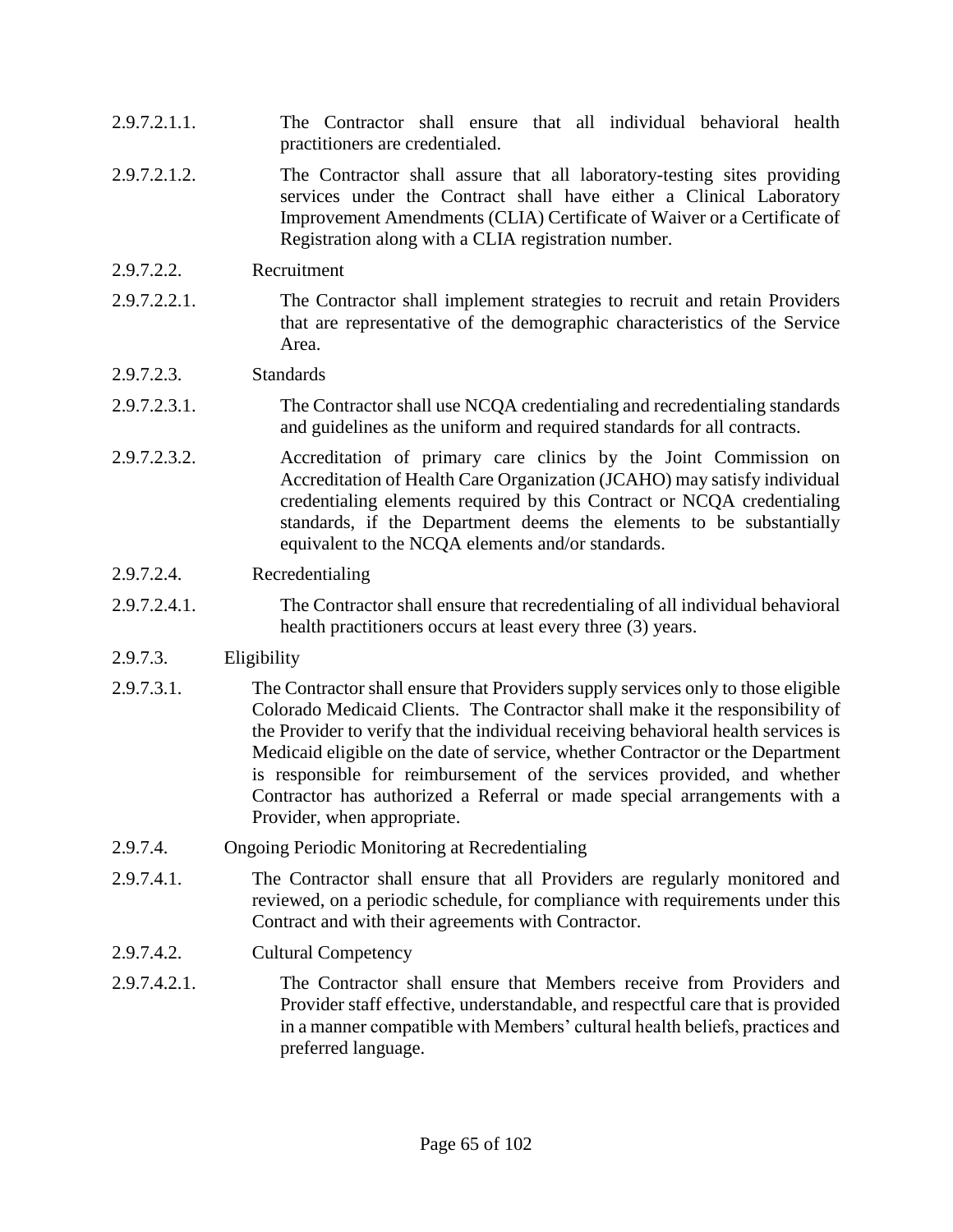- 2.9.7.4.2.2. The Contractor shall ensure that all Providers and Provider staff that interact with Members receive ongoing education and training in culturally and linguistically appropriate service delivery.
- 2.9.7.4.2.3. The Contractor shall integrate cultural and linguistic competence-related measures into Provider audits, site reviews, credentialing and outcomesbased evaluations.
- 2.9.7.4.3. Affiliations and Employment Oversight
- 2.9.7.4.3.1. The Contractor shall have an effective mechanism to periodically monitor impermissible affiliations and employees for the duration of the business relationship.
- 2.9.7.4.3.2. The Contractor shall assure that no Provider has a relationship to individuals who have been disbarred, suspended or otherwise excluded from participating in procurement activities under the Federal Acquisition Regulation or from participating in non-procurement activities under regulations issued under federal Executive Order No. 12549 or under guidelines implementing Executive Order No. 12549.
- 2.9.7.4.3.3. The Contractor shall assure that no Provider has a relationship to an affiliate of individuals who have been disbarred, suspended or otherwise excluded from participating in procurement activities under the Federal Acquisition Regulation or from participating in non-procurement activities, as defined in the Federal Acquisition Regulation.
- 2.9.7.4.3.4. The Contractor shall assure that no Provider have been convicted of a criminal offense related to that person's involvement in any program under Medicare, Medicaid, or the Title XX services program since the inception of those programs.
- 2.9.7.4.3.5. The Contractor shall assure that no Provider has been terminated by the Department.
- 2.9.7.4.3.6. The Contractor shall assure that no Provider is excluded by United States Department of Health and Human Services Office of Inspector General and appear on the List of Excluded Individuals and Entities (LEIE).
- 2.9.7.4.3.7. The Contractor shall assure that no Provider employs or contracts with an individual excluded by United States Department of Health and Human Services Office of Inspector General and appearing on the List of Excluded Individuals and Entities (LEIE).
- 2.9.7.5. Periodic review of the Monitoring Program
- 2.9.7.5.1. The Contractor shall periodically (at least bi-annually) evaluate the effectiveness of the Provider monitoring program.
- 2.9.8. Other Monitoring Activities
- 2.9.8.1. In consultation with the Department, the Contractor shall participate in and respond to other Department and/or designee compliance monitoring activities, including but not limited to: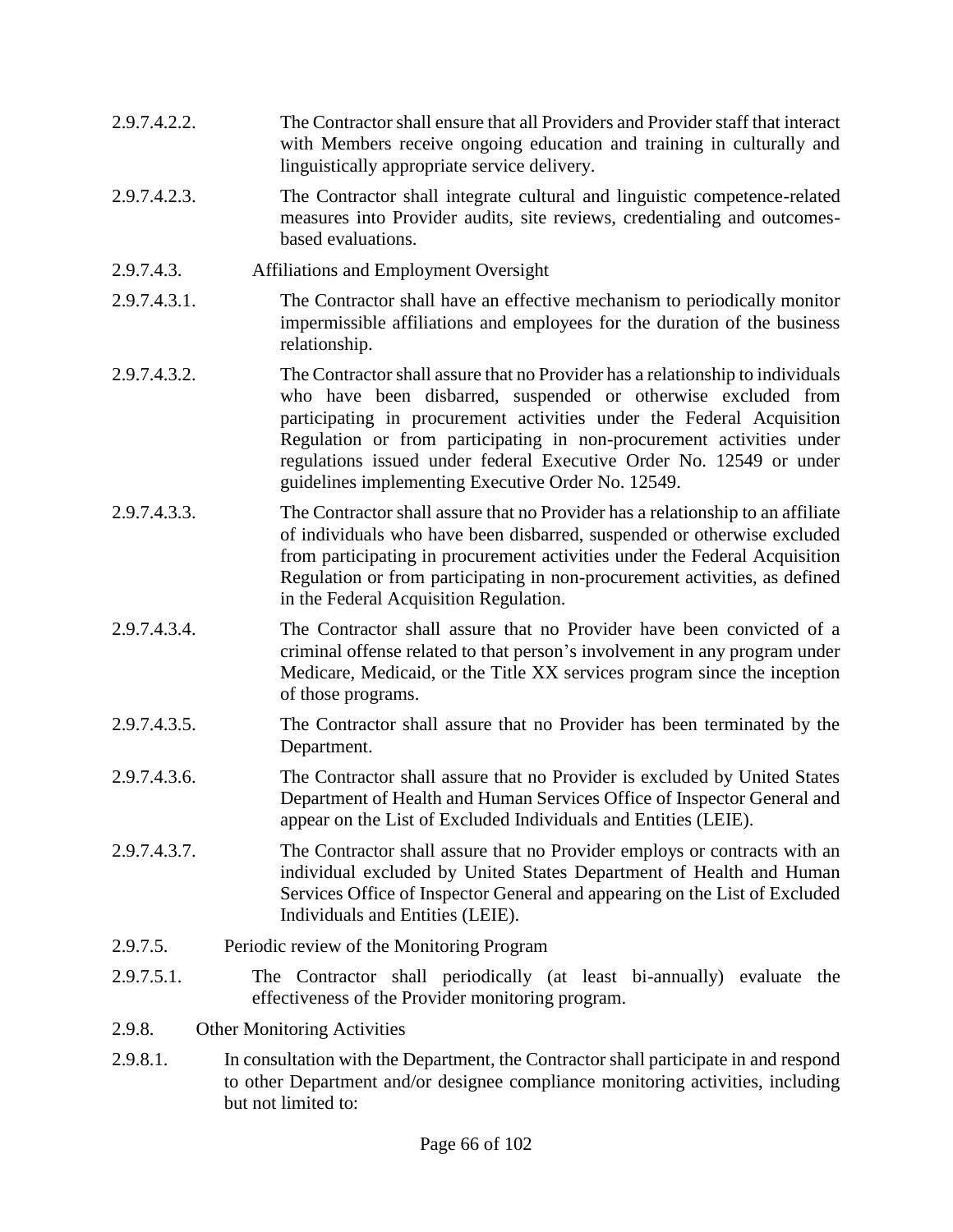- 2.9.8.1.1. Encounter Data analysis; Encounter Data validation (the comparison of Encounter Data with Medical Records;
- 2.9.8.1.2. Appeals analysis to identify trends in the Community Behavioral Health Services Program and among behavioral health care organizations; and,
- 2.9.8.1.3. Other reviews determined by the Department.
- 2.9.9. Inspection, Monitoring and Site Reviews
- 2.9.9.1. Contractor shall make staff available to assist in any audit or inspection under the Contract.
- 2.9.9.2. Contractor shall provide adequate space on the premises to reasonably accommodate Department, state or federal personnel conducting all audits, site reviews or inspections.
- 2.9.9.3. Contractor shall allow the Department or State to inspect and review Contractor operations for potential risks to the State of Colorado operations or data.
- 2.9.9.4. Contractor shall fully cooperate with any annual, external, independent review performed by an EQRO or other entity designated by the Department.
- 2.9.10. Site Reviews
- 2.9.10.1. In addition to the requirements of this Contract, the Contractor shall allow the Department or its designee to conduct site reviews at least annually, or more frequently as determined by the Department.
- 2.9.10.1.1. Site reviews may include but are not limited to determining compliance with state and federal requirements, contracts and Provider agreements, Medicaid service provision and billing procedures, and Medicaid Bulletins and Provider Manuals. Contractor shall cooperate with Department site review activities to monitor Contractor performance.
- 2.9.10.2. The Contractor shall allow the Department or its designee to conduct an emergency or unannounced review for instances including but not limited to Member safety, quality of care, potential fraud, or financial viability.
- 2.9.10.3. For routine site reviews, the Contractor shall participate in the preview of the monitoring instrument to be used as part of the assessment and shall be contacted for mutually agreed upon dates for a site review. The Contractor shall submit copies of policies, procedures, manuals, handbooks, reports and other requested materials to facilitate the Department and/or designee's desk audit prior to the site review.
- 2.9.10.4. The Contractor shall make available to the Department and/or designee and its agents for site review all records and documents related to the Contract, either on a scheduled basis, or immediately on an emergency or unannounced basis.
- 2.9.10.5. The Contractor shall respond to any required actions with a corrective action plan within thirty (30) calendar days of the final report, specifying the action to be taken and time frames.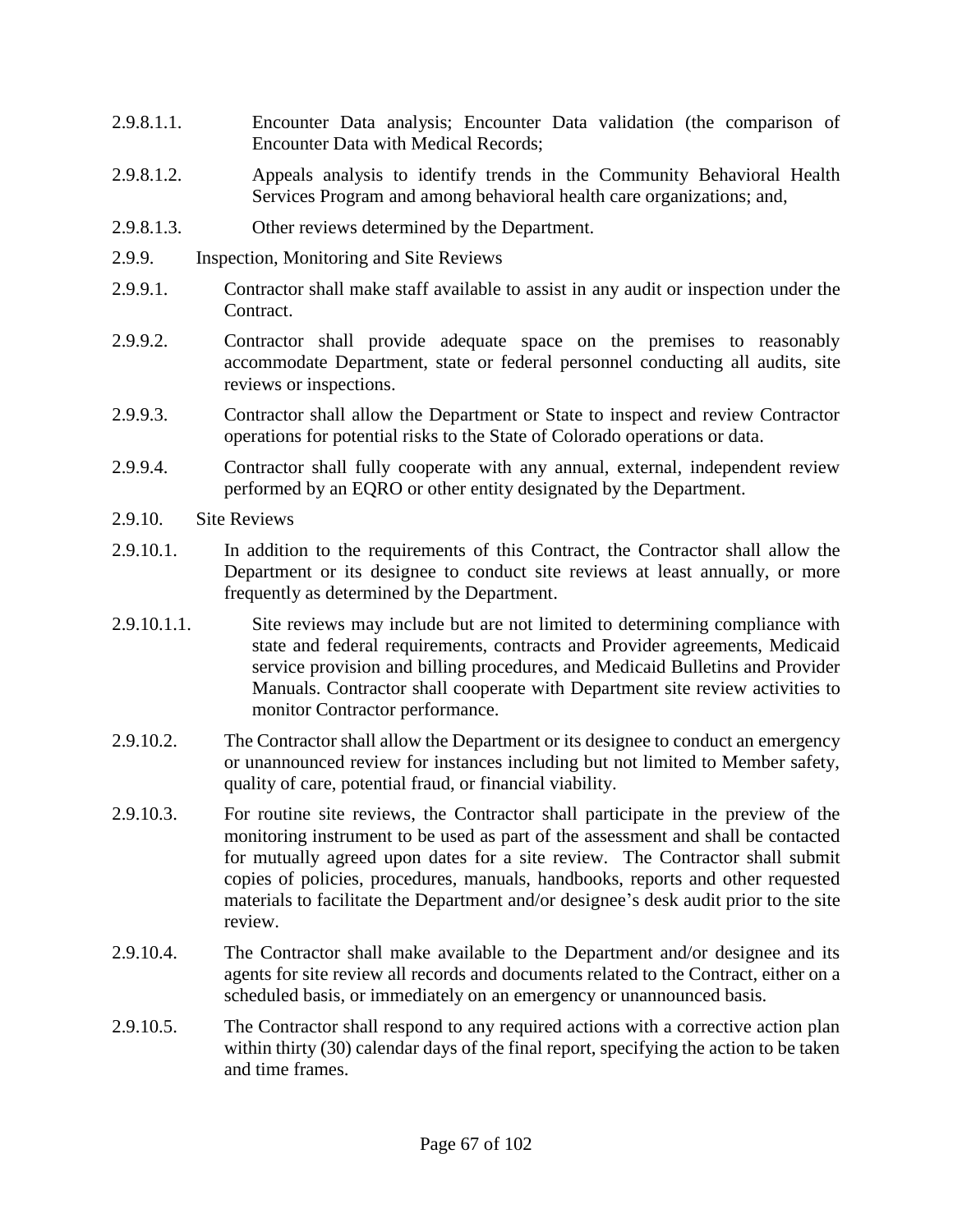- 2.9.10.5.1. The corrective action plan shall be submitted to the Department, and is subject to approval by the Department.
- 2.9.10.5.2. Upon review of the proposed corrective action plan, the Department may require changes to the plan. The Contractor shall make all changes to the plan as required by the Department and resubmit the plan for the Department's approval.
- 2.9.10.5.3. Once the Department has approved the corrective action plan, the contractor shall implement the plan and the Contractor shall continue to progress via the corrective action plan until the Contractor is found to be in complete compliance by the Department.
- 2.9.10.5.3.1. DELIVERABLE: Corrective Action Plan.
- 2.9.10.5.3.2. DUE: Within thirty (30) calendar days of receiving the final report.
- 2.9.10.6. For corrective action plans affecting the provision of Covered Services to Members, the Contractor shall ensure that Covered Services are provided to Members during corrective action periods.
- 2.9.10.7. Site reviews may also include an inspection of Participating Providers in the Contractor's network to ensure that Providers have been educated and monitored by Contractor about the requirements under this Contract, federal and state regulations, and to ensure quality services are being provided to Members. In the event that the Site Reviewers wish to inspect a Provider location, Contractor shall assure that:
- 2.9.10.7.1. Providers make staff available to assist in the audit or inspection effort.
- 2.9.10.7.2. Providers make adequate space on the premises to reasonably accommodate Department, state or federal personnel conducting the audit or inspection effort.
- 2.9.10.8. Financial Records
- 2.9.10.8.1. The Contractor shall submit annual financial reports to the Department or its designee including but not limited to audited financial statements.
- 2.9.10.8.2. The Contractor shall submit financial reports and information as requested by the Department or its designee.
- 2.9.10.8.3. The Contractor shall submit information about financial arrangements with providers in their network to the Department or its designee.
- 2.9.10.9. Screening of Employees and Contractors
- 2.9.10.9.1. The Contractor shall not employ or contract with any individual or entity who has been excluded from participation in Medicaid by the U.S. Department of Health and Human Services Office of Inspector General (HHS-OIG).
- 2.9.10.9.2. The Contractor shall, prior to hire or contracting, and at least monthly thereafter, screen all of its employees and contractors against the HHS-OIG's List of Excluded Individuals (LEIE) to determine whether they have been excluded from participation in Medicaid.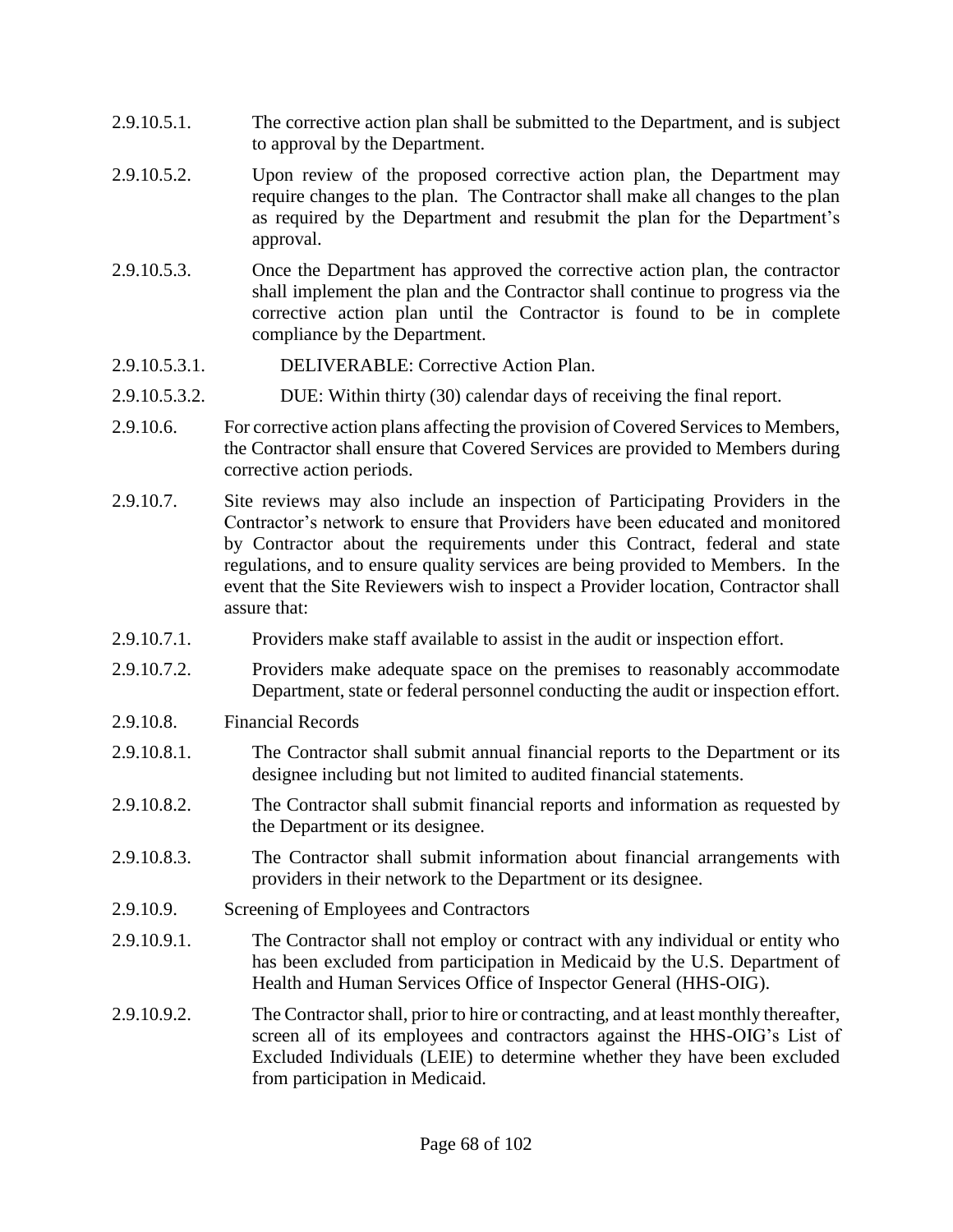- 2.9.10.9.3. If the Contractor determines that one of its employees or contractors has been excluded, then the Contractor shall take appropriate action in accordance with federal and state statutes and regulations, and shall report the discovery to the Department within five (5) business days of the date of discovery.
- 2.9.10.9.3.1. DELIVERABLE: Notification of discovery of excluded employee or contractor.
- 2.9.10.9.3.2. DUE: Within five (5) business days of the date of discovery.
- 2.9.11. Federal Financial Participation
- 2.9.11.1. Federal Financial Participation (FFP) is not available for any amounts paid to the Contractor that could be excluded from participation in Medicare or Medicaid for any of the following reasons:
- 2.9.11.1.1. The Contractor is controlled by a sanctioned individual.
- 2.9.11.1.2. The Contractor has a contractual relationship that provides for the administration, management or provision of medical services, or the establishment of policies, or the provision of operational support for the administration, management or provision of medical services, either directly or indirectly, with an individual convicted of certain crimes as described in section 1128(b)(8)(B) of the Act.
- 2.9.11.1.3. The Contractor employs or contracts, directly or indirectly, for the furnishing of health care, utilization review, medical social work, or administrative services, with one of the following:
- 2.9.11.1.3.1. Any individual or entity excluded from participation in Federal health care programs.
- 2.9.11.1.3.2. Any entity that would provide those services through an excluded individual or entity.

#### **2.10. NOTICES AND DISCLOSURES**

- 2.10.1. Actions Involving Licenses, Certifications, Approvals and Permits
- 2.10.1.1. The Contractor shall notify the Department, within two (2) Business Days, of:
- 2.10.1.1.1. Any action on the part of the Colorado Commissioner of Insurance identifying any noncompliance with the requirements of Title 10, Article 16, C.R.S.
- 2.10.1.1.2. Any action on the part of the Colorado Commissioner of Insurance, suspending, revoking, or denying renewal of its certificate of authority.
- 2.10.1.1.3. Any revocation, withdrawal or non-renewal of necessary licenses, certifications, approvals, permits, etc., required for Contractor to properly perform this Contract.
- 2.10.1.1.3.1. DELIVERABLE: Notification of Actions Involving Licenses, Certifications, Approvals and Permits.
- 2.10.1.1.3.2. DELIVERABLE: Within two (2) Business Days of Contractor's notification.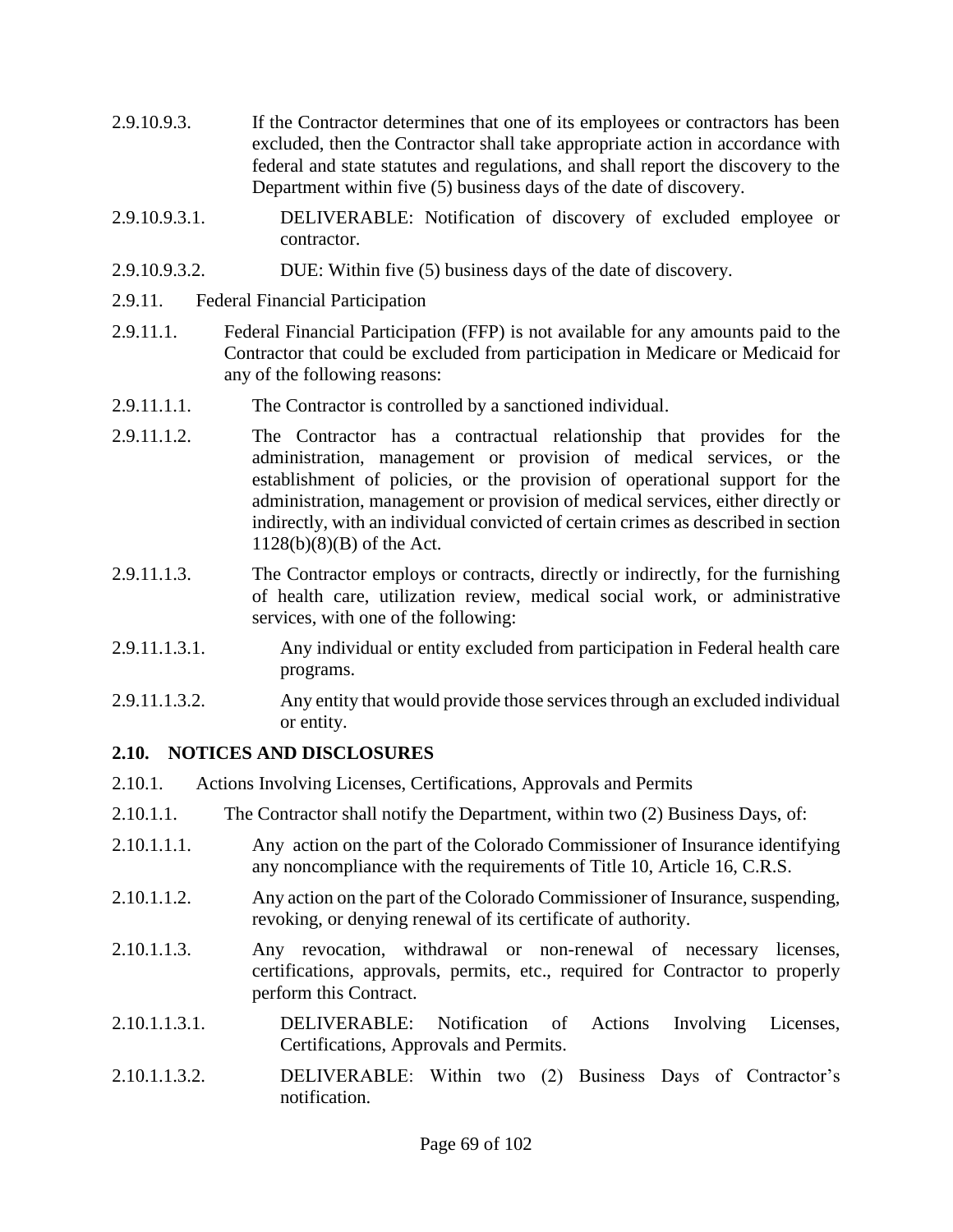- 2.10.2. Business Transaction Disclosures
- 2.10.2.1. The Contractor shall submit, within thirty-five (35) days of the date on a request by the Department or by the Secretary of the Department of Health and Human Services, full and complete information about:
- 2.10.2.1.1. The ownership of any subcontractor with whom the Contractor has had business transactions totaling more than twenty-five thousand dollars (\$25,000.00) during the 12-month period ending on the date of the request; and
- 2.10.2.1.2. Any significant business transactions between the Contractor and any wholly owned supplier, or between the Contractor and any subcontractor, during the 5 year period ending on the date of the request.
- 2.10.2.2. Significant business transaction means any business transaction or series of transactions that, during any one (1) fiscal year, exceed the lesser of twenty-five thousand dollars (\$25,000.00) and five (5) percent of the Contractor's total operating expenses.
- 2.10.2.3. Wholly owned supplier means a supplier whose total ownership interest is held by the Contractor or by a person, persons, or other entity with an ownership or control interest in the Contractor.
- 2.10.2.3.1. DELIVERABLE: Business transaction disclosures.
- 2.10.2.3.2. DUE: Within thirty-five (35) calendar days of the date of a request by the Department or by the Secretary of the Department of Health and Human Services.
- 2.10.3. Conflict of Interest
- 2.10.3.1. Notice of a conflict
- 2.10.3.1.1. The Contractor shall submit a full disclosure statement to the Department, setting forth the details that create the appearance of a conflict of interest, within ten (10) Business Days of learning of an existing appearance of a conflict of interest situation.
- 2.10.3.1.1.1. DELIVERABLE: Conflict of Interest Disclosure Statement.
- 2.10.3.1.1.2. DUE: Within ten (10) Business Days of learning of an existing appearance of a conflict of interest situation.
- 2.10.3.2. Conflict of interest defined
- 2.10.3.2.1. The term "conflict of interest" means that:
- 2.10.3.2.1.1. The Contractor maintains a relationship with a third party and that relationship creates competing duties on Contractor.
- 2.10.3.2.1.2. The relationship between the third party and the Department is such that one parties' interests could only be advanced at the expense of the others'.

#### 2.10.3.2.1.3. A conflict of interest exists even if the Contractor does not use information obtained from one party in its dealings with the other.

2.10.4. Network Changes and Deficiencies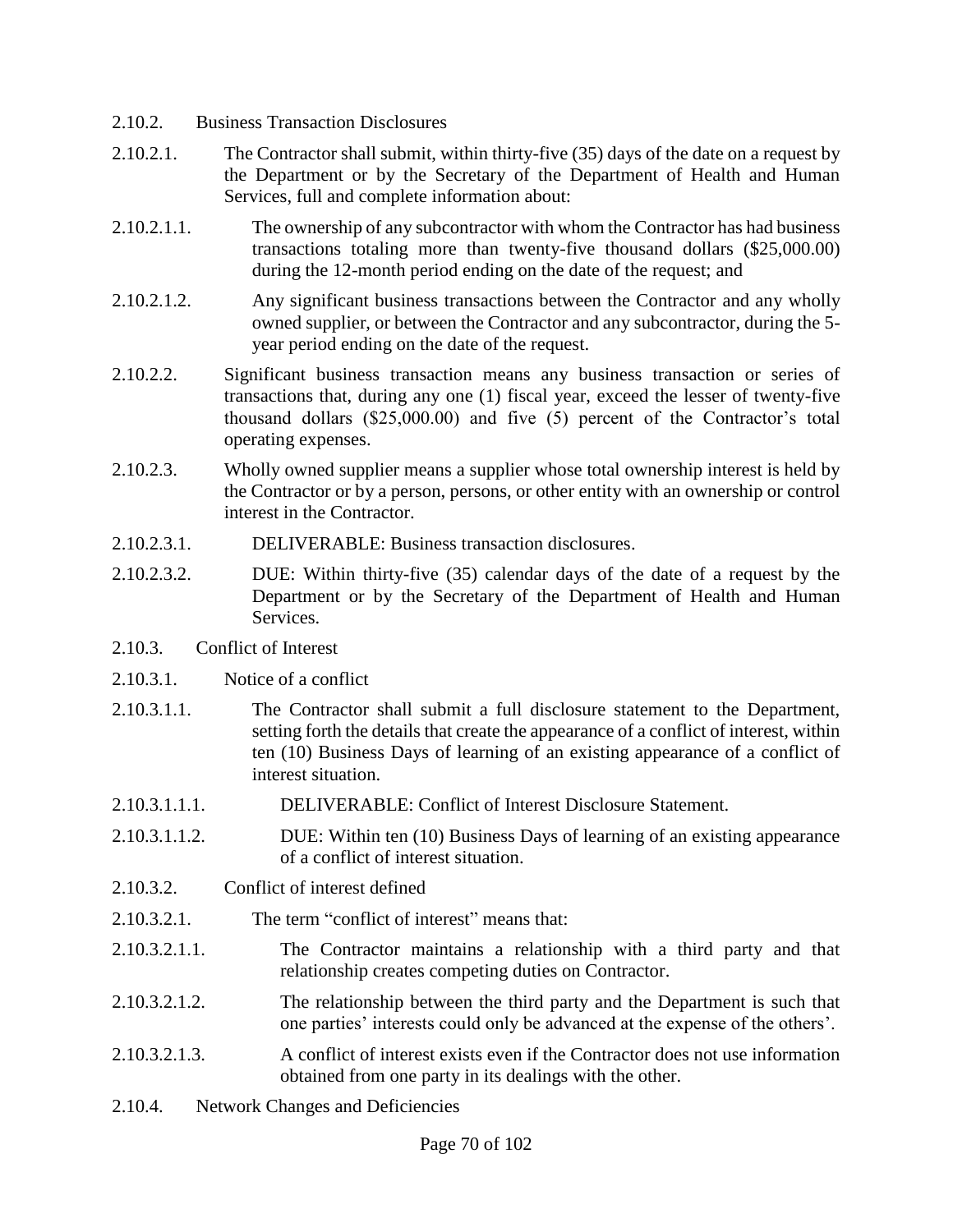- 2.10.4.1. The Contractor shall notify the Department, in writing, within five (5) Business Days of Contractor's knowledge of an expected, unexpected or anticipated material change to the network or a network deficiency that could affect service delivery, availability or capacity within the provider network. The notice shall include:
- 2.10.4.1.1. Information describing how the change will affect service delivery.
- 2.10.4.1.2. Availability, or capacity of covered services.
- 2.10.4.1.3. A plan to minimize disruption to the Member care and service delivery.
- 2.10.4.1.4. A plan for clinical team meetings with the affected Member's to discuss the available options and to revise the service plan to address any changes in services or service providers.
- 2.10.4.1.5. A plan to correct any network deficiency.
- 2.10.4.2. DELIVERABLE: Network Change and Deficiency Notification.
- 2.10.4.3. DUE: Within five (5) Business Days of Contractor becoming aware of the change or deficiency.
- 2.10.5. Ownership or Control Disclosures
- 2.10.5.1. Contractor shall disclose to the Department, at the time of executing the Contract with the State, at Contract renewal or extension, within thirty-five (35) calendar days of a written request from the Department, and within thirty-five (35) calendar days after any change in ownership, the following information in a form to be provided by the Department:
- 2.10.5.1.1. The name and address of any individual or entity with an ownership or control interest in the Contractor. The address for a corporation shall include as applicable primary business address, every business location, and P.O. Box address.
- 2.10.5.1.2. Date of birth and Social Security Number of any individual with an ownership or control interest in the Contractor.
- 2.10.5.1.3. Tax identification number of any corporation or partnership with an ownership or control interest in the Contractor, or in any subcontractor in which the Contractor has a five (5) percent or more interest.
- 2.10.5.1.4. Whether an individual with an ownership or control interest in the Contractor is related to another person with an ownership or control interest in the Contractor as a spouse, parent, child, or sibling; or whether an individual with an ownership or control interest in any subcontractor in which the Contractor has a five (5) percent or more interest is related to another person with ownership or control interest in the Contractor as a spouse, parent, child, or sibling.
- 2.10.5.1.5. The name of any other Medicaid provider (other than an individual practitioner or group of practitioners), fiscal agent, or managed care entity in which an owner of the Contractor has an ownership or control interest.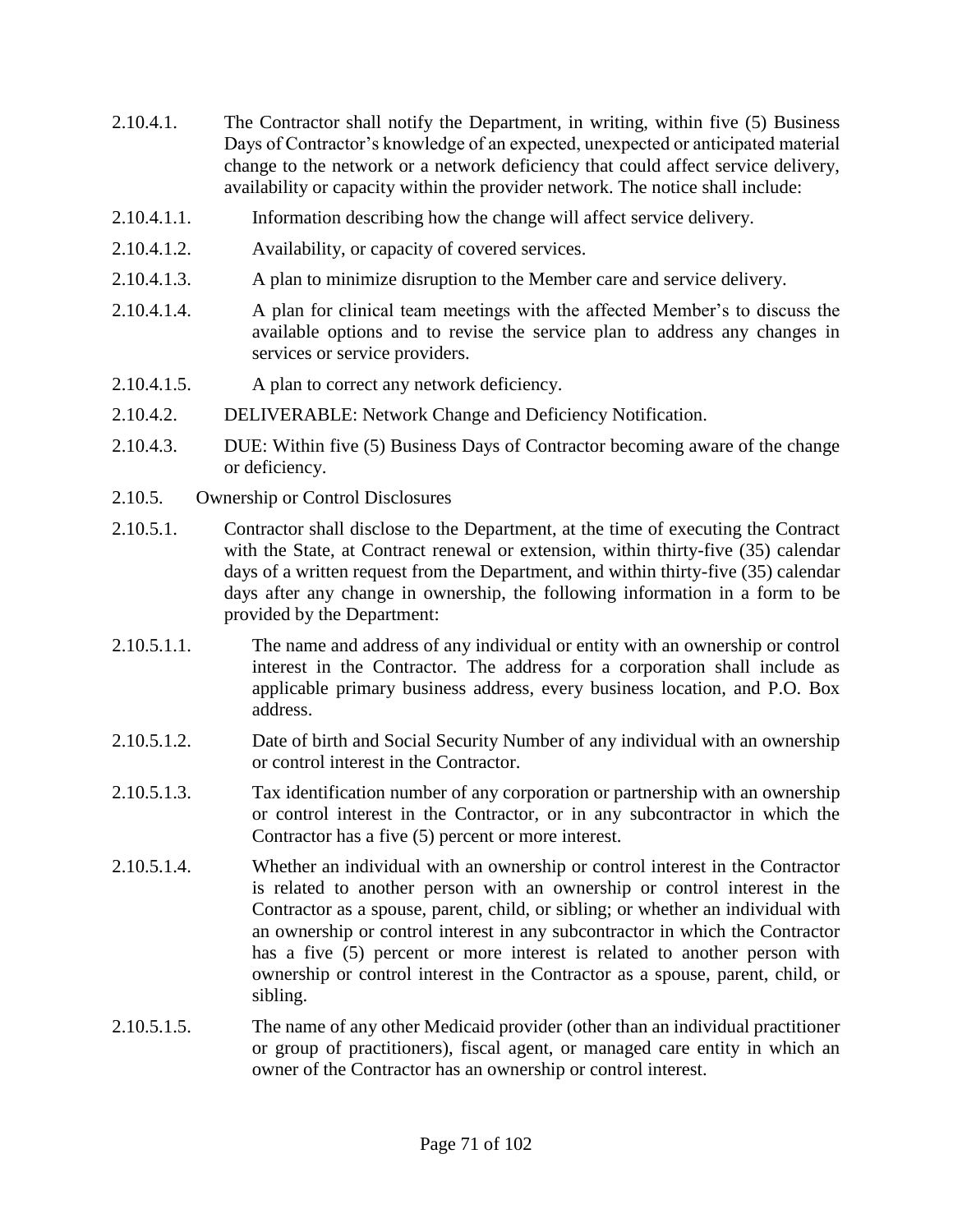- 2.10.5.1.6. The name, address, date of birth, and Social Security Number of any managing employee of the Contractor.
- 2.10.5.2. The Contractor is prohibited from knowingly having:
- 2.10.5.2.1. A director, officer, or partner who is (or is affiliated with a person/entity that is) debarred, suspended, or excluded from participation in federal healthcare programs.
- 2.10.5.2.2. A person with ownership or more than five (5) percent or the Contractor's equity who is (or is affiliated with a person/entity that is) debarred, suspended, or excluded from participation in federal healthcare programs.
- 2.10.5.2.3. An employment, consulting, or other agreement with an individual or entity for the provision of the contracted items or services who is (or is affiliated with a person or entity that is) debarred, suspended, or excluded from participation in federal healthcare programs.
- 2.10.5.3. Definitions relating to Ownership or Control Disclosures
- 2.10.5.3.1. Fiscal agent means a contractor that processes or pays vendor claims on behalf of the Medicaid agency.
- 2.10.5.3.2. Group of practitioners means two (2) or more health care practitioners who practice their profession at a common location, whether or not they share common facilities, common supporting staff, or common equipment.
- 2.10.5.3.3. Indirect ownership interest means an ownership interest in an entity that has an ownership interest in another entity. This term includes an ownership interest in any entity that has an indirect ownership interest in another entity.
- 2.10.5.3.4. Ownership interest means the possession of equity in the capital, stock, or profits of an entity.
- 2.10.5.3.5. Individual or entity with an ownership or control interest means an individual or entity that: has an ownership interest totaling five (5) percent or more; has an indirect ownership interest equal to five (5) percent or more; has a combination of direct and indirect ownership interests equal to five (5) percent or more; owns an interest of five (5) percent or more in any mortgage, deed of trust, note, or other obligation another entity, if that interest equals at least five (5) percent of the value of the property or assets of the other entity; is an officer or director of an entity that is organized as a corporation; or is a partner in an entity that is organized as a partnership.
- 2.10.5.3.6. Managing employee means a general manager, business manager, administrator, director, or other individual who exercises operational or managerial control, or who directly or indirectly conducts the day-to-day operation.
- 2.10.5.3.7. Subcontractor means an individual, agency, or organization to which an entity has contracted or delegated some of its management functions or responsibilities of providing medical care to its patients.
- 2.10.5.3.7.1. DELIVERABLE: Ownership or Control Disclosures.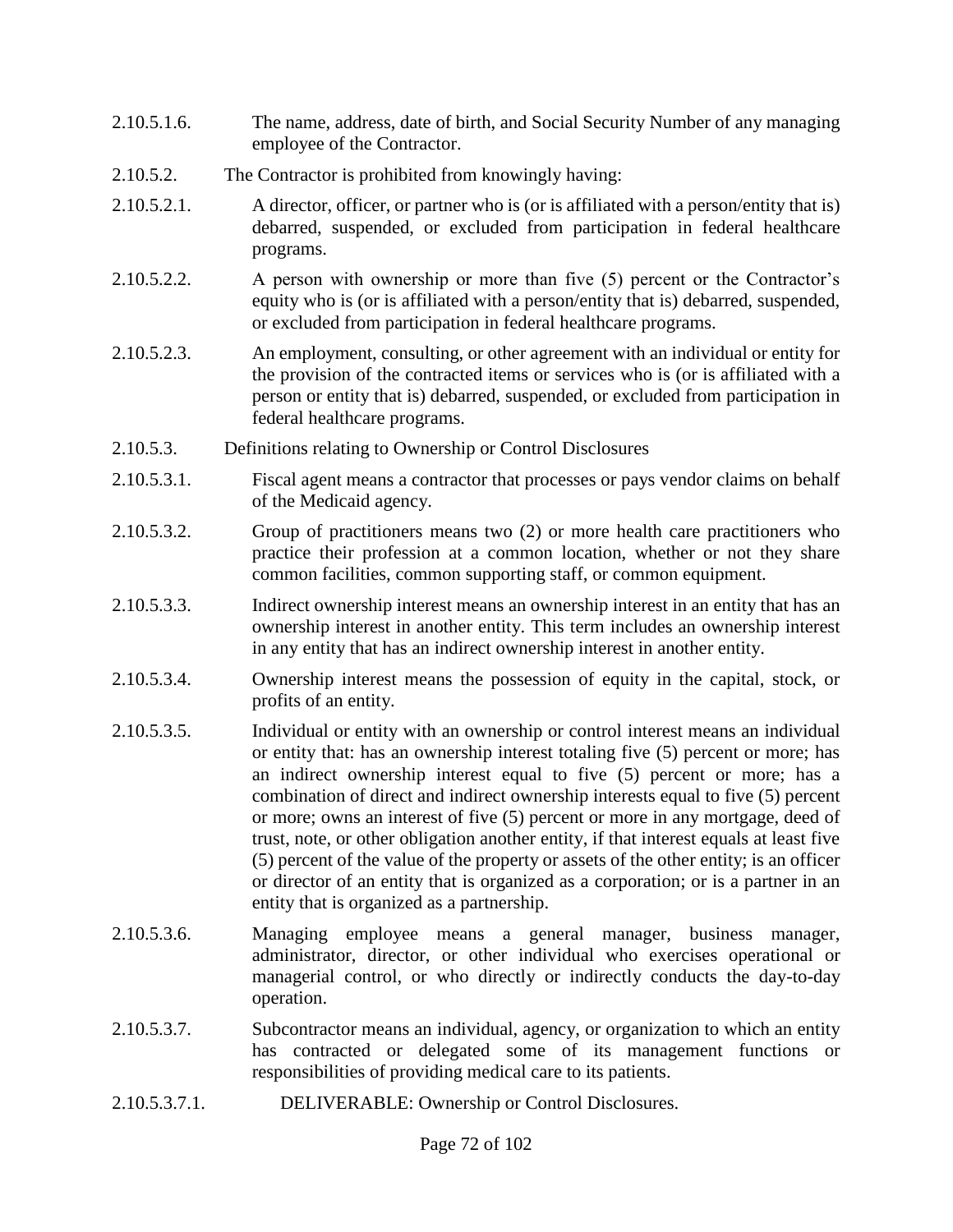- 2.10.5.3.7.2. DUE: At the time of executing the Contract with the Department, at Contract renewal or extension, and within thirty-five (35) calendar days of either a change of ownership or a written request by the Department.
- 2.10.5.4. If the Department learns that the Contractor has a prohibited relationship with a person or entity who is debarred, suspended, or excluded from participation in federal healthcare programs, the Department:
- 2.10.5.4.1. Must notify the Secretary of the noncompliance.
- 2.10.5.4.2. May continue an existing agreement with the Contractor unless the Secretary directs otherwise.
- 2.10.5.4.3. May not renew or extend the existing agreement with the MCE unless the Secretary provides to the Department and to Congress a written statement describing compelling reasons that exist for renewing or extending the agreement.
- 2.10.6. Disclosure of Information on Persons Convicted of Crimes
- 2.10.6.1. Upon execution of the Contract, upon renewal or extension of the Contract, and within thirty-five (35) calendar days of the date on a written request by the Department, the Contractor shall disclose the identity of any person who:
- 2.10.6.1.1. Has an ownership or control interest in the Contractor, or who is a managing employee of the Contractor; and
- 2.10.6.1.2. Has ever been convicted of a criminal offense related to that person's involvement in any program under Medicare, Medicaid, or the title XX services program.
- 2.10.6.1.2.1. DELIVERABLE: Disclosure of Information on Persons Convicted of Crimes.
- 2.10.6.1.2.2. DUE: Upon execution of the Contract, upon renewal or extension of the Contract, and within thirty-five (35) calendar days of the date of a written request by the Department.
- 2.10.7. Network Provider Ownership or Control Disclosures
- 2.10.7.1. The Contractor shall require all Providers to disclose to the Contractor, upon submitting the provider application, upon executing the provider agreement, within 35 calendar days of a request by the Department, within thirty-five (35) calendar days of a request by the Contractor, and within thirty-five (35) days after any change in the Provider's ownership, the following information in writing:
- 2.10.7.1.1. The name and address of any individual or entity with an ownership or control interest in the Provider. The address for a corporation shall include as applicable primary business address, every business location, and P.O. Box address;
- 2.10.7.1.2. Date of birth and Social Security Number of any individual with an ownership or control interest in the Provider;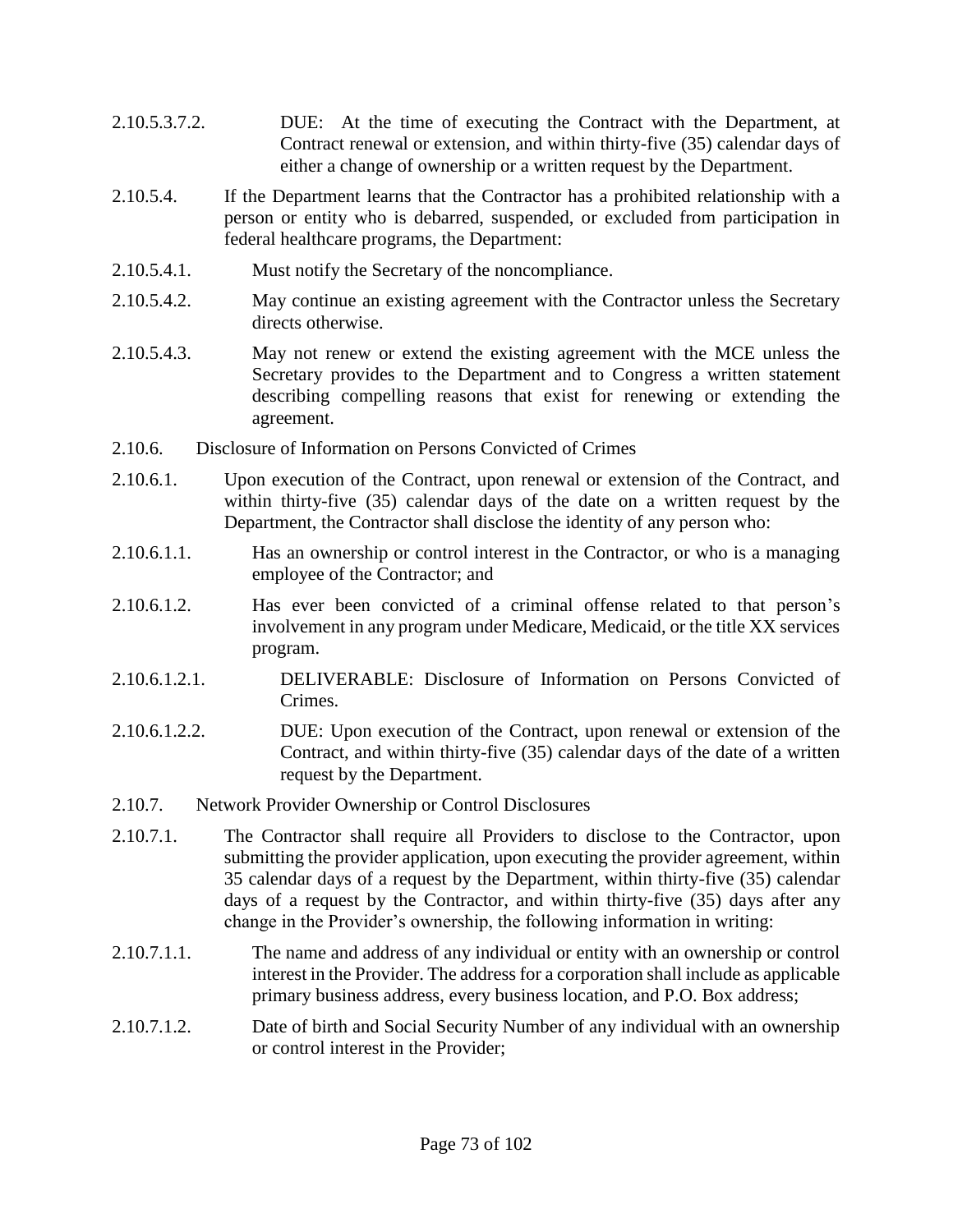- 2.10.7.1.3. Tax identification number of any corporation or partnership with an ownership or control interest in the Provider, or in any subcontractor in which the Provider has a five (5) percent or more interest;
- 2.10.7.1.4. Whether an individual with an ownership or control interest in the Provider is related to another person with an ownership or control interest in the Provider as a spouse, parent, child, or sibling; or whether an individual with an ownership or control interest in any subcontractor in which the Provider has a 5 percent or more interest is related to another person with ownership or control interest in the Provider as a spouse, parent, child, or sibling;
- 2.10.7.1.5. The name of any other Medicaid provider (other than an individual practitioner or group of practitioners), fiscal agent, or managed care entity in which an owner of the Provider has an ownership or control interest; and
- 2.10.7.1.6. The name, address, date of birth, and Social Security Number of any managing employee of the Provider.
- 2.10.7.2. The definitions at Section 2.10.5.3 shall apply to these Network Provider Ownership or Control Disclosures.
- 2.10.7.3. The Contractor shall screen all individuals and entities disclosed under this section against the LEIE. If the Contractor discovers that an individual or entity disclosed under this section has been excluded and appears on the LEIE, then the Contractor shall take appropriate action in accordance with federal and state statutes and regulations, and shall report the discovery, in writing, to the Department within five (5) business days of the date of the discovery.
- 2.10.7.3.1. DELIVERABLE: Notification of Discovery of Excluded Network Provider
- 2.10.7.3.2. DUE: Within five (5) business days of discovering the exclusion of the Provider.
- 2.10.8. Network Provider Business Transaction Disclosures
- 2.10.8.1. The Contractor shall require all Providers to submit in writing, within thirty-five (35) days of the date of a request by the Contractor, by the Department, or the Secretary of the Department of Health and Human Services, to the requesting party, full and complete information about:
- 2.10.8.1.1. The ownership of any subcontractor with whom the Provider has had business transactions totaling more than \$25,000 during the 12-month period ending on the date of the request; and
- 2.10.8.1.2. Any significant business transactions between the Provider and any wholly owned supplier, or between the Provider and any subcontractor, during the 5 year period ending on the date of the request.
- 2.10.8.1.3. Significant business transaction means any business transaction or series of transactions that, during any one fiscal year, exceed the lesser of \$25,000 and five (5) percent of the Provider's total operating expenses.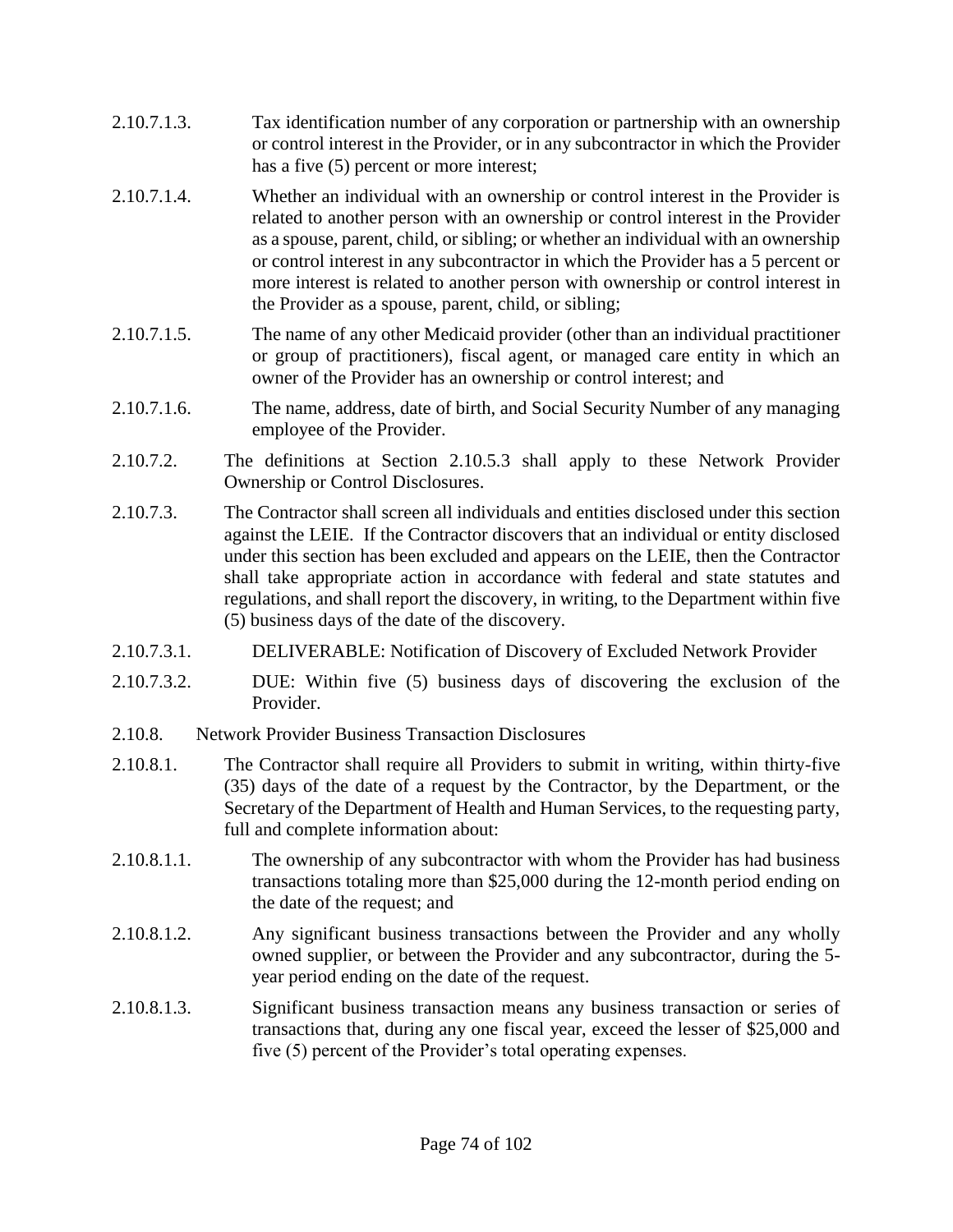- 2.10.8.2. Wholly owned supplier means a supplier whose total ownership interest is held by the Provider, or by a person, persons, or other entity with an ownership or control interest in the Provider.
- 2.10.8.3. Upon receipt of any such Network Provider Business Transaction Disclosures, the Contractor shall take appropriate action in accordance with federal and state statutes and regulations.
- 2.10.9. Network Provider Disclosure of Information on Persons Convicted of Crimes
- 2.10.9.1. The Contractor shall require that, prior to entering into a Provider Agreement with the Contractor, prior to renewing a Provider Agreement with a Provider, within 35 calendar days of a request by the Contractor, and within 35 calendar days of a request by the Department, all Providers disclose the identity of any person who:
- 2.10.9.1.1. Has an ownership or control interest in the Provider, or who is a managing employee of the Provider; and
- 2.10.9.1.2. Has ever been convicted of a criminal offense related to that person's involvement in any program under Medicare, Medicaid, or the title XX services program.
- 2.10.9.2. Upon receipt of any such disclosure, the Contractor shall take appropriate action in accordance with federal and state statutes and regulations.
- 2.10.10. Physician Incentive Plans
- 2.10.10.1. The Contractor shall disclose to the Department at the time of contracting, or at the time any incentive Contract is implemented thereafter, the terms of any physician incentive plan.
- 2.10.10.1.1. Physician incentive plan means any compensation arrangement to pay a physician or physician group that may directly or indirectly have the effect of reducing or limiting the services provided to any Member.
- 2.10.10.2. Physician incentive plans may operate only if no specific payment can be made directly or indirectly under a physician inventive plan to a physician or physician group as an incentive to reduce or limit medically necessary services to a Member.
- 2.10.10.3. If the Contractor puts a physician or physician group at a substantial financial risk for services not provided by the physician or physician group, the Contractor must ensure that the physician or physician group has adequate stop-loss protection.
- 2.10.11. Policies and Procedures
- 2.10.11.1. The Contractor shall disclose to the Department copies of any existing policies and procedures related to Section 2.10 of the Contract, upon request by the Department, within ten (10) Business Days.
- 2.10.11.1.1. DELIVERABLE: Notices and Disclosures Policies and Procedures.
- 2.10.11.1.2. DUE: Within ten (10) Business Days of the Department's request.
- 2.10.12. Practice Guidelines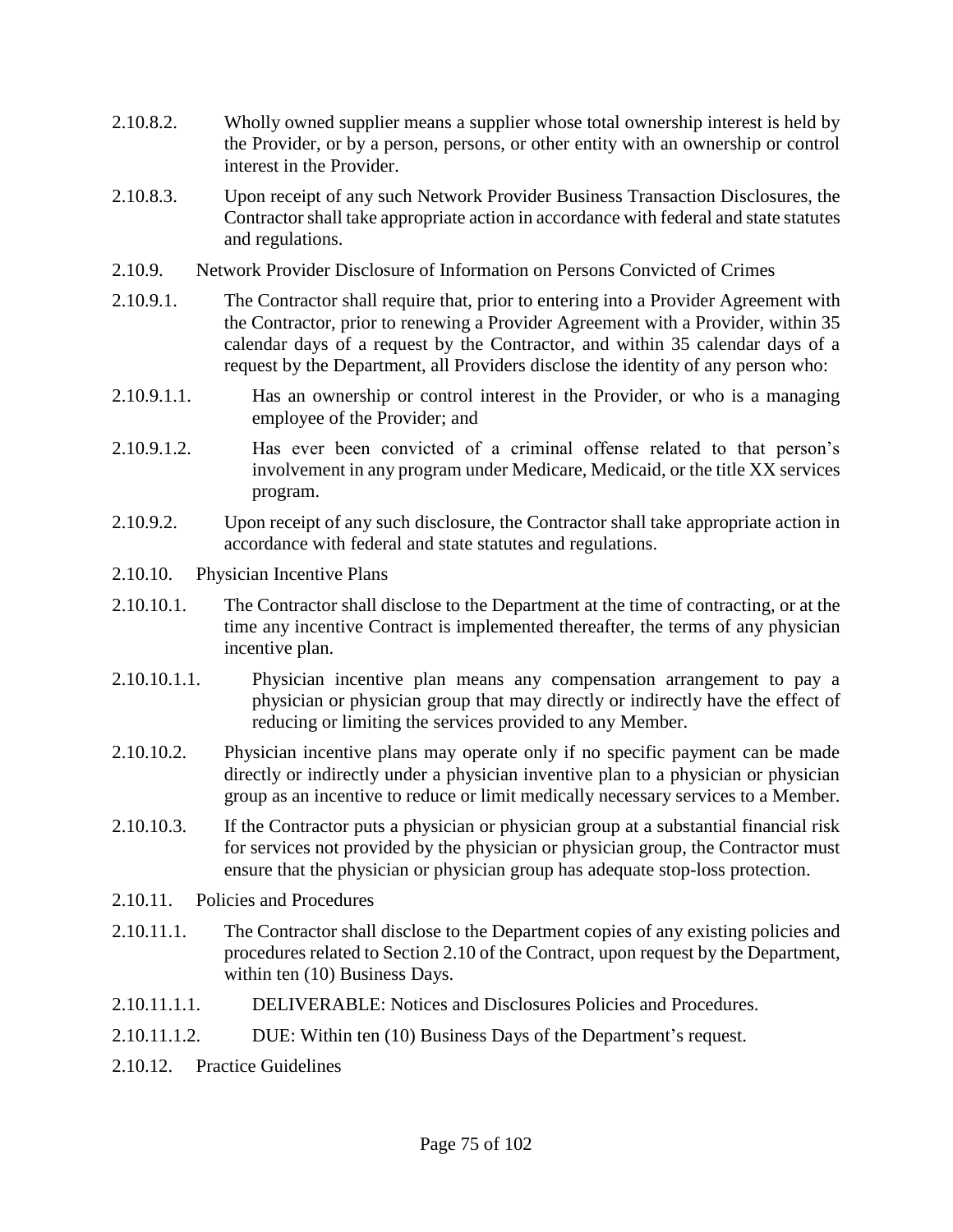- 2.10.12.1. The Contractor shall provide practice guidelines to the Department upon request within ten (10) Business Days, and at no cost to the Department.
- 2.10.12.1.1. DELIVERABLE: Practice Guidelines.
- 2.10.12.1.2. DUE: Within ten (10) Business Days of the Department's request.
- 2.10.13. Relationship to Community Mental Health Centers
- 2.10.13.1. The Contractor shall disclose to the Department at the at the time of contracting, at Contract renewal, and at any time there is a change, the nature and extent of its financial and organizational relationship with the Community Mental Health Centers in its service region.
- 2.10.14. Security Breaches and HIPAA violations
- 2.10.14.1. In the event of a breach of the security of sensitive data the Contractor shall immediately notify the Department to report all suspected loss or compromise of sensitive data within five (5) business days of the suspected loss or compromise and shall work with the Department regarding recovery and remediation.
- 2.10.14.2. Contractor shall report all HIPAA violations as described in the HIPAA BUSINESS ASSOCIATE ADDENDUM.
- 2.10.14.2.1. DELIVERABLE: Security and HIPAA Violation Breach Notification.
- 2.10.14.2.2. DUE: Within five (5) business days of becoming aware of the breach.
- 2.10.15. Solvency
- 2.10.15.1. The Contractor shall notify the Department, within two (2) Business Days, of becoming aware of or having reason to believe that it does not, or may not, meet the solvency standards specified in this Contract.
- 2.10.15.1.1. DELIVERABLE: Solvency Notification.
- 2.10.15.1.2. DUE: Within two (2) Business Days, of becoming aware of a possible solvency issue.
- 2.10.15.2. The Contractor shall not hold liable any Member for the Contractor's debts, in the event the Contractor becomes insolvent.
- 2.10.16. Subcontracts and Contracts
- 2.10.16.1. The Contractor shall disclose to the Department, within five (5) business days of the Department's request, copies of any existing subcontracts and Contracts with Providers.
- 2.10.16.1.1. DELIVERABLE: Subcontracts and Provider Contracts.
- 2.10.16.1.2. DUE: Within five (5) Business Days of the Department's Request.
- 2.10.16.2. The Contractor shall notify the Department, in writing, of its decision to terminate any existing subcontractor at least sixty (60) calendar days prior to the services terminating, unless the basis for termination is for quality or performance issues, or credible allegation of fraud.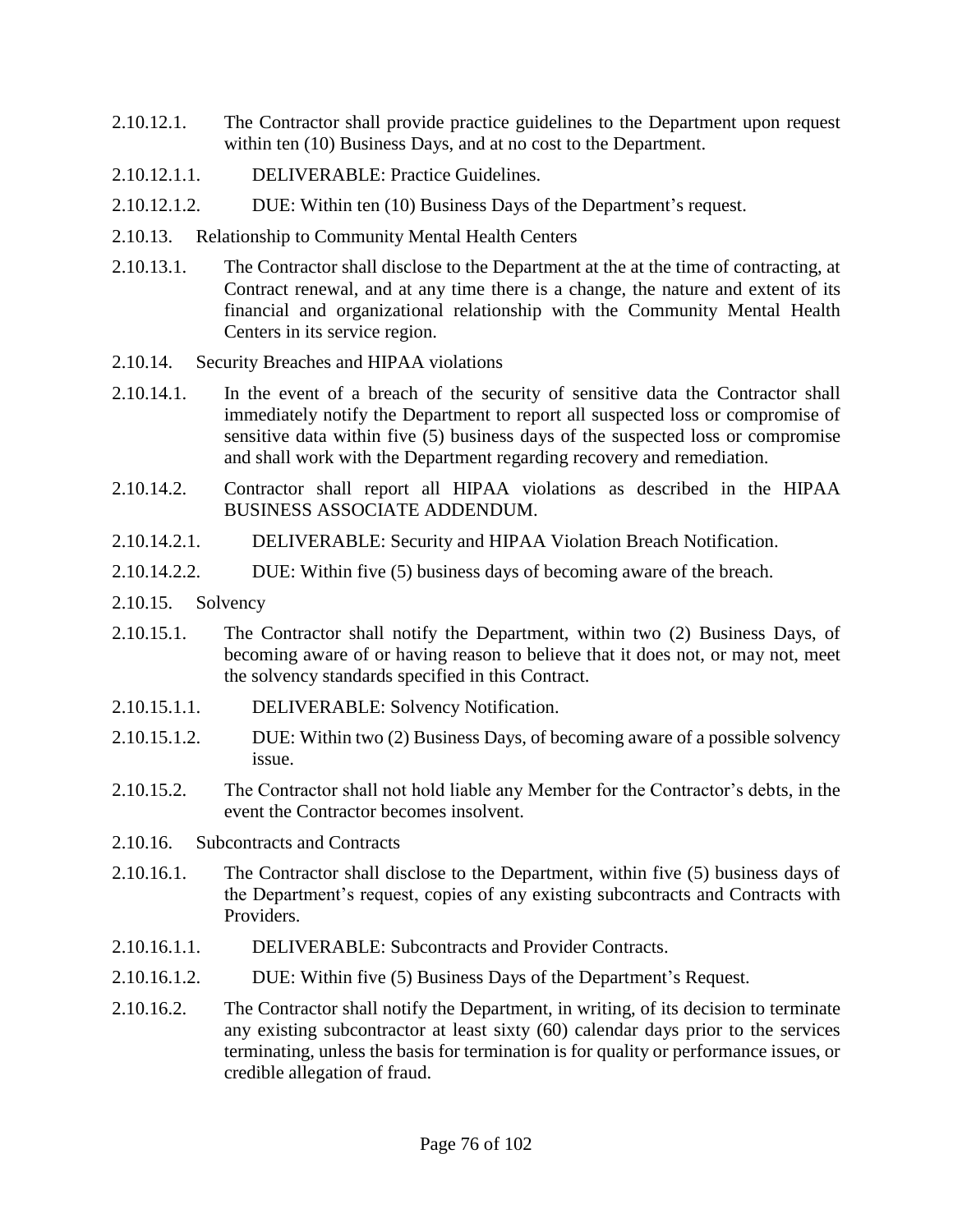- 2.10.16.2.1. If the basis for termination is a quality or performance issue, the Contractor shall notify the Department in writing within two (2) Business Days of its decision to terminate the subcontract. The Contractor shall submit with the notice of termination, a narrative describing how it intends to provide or secure the services after termination.
- 2.10.16.2.1.1. DELIVERABLE: Notice of Subcontractor Termination.
- 2.10.16.2.1.2. DUE: At least sixty (60) calendar days prior to termination for all general terminations and within two (2) Business Days of the decision to terminate for quality or performance issue terminations.
- 2.10.16.3. The Contractor shall ensure that no Member is billed by a Subcontractor or Referral Provider for any amount greater than would be owed if the Contractor provided the services directly.
- 2.10.17. Warranties and certifications
- 2.10.17.1. The Contractor shall, within five (5) Business Days, disclose to the Department if it is no longer able to provide the same warranties and certifications as required at the Effective Date of this Contract.
- 2.10.17.1.1. DELIVERABLE: Warranty and Certification Notification.
- 2.10.17.1.2. DUE: Within five (5) Business Days of becoming aware of its inability to offer the warranty and certifications.
- 2.10.18. Anti-gag Requirements
- 2.10.18.1. The Contractor shall not prohibit or restrict a healthcare professional, acting within the lawful scope of practice, from advising or advocating on behalf of an Member who is his or her patient regarding:
- 2.10.18.1.1. The Member's health status, medical care, or treatment options, including any alternative treatment that may be self-administered.
- 2.10.18.1.2. Any information the Member needs in order to decide among all relevant treatment options.
- 2.10.18.1.3. The risks, benefits, and consequences of treatment or non-treatment.
- 2.10.18.1.4. The Member's healthcare, including the right to refuse treatment, and to express preferences about future treatment decisions.
- 2.10.18.2. The Contractor shall not take any punitive action against a provider who either requests an expedited resolution or supports a member's appeal.
- 2.10.19. Moral and Religious Objections
- 2.10.19.1. The Contractor shall notify member's when it adopts a policy to discontinue coverage of a counseling or referral service based on moral or religious objections.
- 2.10.19.2. If the Contractor would otherwise be required to provide, reimburse for, or provide coverage of a counseling or referral service is not required to do so if the Contractor objects to the service on moral or religious grounds.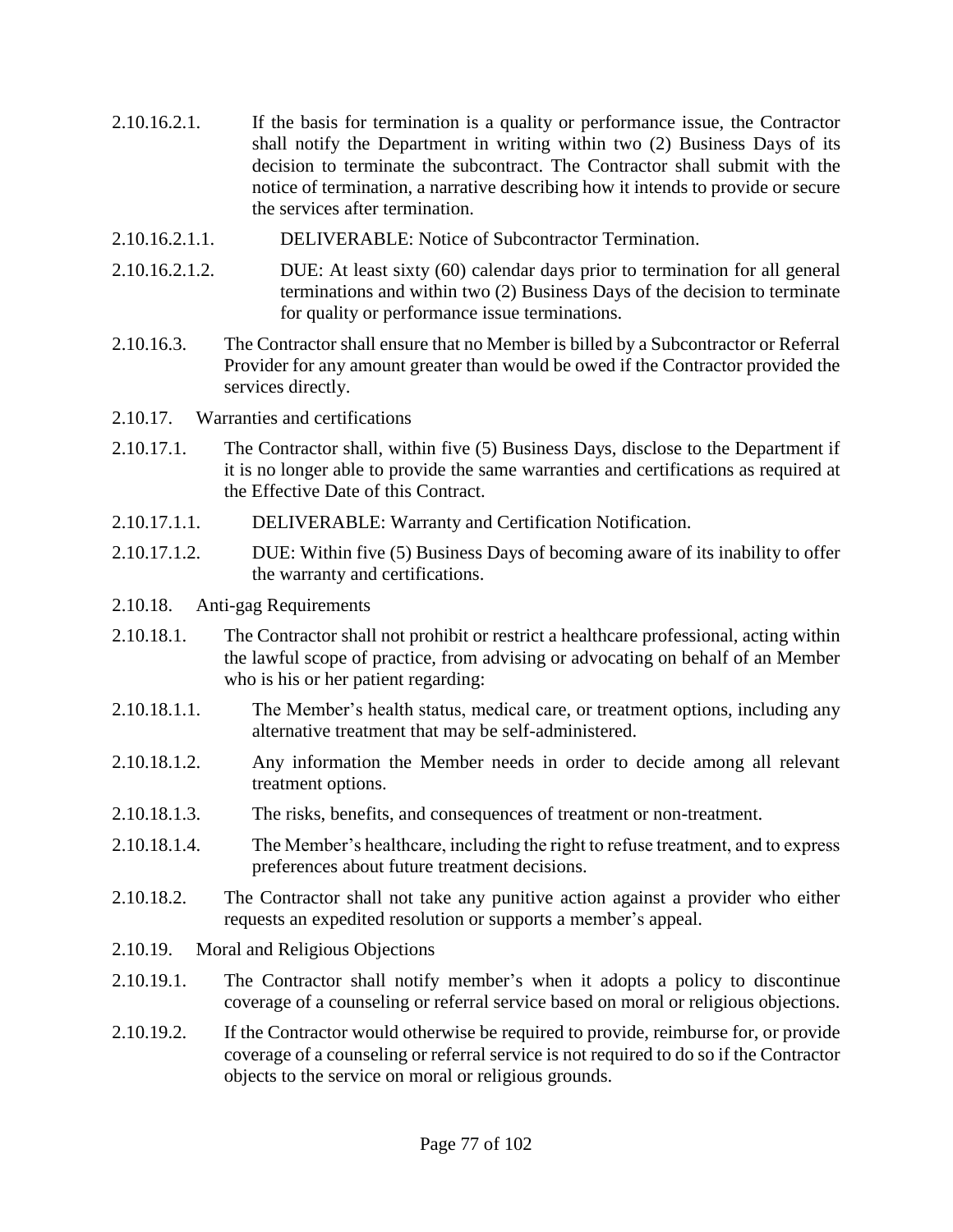- 2.10.19.3. If the Contractor elects not to provide, reimburse for, or provide coverage of, a counseling or referral service because of an objection on moral or religious grounds, it shall furnish information about the services it does not cover to the Department with its application for a Medicaid contract and whenever it adopts such a policy during the term of the contract.
- 2.10.19.4. If the Contractor does not cover counseling or referral services because of moral or religious objections and chooses not to furnish information to Members on how and where to obtain such services, the Department shall provide that information to Members.
- 2.10.20. Provider-Preventable Conditions
- 2.10.20.1. The Contractor shall not make payments to Providers for provider-preventable conditions that:
- 2.10.20.1.1. Are identified in the State plan.
- 2.10.20.1.2. Have been found by the State, based on a review of medical literature by qualified professionals, to be reasonably preventable through the application of procedures supported by evidence-based guidelines.
- 2.10.20.1.3. Have a negative consequence for the Member.
- 2.10.20.1.4. Are auditable.
- 2.10.20.1.5. Include, at a minimum:
- 2.10.20.1.5.1. The wrong surgical or other invasive procedure performed on a patient.
- 2.10.20.1.5.2. A surgical or other invasive procedure performed on the wrong body part.
- 2.10.20.1.5.3. A surgical or other invasive procedure performed on the wrong patient.
- 2.10.20.2. The Contractor shall require all providers to report provider-preventable conditions associated with claims for payment or Member treatments for which payment would otherwise be made.
- 2.10.20.3. The Contractor shall report all provider-preventable conditions to the Department.
- 2.10.20.3.1. DELIVERABLE: Provider-Preventable Conditions Report
- 2.10.20.3.2. DUE: Annually, within thirty (30) days following the end of the State Fiscal Year.

## **2.11. PROGRAM COMPLIANCE REPORTING**

- 2.11.1.1. Access to Services Reports
- 2.11.1.1.1. The Contractor shall submit a quarterly report in electronic format to the Department and/or its designee, documenting the percentage of cases meeting standards for access to routine care, urgent care, and emergency care during the given quarter. The Contractor shall submit this report in a format approved by the Department.
- 2.11.1.1.2. The Contractor's reports shall include detail regarding cases in which the standard was not met.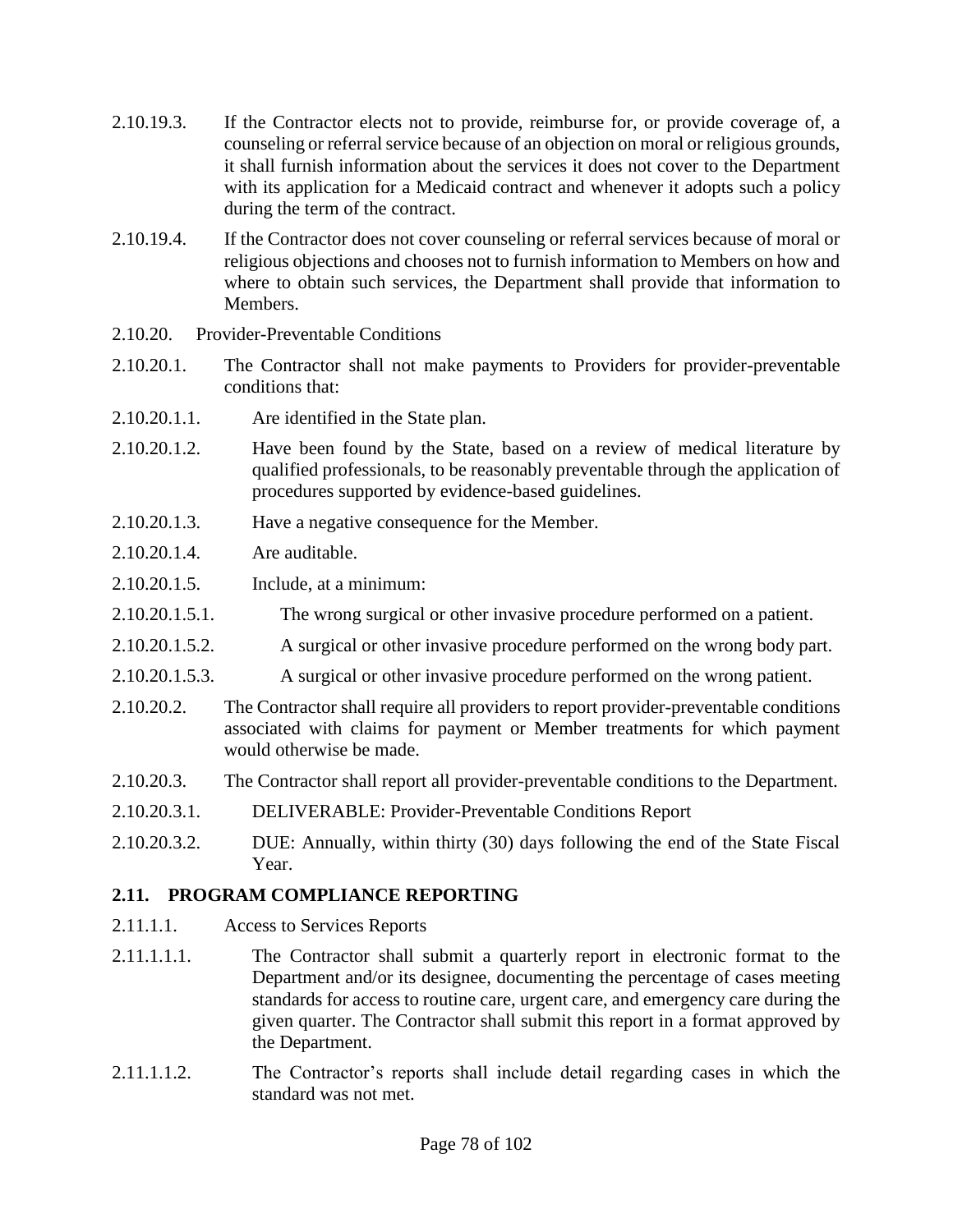- 2.11.1.1.2.1. DELIVERABLE: Access to Services Report.
- 2.11.1.1.2.2. DUE: Thirty (30) days after the end of the reporting quarter.
- 2.11.1.2. 1915(b)(3) Waiver (Alternative) Services Report
- 2.11.1.2.1. The Contractor shall submit a quarterly report in electronic format, approved by the Department, to the Department and/or its designee detailing the previous quarter's expenditures for 1915(b)(3) Waiver (Alternative Services). Expenditure reports shall detail the specific types of services and the expenditure amounts associated with that service for the given quarter.
- 2.11.1.2.1.1. DELIVERABLE: 1915(b)(3) Waiver (Alternative) Services Report
- 2.11.1.2.1.2. DUE: Forty five (45) days after the end of the reporting quarter.
- 2.11.1.2.2. Non-State Plan Services Expenditures Report
- 2.11.1.2.2.1. The Contractor shall submit a separate quarterly report in the same format to the Department and/or its designee detailing the previous quarter's expenditures for "Non-State Plan" services provided to MAGI Adults. In order to identify the population to be included in the report, the Department will submit a monthly file detailing the member ID and month of eligibility.
- 2.11.1.2.2.2. DELIVERABLE: Non-State Plan Services Expenditures Report
- 2.11.1.2.2.3. DUE: Forty five (45) days after the end of the reporting quarter.
- 2.11.1.3. Annual Quality Report
- 2.11.1.3.1. The Contractor shall submit an annual report to the Department and/or its designee. The report shall include:
- 2.11.1.3.1.1. A description of the techniques used by the Contractor to improve its performance, effectiveness and quality outcomes. This report shall describe the qualitative and quantitative impact the techniques had on quality and the overall impact and effectiveness of the quality assessment and improvement program.
- 2.11.1.3.1.2. A description of past quality assessments and performance improvement activities targeted at creating substantial improvements in the quality and results for the next year.
- 2.11.1.3.1.3. A description and organizational chart for each quality committee.
- 2.11.1.3.1.4. Sufficient detail for the EQRO to validate the Contractor's performance improvement projects according to 42 C.F.R. Parts 433 and 438, External Quality Review of Medicaid Managed Care Organizations.
- 2.11.1.3.1.4.1. DELIVERABLE: Annual Quality Report
- 2.11.1.3.1.4.2. DUE: Annually by the last Business Day of September for the preceding fiscal year's quality activities.
- 2.11.1.4. Quality Improvement Plan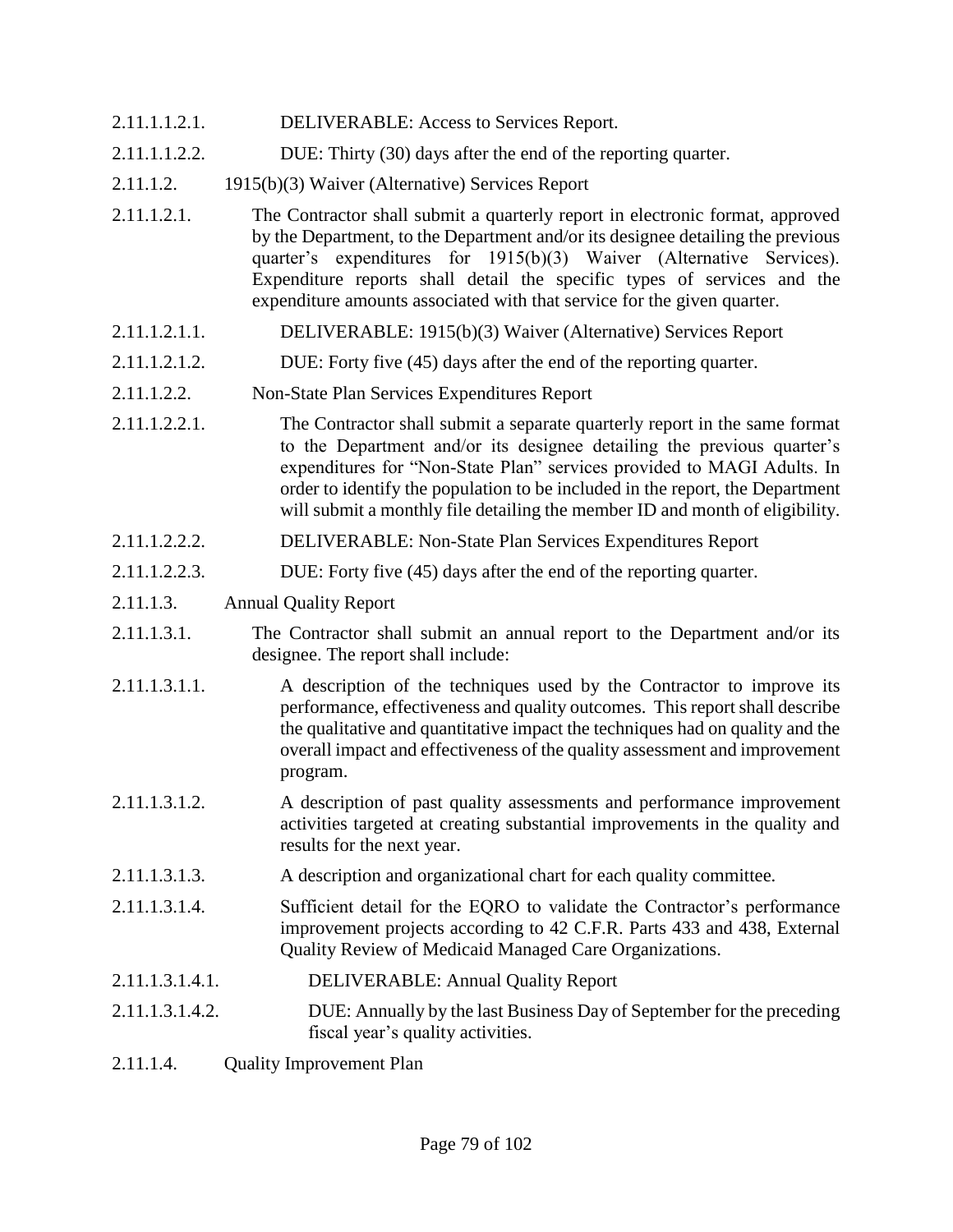- 2.11.1.4.1. The Contractor shall submit an annual quality improvement plan to the Department and/or its designee, for approval, that delineates future quality assessment and performance improvement activities based on the results of those activities included in the Annual Quality Report.
- 2.11.1.4.2. The Contractor shall integrate findings and opportunities for improvement identified in studies, performance outcome measurements, Member satisfaction surveys and other monitoring and quality activities.
- 2.11.1.4.2.1. DELIVERABLE: Quality Improvement Plan.
- 2.11.1.4.2.2. DUE: Annually, no later than the last Business Day of September of each contract year.
- 2.11.1.5. Colorado Client Assessment Record (CCAR)
- 2.11.1.5.1. The Contractor shall submit CCAR data to the Division of Behavioral Health on a quarterly basis.
- 2.11.1.5.1.1. DELIVERABLE: Colorado Client Assessment Record (CCAR) Data.
- 2.11.1.5.1.2. DUE: Quarterly by September  $30<sup>th</sup>$ , December  $31<sup>st</sup>$ , March  $31<sup>st</sup>$  and June  $30<sup>th</sup>$ .
- 2.11.1.6. Child Mental Health Treatment Act (CMHTA) Report
- 2.11.1.6.1. The Contractor shall submit to the Department an annual report of all children/youth authorized for placement in a residential treatment setting by the Contractor under the CMHTA.
- 2.11.1.6.1.1. DELIVERABLE: Child Mental Health Treatment Act (CMHTA) Report.
- 2.11.1.6.1.2. DUE: Annually on September  $1^{st}$ .
- 2.11.1.7. Member Grievance and Appeals Report
- 2.11.1.7.1. The Contractor shall submit a Grievance and Appeals report quarterly that records, tracks, and assesses Members' grievances and appeals and their resolutions.
- 2.11.1.7.2. The Contractor shall analyze, investigate and report upon significant individual cases and upon overall trends.
- 2.11.1.7.3. Upon request of the Department, Contractor shall also report upon individual cases.
- 2.11.1.7.3.1. DELIVERABLE: Member Grievance and Appeals Report.
- 2.11.1.7.3.2. DUE: Forty-five (45) days after the end of the reporting quarter.
- 2.11.1.8. Network Adequacy Report
- 2.11.1.8.1. The Contractor shall submit a quarterly Network Adequacy report. The report shall contain the total number of Providers by type of provider, county and the number of Providers who are accepting new Members.
- 2.11.1.8.1.1. DELIVERABLE: Quarterly Network Adequacy Report.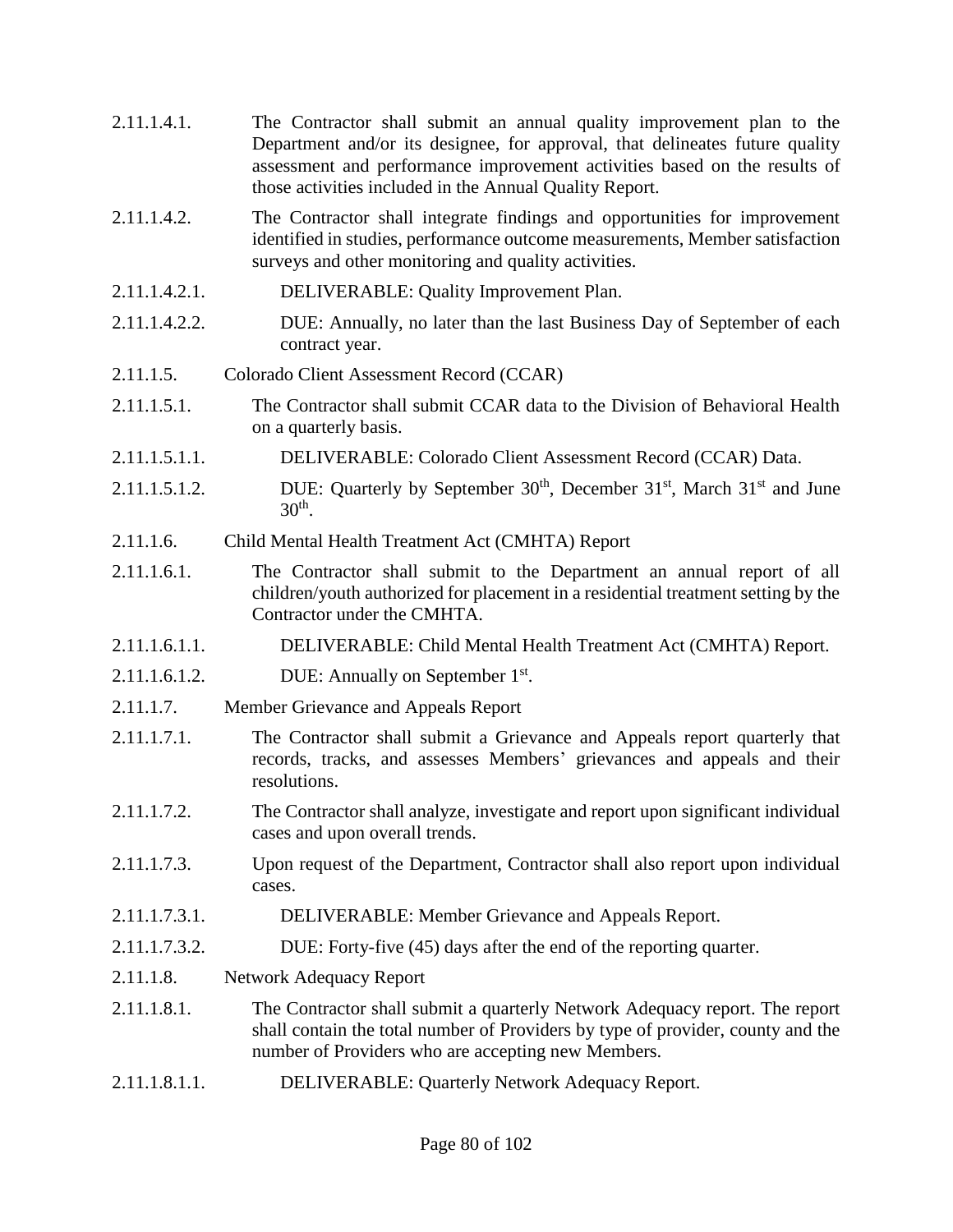- 2.11.1.8.1.2. DUE: Thirty (30) days after the end of the reporting quarter.
- 2.11.1.8.2. Contractor shall annually conduct a needs assessment to identify unmet service needs in its service delivery area. The needs assessment shall be completed at least sixty (60) calendar days prior to the end of the contract year.
- 2.11.1.8.3. Thirty (30) calendar days prior to the end of the contract year, Contractor shall submit to the Department a copy of its need assessment report and shall provide written assurance that Contractor's Network is adequate in number, mix and geographic distribution and in accordance with Department standards, for the expected level of Membership in the Service Area for the following year.
- 2.11.1.8.3.1. DELIVERABLE: Need Assessment and Network Adequacy Report.
- 2.11.1.8.3.2. DUE: Thirty (30) calendar days prior to the end of the contract year.
- 2.11.1.8.4. If the needs assessment report indicates that the network is not adequate to meet the population of the Contractor's service area or if the Department determines that the network is not adequate, the Contractor shall submit an action plan outlining how and when the unmet needs will be addressed. Action plans are subject to Departmental review and approval.
- 2.11.1.8.4.1. DELIVERABLE: Adequacy Action Plan.
- 2.11.1.8.4.2. DUE: Thirty (30) calendar days prior to the end of the contract year.
- 2.11.1.8.5. The Contractor shall submit, within 30 days, a Network Composition Report when a new population is enrolled in Contractor's Plan, when new services are added to the contract, and/or when requested by the Department.
- 2.11.1.8.5.1. DELIVERABLE: Network Composition Report.
- 2.11.1.8.5.2. DUE: Within thirty (30) days of new enrollment or upon Department request.
- 2.11.1.9. Third Party Identification Report
- 2.11.1.9.1. Contractor shall submit a monthly report notifying the Department and the Department's fiscal agent of any third party payers, excluding Medicare, identified by the Contractor as being actually or potentially liable for some or all of the costs of Covered Services to Members.
- 2.11.1.9.2. For each Member identified as having other health insurance coverage, exclusive of Medicare, the report shall include:
- 2.11.1.9.2.1. Member's Medicaid identification number.
- 2.11.1.9.2.2. Member's social security number.
- 2.11.1.9.2.3. Member's relationship to policyholder.
- 2.11.1.9.2.4. Name, complete address, and telephone number of health insurer.
- 2.11.1.9.2.5. Policy Member identification and group numbers.
- 2.11.1.9.2.6. Policy Member's social security number.
- 2.11.1.9.2.7. Policy Member's full name, complete address and telephone number.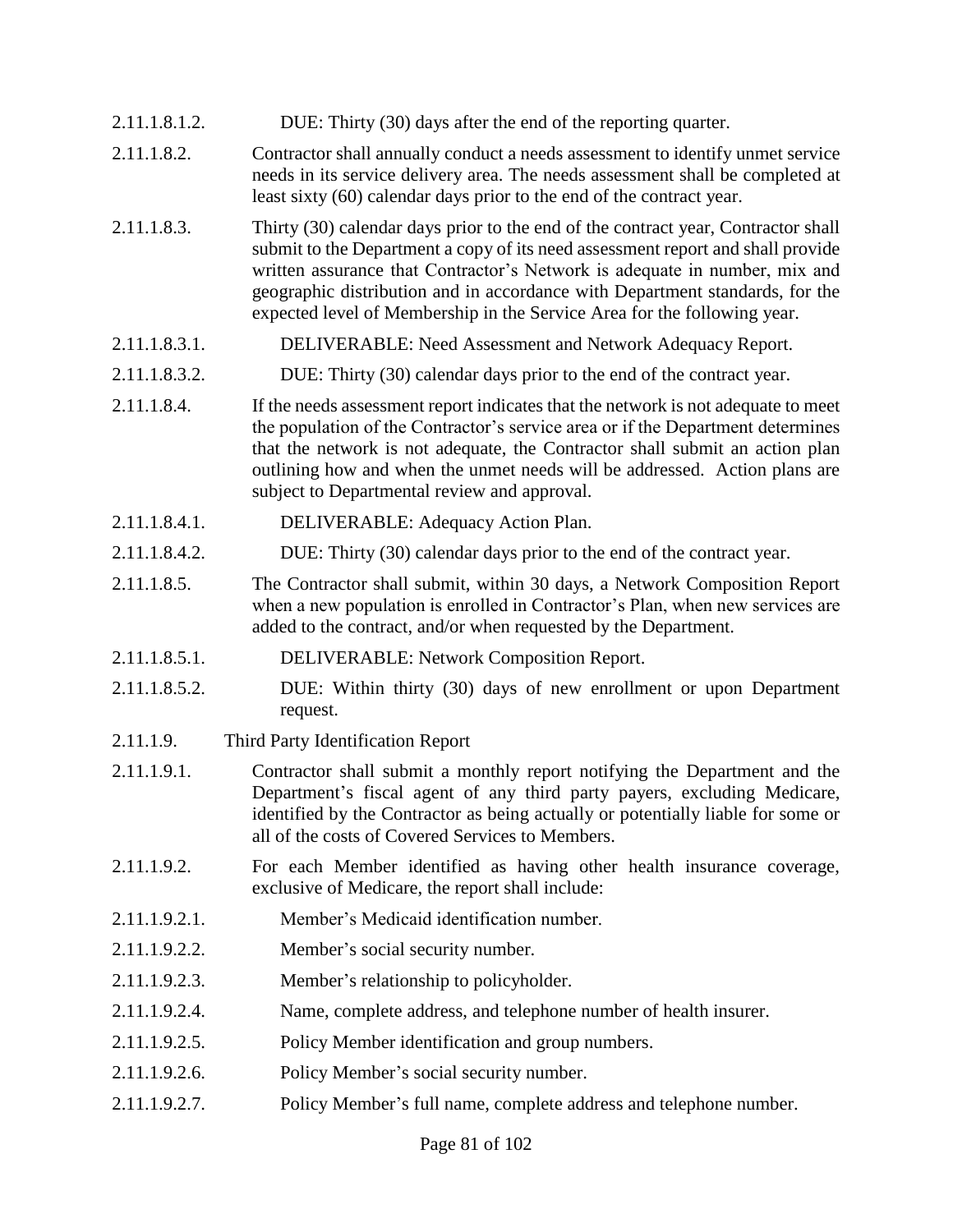- 2.11.1.9.2.8. Daytime telephone number where the Member can be reached.
- 2.11.1.9.3. If the Contractor identifies a Member with Medicare, the report shall contain the Member's name and Medicaid identification along with the Medicare identification number.
- 2.11.1.9.4. If the Contractor identifies a Member with other forms of recovery potential (e.g. workers' compensation, motor vehicle accident insurance coverage, personal injury tort) the Contractor shall submit all known information regarding the circumstances giving rise to the recovery potential and the identification of the other parties and payers who may be liable.
- 2.11.1.9.4.1. DELIVERABLE: Third Party Identification Report.
- 2.11.1.9.4.2. DUE: Within ten (10) Business Days following the reporting month.
- 2.11.1.10. Compliance Program Plan
- 2.11.1.10.1. Contractor shall submit its Compliance Program Plan for approval upon each contract renewal.
- 2.11.1.10.1.1. DELIVERABLE: Compliance Program Plan.
- 2.11.1.10.1.2. DUE: Annually, no later than June  $30<sup>th</sup>$ .
- 2.11.1.11. Compliance with False Claims Act
- 2.11.1.11.1. The Contractor shall submit its written policies that conform to the requirements detailed in Section 2.9.3., Program Integrity and detailing its compliance with:
- 2.11.1.11.1.1. The False Claims Act, 31 USC § 3729, et seq.
- 2.11.1.11.1.2. Administrative remedies for false claims and statements.
- 2.11.1.11.1.3. State laws relating to civil or criminal penalties for false claims and statements, if any.
- 2.11.1.11.1.4. Whistleblower protections under such laws.
- 2.11.1.11.1.4.1. DELIVERABLE: False Claims Policies.
- 2.11.1.11.1.4.2. DUE: Within forty-five (45) days after the Effective Date.
- 2.11.1.11.2. The Contractor shall submit, written assurance of compliance with the False Claims Act to the Department's Program Integrity Section.
- 2.11.1.11.2.1. DELIVERABLE: Assurance of Compliance.
- 2.11.1.11.2.2. DUE: Annually, within thirty (30) days of written notification by the Department's Program Integrity Section.
- 2.11.1.12. Graduate Medical Education Report
- 2.11.1.12.1. The Contractor shall submit a quarterly report detailing the total inpatient hospital days, total outpatient charges, and total inpatient discharges, by hospital, for Members for each calendar year quarter.
- 2.11.1.12.1.1. DELIVERABLE: Graduate Medical Education Report.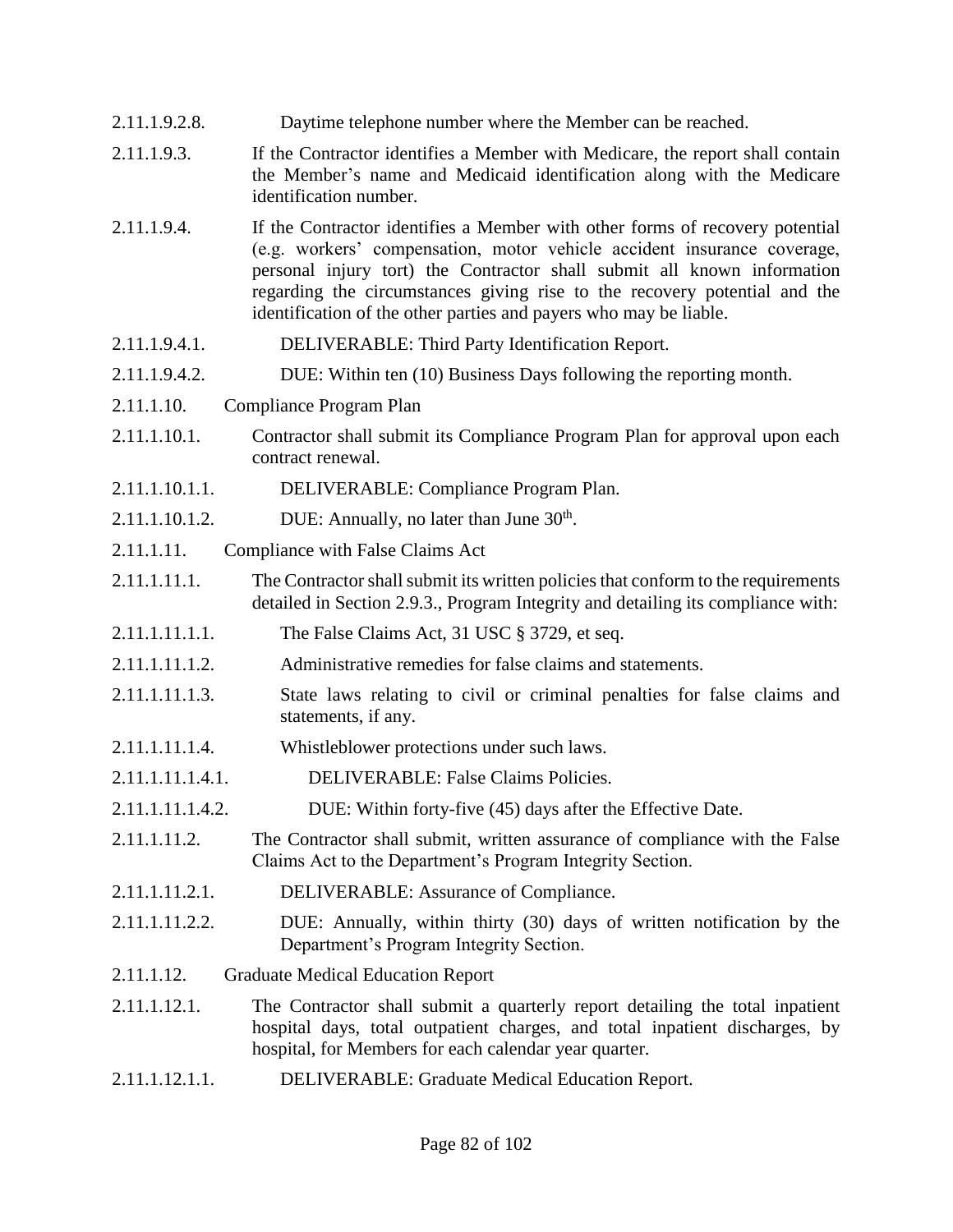- 2.11.1.12.1.2. DUE: No later than ninety (90) calendar days following the end of the reporting quarter.
- 2.11.1.13. Performance Measures
- 2.11.1.13.1. The Contractor shall report annually on performance measures outlined in Exhibit F. Implementation of core performance measures shall begin upon implementation of this Contract.
- 2.11.1.13.2. Additional performance measures may be implemented and reported on in future contract years, by agreement between the Contractor and the Department.
- 2.11.1.13.2.1. DELIVERABLE: Performance Measures Report.
- 2.11.1.13.2.2. DUE: Annually as requested by the Department
- 2.11.1.14. Third Party Recovery Report
- 2.11.1.14.1. The Contractor shall submit an annual report of all amounts actually recovered from third parties. The report shall contain the Medicaid Member ID, category of assistance and dates of service related to the recovery. The report shall be provided on compact disc or by encrypted email.
- 2.11.1.14.1.1. DELIVERABLE: Third Party Recovery Report.
- 2.11.1.14.1.2. DUE: Annually, no later than March  $31<sup>st</sup>$  for the preceding fiscal year.
- 2.11.1.15. Annual Training Report
- 2.11.1.15.1. At the end of each calendar year, the Contractor shall create an Annual Training Report detailing trainings that were provided by the Contractor to its Providers, state agencies, and counties during the previous calendar year.
- 2.11.1.15.2. This report shall be in a format mutually agreed upon by the Department and the Contractor. This report shall detail trainings related to the requirements, policies, and procedures related to this Contract, including but not limited to, access to care, care coordination, services available to members, member transitions, the Child Mental Health Treatment Act (CMHTA), member rights (appeals and grievances).
- 2.11.1.15.2.1. DELIVERABLE: Annual Training Report.
- $2.11.1.15.2.2.$  DUE: Annually on January  $30<sup>th</sup>$ .
- 2.11.1.16. Integrated Care Report
- 2.11.1.16.1. The Contractor shall collaborate with the RCCO in its region on a semi-annual report regarding integrated care efforts in its region. The Department shall provide a standardized template for this report. The report is due from the RCCO thirty (30) calendar days following each reporting period.
- 2.11.1.17. Health Insurance Providers Fee Reporting
- 2.11.1.17.1. In the event that the Contractor is subject to any Health Insurance Providers Fee under 26 CFR Part 57 and required to file a form 8963, then the Contractor shall create a Health Insurance Providers Fee Report to the Department that contains all of the following information: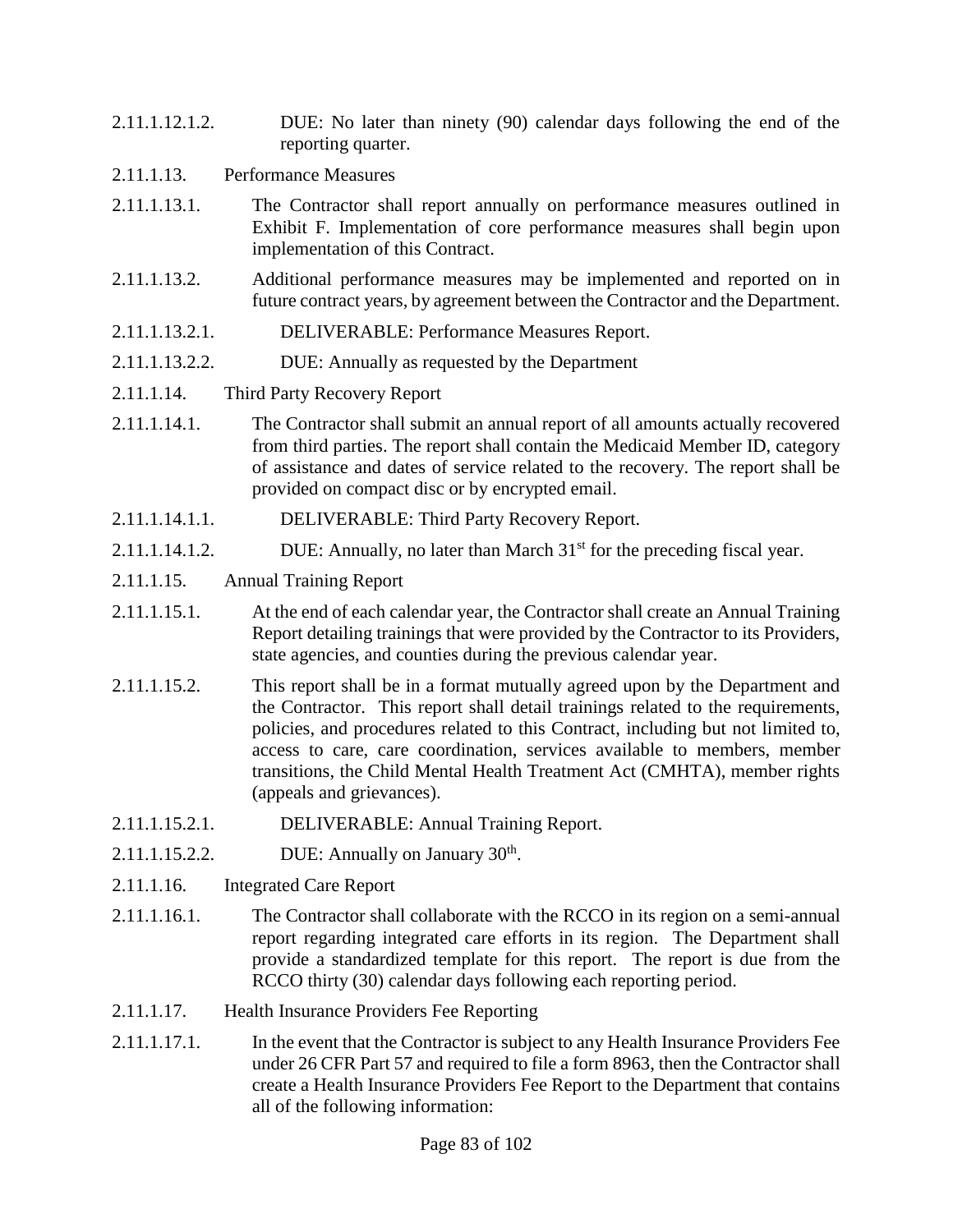- 2.11.1.17.1.1. A copy of the Form 8963 as well as copies of any corrected Form 8963s filed with the Internal Revenue Service (IRS).
- 2.11.1.17.1.2. The preliminary and final calculations of the fee from the IRS, even if the calculated fee was \$0.00.
- 2.11.1.17.1.3. An allocation of the fee attributable to the Work under this Contract.
- 2.11.1.17.1.4. Any additional information related to the Health Insurance Providers Fee, as determined by the Department.
- 2.11.1.17.2. The Contractor shall deliver the Health Insurance Providers Fee Report for each year that it is required to file a form 8963 with the IRS.
- 2.11.1.17.2.1. DELIVERABLE: Health Insurance Providers Fee Report
- 2.11.1.17.2.2. DUE: Annually, no later than October  $1<sup>st</sup>$  of each year in which the Contractor filed a form 8963
- 2.11.1.18. Ad Hoc Compliance Reports
- 2.11.1.18.1. Upon request of the Department, the Contractor shall create ad hoc reports for compliance purposes. The Contractor may also be asked to collaborate with other State contractors (e.g. RCCOs) on reporting deliverables.
- 2.11.1.18.1.1. DELIVERABLE: Ad Hoc Compliance Reports.
- 2.11.1.18.1.2. DUE: Within fifteen (15) days of the Department's request.
- 2.11.1.19. Health Insurance Providers Fee Rate Settlement
- 2.11.1.19.1. The Contractor and the Department shall engage in Health Insurance Providers Fee Rate Settlements based upon the Health Insurance Providers Fee report provided by the Contractor to the Department each October. Each Health Insurance Providers Fee Rate Settlement process shall include the following:
- 2.11.1.19.1.1. During the rate-setting cycle, the Department will calculate a prospective rate to account for the health insurance provider fee. This rate will be withheld from the Contractor's payment.
- 2.11.1.19.1.2. Upon receipt of the Health Insurance Providers Fee Report, the Department will calculate the actual rate to account for the health insurance provider fee. The Department will issue a notification letter by July 31st with the amount to be remitted to the Contractor. The Department will calculate the actual rate to account for the health insurer provider fee and will update the amount withheld for the health insurer provider fee through a contract amendment.
- 2.11.2. Institutional Compliance Reporting
- 2.11.2.1. Insurance Report
- 2.11.2.1.1. The Contractor shall submit documentation upon request by the Department establishing current and continuous insurance coverage.
- 2.11.2.1.2. The Department reserves the right to require complete, certified copies of all insurance policies required by this Agreement at any time.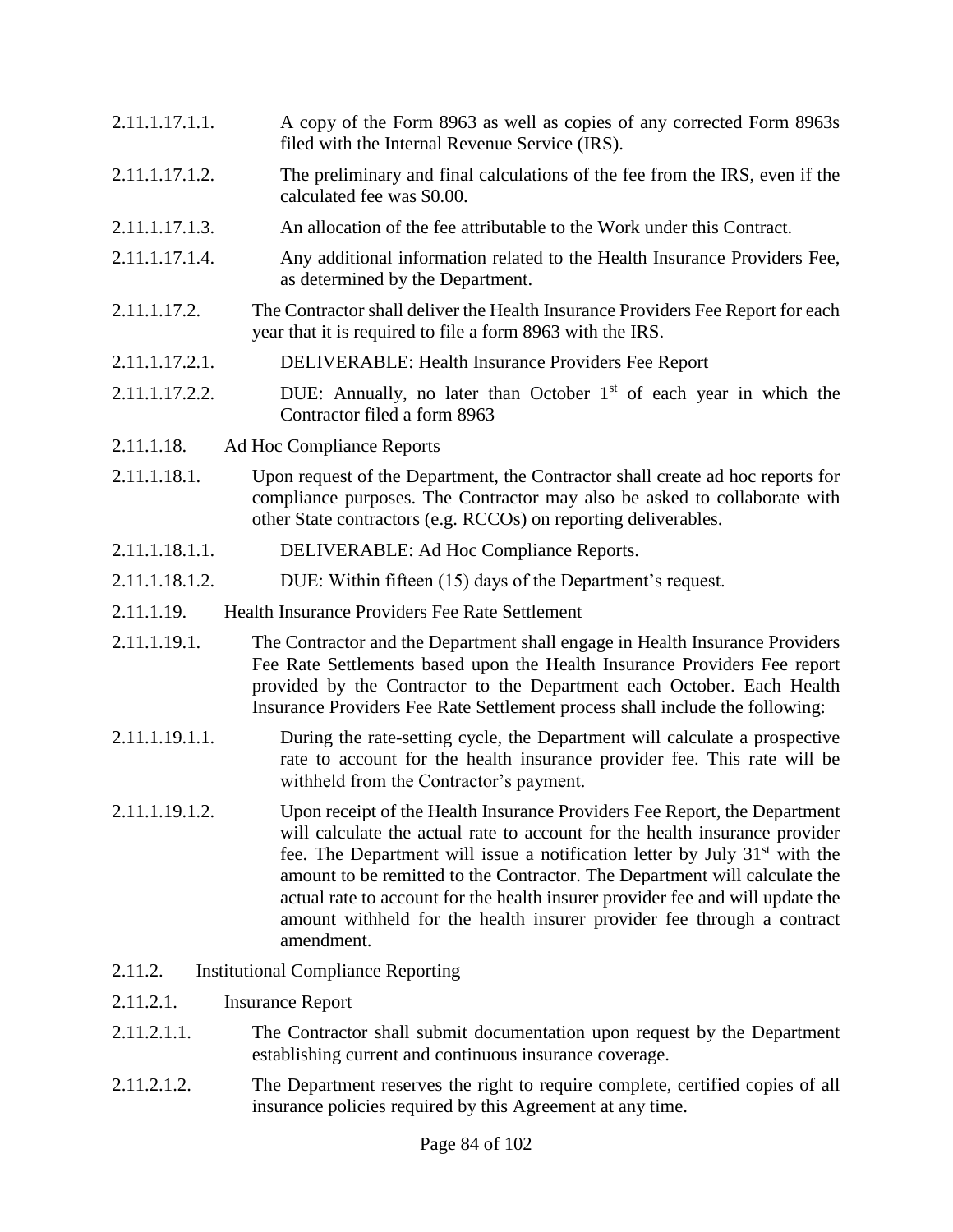- 2.11.2.1.2.1. DELIVERABLE: Insurance Report.
- 2.11.2.1.2.2. DUE: Within five (5) Business Days of request by the Department.
- 2.11.2.1.3. The Contractor shall submit to the Department financial reports for the previous fiscal year, produced in accordance with the Mental Health Accounting and Auditing Guidelines, and audited by an independent Certified Public Accountant.
- 2.11.2.1.3.1. DELIVERABLE: Financial Report.
- 2.11.2.1.3.2. DUE: Annually, no later than April  $1<sup>st</sup>$ .
- 2.11.2.2. Personnel and Committee Report
- 2.11.2.2.1. The Contractor shall submit a report at the request of the Department identifying the following individuals:
- 2.11.2.2.1.1. Privacy Officer
- 2.11.2.2.1.2. Security Officer
- 2.11.2.2.1.3. Compliance Officer
- 2.11.2.2.1.4. QI Committee Members
- 2.11.2.2.1.5. Credentialing Committee Members
- 2.11.2.2.2. At the request of the Department the Contractor shall also submit the training, education and credentials of these individuals.
- 2.11.2.2.2.1. DELIVERABLE: Personnel and Committee Report.
- 2.11.2.2.2.2. DUE: Within five (5) days of request by the Department
- 2.11.2.3. Security Events Report
- 2.11.2.3.1. The Contractor shall submit, quarterly, a report focusing on the following four (4) primary potential risk areas:
- 2.11.2.3.1.1. Unauthorized systems access.
- 2.11.2.3.1.2. Compromised data.
- 2.11.2.3.1.3. Loss of data integrity.
- 2.11.2.3.1.4. Inability to transmit or process data.
- 2.11.2.3.2. Upon discovery, the Contractor shall disclose any and all incidents falling into the categories listed above, shall document its internal review of these incidents, and shall provide to the Department its corrective actions and other mitigating measures.
- 2.11.2.3.2.1. DELIVERABLE: Security Events Report
- 2.11.2.3.2.2. DUE: Forty five (45) days after the end of the reporting quarter.
- 2.11.2.4. General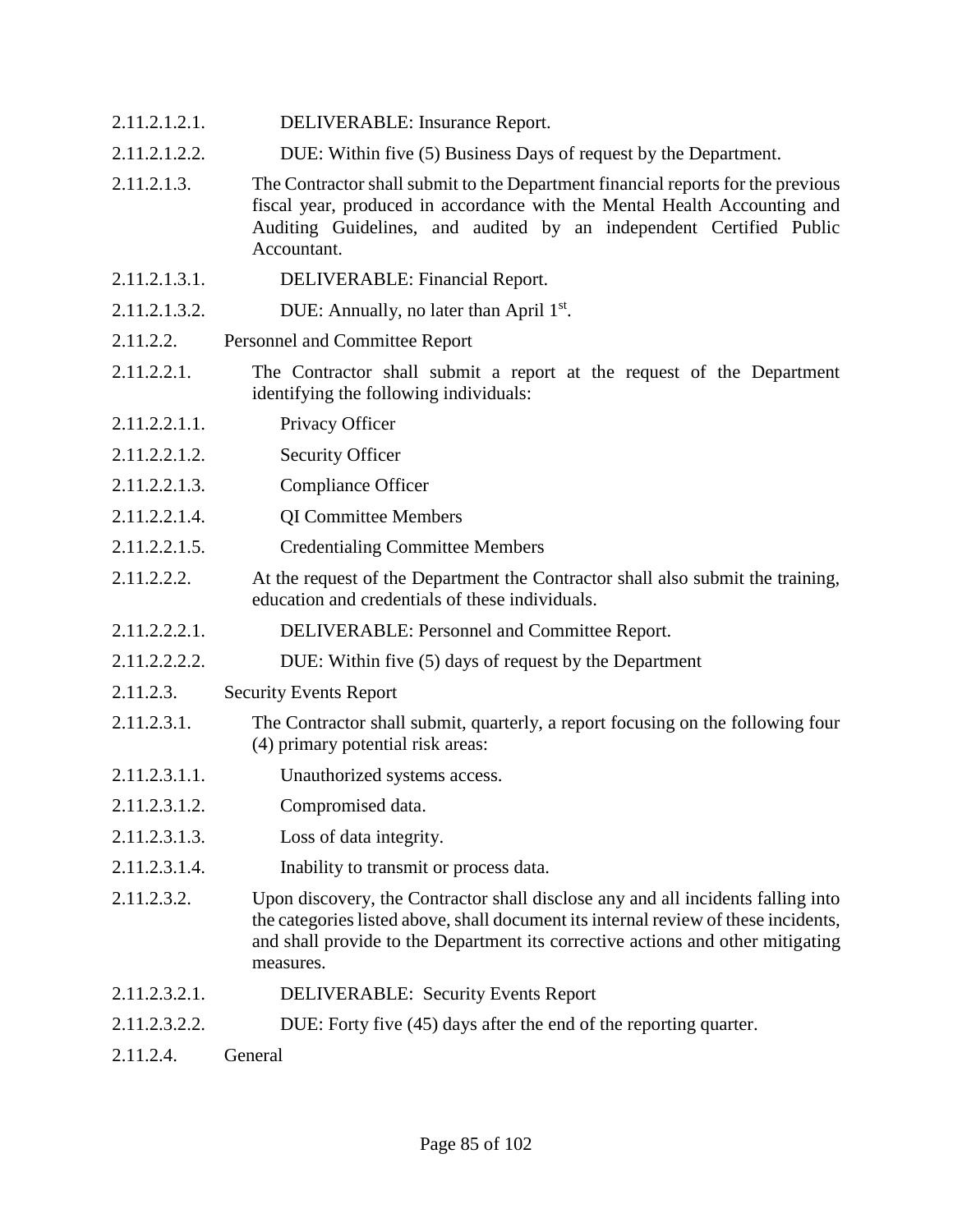- 2.11.2.4.1. The Contractor shall inform the Department, within five (5) Business Days, of any significant event or change in circumstances that might beneficially or adversely affect Members, Providers, the Department or other stakeholders.
- 2.11.2.4.1.1. DUE: Significant Event/Circumstance Report.

DUE: Within five (5) Business Days of the event.

# **2.12. EMPLOYEE EDUCATION ABOUT FALSE CLAIMS**

- 2.12.1. In accordance with 42 U.S.C. 1396a(a)(68), the Contractor shall establish written policies, for all employees (including management) and for any contractor or agent, that include detained information about the False Claims Act, 31 USC § 3729, et seq., administrative remedies for false claims and statements established under chapter 38 or title 31, United States Code, the Colorado Medicaid False Claims Act, Section 25.5- 4-304 C.R.S. et seq., detailed provisions regarding policies and procedures for detecting and preventing fraud, waste and abuse, whistleblower protections and the role of such laws in preventing and detecting fraud, waste and abuse in Federal health care programs.
- 2.12.2. The Contractor shall provide upon request by the Department written assurances and submit its written policies and procedures. The written assurances are:
- 2.12.2.1. The Contractor has the policy and procedures required by 42 U.S.C. 1396a(a)(68).
- 2.12.2.2. The Contractor has incorporated language required by statute into the employee handbook, if one exists.
- 2.12.2.3. The policy and procedures have been disseminated to all employees including management and employees of any contractor or agent.
- 2.12.2.4. The Contractor understands that failure to comply within thirty (30) calendar days from the date of the request by the Department for assurances and submissions may result in suspension or termination.
- 2.12.2.4.1. DELIVERABLE: Written assurances, policies and procedures and employee handbook, if one exists.
- 2.12.2.4.2. DUE: Annually, within thirty (30) days of the date of written request by the Department's Program Integrity Section.

# **SECTION 3.0 CONTRACTOR'S GENERAL REQUIREMENTS**

# **3.1. GENERAL REQUIREMENTS**

3.1.1. The Contractor may be privy to internal policy discussions, contractual issues, price negotiations, confidential medical information, Department financial information, and advance knowledge of legislation. In addition to all other confidentiality requirements of the Contract, the Contractor shall also consider and treat any such information as confidential and shall not disclose it to any third party without the written consent of the Department.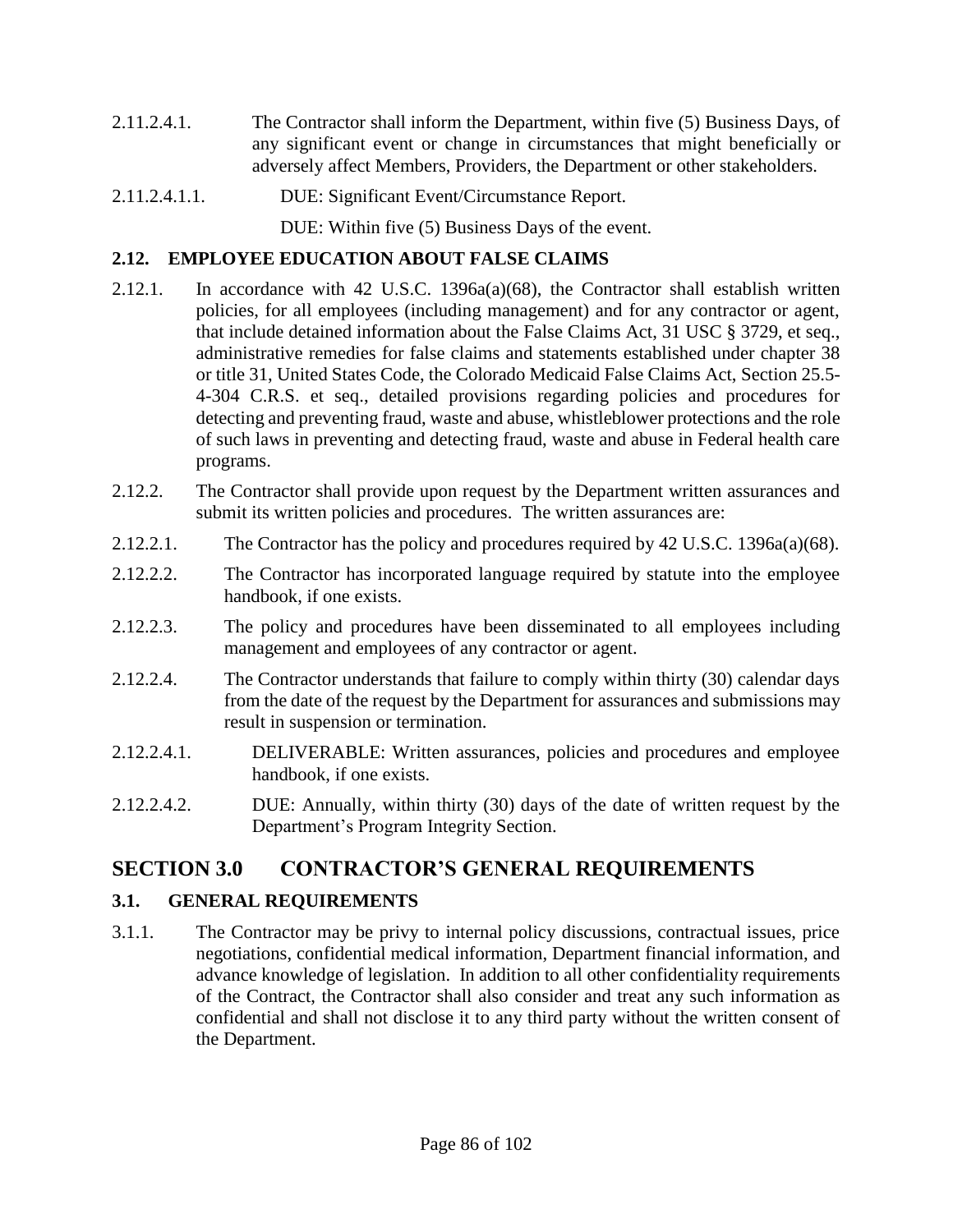- 3.1.2. The Contractor shall work cooperatively with key Department staff and, if applicable, the staff of other Department contractors or other State agencies to ensure the completion of the Work. The Department may, in its sole discretion, use other contractors to perform activities related to the Work that are not contained in the Contract or to perform any of the Department's responsibilities. In the event of a conflict between the Contractor and any other Department contractor, the Department will resolve the conflict and the Contractor shall abide by the resolution provided by the Department.
- 3.1.3. The Contractor shall inform Department management staff on current trends and issues in the healthcare marketplace and provide information on new technologies in use that may impact the Contractor's responsibilities under this Contract.
- 3.1.4. The Contractor shall maintain complete and detailed records of all meetings, system development life cycle documents, presentations, project artifacts and any other interactions or deliverables related to the project described in the Contract. The Contractor shall make such records available to the Department upon request, throughout the term of the Contract.
- 3.1.5. Subcontractual Relationships and Delegation
- 3.1.5.1. The Contractor shall be accountable for any functions and responsibilities that it delegates to any subcontractor. The Contractor shall:
- 3.1.5.1.1. Evaluate the prospective Subcontractor's ability to perform the activities to be delegated.
- 3.1.5.1.2. Require a written agreement with the Subcontractor that specifies the activities and report responsibilities delegated to the Subcontractor; and provides for revoking delegation or imposing other sanctions if the Subcontractor's performance is inadequate.
- 3.1.5.1.3. Monitor the Subcontractor's performance on an ongoing basis and subject it to formal review according to a periodic schedule established by the State, consistent with industry standards or State MCO laws and regulations.
- 3.1.5.1.4. Identify deficiencies or areas for improvement, and shall ensure that the Subcontractor takes corrective action.

#### **3.2. KEY PERSONNEL REQUIREMENTS**

- 3.2.1. The Contractor shall designate people to hold the Key Personnel positions as specified in this Contract. The Contractor shall not allow for any individual to fill more than one of the roles defined as Key Personnel unless the Department has granted approval. Key personnel (unless otherwise stated) must be primarily located or stationed in Colorado for the duration of this Contract.
- 3.2.2. The Contractor shall ensure Key Personnel and other personnel assigned to the Contract are available for meetings with the Department during the Department's normal Business Hours. The Contractor shall also make these personnel available outside of the Department's normal Business Hours and on weekends with prior notice from the Department.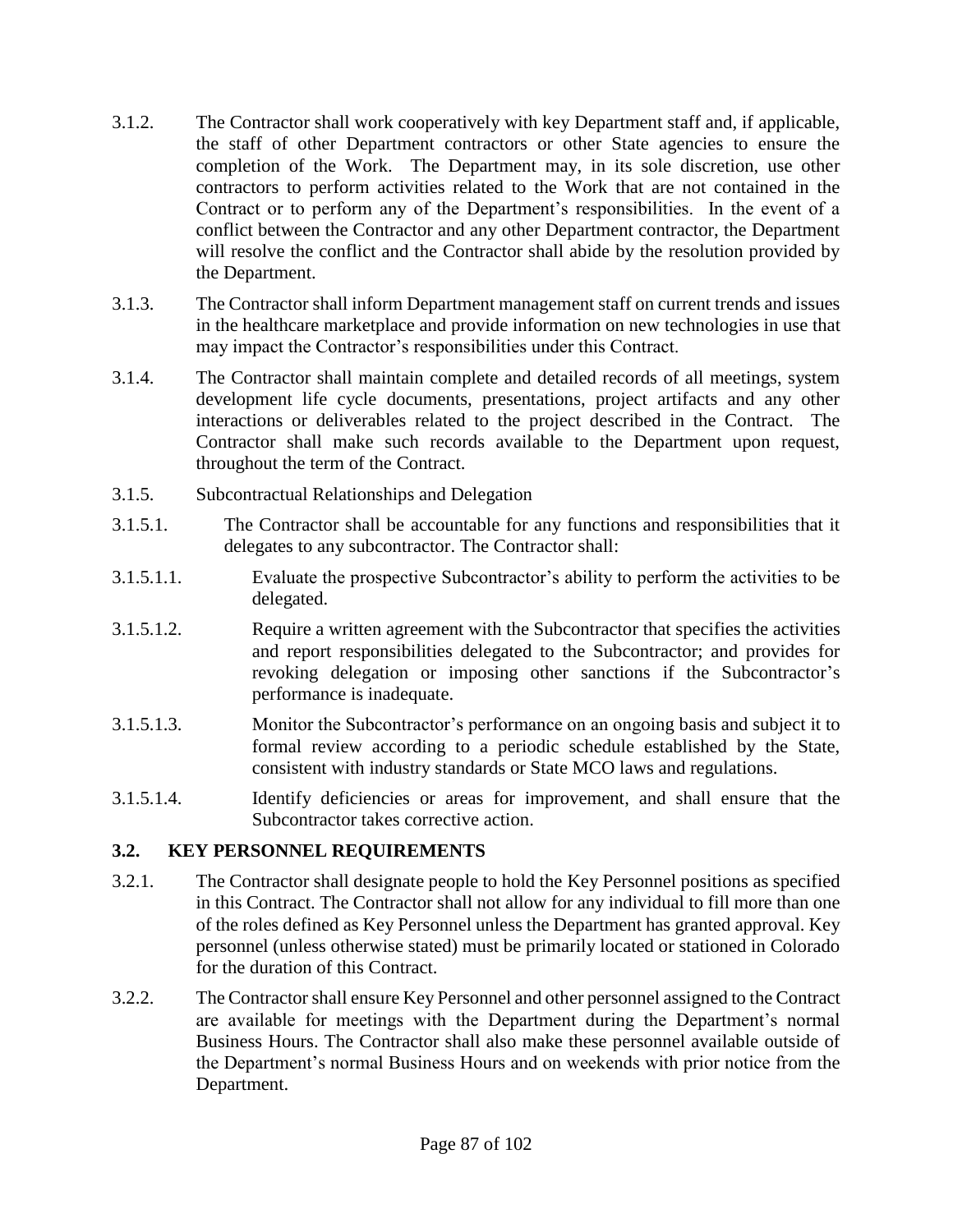- 3.2.3. The Contractor's Key Personnel and other operational staff shall be available for all regularly scheduled meetings between the Contractor and the Department, unless the Department has granted prior, written approval otherwise.
- 3.2.4. The Contractor shall ensure that the personnel and staff attending all meetings between the Department and the Contractor have the authority to represent and commit the Contractor regarding work planning, problem resolution and program development.
- 3.2.5. At the Department's direction, the Contractor shall make its Key Personnel and other personnel assigned to the Contract available to attend meetings as subject matter experts with stakeholders both within the State government and external or private stakeholders.
- 3.2.6. All of the Contractor's personnel that attend any meeting with the Department or other Department stakeholders shall be physically present at the location of the meeting, unless the Department gives prior, written permission to attend by telephone or video conference.
- 3.2.7. Key personnel and staff shall respond to all telephone calls, voicemails and emails from the Department within one (1) Business Day of receipt by the Contractor.
- 3.2.8. Key personnel may be temporarily replaced due to sickness, family emergencies, or other kinds of approved leave. In such cases, the Department shall be notified of the individual that will be filling in for the employee.
- 3.2.9. The Contractor shall supply the Department with the name(s), resume and references for any proposed replacement whenever there is a change to Key Personnel. Any individual replacing Key Personnel shall have qualifications that are equivalent to or exceed the qualifications of the individual that previously held the position, unless otherwise approved, in writing, by the Department.
- 3.2.9.1. DELIVERABLE: Name(s), resume(s) and references for the person(s) replacing anyone in a Key Personnel position during a voluntary change
- 3.2.9.2. DUE: At least five (5) Business Days prior to the change in Key Personnel
- 3.2.10. The Key Personnel identified for this Contract are:
- 3.2.10.1. Executive Director or Chief Executive Officer
- 3.2.10.2. Chief Financial Officer
- 3.2.10.3. Chief Medical Director/Officer
- 3.2.10.4. Clinical Substance Use Disorder Coordinator. The Clinical Substance Use Disorder Coordinator shall:
- 3.2.10.4.1. Be knowledgeable regarding Substance Use Disorder diagnoses, services, supports, and treatments.
- 3.2.10.4.2. Be knowledgeable on providing care coordination and recovery approaches for Substance Use Disorder Members.
- 3.2.10.5. Director of Utilization Management
- 3.2.10.6. Member and Family Affairs Director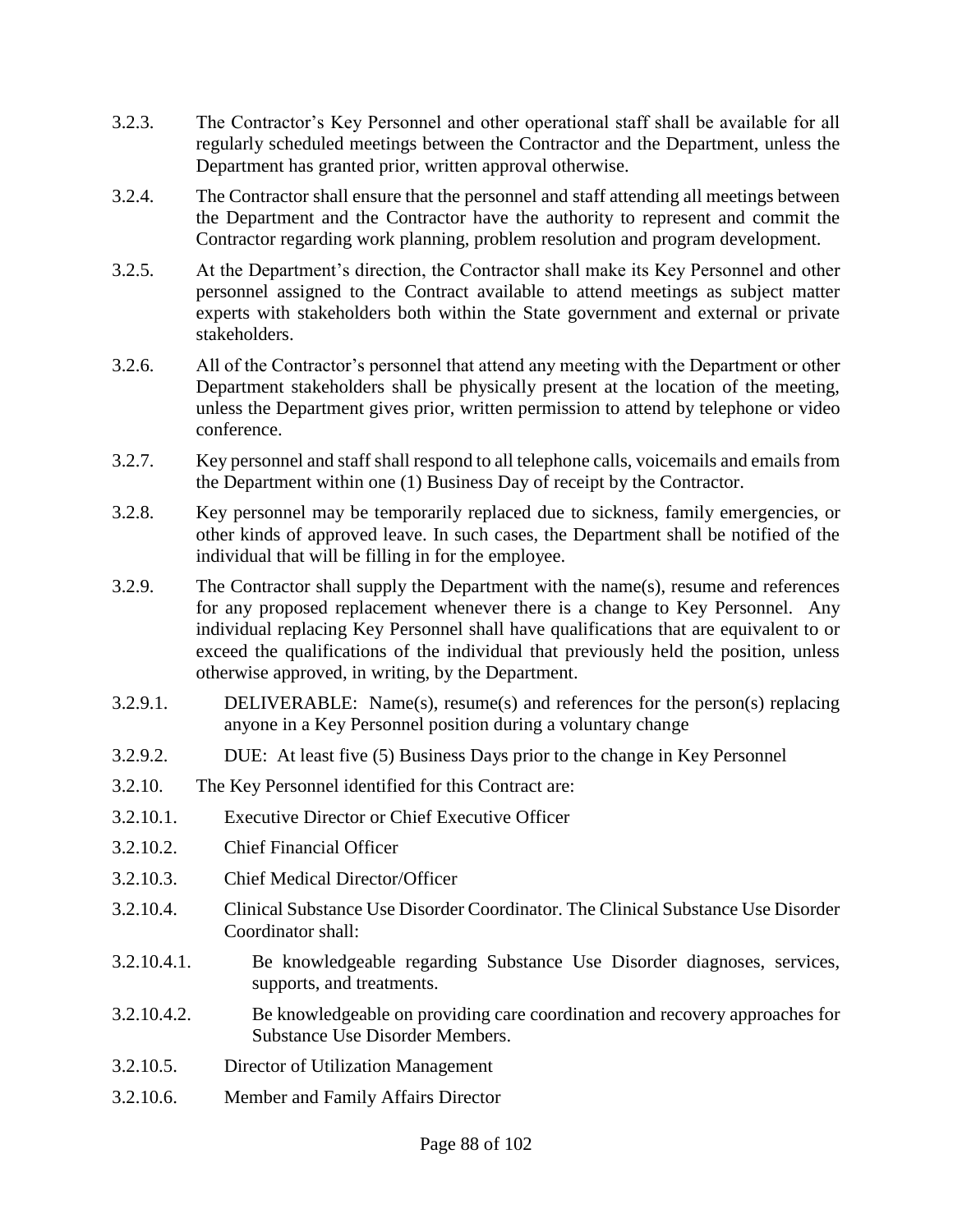#### 3.2.10.7. Outcomes or Quality Improvement Director

## **3.3. OTHER PERSONNEL REQUIREMENTS**

- 3.3.1.1. The Contractor shall provide Other Personnel, individuals in addition to Key Personnel, to ensure Contractor's ability to complete the Work (Subcontractors or providers in the Contractor's network are not included in this category).
- 3.3.1.2. Contractor shall use its discretion to determine all Other Personnel it will require to complete the Work.
- 3.3.1.3. The Contractor shall ensure that the Other Personnel have previous experience, education and/or training that demonstrate that they are qualified for the positions on this project to which they will be assigned.

#### 3.3.2. Subcontractors

- 3.3.2.1. The Contractor may subcontract to complete a portion of the Work required by the Contract. The conditions for using a Subcontractor or Subcontractors are as follows:
- 3.3.2.1.1. The Contractor shall not subcontract more than forty percent (40%) of the Work. Providers in the Contractor's network providing behavioral health services to Members are not considered Subcontractors.
- 3.3.2.1.2. The Contractor shall provide the organizational name of each Subcontractor and all items to be worked on by each Subcontractor to the Department.
- 3.3.2.1.2.1. DELIVERABLE: Name of each Subcontractor and items on which each Subcontractor will work.
- 3.3.2.1.2.2. DUE: The later of thirty (30) days prior to the Subcontractor beginning work or the Effective Date.
- 3.3.2.2. The Contractor shall obtain prior consent and written approval for any change in the use of Subcontractor(s).

#### **3.4. DELIVERABLES**

- 3.4.1. All deliverables shall meet Department-approved format and content requirements. The Department will specify the number of copies and media for each deliverable. The Contractor shall make all changes to deliverables as directed by the Department.
- 3.4.2. Each deliverable will follow the deliverable submission process as follows:
- 3.4.2.1. The Contractor shall submit each deliverable to the Department for review and approval.
- 3.4.2.2. The Department will review the deliverable and may direct the Contractor to make changes to the deliverable. The Contractor shall make all changes within five (5) Business Days following the Department's direction to make the change unless the Department provides a longer period in writing.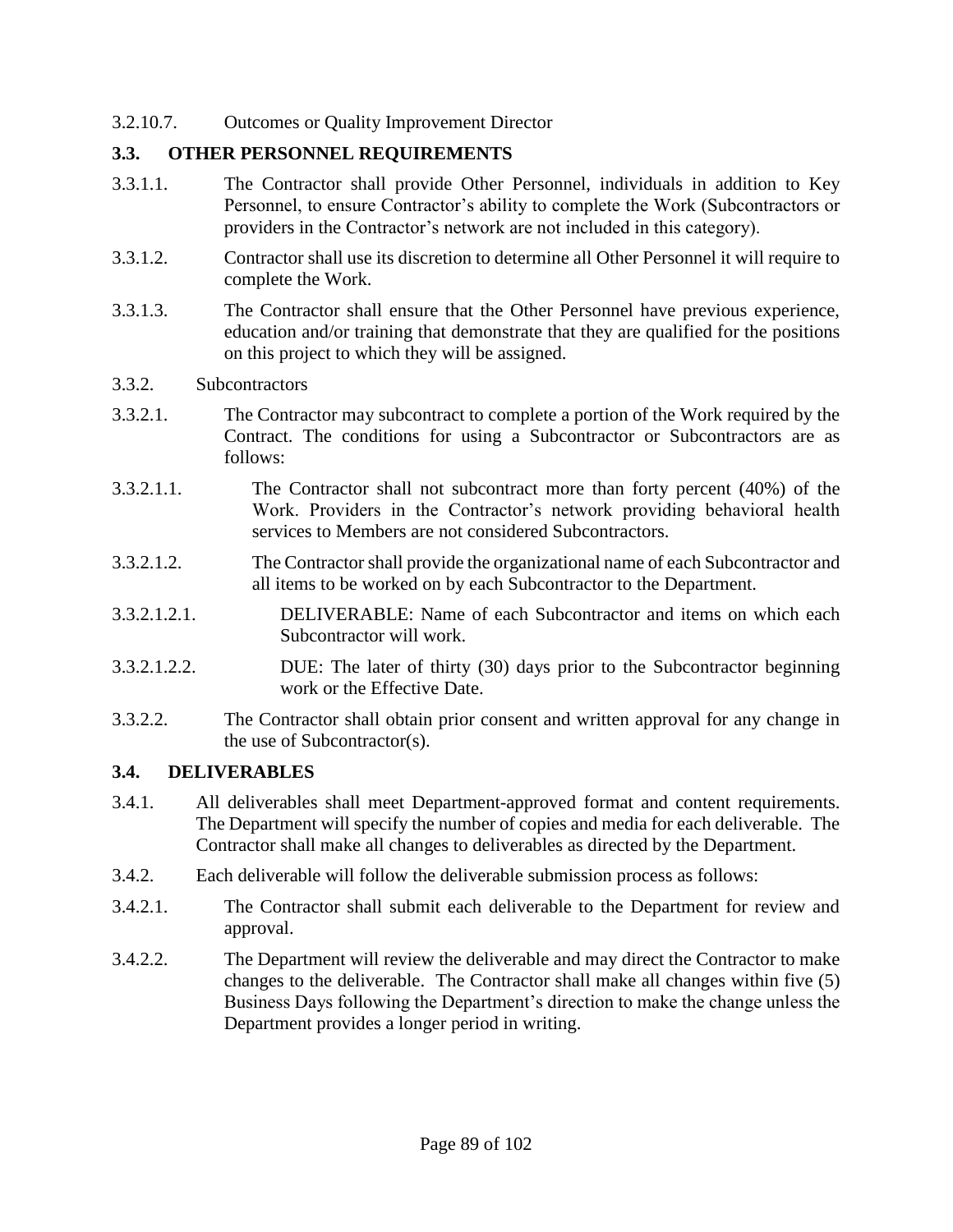- 3.4.2.2.1. Changes the Department may direct include, but are not limited to, modifying portions of the deliverable, requiring new pages or portions of the deliverable, requiring resubmission of the deliverable or requiring inclusion of information that was left out of the deliverable.
- 3.4.2.2.2. The Department may also direct the Contractor to provide clarification or provide a walkthrough of each deliverable to assist the Department in its review. The Contractor shall provide the clarification or walkthrough as directed by the Department.
- 3.4.2.3. Once the Department has received an acceptable version of the deliverable, including all changes directed by the Department, the Department will notify the Contractor of its acceptance of the deliverable. A deliverable shall not be deemed accepted prior to the Department's notice to the Contractor of its acceptance of that deliverable.
- 3.4.3. The Contractor shall employ an internal quality control process to ensure that all deliverables, documents and calculations are complete, accurate, easy to understand and of high quality. The Contractor shall provide deliverables that, at a minimum, are responsive to the specific requirements, organized into a logical order, contain no spelling or grammatical errors, formatted uniformly and contain accurate information and correct calculations. The Contractor shall retain all draft and marked-up documents and checklists utilized in reviewing deliverables for reference as directed by the Department.
- 3.4.4. At the Department's request, the Contractor shall be required to conduct a walk-through of Department-selected deliverables to facilitate the Department's review process. The walk-through shall consist of an overview of the deliverable, explanation of the organization of the deliverable, presentation of critical issues related to the deliverable and other information as requested by the Department. It is anticipated that the content of the walk-through may vary with the deliverable presented.
- 3.4.5. In the event that any due date for a deliverable falls on a day that is not a Business Day, then the due date shall be automatically extended to the next Business Day, unless otherwise directed by the Department.
- 3.4.6. All due dates or timelines that reference a period of days shall be measured in calendar days, months and quarters unless specifically stated as Business Days or otherwise. All times stated in the Contract shall be considered to be in Mountain Time, adjusted for Daylight Saving Time as appropriate, unless specifically stated otherwise.
- 3.4.7. No deliverable, report, data, procedure or system created by the Contractor for the Department that is necessary to fulfilling the Contractor's responsibilities under the Contract, as determined by the Department, shall be considered proprietary.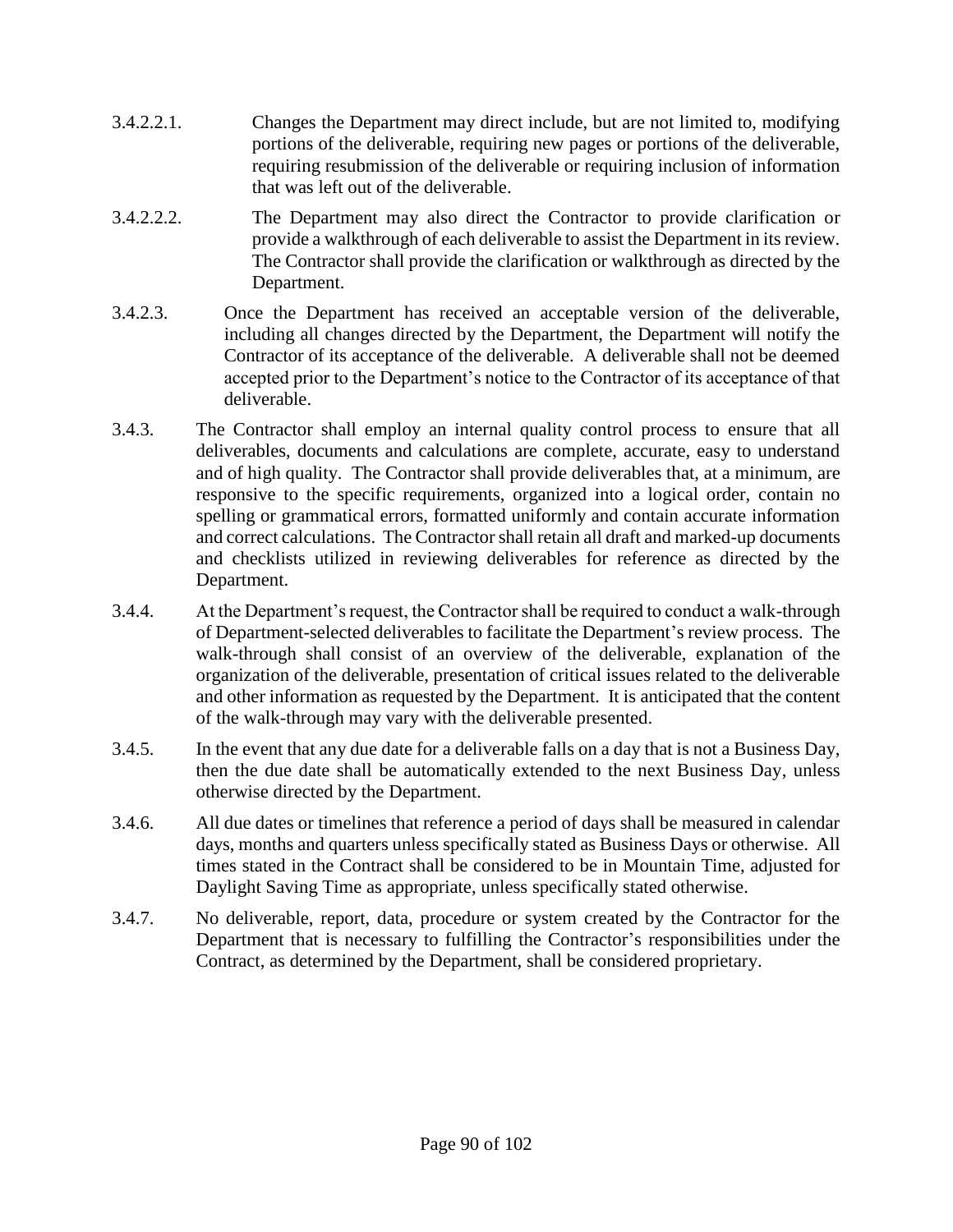- 3.4.8. If any deliverable contains ongoing responsibilities or requirements for the Contractor, such as deliverables that are plans, policies or procedures, then the Contractor shall comply with all requirements of the most recently approved version of that deliverable. The Contractor shall not implement any version of any such deliverable prior to receipt of the Department's written approval of that version of that deliverable. Once a version of any deliverable described in this subsection is approved by the Department, all requirements, milestones and other deliverables contained within that deliverable shall be considered to be requirements, milestones and deliverables of this Contract.
- 3.4.8.1. Any deliverable described as an update of another deliverable shall be considered a version of the original deliverable for the purposes of this subsection.
- 3.4.9. Any document, report, deliverable or other item delivered to the Department for review and approval shall require written approval by the Department before the Contractor may consider that document, report, deliverable or other item approved and complete. Written approval by the Department may be delivered via electronic mail (email) to the Contractor.

#### **3.5. STATED DELIVERABLES AND PERFORMANCE STANDARDS**

3.5.1. Any section within this Statement of Work headed with or including the term "DELIVERABLE" or "PERFORMANCE STANDARD" is intended to highlight a deliverable or performance standard contained in this Statement of Work and provide a clear due date for deliverables. The sections with these headings are not intended to expand or limit the requirements or responsibilities related to any deliverable or performance standard.

## **3.6. COMMUNICATION REQUIREMENTS**

- 3.6.1. Communication with the Department
- 3.6.1.1. The Contractor shall enable all Contractor staff to exchange documents and electronic files with the Department staff in formats compatible with the Department's systems. The Department currently uses Microsoft Office 2013 and/or Microsoft Office 365 for PC. If the Contractor uses a compatible program that is not the system used by the Department, then the Contractor shall ensure that all documents or files delivered to the Department are completely transferrable and reviewable, without error, on the Department's systems.
- 3.6.2. Communication with Members, Providers and Other Entities
- 3.6.2.1. The Contractor shall create a Communication Plan that includes, but is not limited to, all of the following:
- 3.6.2.1.1. A description of how the Contractor will communicate to Members any changes to the services those Members will receive or how those Members will receive the services.
- 3.6.2.1.2. A description of the communication methods, including things such as email lists, newsletters and other methods, the Contractor will use to communicate with Providers and Subcontractors.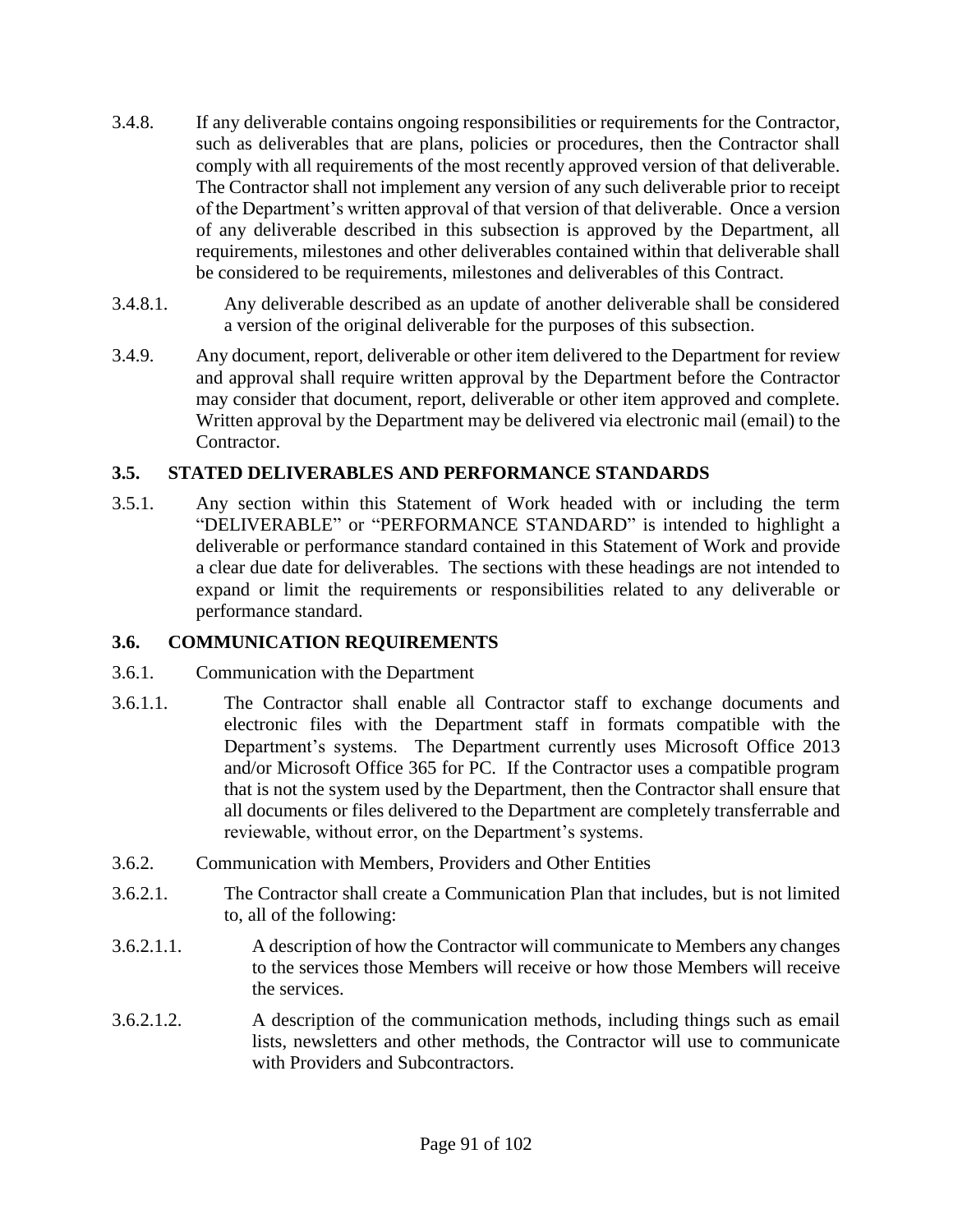- 3.6.2.1.3. The specific means of immediate communication with Members and a method for accelerating the internal approval and communication process to address urgent communications or crisis situations.
- 3.6.2.1.4. A general plan for how the Contractor will address communication deficiencies or crisis situations, including how the Contractor will increase staff, contact hours or other steps the Contractor will take if existing communication methods for Members or Providers are insufficient.
- 3.6.2.1.5. A listing of the following individuals within the Contractor's organization, that includes cell phone numbers and email addresses:
- 3.6.2.1.5.1. An individual who is authorized to speak on the record regarding the Work, the Contract or any issues that arise that are related to the Work.
- 3.6.2.1.5.2. An individual who is responsible for any website or marketing related to the Work.
- 3.6.2.1.5.3. Back-up communication staff that can respond in the event that the other individuals listed are unavailable.
- 3.6.2.2. The Contractor shall deliver the Communication Plan to the Department on a template provided by the Department or Contractor. The template is subject to approval by the Department.
- 3.6.2.2.1. DELIVERABLE: Communication Plan
- 3.6.2.2.2. DUE: Within sixty (60) Business Days after the Effective Date or longer if approved by the Department.
- 3.6.2.3. The Contractor shall review its Communication Plan on an annual basis and determine if any changes are required to account for any changes in the Work, in the Department's processes and procedures or in the Contractor's processes and procedures. The Contractor shall submit an Annual Communication Plan Update that contains all changes from the most recently approved prior Communication Plan, Annual Communication Plan Update or Interim Communication Plan Update or shall note that there were no changes.
- 3.6.2.3.1. DELIVERABLE: Annual Communication Plan Update
- 3.6.2.3.2. DUE: Annually, by June  $30<sup>th</sup>$  of each year
- 3.6.2.4. The Department may request a change to the Communication Plan at any time to account for any changes in the Work, in the Department's processes and procedures or in the Contractor's processes and procedures, or to address any communication related deficiencies determined by the Department. The Contractor shall modify the Communication Plan as directed by the Department and submit an Interim Communication Plan Update containing all changes directed by the Department.
- 3.6.2.4.1. DELIVERABLE: Interim Communication Plan Update
- 3.6.2.4.2. DUE: Within ten (10) Business Days following the receipt of the request from the Department, unless the Department allows for a longer time in writing.
- 3.6.3. Marketing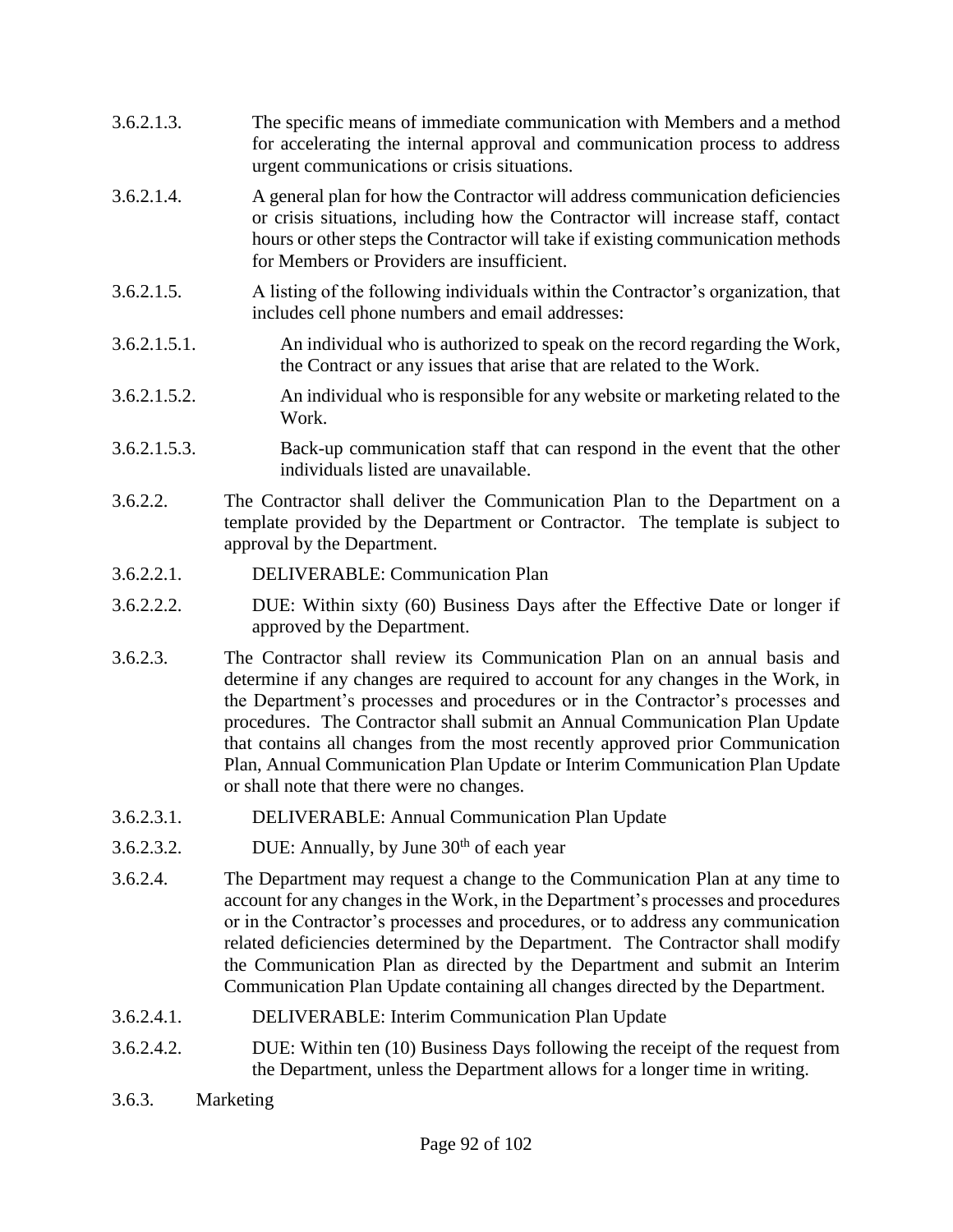- 3.6.3.1. The Contractor shall not distribute marketing materials without first obtaining Department approval.
- 3.6.3.1.1. All marketing, plans and materials, must be accurate and not misleading, confusing, or defrauding the recipients or the Department.
- 3.6.3.1.2. Marketing materials shall not contain any assertion or statement (whether written or oral) that the recipient must enroll with a MCE in order to obtain benefits or in order to not lose benefits.
- 3.6.3.1.3. The Contractor shall ensure that its marketing materials do not contain any assertion or statement (whether written or oral) that CMS, the Federal or State government, or similar entity endorses the Contractor.
- 3.6.3.2. The Contractor shall distribute marketing materials to its entire service area as defined by this contract.
- 3.6.3.3. The Contractor shall not seek to influence enrollment in conjunction with the sale or offering of any private insurance.
- 3.6.3.4. The Contractor shall not directly or indirectly engage in door-to-door, telephone, or other cold-call marketing activities.

## **3.7. BUSINESS CONTINUITY**

- 3.7.1. The Contractor shall create a Business Continuity Plan that the Contractor will follow in order to continue operations after a Disaster or a Business Interruption. The Business Continuity Plan shall include, but is not limited to, all of the following:
- 3.7.1.1. How the Contractor will replace staff that has been lost or is unavailable during or after a Business Interruption or disaster so that the Work is performed in accordance with the Contract.
- 3.7.1.2. How the Contractor will back-up all information necessary to continue performing the Work, so that no information is lost because of a Business Interruption or disaster.
- 3.7.1.2.1. In the event of a Disaster, the plan shall also include how the Contractor will make all information available at its back-up facilities.
- 3.7.1.3. How the Contractor will minimize the effects on Members in the event of a Business Interruption or disaster.
- 3.7.1.4. How the Contractor will communicate with the Department during the Business Interruption or disaster and points of contact within the Contractor's organization the Department can contact in the event of a Business Interruption or disaster.
- 3.7.1.5. Planned long-term back-up facilities out of which the Contractor can continue operations after a Disaster.
- 3.7.1.6. The time period it will take to transition all activities from the Contractor's regular facilities to the back-up facilities after a Disaster.
- 3.7.2. The Contractor shall deliver the Business Continuity Plan to the Department for review and approval.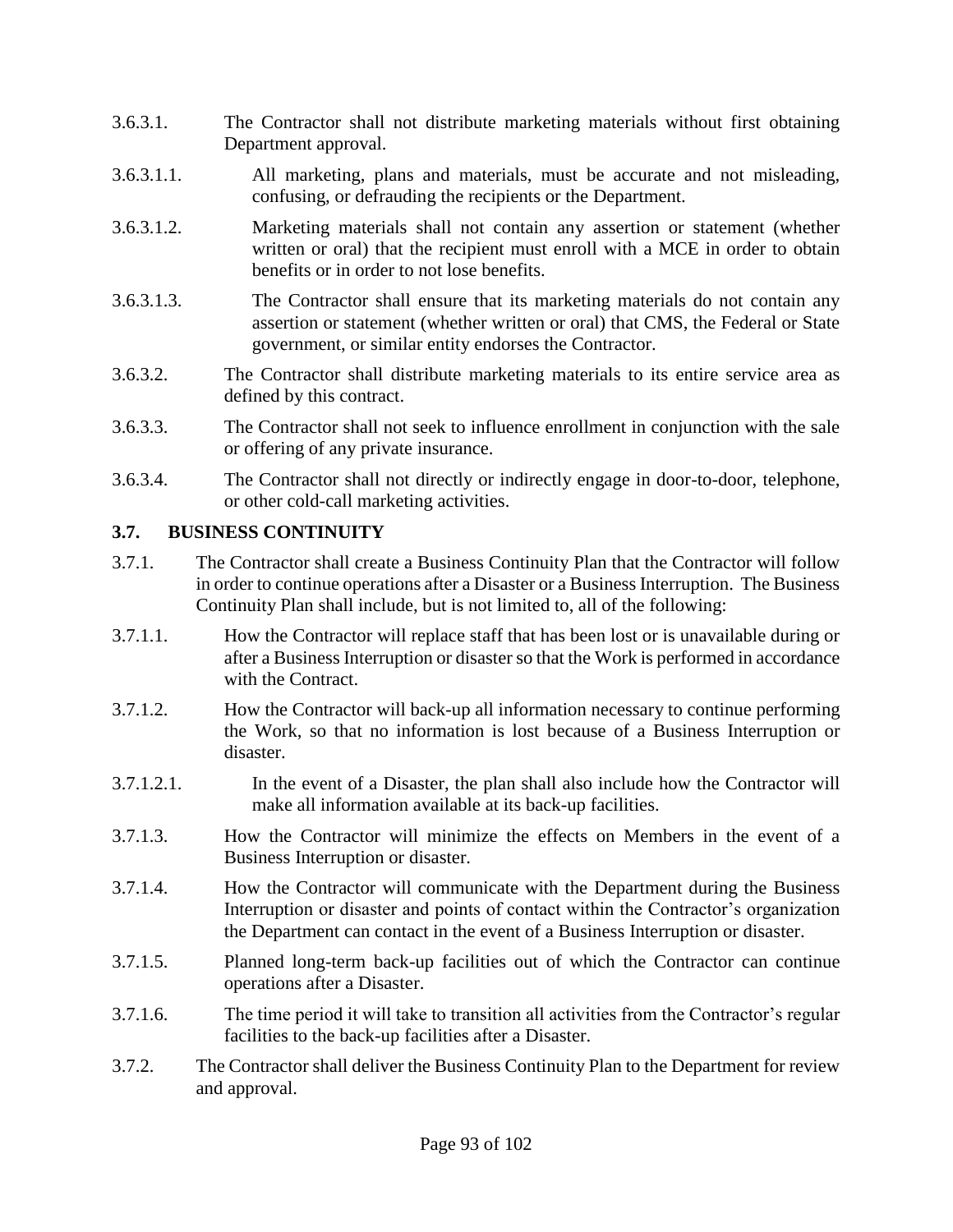- 3.7.2.1. DELIVERABLE: Business Continuity Plan.
- 3.7.2.2. DUE: Within ten (10) Business Days after the Effective Date.
- 3.7.3. The Contractor shall review its Business Continuity Plan at least semi-annually and update the plan as appropriate to account for any changes in the Contractor's processes, procedures or circumstances. The Contractor shall submit an Updated Business Continuity Plan that contains all changes from the most recently approved prior Business Continuity Plan or Updated Business Continuity Plan or shall note that there were no changes.
- 3.7.3.1. DELIVERABLE: Updated Business Continuity Plan
- 3.7.3.2. DUE: Semi-annually, by June  $30<sup>th</sup>$  and December  $31<sup>st</sup>$  of each year
- 3.7.4. In the event of any Business Interruption, the Contractor shall implement its most recently approved Business Continuity Plan or Updated Business Continuity Plan immediately after the Contractor becomes aware of the Business Interruption. In that event, the Contractor shall comply with all requirements, deliverables and milestones contained in the implemented plan.

## **3.8. FEDERAL FINANCIAL PARTICIPATION RELATED INTELLECTUAL PROPERTY OWNERSHIP**

3.8.1. In addition to the intellectual property ownership rights in the Contract, the following subsections describe the intellectual property ownership requirements that the Contractor shall meet during the term of the Contract in relation to federal financial participation.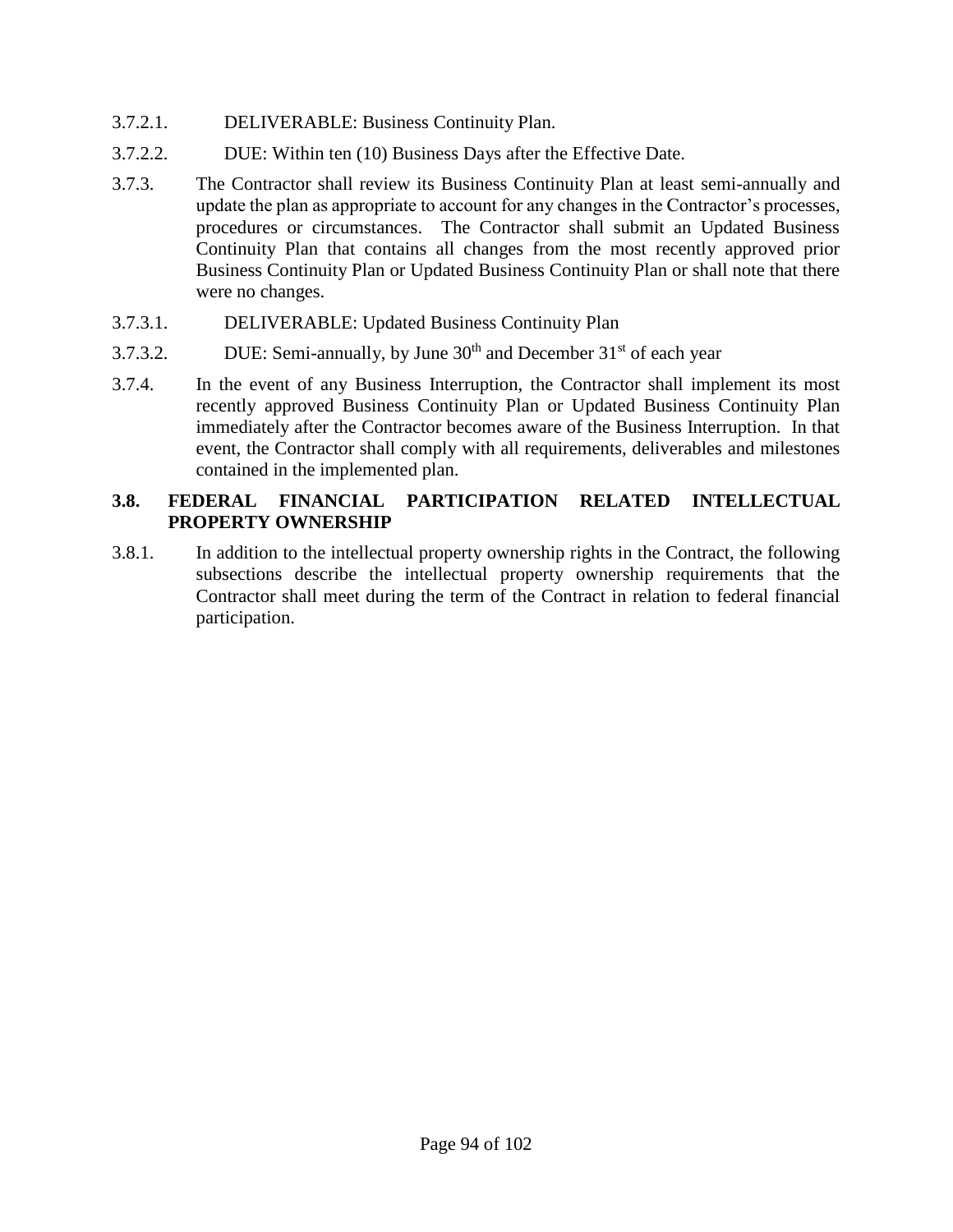3.8.2. To facilitate obtaining the desired amount of federal financial participation under 42 CFR §433.112, the Department shall have all ownership rights, not superseded by other licensing restrictions, in all materials, programs, procedures, designed, purchased, or developed by the Contractor and primarily funded by the Department specifically and solely to perform the Work. "Primarily funded" in this context shall mean fifty-one percent (51%) or more of the funding to design, purchase or develop such materials, programs or procedures. Proprietary materials, programs, procedures, etc., that were not designed, purchased, or developed by the Contractor specifically and solely to perform the Work, and not primarily funded by the Department specifically and solely to perform the Work, even if used to perform the Work, remain the property of the Contractor. The Contractor shall use contract funds to develop all necessary materials, programs, products, procedures, etc., and data and software to specifically fulfill its obligations under the Contract. Department funding used in the development of these materials, programs, procedures, etc. specifically and solely to perform the Work shall be documented by the Contractor. The Department shall have all ownership rights in data and software, or modifications thereof and associated documentation and procedures specifically and solely designed and developed to produce any systems, programs reports and documentation and all other work products or documents created under the Contract. Data and software, or modifications thereof and associated documentations and procedures which are used by the Contractor for multiple lines of business and/or which are created for commercial purposes, and are also used to support the Work, shall not be subject to the Department's ownership rights. The Department reserves, on behalf of itself, the Federal Department of Health and Human Services and its Contractors, a royalty-free, non-exclusive and irrevocable license to produce, publish or otherwise use such software, modifications, documentation and procedures that were specifically and solely designed, purchased or developed to perform the Work.

## **3.9. PERFORMANCE REVIEWS**

- 3.9.1. The Department or its designee may conduct performance reviews or evaluations of the Contractor in relation to the Work performed under the Contract.
- 3.9.2. The Department or its designee may work with the Contractor in the completion of any performance reviews or evaluations or the Department may complete any or all performance reviews or evaluations independently, at the Department's sole discretion.
- 3.9.3. The Contractor shall provide all information necessary for the Department or its designee to complete all performance reviews or evaluations, as determined by the Department or its designee, upon the Department or its designee's request. The Contractor shall provide this information regardless of whether the Department or its designee decides to work with the Contractor on any aspect of the performance review or evaluation.
- 3.9.4. The Department or its designee may conduct these performance reviews or evaluations at any point during the term of the Contract, or after termination of the Contract for any reason.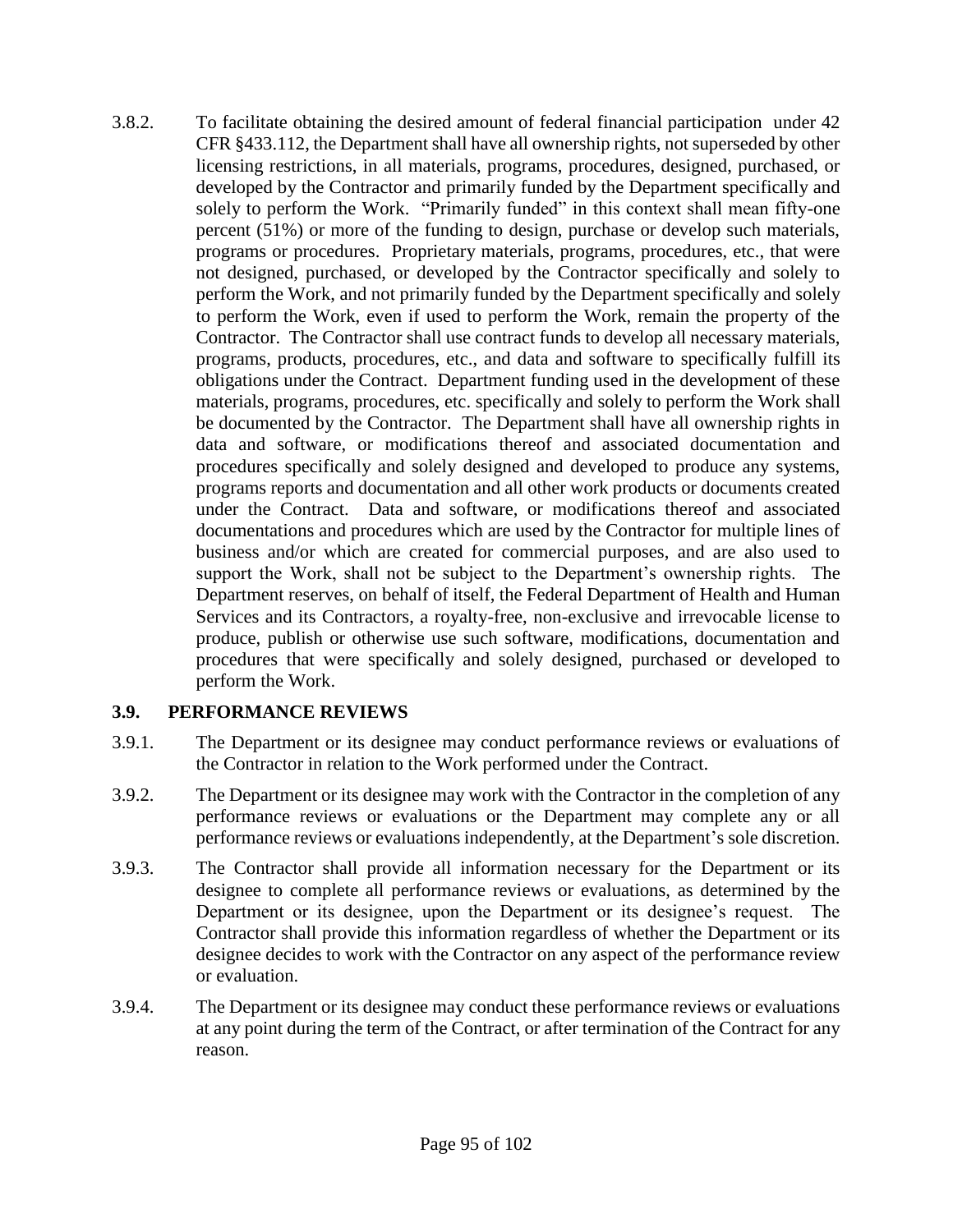3.9.5. The Department or its designee may make the results of any performance reviews or evaluations available to the public, or may publicly post the results of any performance reviews or evaluations.

## **3.10. CORRECTIVE ACTION PLANS**

- 3.10.1. Upon request by the Department, the Contractor shall investigate any contract compliance concerns. The Contractor shall submit a written response to the Department that includes a brief description of the issue, the efforts that Contractor took to investigate the issue, the outcome of the Contractor's review.
- 3.10.1.1. The written response shall be sent to the Department within thirty (30) calendar days of the Department's request. Upon request, the Department may allow additional time to investigate and report.
- 3.10.1.1.1. DELIVERABLE: Compliance Concerns Response.
- 3.10.1.1.2. DUE: Within thirty (30) calendar days of the Department's request.
- 3.10.2. When the Department determines that Contractor is not in compliance with any term of this Contract, Contractor, upon written notification by the Department, shall develop a corrective action plan. Contractor shall prepare a Corrective Action Plan within thirty (30) calendar days of the receipt of a written request.
- 3.10.2.1. The Contractor shall notify the Department in writing, before the due date if it will not be able to present the corrective action plan within the thirty (30) days. The Contractor shall explain the rationale for the delay and the Department may grant an extension, in writing, of the deadline for the Contractor's compliance.
- 3.10.2.2. DELIVERABLE: Corrective Action Plan
- 3.10.2.3. DUE: Within thirty (30) days of receipt of a written request from the Department.
- 3.10.3. Upon receipt of the Contractor's corrective action plan, the Department shall accept, modify or reject the proposed corrective action plan. Modifications and rejects shall be accompanied by a written explanation.
- 3.10.3.1. In the event of a rejection of Contractor's corrective action plan the Contractor shall re-write the corrective action plan and resubmit it to the Department for review.
- 3.10.3.1.1. DELIVERABLE: Revised Corrective Action Plan.
- 3.10.3.1.2. DUE: Within fifteen (15) days of the Department's rejection.
- 3.10.4. Upon acceptance by the Department the Contractor shall implement the corrective action plan.
- 3.10.5. Contractor shall cooperate with any Department follow-up reviews or audits at any time after the initiation of the corrective action plan.
- 3.10.6. Corrective action plans shall include, but not be limited to:
- 3.10.6.1. A detailed time frame specifying the actions to be taken,
- 3.10.6.2. Contractor's employee(s) responsible for implementing the actions,
- 3.10.6.3. The implementation time frames and a date for completion.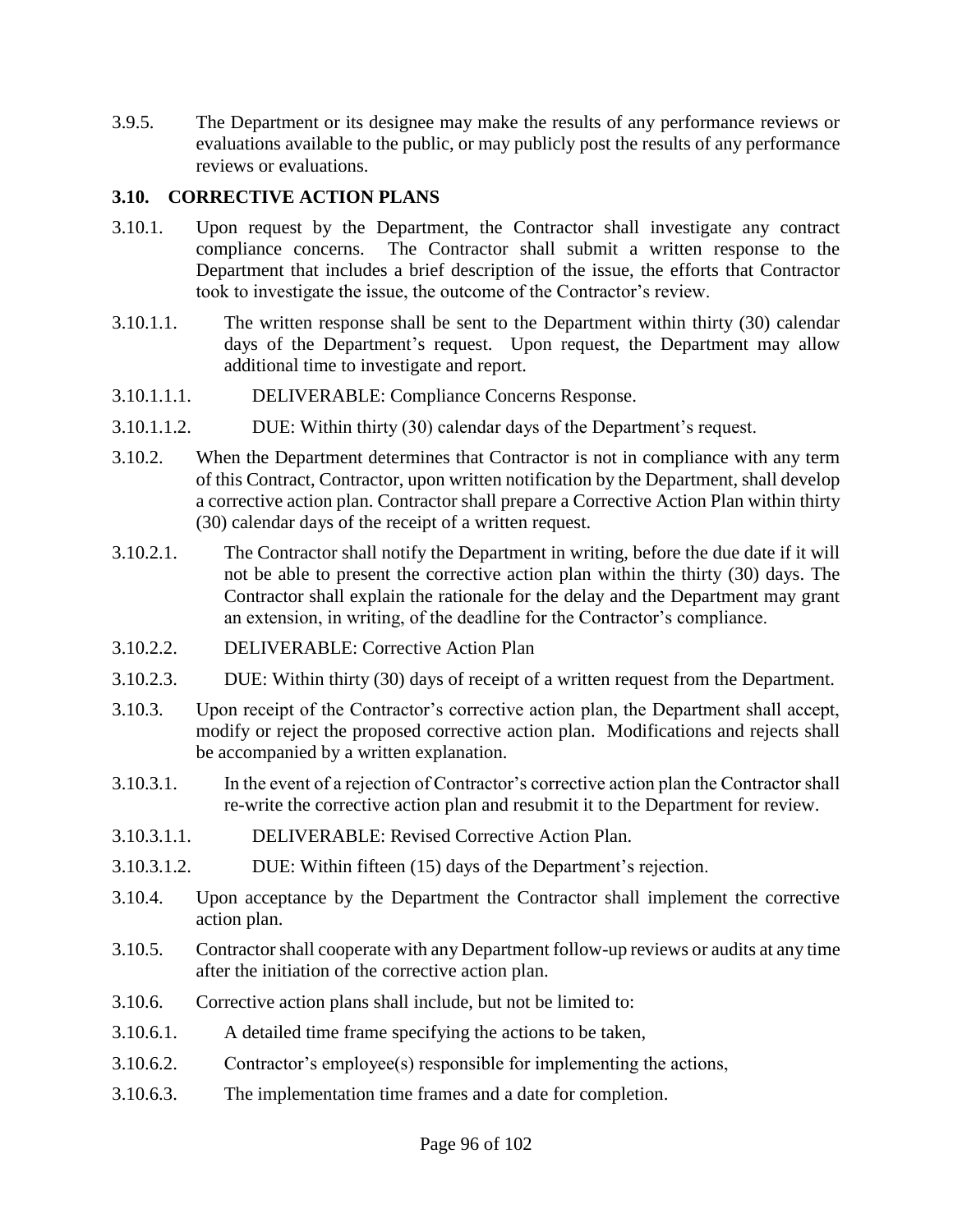- 3.10.7. Department staff shall monitor progress on the corrective action plan until the Contractor is found to be in compliance.
- 3.10.7.1. Department staff will notify Contractor in writing when the corrective actions have been completed, accepted and the Contractor is considered to be in compliance with Department regulations and this Contract.
- 3.10.8. If the Contractor notifies the Department that it will not be able to achieve compliance by the date specified in the Corrective Action Plan, and explains in writing its reasonable efforts to achieve compliance, the Department may grant an extension of the deadline, in writing, for Contractor compliance.
- 3.10.9. The Department reserves the right to reduce the time frame for a corrective action if delivery of Covered Services for Members is adversely affected.
- 3.10.10. If at the end of the specified time period, the Contractor has not demonstrated compliance, as determined by the Department, the Department may exercise any available remedy under this Contract.
- 3.10.11. For corrective action plans affecting the provision of Covered Services to Members, the Contractor shall ensure that Covered Services are provided to Members during corrective action periods.

## **3.11. RENEWAL OPTIONS**

3.11.1. The Department may, within its sole discretion, choose to not exercise any renewal option in the Contract for any reason. If the Department chooses to not exercise an option, it may reprocure the performance of the Work in its sole discretion.

# **SECTION 4.0 START-UP AND CLOSEOUT PERIODS**

- 4.1.1. The Contract shall have a Start-Up Period and a Closeout Period.
- 4.1.1.1. The Start-Up Period shall begin on the Effective Date. The Start-Up Period shall end on the Operational Start Date of the Contract.
- 4.1.1.1.1. The Operational Start Date shall not occur until the Contractor has completed all requirements of the Start-Up Period.
- 4.1.1.1.2. The Contractor shall not engage in any Work under the Contract, other than the Work described below in the Start-Up Period, prior to the Operational Start Date. The Department shall not be liable to the Contractor for, and the Contractor shall not receive, any payment for any period prior to the Operational Start Date under the Contract.
- 4.1.1.2. The Closeout Period shall begin on the earlier of ninety (90) days prior to the end of the last renewal year of the Contract or notice of by the Department of nonrenewal. The Closeout Period shall end on the day that the Department has accepted the final deliverable for the Closeout Period, as determined in the Department-approved and updated Closeout Plan, and has determined that the closeout is complete.
- 4.1.1.2.1. This Closeout Period may extend past the termination of the Contract and the requirements of the Closeout Period shall survive termination of the Contract.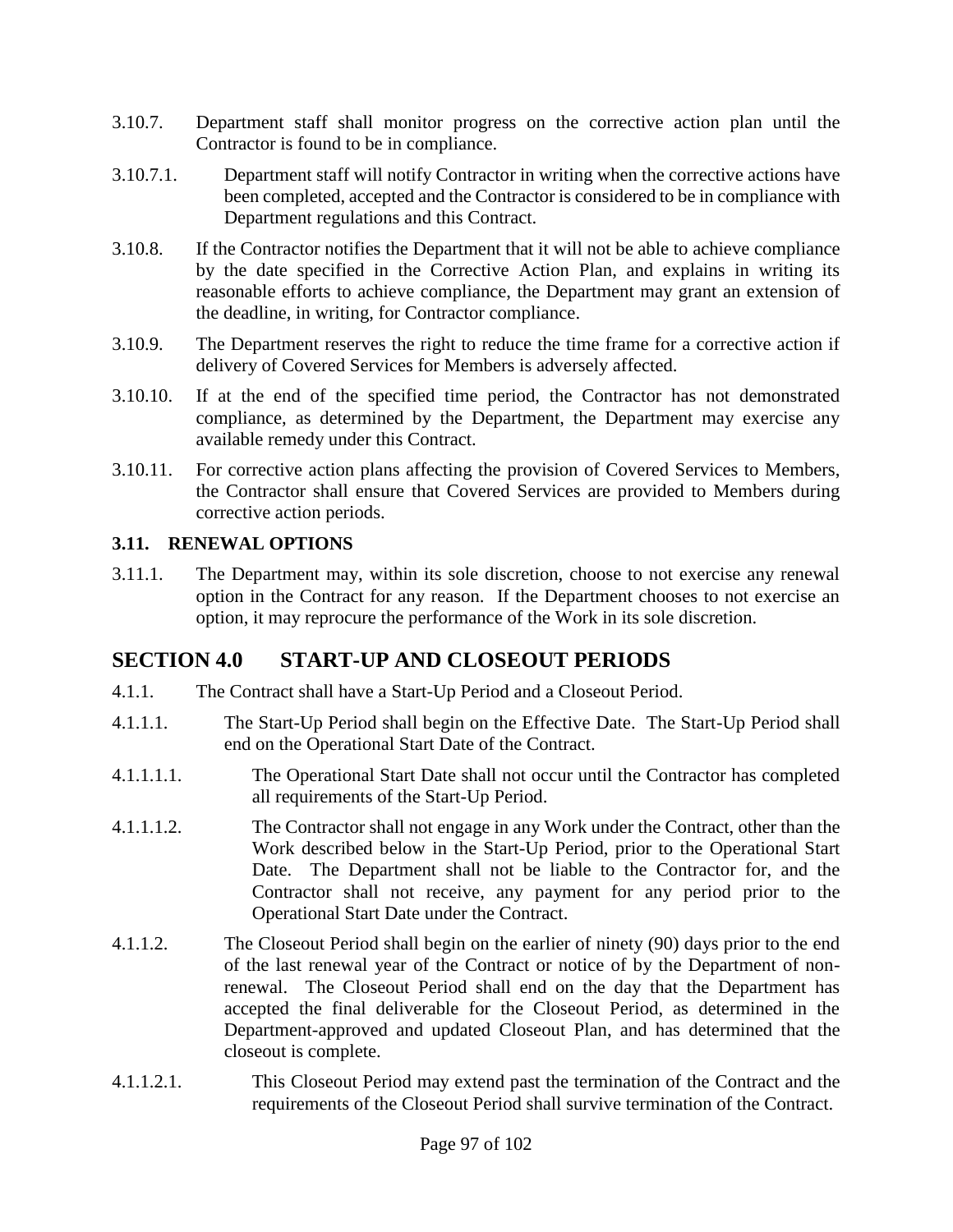#### 4.1.2. Start-Up Period

- 4.1.2.1. During the Start-Up Period, the Contractor shall complete all of the following:
- 4.1.2.1.1. Create a Policy and Procedures Manual that contains the policies and procedures for all systems and functions necessary for the Contractor to complete its obligations under the Contract.
- 4.1.2.1.1.1. DELIVERABLE: Policies and Procedure Manual
- 4.1.2.1.1.2. DUE: The later of five (5) days prior to the Operational Start Date, or the Effective Date unless more time is allowed and approved by the Department.
- 4.1.2.1.2. Prepare all documents, forms, training materials, and any other documents, information and protocols that require approval by the Department. The Contractor shall deliver all documents, forms, training materials, and any other documents, information and protocols that require approval by the Department to the Department for review and approval in a timely manner that allows the Department to review and approve those documents prior to end of the Start-Up Period.
- 4.1.2.1.3. Create and implement the Business Continuity Plan described in Section 3.7.
- 4.1.2.1.4. Create and implement the Communication Plan described in Section 3.6.
- 4.1.2.2. The Contractor shall provide bi-weekly updates, to the Department, throughout the Start-Up Period, that show the Contractor's status toward meeting the timelines and milestones described in the Contract.
- 4.1.2.3. The Contractor shall ensure that all requirements of the Start-Up Period are complete by the deadlines contained in the Contract and that the Contractor is operationally ready by the Operational Start Date.
- 4.1.3. Closeout Period
- 4.1.3.1. During the Closeout Period, the Contractor shall complete all of the following:
- 4.1.3.1.1. Implement the most recent Closeout Plan or Closeout Plan Update that has been approved by the Department.
- 4.1.3.1.2. Complete all steps, deliverables and milestones contained in the most recent Closeout Plan or Closeout Plan Update that has been approved by the Department.
- 4.1.3.1.3. Provide to the Department, or any other contractor at the Department's direction, all reports, data, systems, deliverables and other information reasonably necessary for a transition as determined by the Department or included in the most recent Closeout Plan or Closeout Plan Update that has been approved by the Department.
- 4.1.3.1.4. Ensure that all responsibilities under the Contract have been transferred to the Department, or to another contractor at the Department's direction, without significant interruption.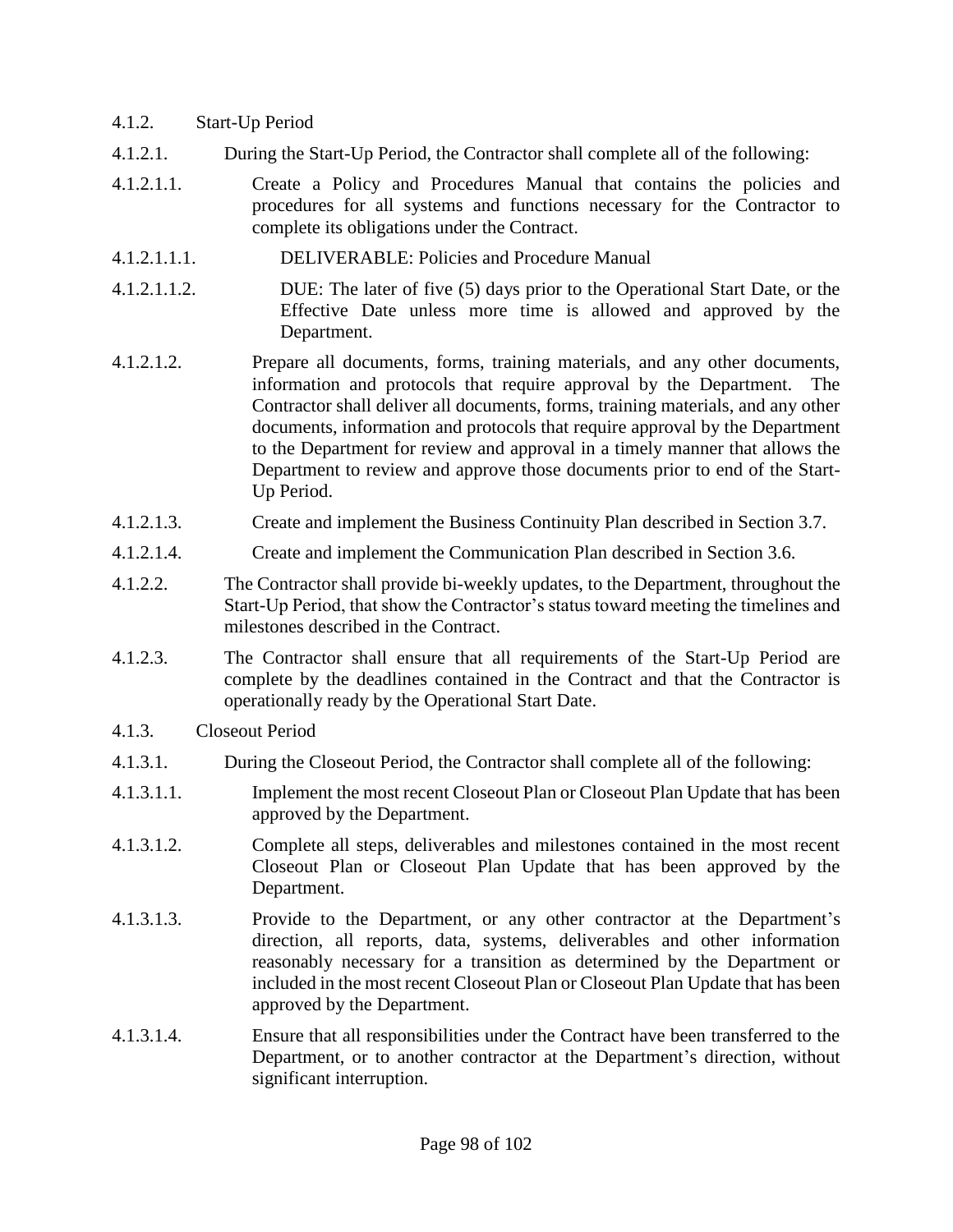- 4.1.3.1.5. Notify any Subcontractors of the termination of the Contract, as directed by the Department.
- 4.1.3.1.6. Notify all Members that the Contractor will no longer be their assigned Behavioral Health Organization. The Contractor shall create these notifications and deliver them to the Department for approval. Once the Department has approved the notifications, the Contractor shall deliver these notifications to all Members, but in no event shall the Contractor deliver any such notification prior to approval of that notification by the Department.
- 4.1.3.1.6.1. DELIVERABLE: Member Notifications
- 4.1.3.1.6.2. DUE: Thirty (30) days prior to termination of the Contract
- 4.1.3.1.7. Continue meeting each requirement of the Contract as described in the Department-approved and updated Closeout Plan, or until the Department determines that specific requirement is being performed by the Department or another contractor, whichever is sooner. The Department will determine when any specific requirement is being performed by the Department or another contractor, and will notify the Contractor of this determination for that requirement.
- 4.1.3.2. The Department will perform a closeout review to ensure that the Contractor has completed all requirements of the Closeout Period. The Contractor shall ensure that all responsibilities of the Closeout Period will be complete by the termination of the Contract. In the event that the Contractor has not completed all of the requirements of the Closeout Period by the date of the termination of the Contract, then any incomplete requirements shall survive termination of the Contract.
- 4.1.4. Closeout Planning
- 4.1.4.1. Closeout Plan
- 4.1.4.1.1. The Contractor shall create a Closeout Plan that describes all steps, timelines and milestones necessary to fully transition the services described in the Contract from the Contractor to the Department to another contractor selected by the Department after termination of the Contract. The Closeout Plan shall also designate an individual to act as a transition coordinator, who will ensure that all steps, timelines and milestones contained in the Closeout Plan are completed and work with the Department and any other contractor to minimize the impact of the transition on Member and the Department. The Contractor shall deliver the Closeout Plan to the Department for review and approval.
- 4.1.4.1.1.1. DELIVERABLE: Closeout Plan
- 4.1.4.1.1.2. DUE: Thirty (30) days following the Effective Date
- 4.1.4.1.2. The Contractor shall update the Closeout Plan, at least annually, to include any technical, procedural or other changes that impact any steps, timelines or milestones contained in the Closeout Plan, and deliver this Closeout Plan Update to the Department for review and approval.
- 4.1.4.1.2.1. DELIVERABLE: Closeout Plan Update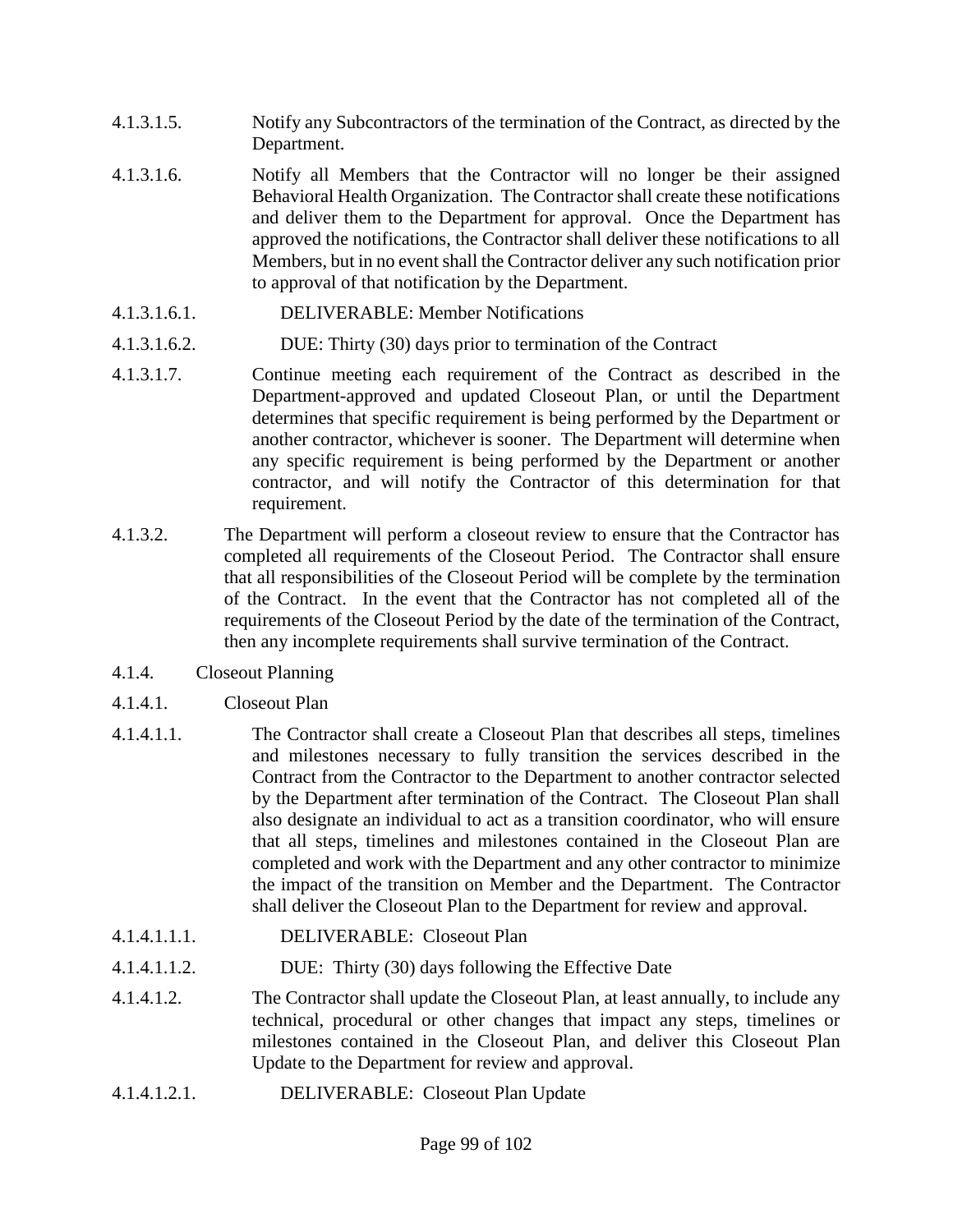# **SECTION 5.0 COMPENSATION**

# **5.1. COMPENSATION**

- 5.1.1. The Department shall remit to the Contractor, on behalf of each Member who is eligible for Covered Services, the appropriate Monthly Capitation Rate for each full month for which each Member is eligible for Covered Services, as specified by Exhibit B, on approximately the fifteenth  $(15<sup>th</sup>)$  Business Day of the month.
- 5.1.2. The Monthly Capitation Rate, as specified by Exhibit B, falls within the rate range that is certified by a qualified actuary.
- 5.1.2.1. The Department retains the discretion to select a payment rate within the actuarially sound rate range based on the performance and timeliness of contract deliverables and in coordination with the Contractors.
- 5.1.3. The Department shall remit to the Contractor a prorated Monthly Capitation Rate for any Member whose enrollment begins after the first  $(1<sup>st</sup>)$  of the month, including Members retroactively enrolled, based on the Rates as specified in Exhibit B.
- 5.1.3.1. The prorated Monthly Capitation Rate is calculated by the MMIS. The MMIS converts the Monthly Capitation Rate into a per diem rate by dividing the Monthly Capitation Rate by the number of days in the month. The Contractor is reimbursed by the MMIS for the number of days that the Member is enrolled during the month.
- 5.1.3.2. To calculate the Monthly Capitation Rate and corresponding rate ranges, the Department converts the capitations paid to the Contractor into member months. The member months are calculated in the same manner described above to reflect the prorated capitation payments during the contract period.
- 5.1.3.3. The Department will remove the amount submitted in the annual Third Party Recovery Report, described in Section 2.11.1.1, from the calculation of the Monthly Capitation Rates. The Department will not seek recovery of reimbursement from the Contractor.
- 5.1.4. Payment for retroactive eligibility months shall be made in the month following the date of the eligibility determination. The payment amount is calculated based on the capitation rates and the number of retroactive enrollment months, which is limited to three (3) months prior to the date that Medicaid eligibility is determined. When a material underpayment error in the amount of the Monthly Capitation Rate has been made due to an error by the Department, the Department shall remit to the Contractor the amount necessary to correct the error within ten (10) Business Days of notification of the error by the Contractor to the Department.
- 5.1.5. Where membership is disputed between two Contractors, the Department shall be the final arbiter of membership and shall recoup any Monthly Capitation Rate amounts paid in error.
- 5.1.6. In addition to the Financial Reporting, outlined in Section 2.9.10.8, per 42 CFR 438.6(g) the Contractor shall allow the Department to inspect and audit the financial records of the Contractor and its Subcontractors related to this Contract.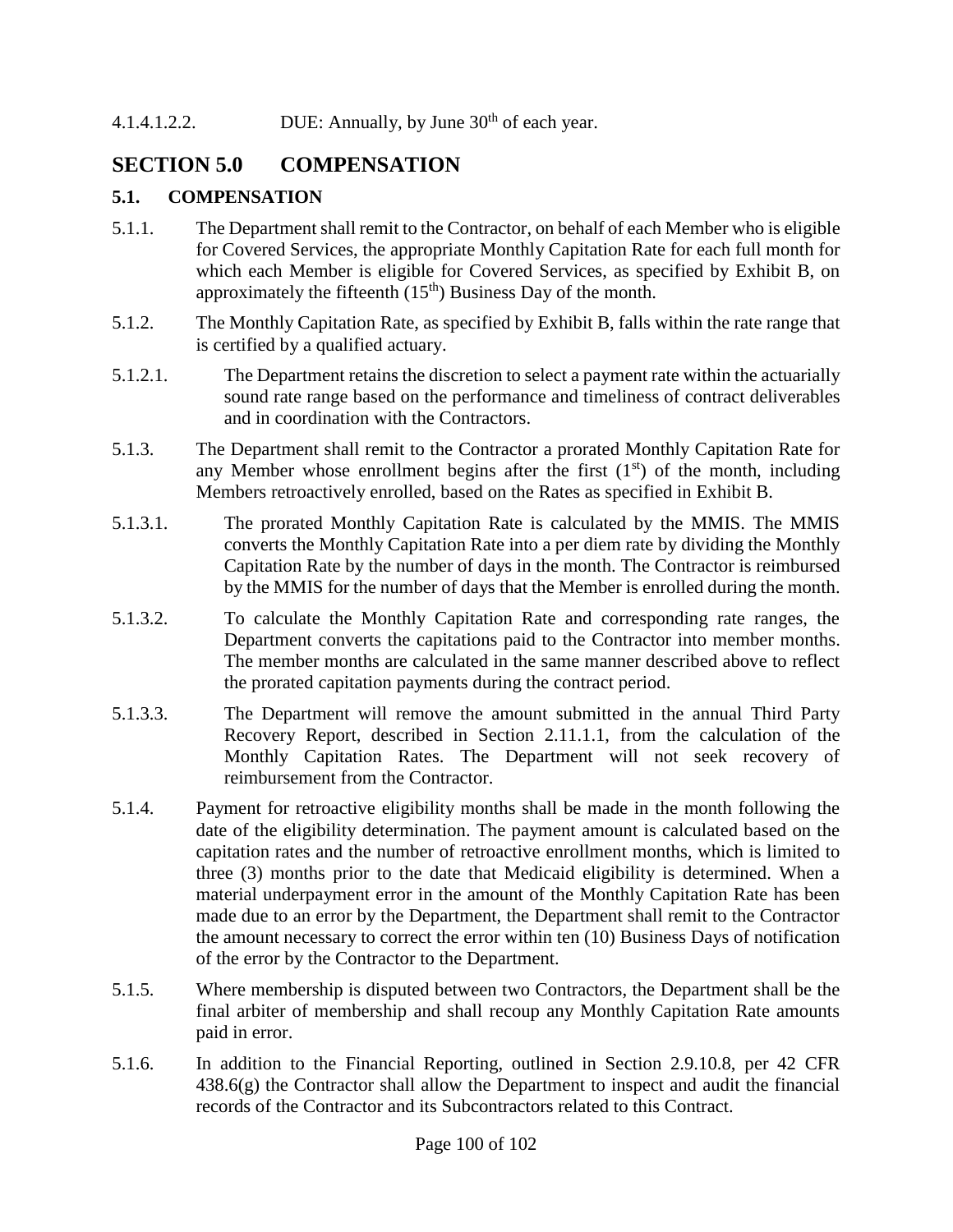5.1.7. The Department shall not make any payments to a provider other than the Contractor for services available under the Contract, except when these payments are specifically provided for in title XIX of the Social Security Act, in 42 C.F.R., or when the Department has adjusted the capitation rates paid under the contract, in accordance with  $§438.6I(5)(v)$  to make payments for graduate medical education.

## **5.2. RECONCILIATION**

- 5.2.1. The Contractor shall be subject to the following reconciliation process:
- 5.2.1.1. The Contractor shall refund to the Department any overpayments due the Department within thirty (30) calendar days after discovering the overpayments or being notified by the Department that overpayments are due. If the Contractor fails to refund the overpayments within thirty (30) calendar days, the Department shall deduct the overpayments from the next payment to the Contractor.

## **5.3. EXPANSION POPULATION RATE SETTLEMENTS**

- 5.3.1. The Contractor and the Department shall engage in Expansion Rate Settlements for future calendar years based upon the risk corridor presented in Exhibit B. Each Expansion Parent and MAGI Adult Rate Settlement process shall include the following:
- 5.3.1.1. The Contractor shall send Expansion encounter data, together with the monthly mental health encounter submissions, to the Department in a monthly flat-file format and in the ANSI ASC X12N 837 format, as outlined in Section 2.9.4.
- 5.3.1.2. The Department will identify Expansion Clients by the capitation file.
- 5.3.1.3. The Department will price the Expansion Clients encounter data and will calculate the actual Expansion Parent and MAGI Adult PMPMs. The actual PMPMs will be compared to the paid Behavioral Health Rate without administrative load.
- 5.3.1.4. The Department will calculate settlements according to the terms in the risk corridor presented in Exhibit B by March 31, 2018.
- 5.3.1.5. The Department, upon completion of the thirty (30) day review period, will issue a demand letter with the settlement amount that shall be either remitted to the Contractor or recouped from the Contractor, by June 30, 2018.

## **5.4. MEDICAL LOSS RATIO (MLR) SETTLEMENTS**

- 5.4.1. The Contractor shall maintain a MLR in excess of seventy seven percent (77%) of total Medicaid capitations. MLRs of less than seventy seven percent (77%) shall result in a refund due the Department if the amount of the medical loss is less than the threshold.
- 5.4.1.1. The Department will calculate the MLR for the Contractor using the audited financial reports, as required in Section 2.11.2.1.3., no later than June  $30<sup>th</sup>$ .
- 5.4.1.2. If the Contractor's MLR is less than seventy seven percent (77%) of the total Medicaid capitations, the Department will issue a demand letter with the settlement amount that the Contractor shall reimburse the Department.

## **5.5. HEALTH INSURANCE PROVIDER FEE REPORTING**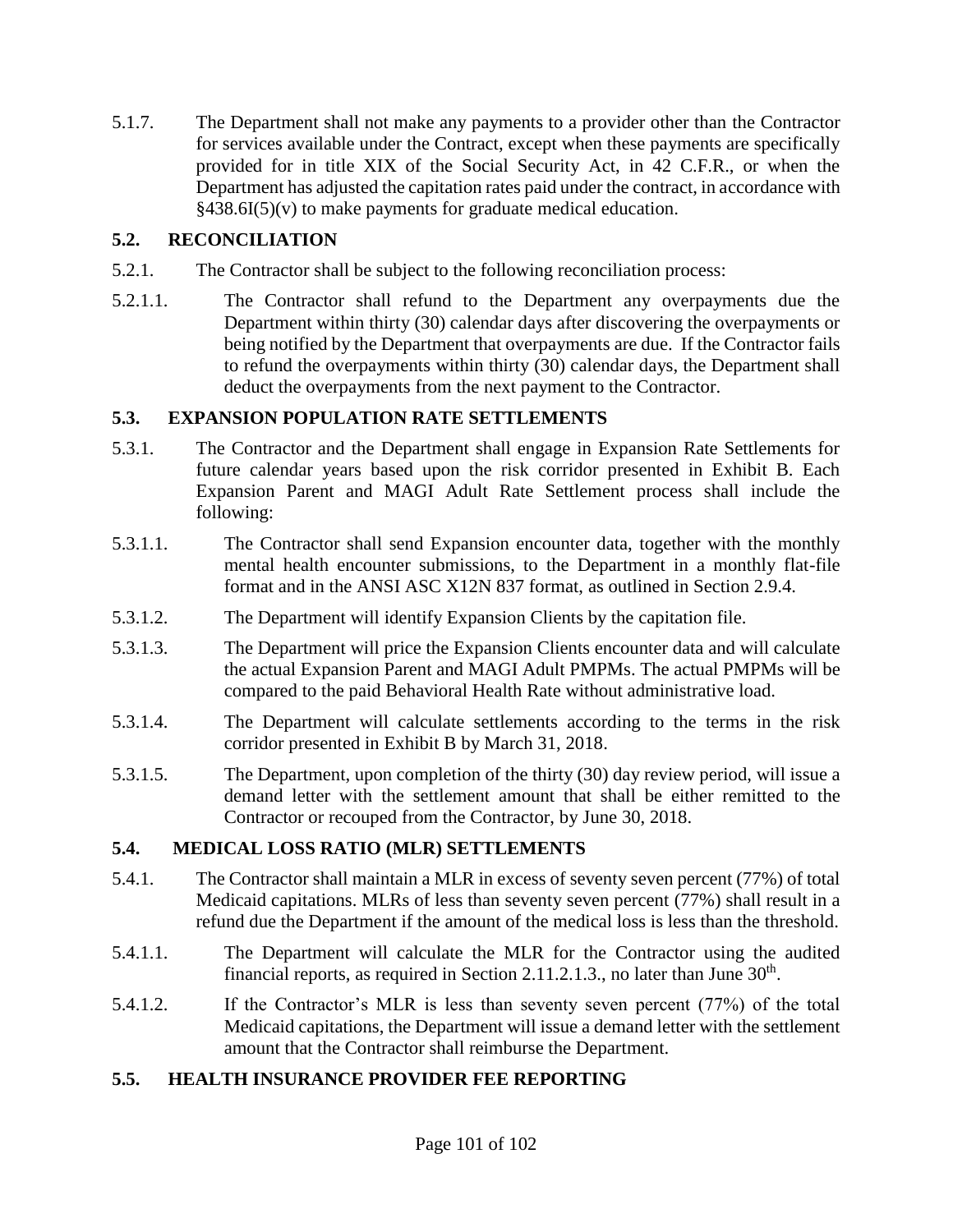- 5.5.1. In the event that the Contractor is subject to any Health Insurance Providers Fee under 26 CFR Part 57 and required to file a form 8963, then the Contractor shall create a Health Insurance Providers Fee Report that contains all of the following information:
- 5.5.1.1. A copy of the Form 8963 as well as copies of any corrected Form 8963s filed with the Internal Revenue Service (IRS).
- 5.5.1.2. The preliminary and final calculations of the fee from the IRS, even if the calculated fee was \$0.00.
- 5.5.1.3. An allocation of the fee attributable to the Work under this Contract.
- 5.5.1.4. Any additional information related to the Health Insurance Providers Fee, as determined by the Department.
- 5.5.2. The Contractor shall deliver the Health Insurance Providers Fee Report for each year that it is required to file a form 8963 with the IRS.
- 5.5.2.1. DELIVERABLE: Health Insurance Providers Fee Report.
- 5.5.2.2. DUE: Annually, no later than October 1<sup>st</sup> of each year in which the Contractor filed a form 8963.

## **5.6. THIRD PARTY LIABILITY**

- 5.6.1. Establishment of Third Party Liability
- 5.6.1.1. If the Contractor has established the probable existence of third party liability at the time the claim is filed, the Contractor must reject the claim and return it to the provider for a determination of the amount of liability.
- 5.6.1.1.1. The establishment of third party liability occurs when the Contractor receives confirmation from the provider or a third party resource indicating the extent of third party liability.
- 5.6.1.1.2. When the amount of liability is determined, the Contractor must then pay the claim to the extent that payment allowed under the Contractor's payment schedule exceeds the amount of the third party's payment.
- 5.6.1.2. If the probable existence of third party liability cannot be established or third party benefits are not available to pay the recipient's medical expenses at the time the claim is filed, the Contractor must pay the full amount allowed under the Contractor's payment schedule.
- 5.6.2. Recovery of Third Party Liability
- 5.6.2.1. If third party liability is discovered, the Contractor shall recover reimbursement.
- 5.6.2.1.1. If the Contractor learns of the existence of third party liability after a claim is paid, or benefits become available from a third party after a claim is paid, the Contractor shall seek recovery of reimbursement within sixty (60) days after the end of the month in which it learns of the existence of third party liability or benefits become available.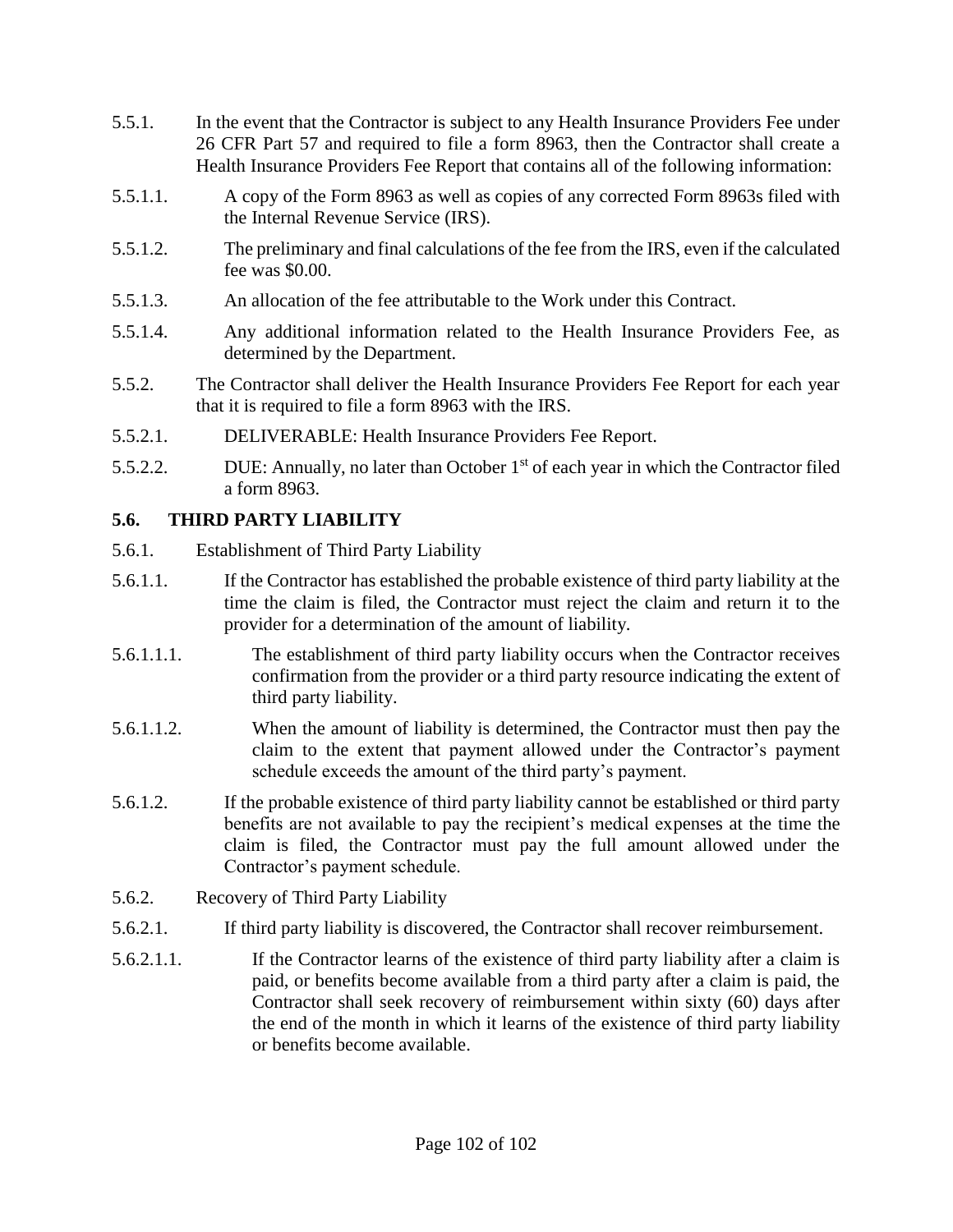#### **EXHIBIT B-5, RATES AND HIPF RATE SETTLEMENT**

#### **RATES**

Effective July 1, 2016 – June 30, 2017

The Contractor shall earn the following Full Risk Rates shown in the following table:

|                         | <b>Behavioral Health Rate</b> |
|-------------------------|-------------------------------|
| Elderly                 | \$17.45                       |
| Disabled                | \$142.11                      |
| Non-Expansion Adult     | \$33.94                       |
| <b>Expansion Parent</b> | \$20.11                       |
| Children                | \$26.59                       |
| <b>Foster Care</b>      | \$131.89                      |
| <b>MAGI Adult</b>       | \$55.08                       |

The Department shall withhold an amount from the Full Risk Rates to account for the health insurance provider fee as shown in the following table:

|                         | <b>Behavioral Health Rate</b> |
|-------------------------|-------------------------------|
| Elderly                 | \$0.38                        |
| Disabled                | \$3.06                        |
| Non-Expansion Adult     | \$0.73                        |
| <b>Expansion Parent</b> | \$0.43                        |
| Children                | \$0.57                        |
| <b>Foster Care</b>      | \$2.84                        |
| <b>MAGI Adult</b>       | \$1.19                        |

Once the Department has withheld the amount listed in the above table, the Contractor shall receive the amount shown in the following table:

|                         | <b>Behavioral Health Rate</b> |
|-------------------------|-------------------------------|
| Elderly                 | \$17.07                       |
| Disabled                | \$139.05                      |
| Non-Expansion Adult     | \$33.21                       |
| <b>Expansion Parent</b> | \$19.68                       |
| Children                | \$26.02                       |
| <b>Foster Care</b>      | \$129.05                      |
| <b>MAGI Adult</b>       | \$53.89                       |

The Contractor and the Department shall engage in Health Insurance Providers Fee Rate Settlements based upon the Health Insurance Providers Fee report provided by the Contractor to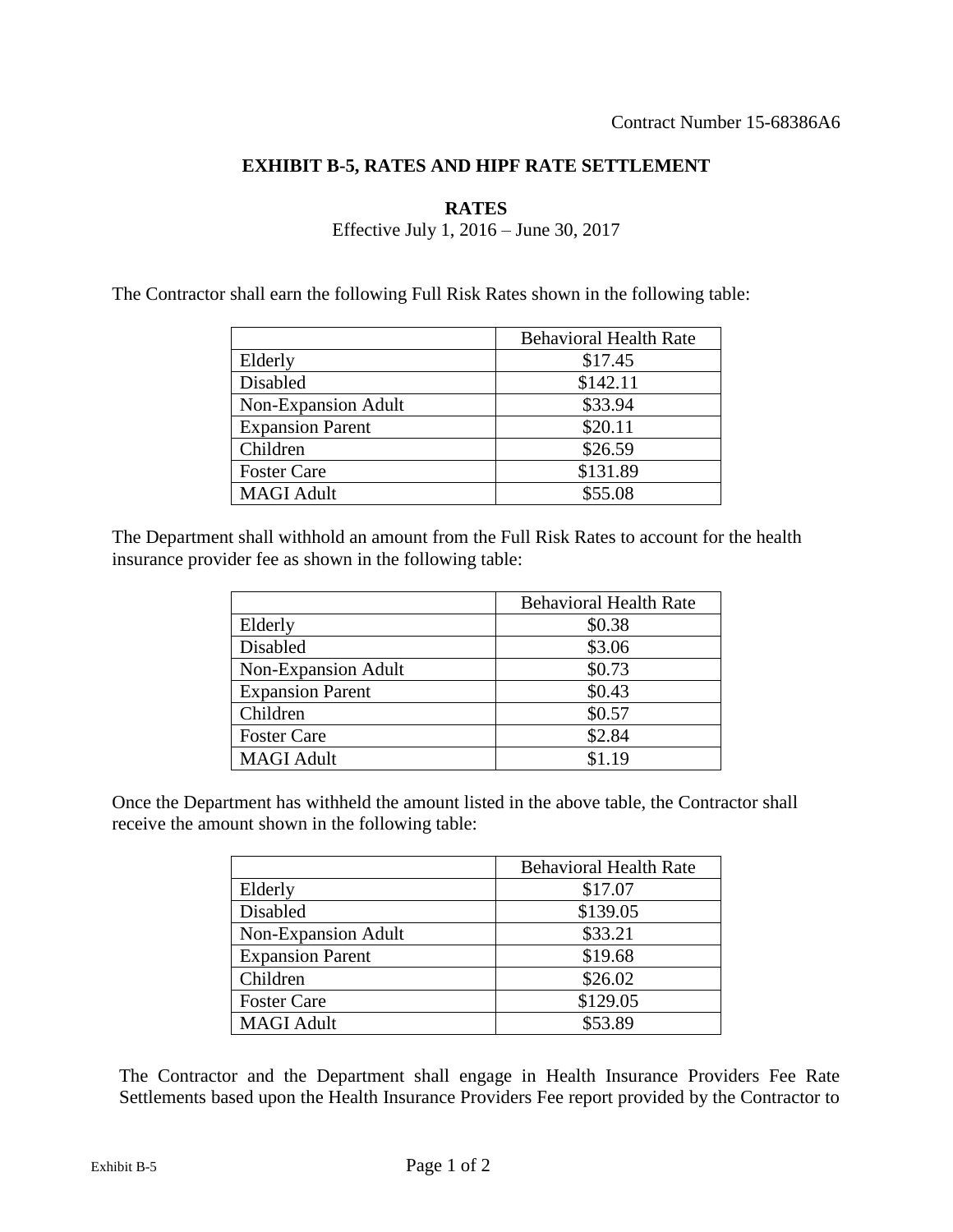the Department each October. Each Health Insurance Providers Fee Rate Settlement process shall include the following:

Upon receipt of the Health Insurance Providers Fee Report, the Department will calculate the actual rate to account for the health insurance provider fee. The Department will issue a notification letter by July 31st with the amount to be remitted to the Contractor.

The Department will pay the Contractor all amounts withheld during the year up to the actual rate calculated by the Department to account for the health insurance provider fee.

The Contractor shall assume risk for the cost of services covered under the contract and incurs loss if the cost of furnishing the services exceeds the payments under the contract, with the exception of the expansion population, where there is a risk corridor. For all other populations, the entity must accept as payment in full, the amount paid by the State plus any cost sharing from the members. Payments for carrying out contract provisions, including incentive payments, are medical assistance costs.

#### **HIPF RATE SETTLEMENT Rates Effective July 1, 2015 – December 31, 2015**

**The Contractor and the Department engaged in Health Insurance Providers Fee Rate Settlements when the Department received the Health Insurance Providers Fee report provided by the Contractor. This resulted in a final withhold amount as shown in the following table.**

|                             | <b>Behavioral Health Rate</b> |
|-----------------------------|-------------------------------|
| Elderly                     | \$0.47                        |
| Disabled                    | \$3.28                        |
| <b>Non-Expansion Parent</b> | \$0.72                        |
| <b>Expansion Parent</b>     | \$0.48                        |
| Children                    | \$0.61                        |
| <b>Foster Care</b>          | \$4.61                        |
| <b>MAGI Adult</b>           | \$1.83                        |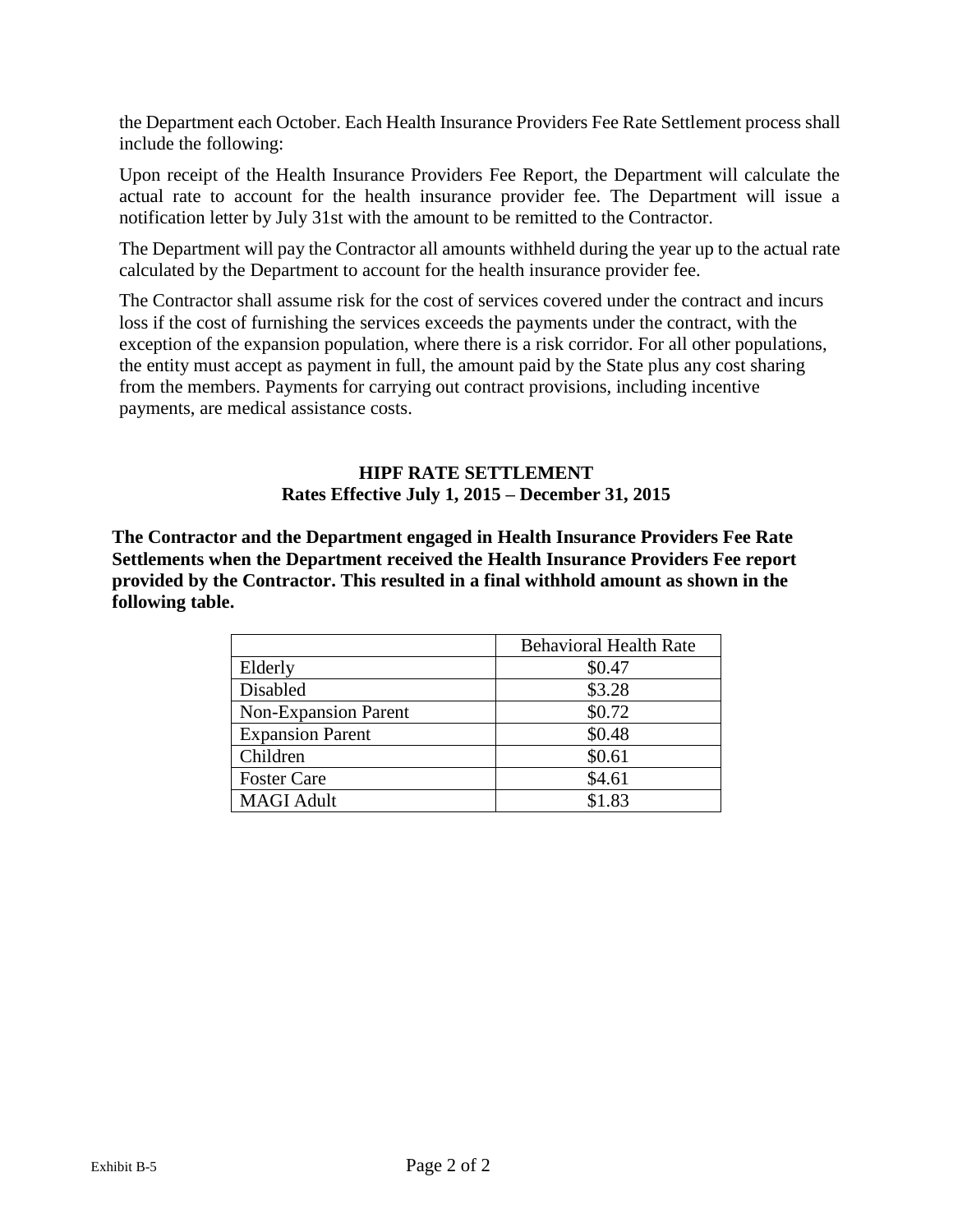## **EXHIBIT D-2, COVERED BEHAVIORAL HEALTH DIAGNOSES**

Part I- Mental Health Covered Diagnosis Ranges

| <b>Start Value</b> | <b>Fnd Value</b> |
|--------------------|------------------|
| F20.0              | F48.1            |
| F48.9              | F51.03           |
| F51.09             | F51.12           |
| F51.19             | F51.9            |
| F60.0              | F63.9            |
| F68.10             | F69              |
| F90.0              | F99              |
| R45.1              | R45.2            |
| R45.5              | R45.82           |

Part II- Substance Use Disorder Covered Diagnosis Ranges

| <b>Start Value</b> | <b>End Value</b>    |
|--------------------|---------------------|
| F <sub>10.10</sub> | F <sub>10.26</sub>  |
| F <sub>10.28</sub> | F10.96              |
| F10.98             | F <sub>13.26</sub>  |
| F13.28             | F13.96              |
| F13.98             | F <sub>18.159</sub> |
| F18.18             | F18.259             |
| F18.28             | F18.959             |
| F18.980            | F19.16              |
| F19.18             | F19.26              |
| F19.28             | F19.99              |

Part III – Other Diagnoses

| R69   |  |
|-------|--|
| 13.89 |  |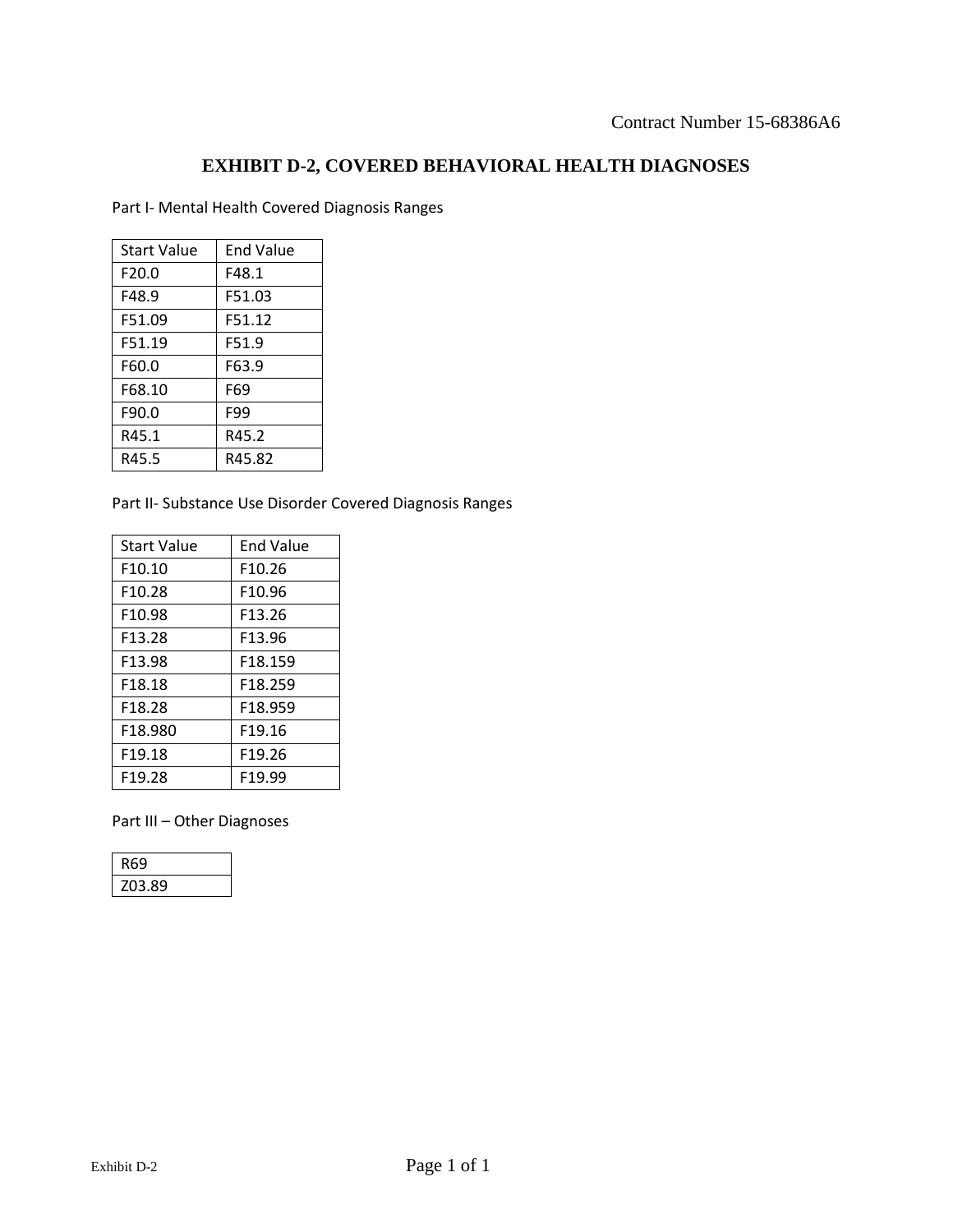| <b>Heading</b>         | <b>Description</b>                                                                                                        | <b>Source</b>                                                            | <b>Notes</b>                                                                                                                                                                                                                      |  |
|------------------------|---------------------------------------------------------------------------------------------------------------------------|--------------------------------------------------------------------------|-----------------------------------------------------------------------------------------------------------------------------------------------------------------------------------------------------------------------------------|--|
|                        |                                                                                                                           |                                                                          |                                                                                                                                                                                                                                   |  |
| <b>Indicator 1</b>     | Child and adolescent major<br>depressive disorder (MDD):<br>Suicide Risk Assessment (see<br>Medicaid Child Core Set)      | <b>NQF 1365</b><br>Awaiting further<br>specifications from<br>CMS/SAMHSA | The Contractor shall work<br>with each of their network<br>CMHCs and providers that<br>serve 1000 or more unique<br>members annually to develop<br>a plan for collecting data for<br>this measure during this<br>Contract period. |  |
| <b>Indicator 2</b>     | Adult major depressive disorder<br>(MDD): Suicide risk assessment.                                                        | <b>NQF 0104</b><br>Awaiting further<br>specifications from<br>CMS/SAMHSA | The Contractor shall work<br>with each of their network<br>CMHCs and providers that<br>serve 1000 or more unique<br>members annually to develop<br>a plan for collecting data for<br>this measure during this<br>Contract period. |  |
| <b>Indicator 3</b>     | a) Hospital Readmissions: 7,30 &<br>90 days<br>b) Hospital Readmissions: 180 days                                         | 1768/SIM                                                                 | Will review existing scope<br>document to align with SIM<br>methodology as closely as<br>possible.                                                                                                                                |  |
| <b>Indicator 4</b>     | Percent of Members prescribed<br>redundant or duplicated atypical<br>antipsychotic medication                             | <b>Department Defined</b>                                                |                                                                                                                                                                                                                                   |  |
| <b>Indicator 5</b>     | Adherence to antipsychotics for<br>individuals with schizophrenia                                                         | CMS Core - NQF<br>1879                                                   |                                                                                                                                                                                                                                   |  |
| <b>Indicator 6</b>     | <b>ECHO</b> Survey                                                                                                        | <b>Department Defined</b>                                                |                                                                                                                                                                                                                                   |  |
| <b>Indicator 7</b>     | <b>Penetration Rates</b>                                                                                                  | Department Defined                                                       |                                                                                                                                                                                                                                   |  |
| <b>Indicator 8</b>     | Diabetes screening for individuals<br>with schizophrenia or bipolar<br>disorder who are using<br>antipsychotic medication | 1932 NQF                                                                 |                                                                                                                                                                                                                                   |  |
| <b>Indicator 9</b>     | <b>Inpatient Utilization</b>                                                                                              | Department Defined                                                       | Will review existing scope<br>document to align with SIM<br>methodology as closely as<br>possible.                                                                                                                                |  |
| <b>Indicator</b><br>10 | <b>Emergency Department Utilization</b><br>for mental health condition                                                    | <b>Department Defined</b>                                                | Will review existing scope<br>document to align with SIM                                                                                                                                                                          |  |

# **EXHIBIT G-1, PERFORMANCE MEASURES**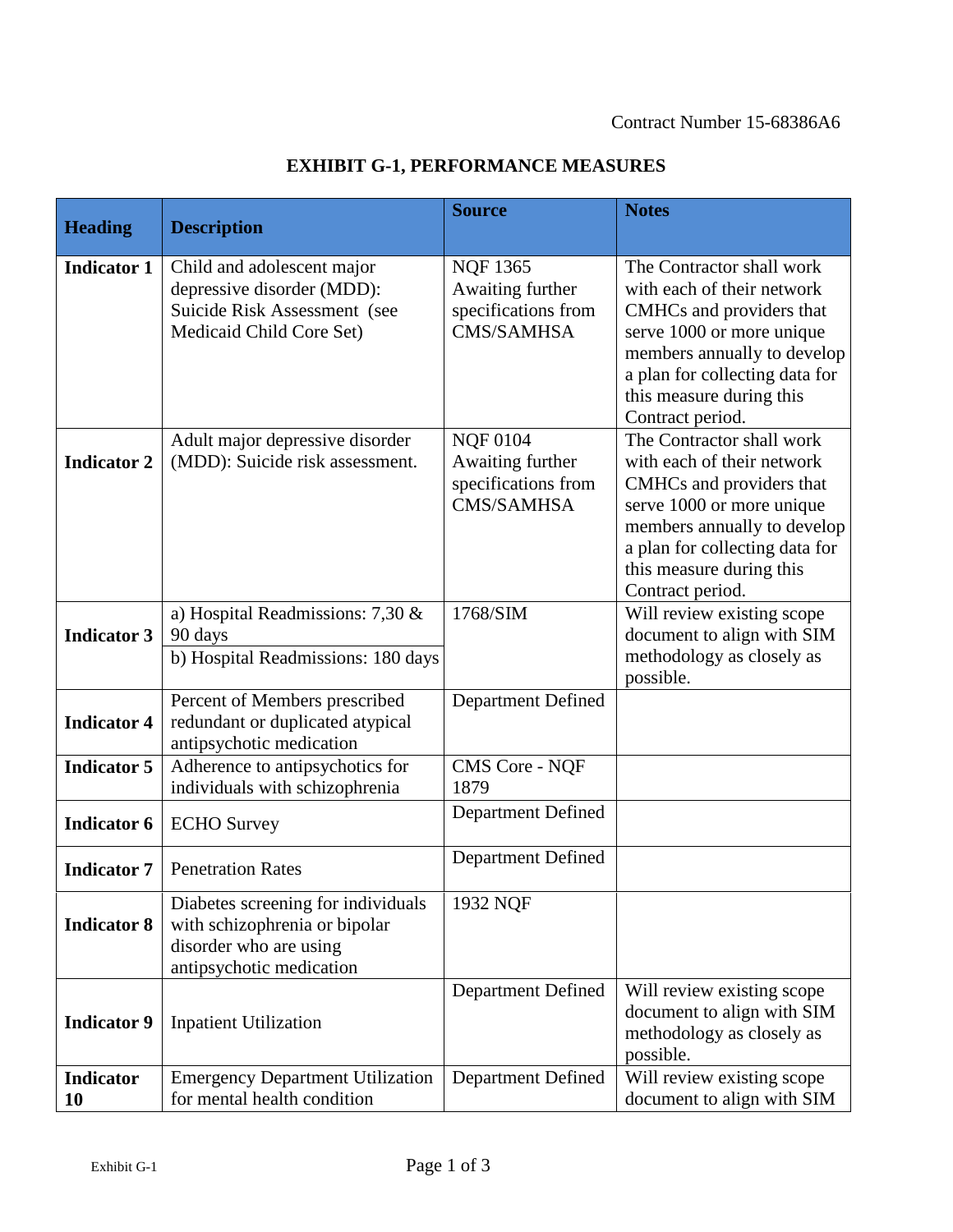|                                                                                                                                                                                                                                                                                                                                                                                          |                                                                                                                                           |                                                                                                  | methodology as closely as<br>possible.                                                             |  |
|------------------------------------------------------------------------------------------------------------------------------------------------------------------------------------------------------------------------------------------------------------------------------------------------------------------------------------------------------------------------------------------|-------------------------------------------------------------------------------------------------------------------------------------------|--------------------------------------------------------------------------------------------------|----------------------------------------------------------------------------------------------------|--|
| <b>Indicator</b><br>11                                                                                                                                                                                                                                                                                                                                                                   | Follow up after discharge from the<br>ED for Mental Health or Alcohol or<br>Drug Dependence                                               | <b>2605 NQF</b>                                                                                  | Will align with SIM<br>whenever possible.                                                          |  |
|                                                                                                                                                                                                                                                                                                                                                                                          | Base Measures- These performance measures will be considered in the rate setting process.                                                 |                                                                                                  |                                                                                                    |  |
| <b>Indicator</b><br>12                                                                                                                                                                                                                                                                                                                                                                   | Mental Health Engagement                                                                                                                  | Will review existing scope<br><b>Department Defined</b><br>document methodology.                 |                                                                                                    |  |
| <b>Indicator</b><br>13                                                                                                                                                                                                                                                                                                                                                                   | a) Initiation of Alcohol and Other<br><b>Drug Dependence Treatment</b><br>b) Engagement of Alcohol and<br>Other Drug Dependence Treatment | 0004 CMS -<br>excludes inpatient.                                                                | Will review existing scope<br>document.                                                            |  |
| <b>Indicator</b><br>14                                                                                                                                                                                                                                                                                                                                                                   | Follow-up appointments within 7<br>and 30 days after hospital discharge<br>for a mental health condition-Adult<br>and Child/Adolescent    | CMS Core 0576                                                                                    | Will review existing scope<br>document to align with SIM<br>methodology as closely as<br>possible. |  |
| Stretch Measures – Each BHO must choose at least one of the stretch measures below to participate in<br>the Performance Incentive Program referenced in Section 2.8.6. of the Contract. These<br>measures/projects will be implemented at large provider sites such as CMHCs. Targets for components<br>of measure implementation will be developed in coordination with the Department. |                                                                                                                                           |                                                                                                  |                                                                                                    |  |
| <b>Indicator</b><br>15                                                                                                                                                                                                                                                                                                                                                                   | Depression Remission at 12 months 0710/NQF<br>using standard PHQ-9                                                                        |                                                                                                  | Measured within each of the<br>CMHCs contracted with the<br>Contractor.                            |  |
| <b>Indicator</b><br>16                                                                                                                                                                                                                                                                                                                                                                   | <b>Substance Use Screening</b><br>Composite: Screening and<br>Intervention                                                                | 2597/SIM                                                                                         | Measured within each of the<br>CMHCs contracted with the<br>Contractor.                            |  |
| <b>Indicator</b><br>17                                                                                                                                                                                                                                                                                                                                                                   | <b>Adolescent Health Risk Screening</b><br>and Referral/coordination of care.                                                             | <b>Department Defined</b>                                                                        | Measured within each of the<br>CMHCs contracted with the<br>Contractor.                            |  |
| <b>Indicator</b><br>18                                                                                                                                                                                                                                                                                                                                                                   | Develop a Person/Family Centered<br><b>Advisory Council</b>                                                                               | Upon selection, the<br>Department will<br>work with the<br>Contractor to define<br>this measure. | Developed regionally with<br>CMHCs/BHOs and the<br>Department.                                     |  |

The Department will align performance measures with national measures whenever possible and will continue to work with the Contractor to develop the scope documents.

\*New BHO contract requirement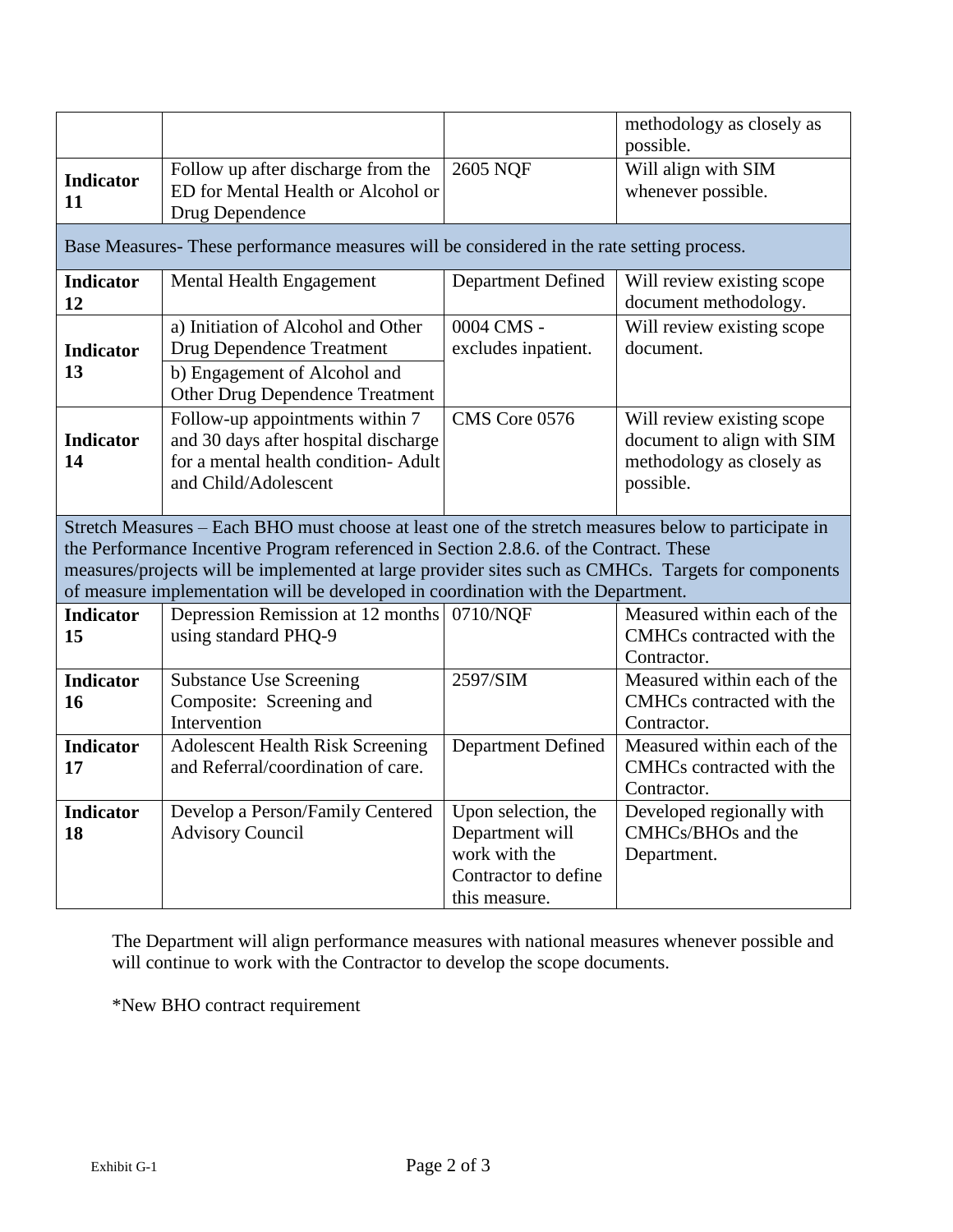| <b>Potential Source of</b><br>Data               | <b>Measure or Other Reporting Requirement</b>                                                                                                                         | <b>National Quality</b><br><b>Forum Measure (#</b><br>if endorsed)                     |
|--------------------------------------------------|-----------------------------------------------------------------------------------------------------------------------------------------------------------------------|----------------------------------------------------------------------------------------|
| EHR, Patient<br>records, Electronic<br>scheduler | Number/percent of new clients with initial<br>evaluation provided within 10 business days,<br>and mean number of days until initial<br>evaluation for new clients     | <b>CCBHC</b> Reported                                                                  |
| EHR, Patient<br>records                          | Screening for Clinical Depression and Follow-<br>Up Plan (see Medicaid Adult Core Set)                                                                                | 0418/SIM<br><b>CCBHC Reported</b><br>(part of PHQ -9<br>symptom reduction<br>measures) |
| <b>URS</b>                                       | Housing Status (Residential Status at<br>Admission or Start of the Reporting Period<br>Compared to Residential Status at Discharge or<br>End of the Reporting Period) | <b>CCBHC</b> Reported                                                                  |
| Claims<br>data/encounter data                    | Follow-up care for children prescribed ADHD<br>medication (see Medicaid Child Core Set)                                                                               | 0108-State<br>Reported                                                                 |
| Claims/Encounter<br>Data                         | <b>Anti-depressant Medication Management</b><br>(CMS Core)                                                                                                            | 0105 State Reported                                                                    |

**Table 1. CCBHC State and/or CCBHC Required Reporting**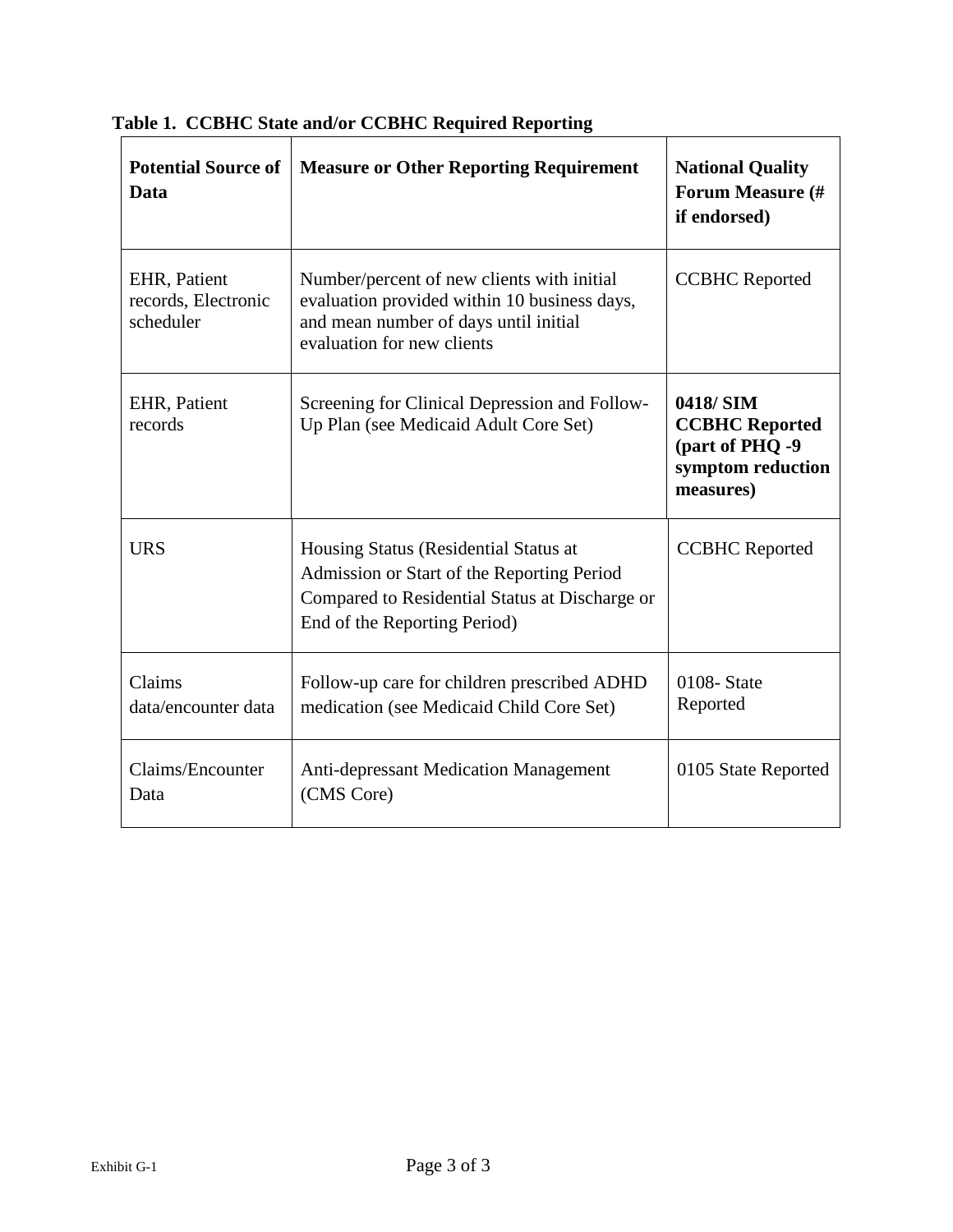### **EXHIBIT I-1, EVALUATION AND TREATMENT OF COVERED METAL ILLNESS (MI) IN PEOPLE WITH TRAUMATIC BRAIN INJURY (TBI)**

### BHO Practice Standards: Evaluation and Treatment of Covered Mental Illness (MI) in People with Traumatic Brain Injury (TBI).

People with traumatic brain injuries should be given the same access to mental health services as the general Medicaid population. The intent of this document is to make sure that a diagnosis of traumatic brain injury does not preclude an individual from receiving a diagnosis and treatment of a covered mental illness, if appropriate. As with any other population, individuals with TBI are at risk for increased symptoms, impairment, and disability without accurate assessment and appropriate treatment.

Although behavioral problems are not universal in the TBI population, many individuals with a TBI do experience problems with impulse control and self-management of their behavior. Clients may have problems with mood swings, depression, anxiety and psychosis. These problems can be related to the traumatic brain injury, reactive psychological processes and/or co-occurring mental illness diagnoses.

The high rate of co-occurring general medical conditions can further complicate the diagnostic profile and management for these individuals.

The distinction between emotional and behavioral symptoms deriving from an individual's organic brain pathology, and/or mental illness covered under the Colorado Medicaid Community Mental Health Services Program is frequently difficult, and at times controversial and contentious. For this reason, it is inherently difficult to sort out treatment and payment responsibilities in these situations, as these criteria attempt to do.

This document has been developed by several organizations with experience in this area. They include Behavioral Health Organizations (BHOs), the Department of Health Care Policy and Financing, traumatic brain injury treatment professionals, consumer advocates and other key stakeholders.

This document attempts to define criteria for service access and appropriate billing (capitation vs. fee for service) for use by evaluating clinicians and BHO/Community Mental Health Center (CMHC) administrators. It is not intended to fully describe the collaboration between providers, or between BHOs and other providers. All contributors to this document, including family members and advocates, embrace the value of systems working together.

The Colorado BHOs have adopted the following Practice Standards for Medicaid recipients with a traumatic brain injury: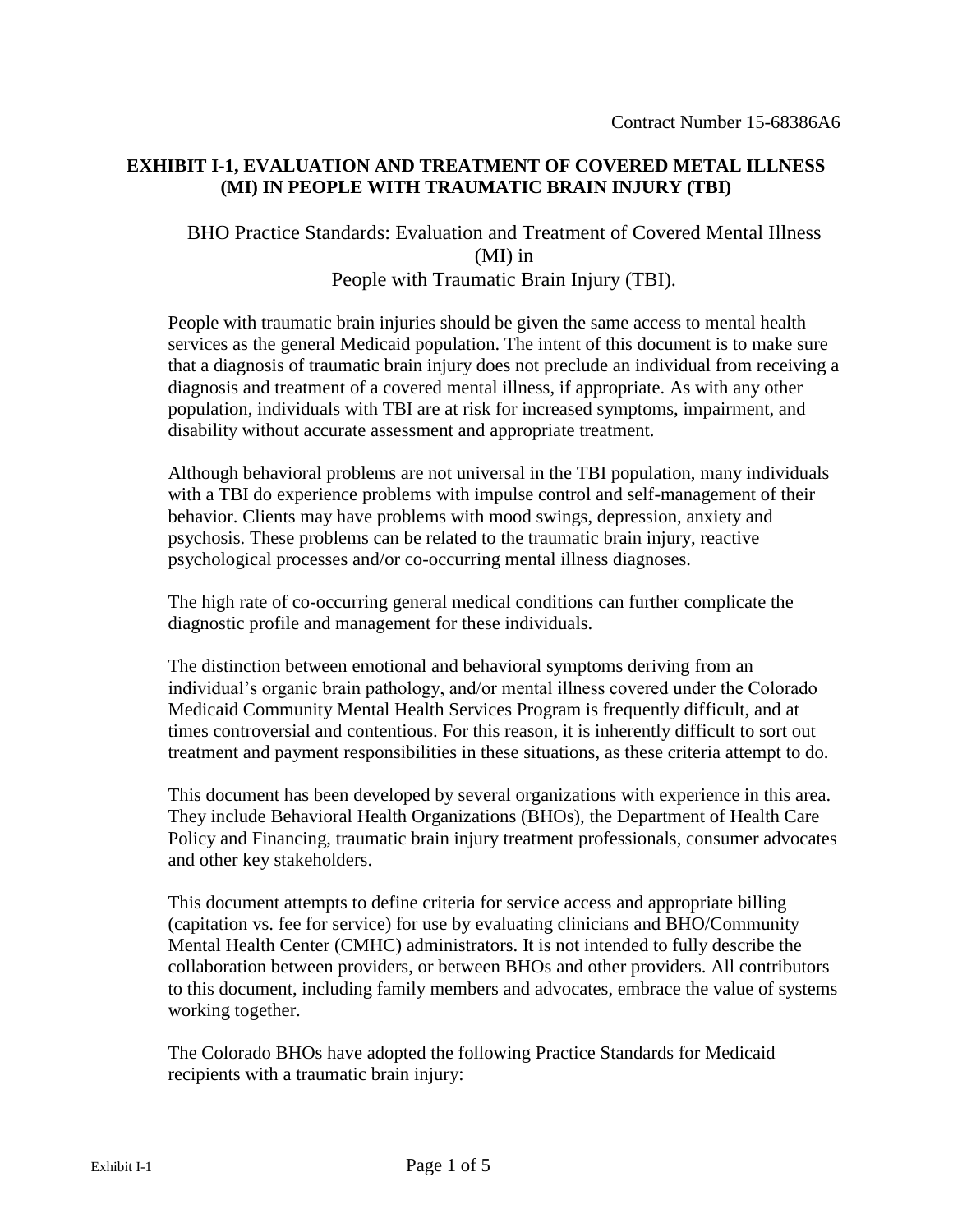1. Under no circumstance does the presence of TBI preclude an assessment for and treatment of co-occurring mental illness covered under the Colorado Medicaid Community Mental Health Services Program. BHOs will not deny services for a covered diagnosis on the basis that the covered diagnosis is not primary, and regardless of etiology. For example, a client presenting with post-traumatic stress disorder which developed as a result of a brain injury will be treated for the PTSD, regardless of whether or not the PTSD was caused from incident in which the brain injury occurred. The presence of a covered diagnosis and the BHO's determination that the issues requiring treatment are related to that covered diagnosis shall be the basis for authorizing appropriate, covered services.

2. A BHO provider will complete a face-to-face assessment with any child, youth, or adult with TBI who is referred for evaluation for covered mental illness according to the provider's regular intake and admission procedures and standards. For clients whose traumatic brain injury or level of functioning does not allow for the use of standard assessment procedures, the BHO will request needed information from other sources such as the client's providers, case manager, or family member when available. When these resources are not available, the BHO shall consult outside professionals with expertise in brain injury.

3. The BHO will ensure assessment on any re-referred client for whom the last assessment is older than 120 days.

4. If a consumer is referred for a second assessment within 120 days of being denied services as a result of the determination that their symptoms are not covered under the current contract, the BHO will consider the following when determining medical necessity:

- a. There has been a change in the consumer's mental status, or
- b. New and relevant information has been provided.

If so, the BHO will arrange for another mental health assessment based on the new information and/or mental status changes reported.

5. Referral for evaluation of Medicaid recipients with TBI can be made 24 hours a day, 7 days a week through the BHO's regular access telephone numbers.

6. Routine and urgent referrals are evaluated within the network resources of the BHO. Emergency referrals may be evaluated either within a BHO network site or by BHO staff in a hospital Emergency Department or other safe environment. After hours emergency referrals are to be evaluated in a safe environment, usually in a hospital Emergency Department. BHO providers shall make reasonable efforts to contract with an expert in TBI in order to provide consultation.

7. If there are diagnostic uncertainties, all evaluations during regular working hours are reviewed by an experienced licensed professional within the BHO provider network. Any decision to deny services to a consumer with a traumatic brain injury will be reviewed by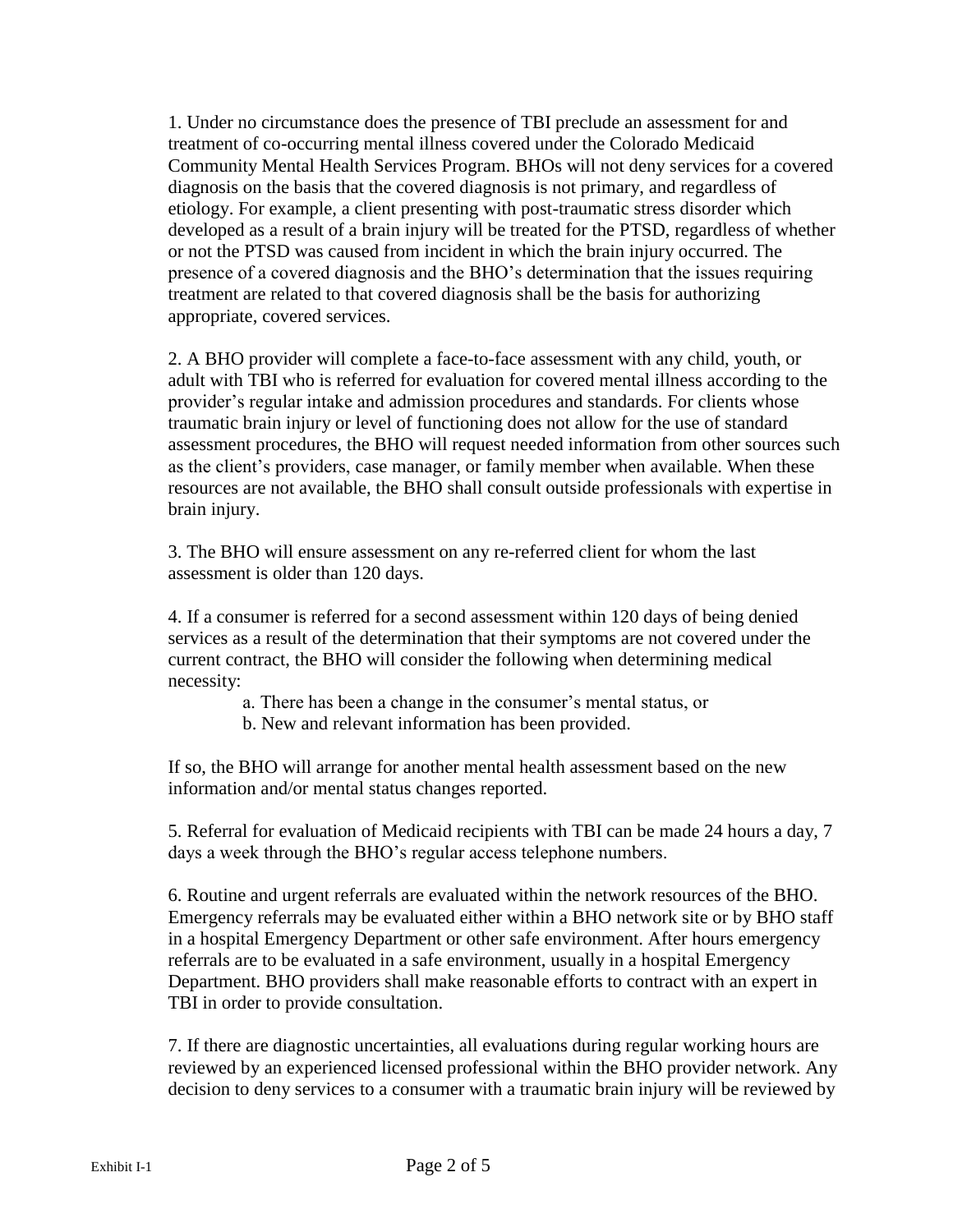the BHO Medical Director or physician designee. All after hours evaluations will be reviewed with the on-call psychiatrist prior to a denial being issued. In addition, BHO policy dictates that an initial appeal of any decision to deny a request for services requires that the denial be reviewed by a psychiatrist other than the psychiatrist who issued the first denial.

8. BHOs may utilize courtesy emergency evaluations from other BHOs. BHOs may also utilize hospital emergency department personnel to conduct an evaluation on a client outside the network area. If treatment is medically necessary (as defined in item #9 below) outside the network area, the BHO will negotiate an arrangement with a qualified provider to deliver the medically necessary clinical care.

9. All treatment decisions are based upon the presence of covered mental illness as defined under the Colorado Medicaid Community Mental Health Services Program. Evidence that the referring symptoms are associated with that covered mental illness, evidence that treatment of the symptoms is medically necessary, and an assurance that treatment is provided within the least restrictive environment is necessary.

10. Services may be authorized either in whole or in part based upon determination of the underlying cause of the symptoms presented at the time. If it is determined that the individual does not have a covered diagnosis, the BHO will refer the individual to a specialist provider covered under the Medicaid fee for service program.

11. At the time of evaluation, the BHO will review all relevant and available information including records of past diagnoses and treatments. However, the BHO does not recognize "by history" diagnoses and will evaluate the provider's diagnostic formulation based on the prevalence of the medical evidence available at the time. If there is not enough evidence available to accept or challenge the diagnostic formulation of the provider, the BHO may defer its final authorization decision until sufficient information has been received. Such a decision to pend or delay authorization does not itself infer a delay in the initiation of treatment. Treatment may be initiated as part of an extended evaluation process, but this does not presume a covered diagnosis or continued service authorization beyond this evaluation period.

12. Cases in which the BHO evaluator disagrees with previously assigned "by history" diagnoses will be reviewed and approved by the Medical Director or physician designee before any denial is issued.

13. If the physician determines that requested services are not medically necessary or not covered by the BHO, the consumer, family member, Case Manager and/or authorized representative will be given detailed written information about the clinical rationale for the denial. The BHO will also provide information about all available appeal rights and assistance with filing an appeal through the BHO.

14. The BHOs acknowledge that diagnoses often "evolve" over a period of time as the natural progression of a disorder further defines itself. Often, new, better, or more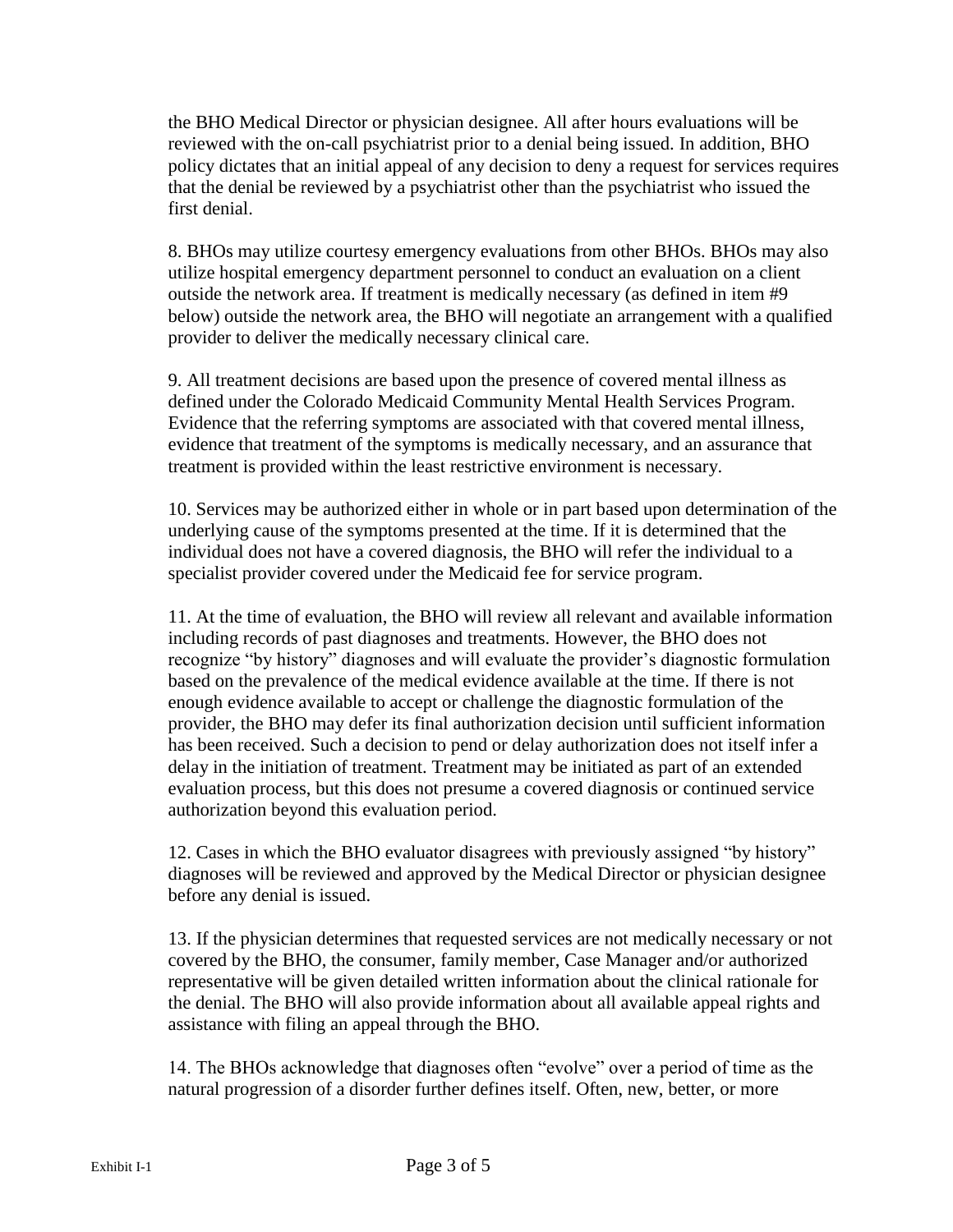complete clinical data is received and integrated into a comprehensive diagnostic formulation. In situations in which the provider changes a previous diagnostic formulation, the provider will clearly document both the clinical evidence and rationale for so doing, and the clinical support for the new diagnosis. In addition, the BHO Medical Director or physician designee will review all changes in diagnosis that result in a denial of services before they take effect.

Guiding Principles for Diagnostic Formulation:

1. The basis for determining the presence of a behavioral health diagnosis covered by the BHO contract is the DSM-5 criteria for that diagnosis. While currently the ICD-10 is the standard by which diagnoses are coded for billing and reporting purposes, the DSM-5 remains the clinical standard by which diagnostic criteria are met and diagnoses are established. DSM-5 criteria must be met to support diagnoses even though billing and reporting will ultimately be submitted under ICD-10 codes. BHO contracted providers follow conventional diagnostic practice in considering whether diagnostic criteria are met, and consider that symptomatology may present atypically in individuals with a TBI. However, a diagnosis cannot be made in the absence of reasonably meeting criteria even in the context of an atypical presentation. Diagnostic evaluations will include a review of preexisting conditions, premorbid functioning, family medical and psychiatric history, prior treatment and evaluations, past and current response to treatment including prescribed medications, and past and current symptomatology and behavioral presentation as described by the individual, care providers, family members and other information sources.

2. Other diagnoses, including the traumatic brain injury, must be present to explain variances from diagnostic criteria.

3. Consideration is given to the consumer's abilities or disabilities in how diagnostic criteria present themselves.

4. Upon completion of a diagnostic evaluation as described in Guiding Principle #1, if a specific diagnosis is established with a reasonable degree of certainty, additional diagnoses will not be considered in authorizing services.

5. When a specific diagnosis cannot be clearly established (e.g., early in the course of an evolving disorder), the diagnosis with the best prognosis, and that best explains the clinical presentation of the consumer, is assumed over those with poorer prognoses until there is sufficient evidence to clearly document the poorer prognosis conditions. This conservative practice in making a diagnosis is standard in medicine and presumes the individual has the strength and resources to overcome or optimally recover from their disability.

6. Diagnostic services, like treatment services, are driven by the best interests of the consumer, and are provided in the least restrictive setting where services can safely be provided.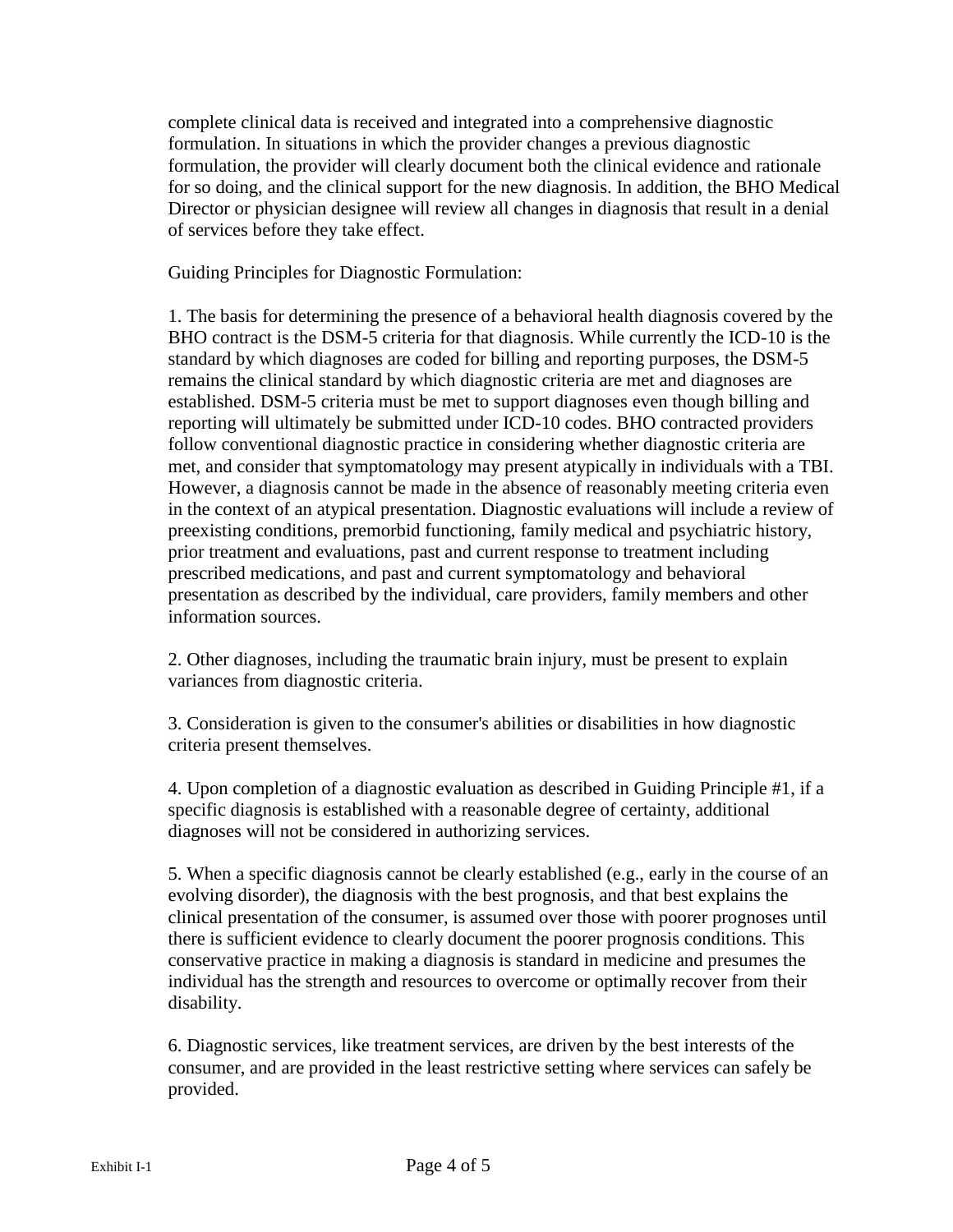7. BHO Medicaid recipients with traumatic brain injury have access to the full spectrum of appeal rights under the Colorado Medicaid Community Mental Health Services Program for adverse decisions rendered with regard to clinical services for the treatment of covered mental illnesses.

8. These guidelines will be reviewed no less than annually and revised if necessary. Future review could involve expanding these guidelines.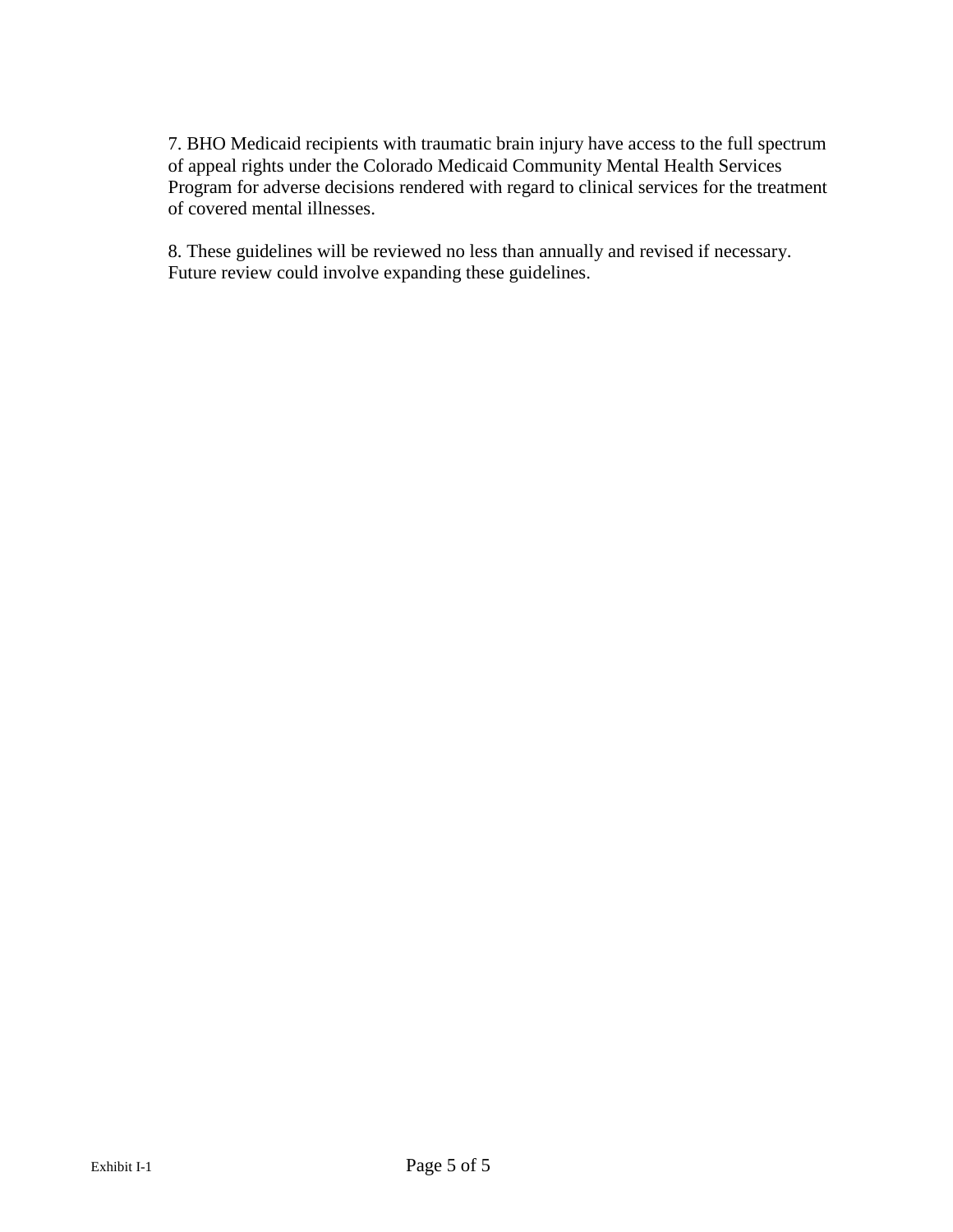#### **EXHIBIT J-1, DEVELOPMENTAL DISABILITY (DD)**

#### **BHO Practice Standards: Evaluation and Treatment of Covered Mental Illness (MI) in Children, Youth, and Adults with Developmental Disability (DD)**

Providing services to individuals with both a mental illness and a developmental disability is a complicated challenge to the provider community in meeting a DD/MI individual's behavioral health needs. Co-occurring mental health disorders and developmental disabilities are relatively common. People with developmental disabilities should be afforded the same access to mental health services as the general population. The intent of this document is to ensure that the presence of a diagnosis of developmental disability does not decrease the diagnostic significance of any accompanying mental illness. A misdiagnosis could result in the use of inappropriate or ineffective interventions.

Although behavioral problems are not universal among the DD population, many individuals with a developmental disability do show problems with impulse control, self-management of their behavior, and may have problems with mood swings, which may or may not be part of their developmental delay. The high rate of co-occurring neurological and general medical conditions can further complicate the diagnostic profile for these individuals.

The distinction between emotional and behavioral symptoms deriving from an individual's developmental disability, organic brain pathology, and/or mental illness covered under the Colorado Medicaid Community Mental Health Services Program is frequently difficult, and at times controversial and contentious. For this reason, it is inherently difficult to sort out treatment and payment responsibilities in these situations, as these criteria attempt to do.

This document has been developed by the Behavioral Health Organizations (BHOs) in collaboration with Community Center Boards (CCBs), developmental disability professionals, consumer advocates and other key stakeholders, in the interest of fulfilling their responsibilities under the Colorado Medicaid Community Mental Health Services Program, and to meet the BHO/HCPF contract requirement, which states, "The Contractor [BHO] shall develop written criteria for determining whether the need for mental health services for a Medicaid recipient with co-occurring mental illness and developmental Disabilities is a result of the individual's mental illness, or a result of the individual's developmental Disability…The criteria shall be approved by the Department." The document is an attempt to define these criteria for use by evaluating clinicians. It is not intended to fully describe the collaboration between providers, BHOs and CCBs, that is both required and embraced as values (and in most cases as a reality) by those organizations, by families, and by advocates for individuals with DD/MI. The Colorado BHOs have adopted the following Practice Standards for their Medicaid recipients with a developmental disability:

1. In no circumstance, does the presence of DD preclude an assessment for co-occurring mental illness covered under the Colorado Medicaid Community Mental Health Services Program. BHOs and their contracted providers will not deny services for a covered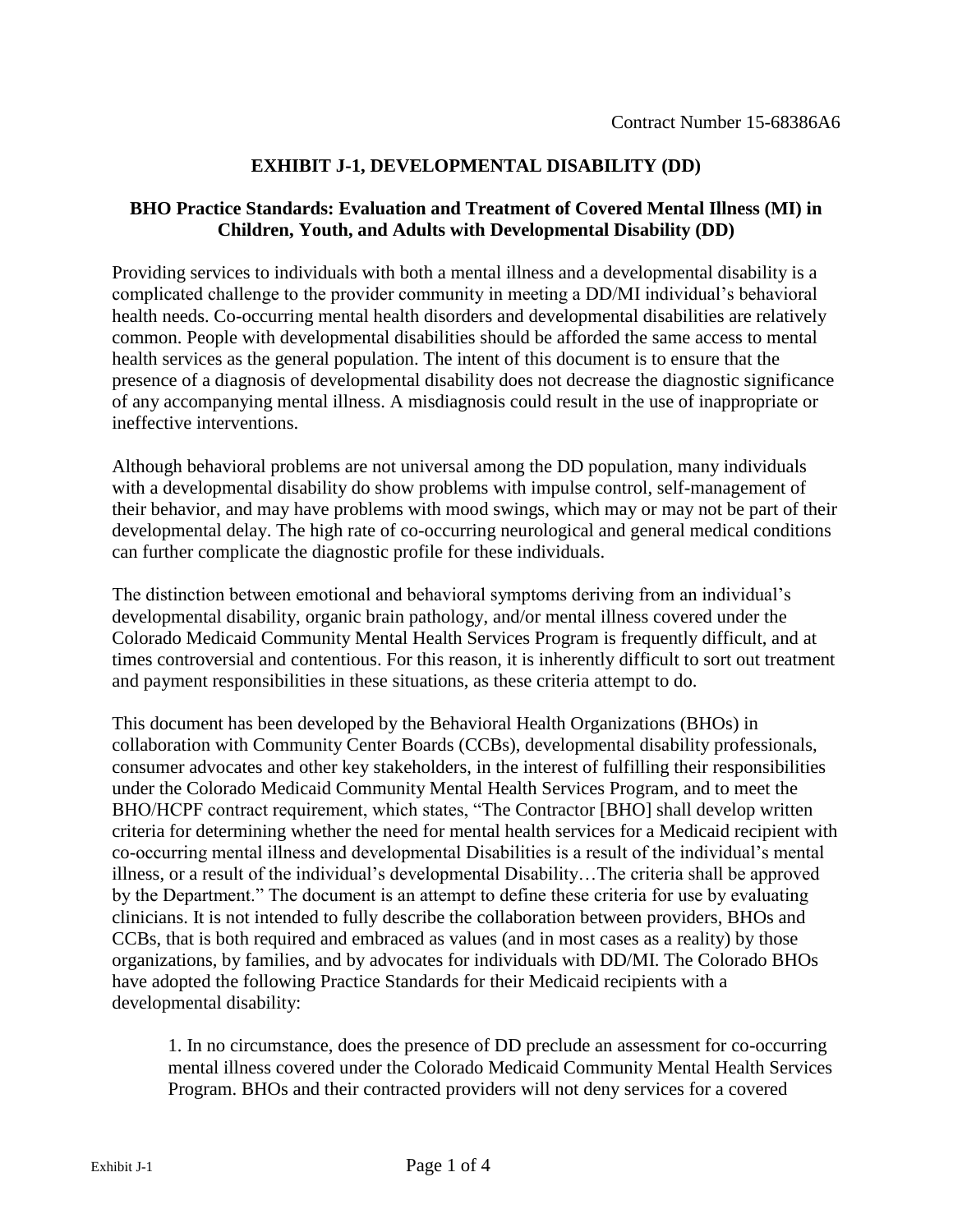diagnosis on the basis of that covered diagnosis not being primary. The presence of a covered diagnosis and the BHO's determination that the issues requiring treatment are related to that covered diagnosis shall be the basis for authorizing appropriate, covered services.

2. A BHO provider will complete a face-to-face assessment on any child, youth, or adult with DD who is referred for evaluation for covered mental illness according to that BHO's regular intake and admission procedures and standards. The BHO will provide a mental health assessment for any child, youth or adult with a developmental disability who is referred for evaluation of a covered mental illness. For consumers whose developmental disability and/or level of functioning precludes the use of standard evaluation protocols, the BHO will solicit the participation and/or assistance from someone, such as the CCB case manager, or family member, who can provide information needed to conduct the assessment. Evaluations will be conducted in a secure setting to ensure the safety of a consumer who is behaviorally out of control.

3. The BHO will complete a new face-to-face assessment on any re-referred consumer in which its last assessment is greater than 120 days old.

4. In the specific circumstance in which a BHO provider has assessed a consumer with DD within the past 120 days and services have been denied, and the consumer is rereferred for another assessment within that 120-day window, the BHO will re-assess whether there has either been a change in the consumer's mental status or if new and relevant information have been provided

. 5. Referral for evaluation of Medicaid recipients with DD can be made 24 hours a day, 7 days a week through the BHO's regular access telephone numbers.

6. Routine and urgent referrals are evaluated within the network resources of the BHO. Emergency referrals may be evaluated either within a BHO network site or by BHO staff in a hospital Emergency Department or other safe environment. After-hours emergency referrals are evaluated in a safe environment, usually in a hospital Emergency Department.

7. All evaluations during regular working hours are reviewed by an experienced licensed professional within the BHO provider network if there are diagnostic uncertainties. Any decision to deny services to a consumer with a developmental disability will be reviewed by the BHO Medical Director or physician designee. All after-hours evaluations are reviewed with the on-call psychiatrist prior to a denial being issued. In all BHOs, an initial appeal of any decision to deny a request for services requires that the denial be reviewed by another psychiatrist other than the psychiatrist who issued the first denial.

8. BHOs may also utilize courtesy evaluations from other BHOs, and/or delegate emergency assessment to hospital emergency department personnel for Medicaid recipients requiring assessment outside their network areas. If treatment is medically necessary (as defined in item #9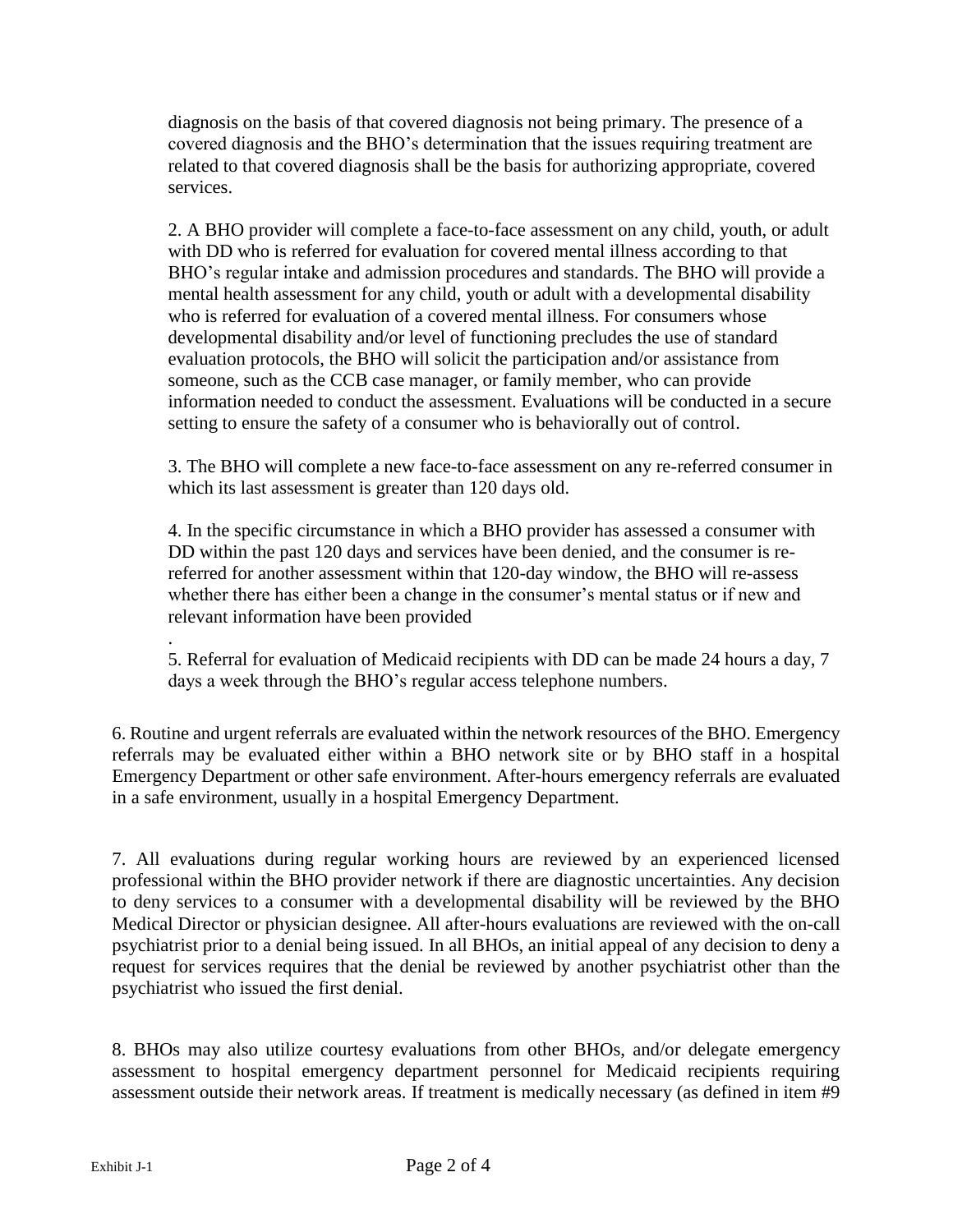below) outside the network area, the BHO will negotiate a single-case agreement or other nonnetwork arrangement with a qualified provider to deliver that medically necessary clinical care.

9. All treatment decisions are based upon the presence of covered mental illness as defined under the Colorado Medicaid Community Mental Health Services Program; and, evidence that the referring symptoms are associated with that covered mental illness, that treatment of the symptoms is medically necessary, and that it is provided within the least restrictive environment.

10. Services may be authorized either in whole or in part based upon the relative contribution of covered and non-covered (DD and/or organic brain pathology) conditions, and any collaborative arrangements in place between the BHO and the CCB involved with the individual.

11. At the time of evaluation, the BHO will review all relevant and available information including records of past diagnoses and treatments; however, the BHO will evaluate the provider's diagnostic formulation based on the preponderance of the medical evidence available at the time. If there is not adequate evidence available upon which to accept or challenge the diagnostic formulation of the provider, the BHO may defer its final authorization decision until sufficient information has been received. Such a decision to pend or delay authorization does not itself infer a delay in the initiation of treatment. Treatment may be initiated as part of an extended evaluation process, but this does not presume a covered diagnosis or continued service authorization beyond this evaluation period.

12. Cases in which the BHO evaluator disagrees with previously assigned "by history" diagnoses will be reviewed and approved by the Medical Director or physician designee before any denial is issued.

13. If the physician determines that requested services are not medically necessary, the consumer, family member, CCB Case Manager and/or authorized representative will be given detailed written information, in accordance with HIPAA regulations, about the clinical rationale for the denial as well as information about all available appeal rights and assistance with filing an appeal through the BHO.

14. The BHOs acknowledge that diagnosis often "evolves" over a period of time as the natural progression of a disorder further defines itself ; and, as new, better, or more complete clinical data is received and integrated into a comprehensive diagnostic formulation. In all situations in which the provider changes a previous diagnostic formulation, they will clearly document both the clinical evidence and rationale for so doing, and the clinical support for the new diagnosis. In addition, the BHO Medical Director will review all changes in diagnosis that result in a denial of services before they take effect.

Guiding Principles for Diagnostic Formulation: